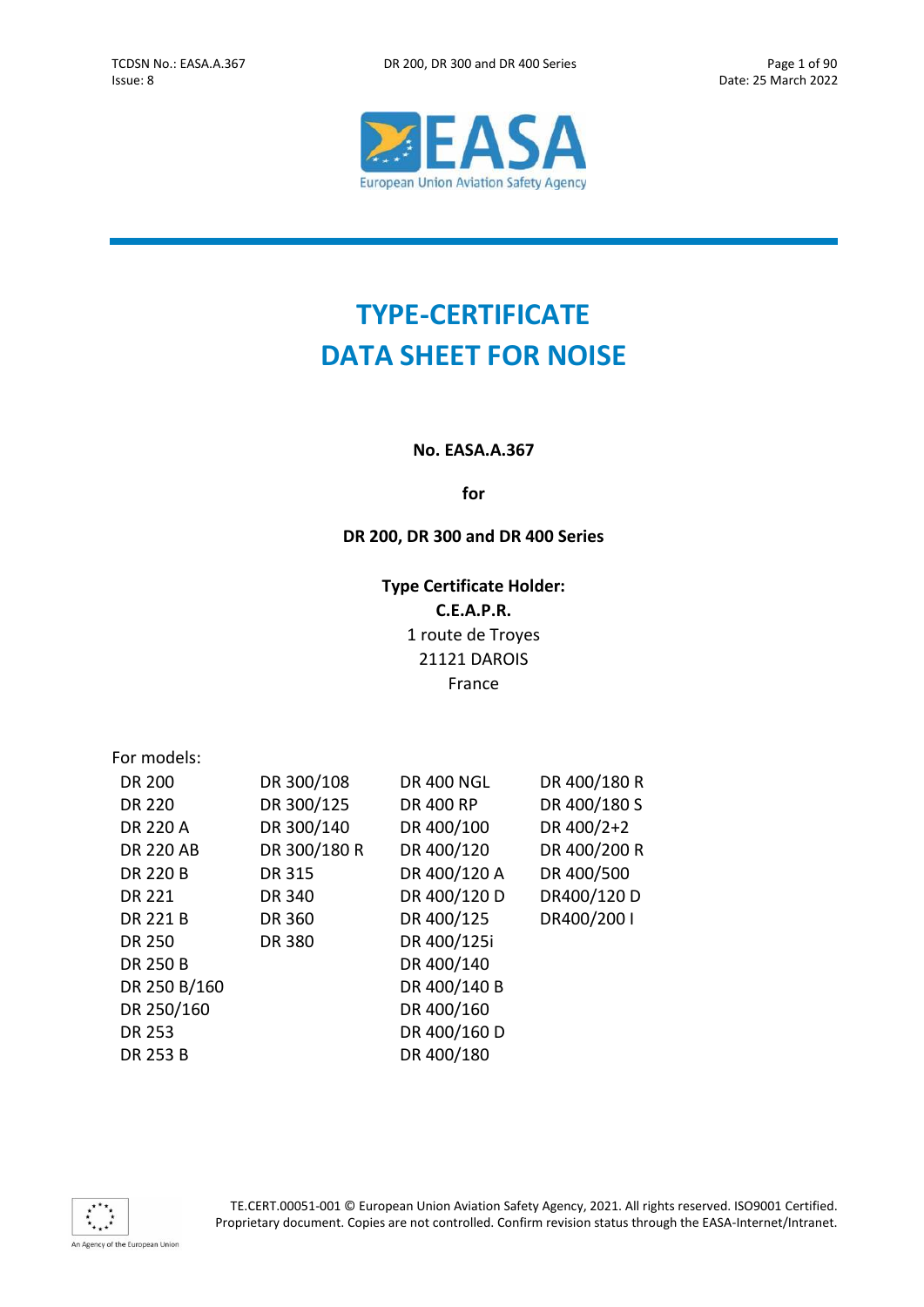### INTENTIONALLY LEFT BLANK

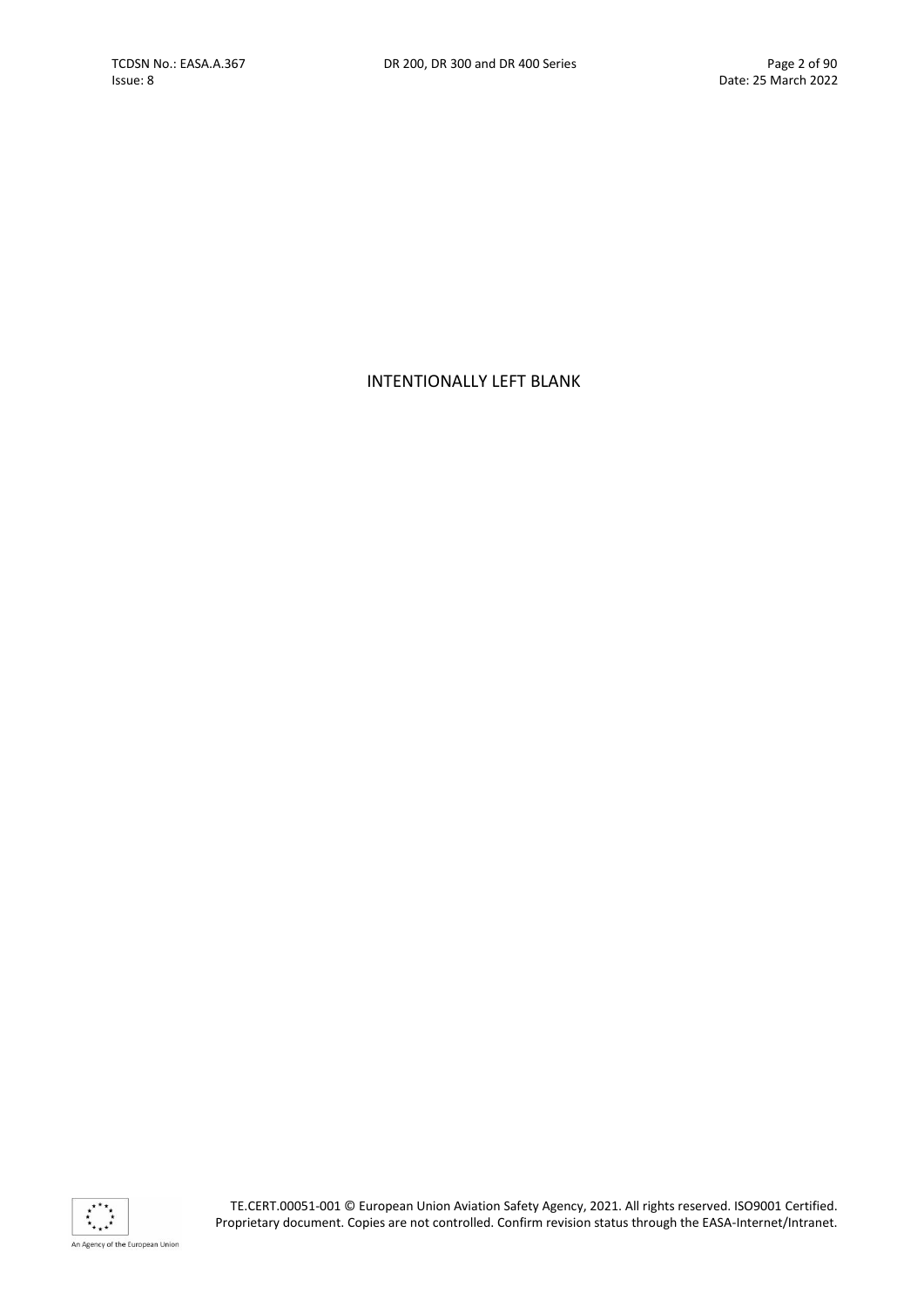| TCDSN No.: EASA.A.367<br>Issue: 8    |                                |                     |                                        |               | Page 3 of 90<br>Date: 25 March 2022 |
|--------------------------------------|--------------------------------|---------------------|----------------------------------------|---------------|-------------------------------------|
| Type Certificate Holder <sup>1</sup> | C.E.A.P.R.                     |                     | Aircraft Type Designation <sup>1</sup> | <b>DR 200</b> |                                     |
| Engine Manufacturer <sup>1</sup>     | Potez                          |                     | Engine Type Designation <sup>1</sup>   | 4E20B         |                                     |
| <b>Noise Certification Basis</b>     | <b>ICAO Annex 16, Volume I</b> | Edition / Amendment | Chapter $1$                            |               |                                     |

| EASA       |                                        | Propeller Type  | Additional modifications essential to meet the                        | Maximum                            |                                 | Take-Off dB(A) | See  |
|------------|----------------------------------------|-----------------|-----------------------------------------------------------------------|------------------------------------|---------------------------------|----------------|------|
| Record No. | Propeller<br>Manufacturer <sup>1</sup> | Designation $1$ | requirements or needed to attain the certificated<br>noise levels $1$ | Take-Off<br>Mass <sup>1</sup> (kg) | Level $^{\scriptscriptstyle 1}$ | Limit          | Note |
| C11357     | Légère                                 | 2102 RA         | <b>None</b>                                                           | 850                                |                                 |                |      |
| C11358     | Ratier                                 | <b>FH-110R</b>  | <b>None</b>                                                           | 850                                |                                 |                |      |

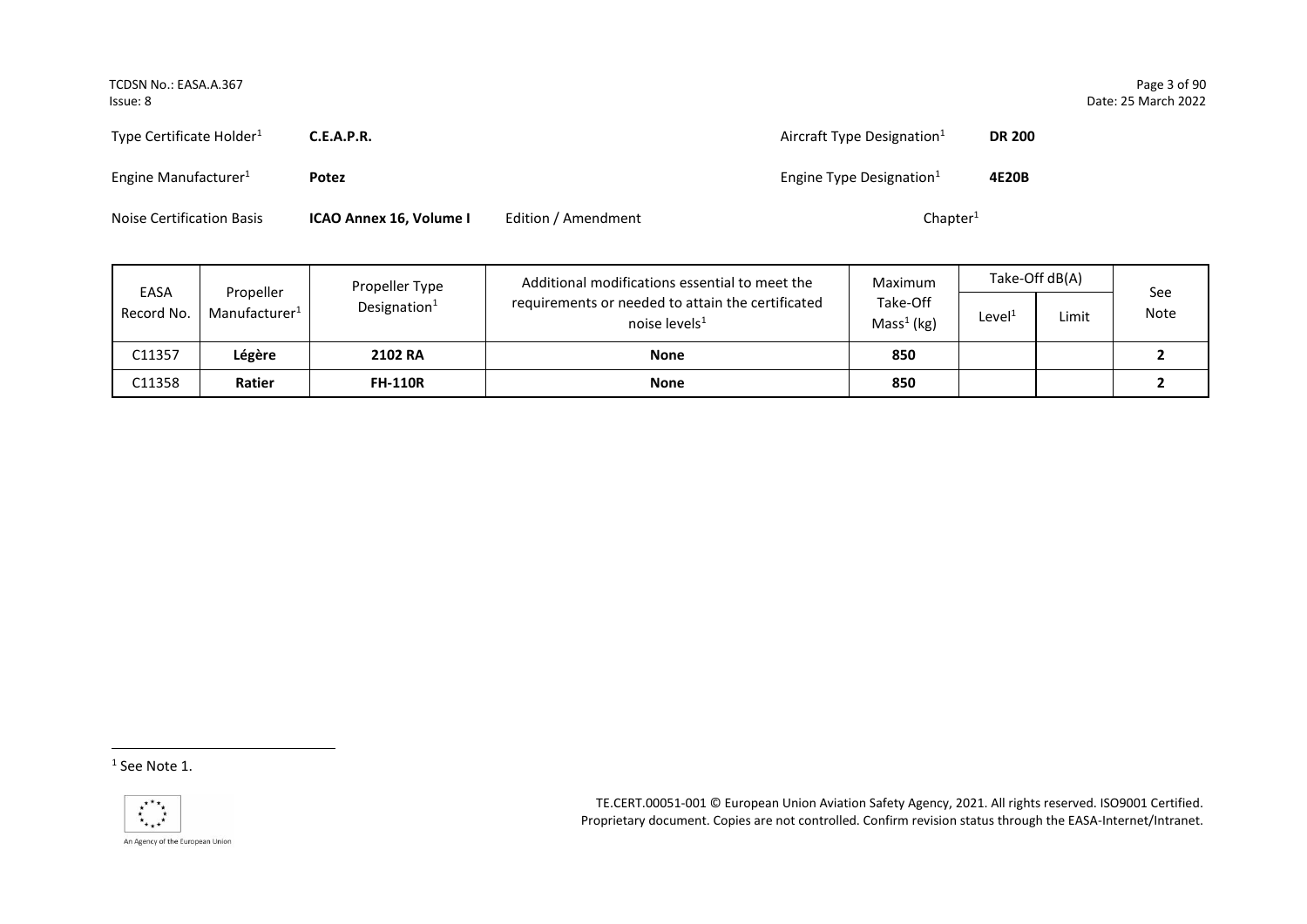| TCDSN No.: EASA.A.367<br>Issue: 8    |                             |                     |                                        |               | Page 4 of 90<br>Date: 25 March 2022 |
|--------------------------------------|-----------------------------|---------------------|----------------------------------------|---------------|-------------------------------------|
| Type Certificate Holder <sup>1</sup> | C.E.A.P.R.                  |                     | Aircraft Type Designation <sup>1</sup> | <b>DR 220</b> |                                     |
| Engine Manufacturer <sup>1</sup>     | <b>Teledyne Continental</b> |                     | Engine Type Designation <sup>1</sup>   | O-200-A       |                                     |
| <b>Noise Certification Basis</b>     | ICAO Annex 16, Volume I     | Edition / Amendment | Chapter <sup>1</sup>                   | 6             |                                     |

| EASA       | Propeller                 | Propeller Type  | Additional modifications essential to meet the                                 | Maximum                            | Overflight dB(A)   |       | See  |
|------------|---------------------------|-----------------|--------------------------------------------------------------------------------|------------------------------------|--------------------|-------|------|
| Record No. | Manufacturer <sup>1</sup> | Designation $1$ | requirements or needed to attain the certificated<br>noise levels <sup>1</sup> | Take-Off<br>Mass <sup>1</sup> (kg) | Level <sup>1</sup> | Limit | Note |
| C8820      | EVRA                      | D11-28-7C       | Highest power in the normal operating range set to<br>2600 rpm                 | 780                                | 70.2               | 70.4  |      |

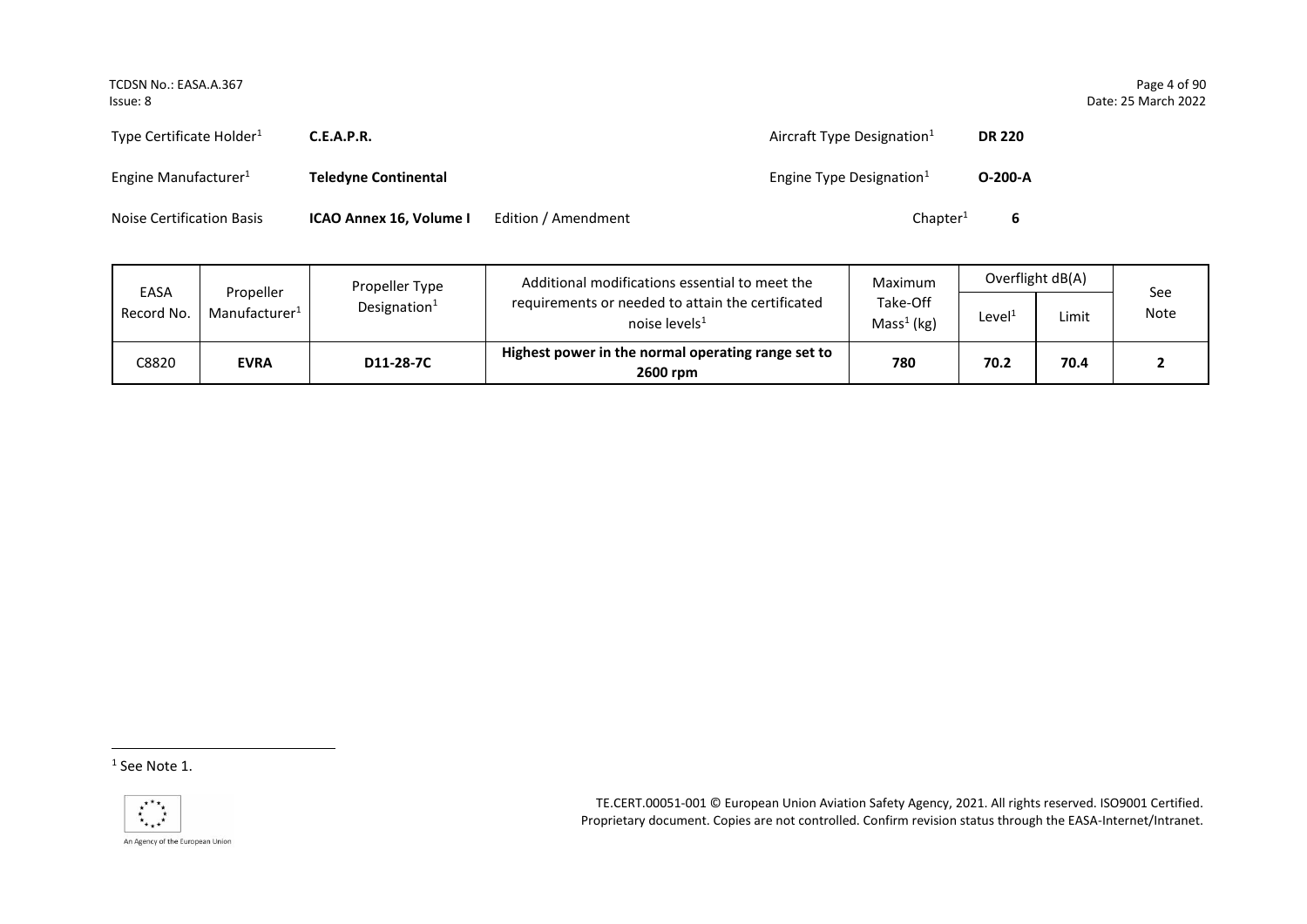| TCDSN No.: EASA.A.367<br>Issue: 8    |                             |                     |                                        |               | Page 5 of 90<br>Date: 25 March 2022 |
|--------------------------------------|-----------------------------|---------------------|----------------------------------------|---------------|-------------------------------------|
| Type Certificate Holder <sup>1</sup> | C.E.A.P.R.                  |                     | Aircraft Type Designation <sup>1</sup> | <b>DR 220</b> |                                     |
| Engine Manufacturer <sup>1</sup>     | <b>Teledyne Continental</b> |                     | Engine Type Designation <sup>1</sup>   | O-200-A       |                                     |
| Noise Certification Basis            | ICAO Annex 16, Volume I     | Edition / Amendment | Chapter <sup>1</sup>                   |               |                                     |

| Propeller<br>EASA |                           | Propeller Type  | Additional modifications essential to meet the                                 | Maximum                            | Take-Off dB(A)     |       | See          |
|-------------------|---------------------------|-----------------|--------------------------------------------------------------------------------|------------------------------------|--------------------|-------|--------------|
| Record No.        | Manufacturer <sup>1</sup> | Designation $1$ | requirements or needed to attain the certificated<br>noise levels <sup>1</sup> | Take-Off<br>Mass <sup>1</sup> (kg) | Level <sup>1</sup> | Limit | Note         |
| C11326            | <b>McCauley</b>           | 1B90ECM7250     | <b>None</b>                                                                    | 780                                |                    |       | 2            |
| C11335            | <b>McCauley</b>           | 1B90ECM7250     | <b>None</b>                                                                    | 700                                |                    |       | $\mathbf{2}$ |
| C11325            | Légère                    | 2102 RA         | <b>None</b>                                                                    | 780                                |                    |       | $\mathbf{2}$ |
| C11334            | Légère                    | 2102 RA         | <b>None</b>                                                                    | 700                                |                    |       | $\mathbf{2}$ |
| C11333            | <b>EVRA</b>               | D11-28-7C       | <b>None</b>                                                                    | 700                                |                    |       | $\mathbf{2}$ |
| C11328            | Ratier                    | <b>FH-110</b>   | <b>None</b>                                                                    | 780                                |                    |       | $\mathbf{2}$ |
| C11337            | Ratier                    | <b>FH-110</b>   | <b>None</b>                                                                    | 700                                |                    |       | $\mathbf{z}$ |
| C11327            | Ratier                    | <b>FH-110R</b>  | <b>None</b>                                                                    | 780                                |                    |       | $\mathbf{2}$ |
| C11336            | Ratier                    | <b>FH-110R</b>  | <b>None</b>                                                                    | 700                                |                    |       | $\mathbf{2}$ |

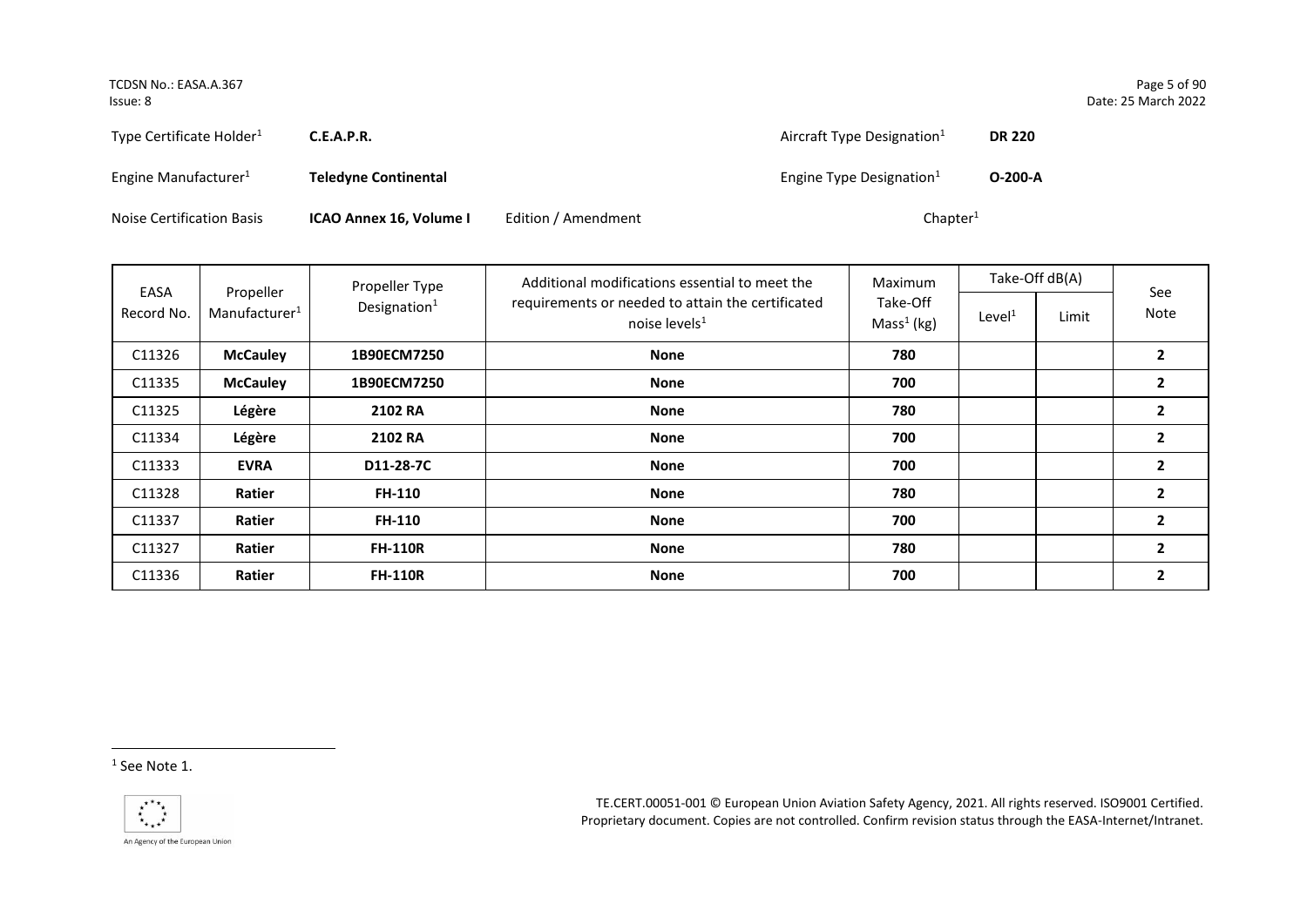| TCDSN No.: EASA.A.367<br>Issue: 8    |                             |                     |                                        |                 | Page 6 of 90<br>Date: 25 March 2022 |
|--------------------------------------|-----------------------------|---------------------|----------------------------------------|-----------------|-------------------------------------|
| Type Certificate Holder <sup>1</sup> | C.E.A.P.R.                  |                     | Aircraft Type Designation <sup>1</sup> | <b>DR 220 A</b> |                                     |
| Engine Manufacturer <sup>1</sup>     | <b>Teledyne Continental</b> |                     | Engine Type Designation <sup>1</sup>   | O-200-A         |                                     |
| <b>Noise Certification Basis</b>     | ICAO Annex 16, Volume I     | Edition / Amendment | Chapter <sup>1</sup>                   | 6               |                                     |

| EASA       | Propeller<br>Manufacturer <sup>1</sup> | Propeller Type  | Additional modifications essential to meet the                                 | Maximum                            | Overflight dB(A) |       | See  |
|------------|----------------------------------------|-----------------|--------------------------------------------------------------------------------|------------------------------------|------------------|-------|------|
| Record No. |                                        | Designation $1$ | requirements or needed to attain the certificated<br>noise levels <sup>1</sup> | Take-Off<br>Mass <sup>1</sup> (kg) | Level $^{\rm 1}$ | Limit | Note |
| C8821      | EVRA                                   | D11-28-7C       | Highest power in the normal operating range set to<br>2600 rpm                 | 780                                | 70.2             | 70.4  |      |

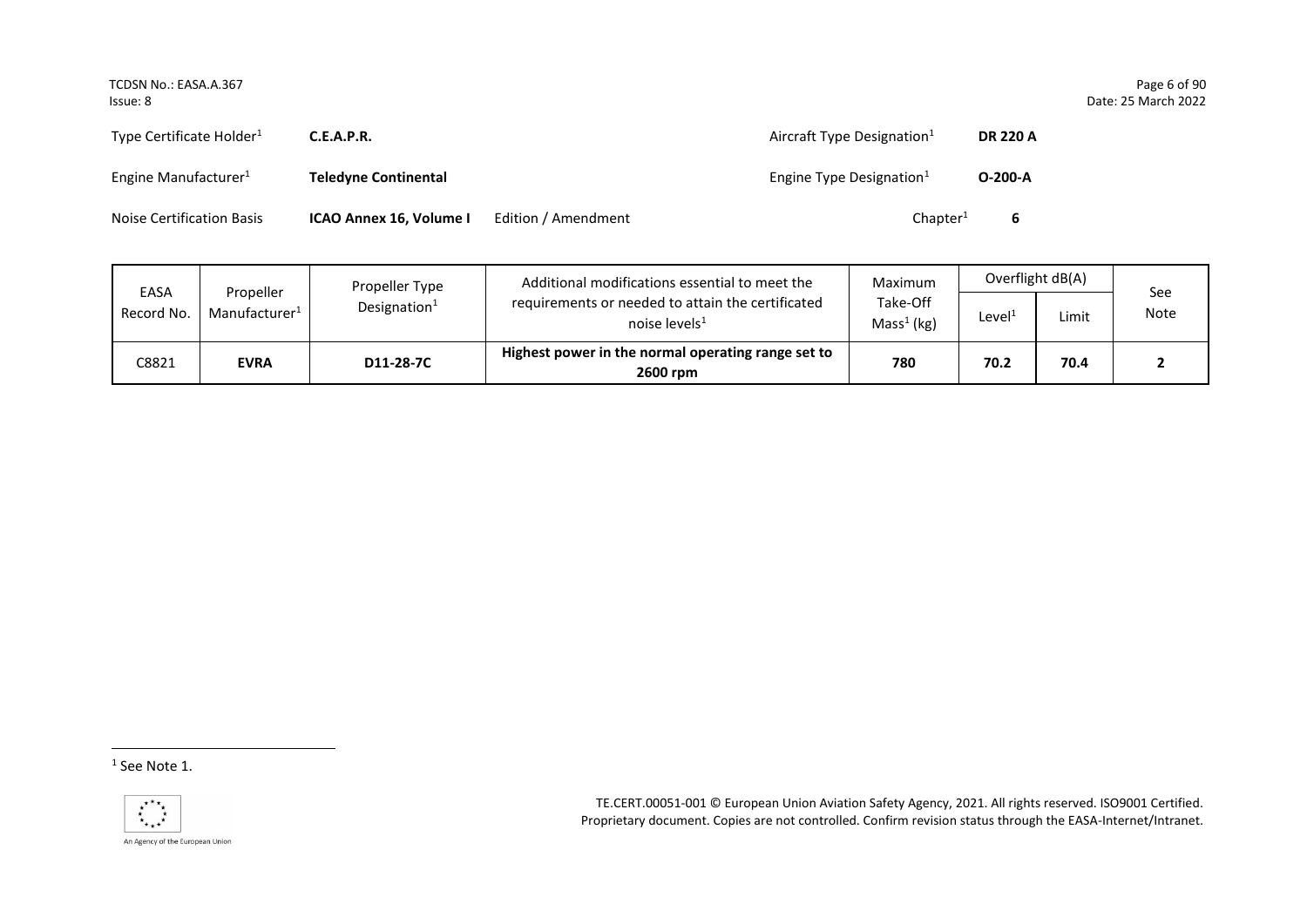| TCDSN No.: EASA.A.367<br>Issue: 8    |                             |                     |                                        |                 | Page 7 of 90<br>Date: 25 March 2022 |
|--------------------------------------|-----------------------------|---------------------|----------------------------------------|-----------------|-------------------------------------|
| Type Certificate Holder <sup>1</sup> | <b>C.E.A.P.R.</b>           |                     | Aircraft Type Designation <sup>1</sup> | <b>DR 220 A</b> |                                     |
| Engine Manufacturer <sup>1</sup>     | <b>Teledyne Continental</b> |                     | Engine Type Designation <sup>1</sup>   | O-200-A         |                                     |
| Noise Certification Basis            | ICAO Annex 16, Volume I     | Edition / Amendment | Chapter $1$                            |                 |                                     |

| <b>EASA</b> |                                        | Propeller Type  | Additional modifications essential to meet the                        | Maximum                            | Take-Off dB(A)     |       | See  |
|-------------|----------------------------------------|-----------------|-----------------------------------------------------------------------|------------------------------------|--------------------|-------|------|
| Record No.  | Propeller<br>Manufacturer <sup>1</sup> | Designation $1$ | requirements or needed to attain the certificated<br>noise levels $1$ | Take-Off<br>Mass <sup>1</sup> (kg) | Level <sup>1</sup> | Limit | Note |
| C11330      | <b>McCauley</b>                        | 1B90ECM7250     | <b>None</b>                                                           | 780                                |                    |       |      |
| C11329      | Légère                                 | 2102 RA         | <b>None</b>                                                           | 780                                |                    |       |      |
| C11332      | <b>Ratier</b>                          | <b>FH-110</b>   | <b>None</b>                                                           | 780                                |                    |       |      |
| C11331      | <b>Ratier</b>                          | <b>FH-110R</b>  | <b>None</b>                                                           | 780                                |                    |       |      |

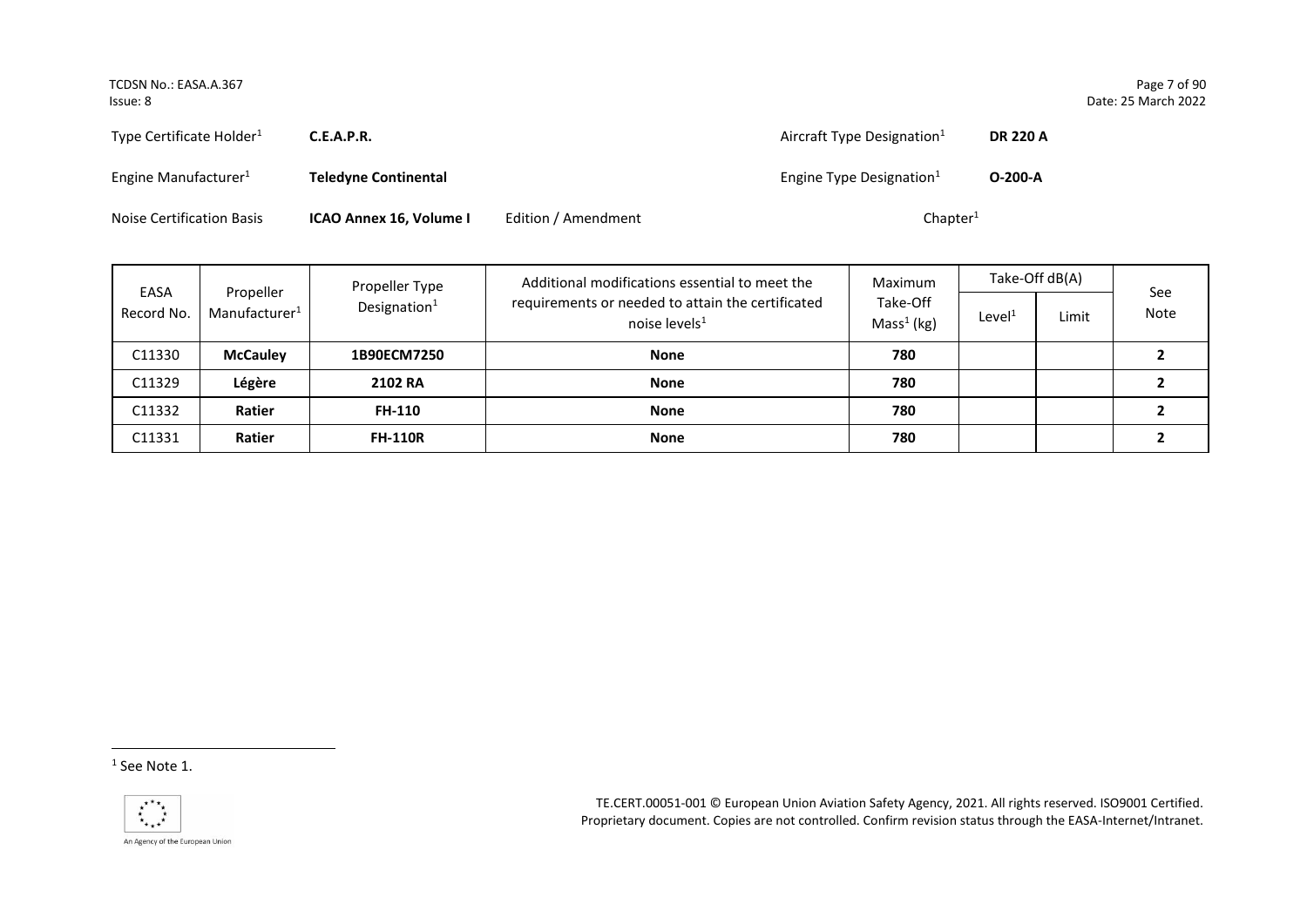| TCDSN No.: EASA.A.367<br>Issue: 8    |                             |                     |                                        |                  | Page 8 of 90<br>Date: 25 March 2022 |
|--------------------------------------|-----------------------------|---------------------|----------------------------------------|------------------|-------------------------------------|
| Type Certificate Holder <sup>1</sup> | C.E.A.P.R.                  |                     | Aircraft Type Designation <sup>1</sup> | <b>DR 220 AB</b> |                                     |
| Engine Manufacturer <sup>1</sup>     | <b>Teledyne Continental</b> |                     | Engine Type Designation <sup>1</sup>   | O-200-A          |                                     |
| Noise Certification Basis            | ICAO Annex 16, Volume I     | Edition / Amendment | Chapter <sup>1</sup>                   |                  |                                     |

| EASA       |                                        | Propeller Type           | Additional modifications essential to meet the                        | Maximum                            |                    | Take-Off dB(A) | See         |
|------------|----------------------------------------|--------------------------|-----------------------------------------------------------------------|------------------------------------|--------------------|----------------|-------------|
| Record No. | Propeller<br>Manufacturer <sup>1</sup> | Designation <sup>1</sup> | requirements or needed to attain the certificated<br>noise levels $1$ | Take-Off<br>Mass <sup>1</sup> (kg) | Level <sup>1</sup> | Limit          | <b>Note</b> |
| C11349     | <b>McCauley</b>                        | 1B90ECM7250              | <b>None</b>                                                           | 780                                |                    |                |             |
| C11348     | Légère                                 | 2102 RA                  | <b>None</b>                                                           | 780                                |                    |                |             |
| C11351     | Ratier                                 | <b>FH-110</b>            | <b>None</b>                                                           | 780                                |                    |                |             |
| C11350     | Ratier                                 | <b>FH-110R</b>           | <b>None</b>                                                           | 780                                |                    |                |             |

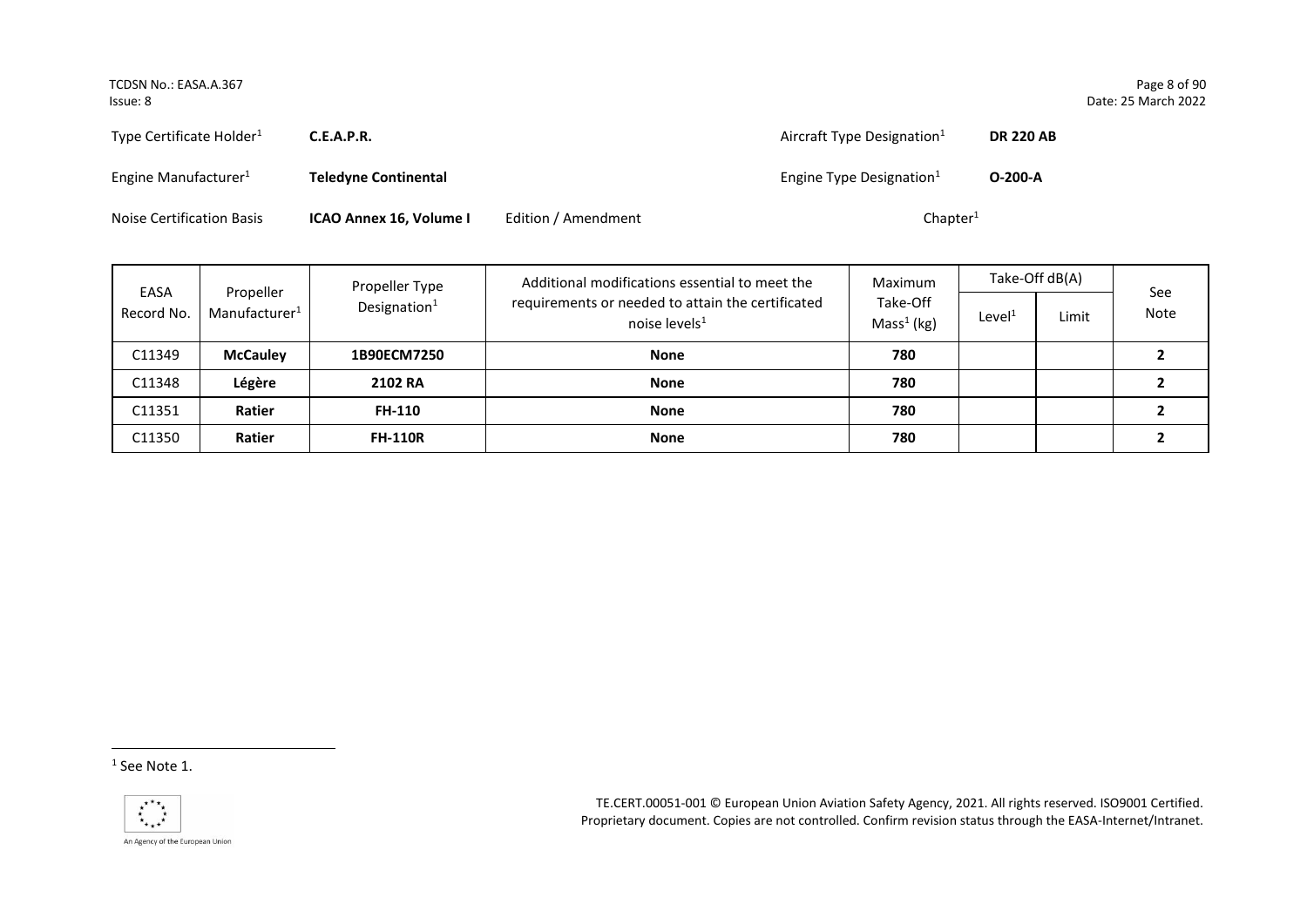| TCDSN No.: EASA.A.367<br>Issue: 8    |                             |                     |                                        | Page 9 of 90<br>Date: 25 March 2022 |
|--------------------------------------|-----------------------------|---------------------|----------------------------------------|-------------------------------------|
| Type Certificate Holder <sup>1</sup> | C.E.A.P.R.                  |                     | Aircraft Type Designation <sup>1</sup> | <b>DR 220 B</b>                     |
| Engine Manufacturer <sup>1</sup>     | <b>Teledyne Continental</b> |                     | Engine Type Designation <sup>1</sup>   | O-200-A                             |
| <b>Noise Certification Basis</b>     | ICAO Annex 16, Volume I     | Edition / Amendment |                                        | Chapter $1$                         |

| EASA<br>Propeller |                           | Propeller Type  | Additional modifications essential to meet the                        | <b>Maximum</b>                     | Take-Off dB(A)     |       | See            |
|-------------------|---------------------------|-----------------|-----------------------------------------------------------------------|------------------------------------|--------------------|-------|----------------|
| Record No.        | Manufacturer <sup>1</sup> | Designation $1$ | requirements or needed to attain the certificated<br>noise levels $1$ | Take-Off<br>Mass <sup>1</sup> (kg) | Level <sup>1</sup> | Limit | Note           |
| C11340            | <b>McCauley</b>           | 1B90ECM7250     | <b>None</b>                                                           | 780                                |                    |       | $\overline{2}$ |
| C11345            | <b>McCauley</b>           | 1B90ECM7250     | <b>None</b>                                                           | 700                                |                    |       | $\overline{2}$ |
| C11339            | Légère                    | 2102 RA         | <b>None</b>                                                           | 780                                |                    |       | $\overline{2}$ |
| C11344            | Légère                    | 2102 RA         | <b>None</b>                                                           | 700                                |                    |       | $\overline{2}$ |
| C11338            | <b>EVRA</b>               | D11-28-7C       | <b>None</b>                                                           | 780                                |                    |       | $\overline{2}$ |
| C11343            | <b>EVRA</b>               | D11-28-7C       | <b>None</b>                                                           | 700                                |                    |       | $\overline{2}$ |
| C11342            | Ratier                    | <b>FH-110</b>   | <b>None</b>                                                           | 780                                |                    |       | $\overline{2}$ |
| C11347            | Ratier                    | <b>FH-110</b>   | <b>None</b>                                                           | 700                                |                    |       | $\overline{2}$ |
| C11341            | Ratier                    | <b>FH-110R</b>  | <b>None</b>                                                           | 780                                |                    |       | $\overline{2}$ |
| C11346            | Ratier                    | <b>FH-110R</b>  | <b>None</b>                                                           | 700                                |                    |       | $\overline{2}$ |

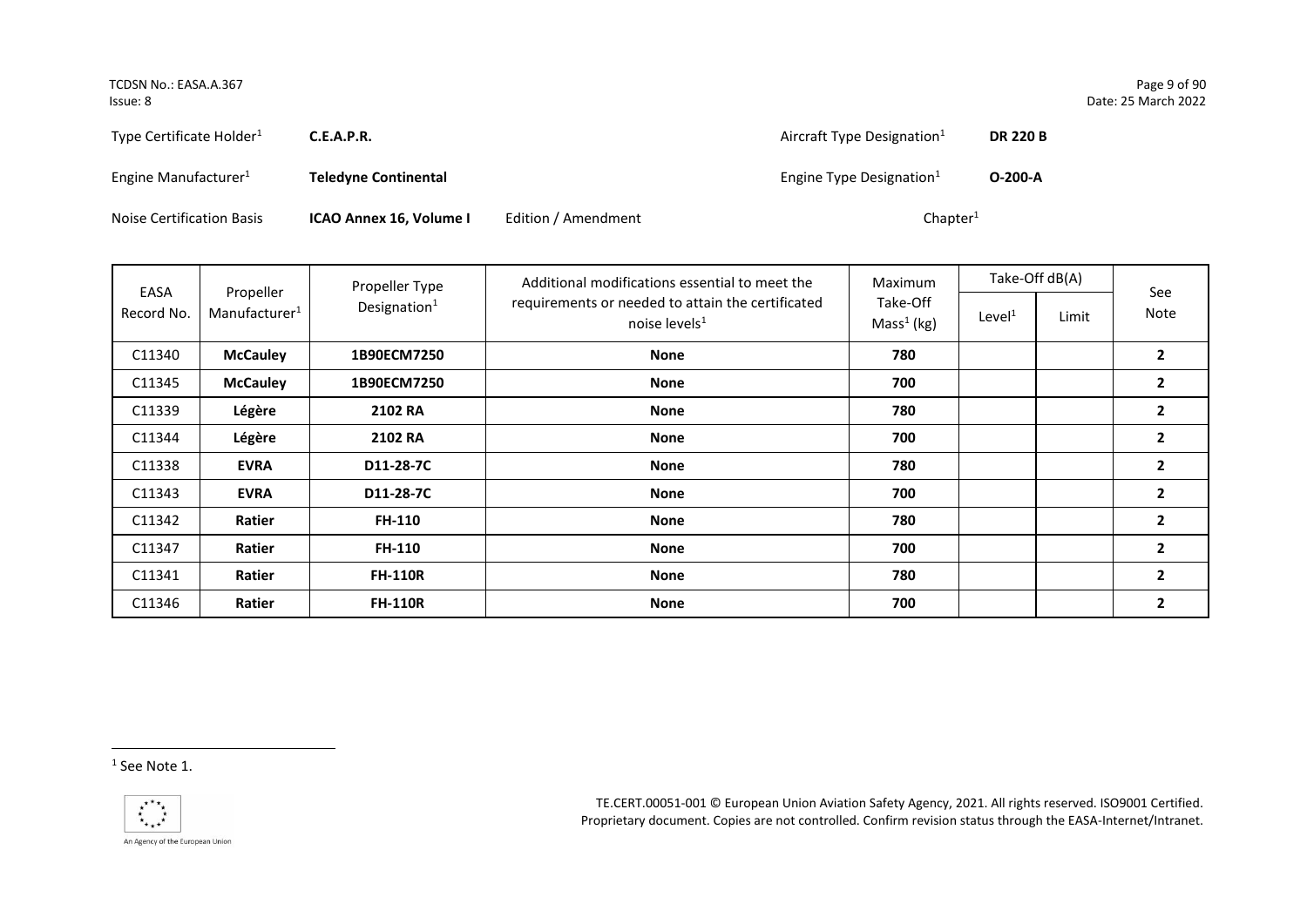| TCDSN No.: EASA.A.367<br>Issue: 8    |                                |                     |                                        |                      |               | Page 10 of 90<br>Date: 25 March 2022 |
|--------------------------------------|--------------------------------|---------------------|----------------------------------------|----------------------|---------------|--------------------------------------|
| Type Certificate Holder <sup>1</sup> | C.E.A.P.R.                     |                     | Aircraft Type Designation <sup>1</sup> |                      | <b>DR 221</b> |                                      |
| Engine Manufacturer <sup>1</sup>     | <b>Lycoming Engines</b>        |                     | Engine Type Designation <sup>1</sup>   |                      | O-235-C2A     |                                      |
| <b>Noise Certification Basis</b>     | <b>ICAO Annex 16, Volume I</b> | Edition / Amendment |                                        | Chapter <sup>1</sup> | 6             |                                      |

| EASA       | Propeller                 | Propeller Type  | Additional modifications essential to meet the                                 | Maximum                            | Overflight dB(A)   |       |             |
|------------|---------------------------|-----------------|--------------------------------------------------------------------------------|------------------------------------|--------------------|-------|-------------|
| Record No. | Manufacturer <sup>1</sup> | Designation $1$ | requirements or needed to attain the certificated<br>noise levels <sup>1</sup> | Take-Off<br>Mass <sup>1</sup> (kg) | Level <sup>1</sup> | Limit | See<br>Note |
| C5524      | <b>McCauley</b>           | 1A105/BCM7056   | <b>None</b>                                                                    | 840                                | 64.7               | 71.2  |             |
| C8858      | <b>EVRA</b>               | 88-75-34-F      | <b>None</b>                                                                    | 840                                | 64.7               | 71.2  |             |

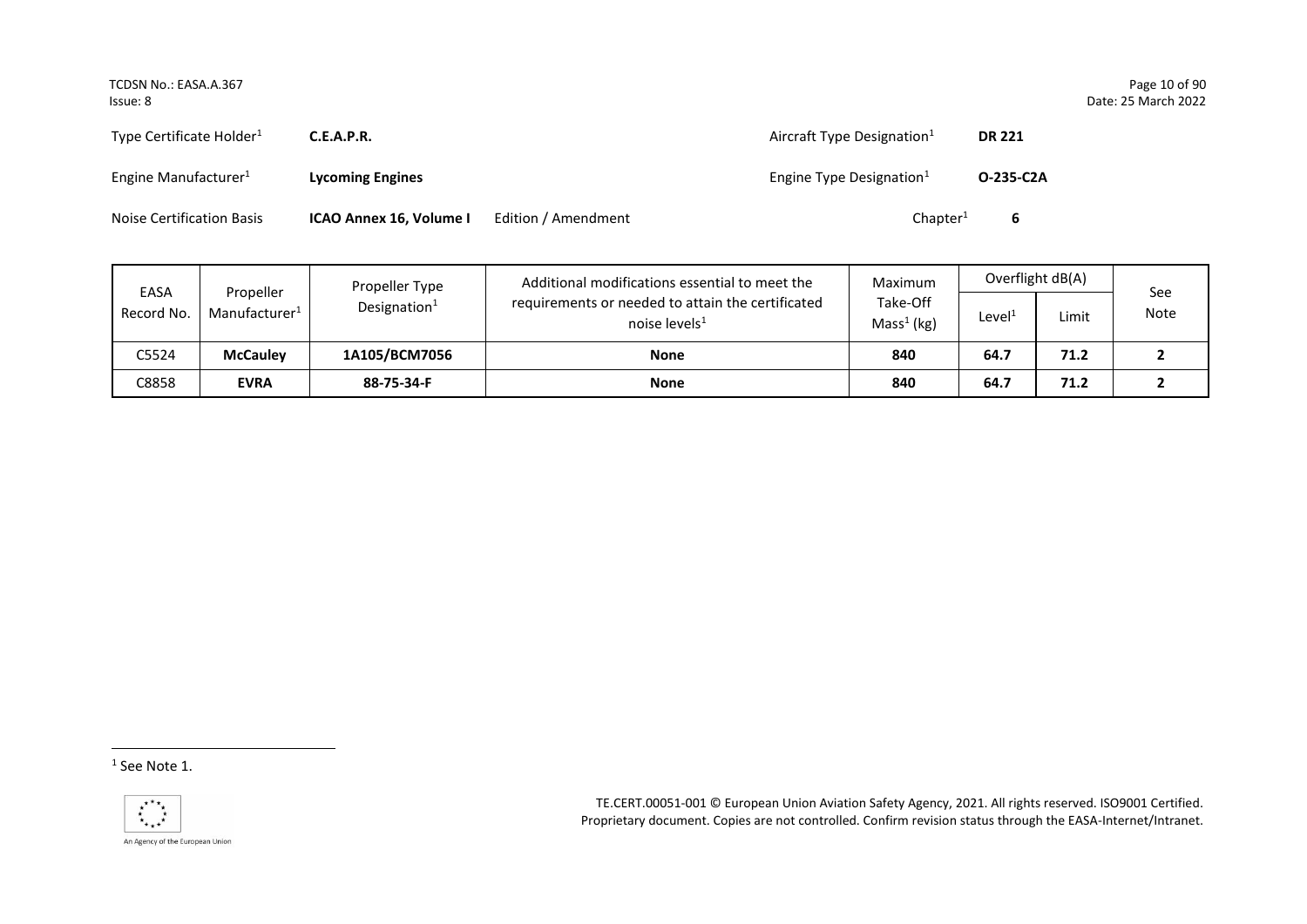| TCDSN No.: EASA.A.367<br>Issue: 8    |                                |                     |                                        |               | Page 11 of 90<br>Date: 25 March 2022 |
|--------------------------------------|--------------------------------|---------------------|----------------------------------------|---------------|--------------------------------------|
| Type Certificate Holder <sup>1</sup> | C.E.A.P.R.                     |                     | Aircraft Type Designation <sup>1</sup> | <b>DR 221</b> |                                      |
| Engine Manufacturer <sup>1</sup>     | <b>Lycoming Engines</b>        |                     | Engine Type Designation <sup>1</sup>   | O-235-C2A     |                                      |
| Noise Certification Basis            | <b>ICAO Annex 16, Volume I</b> | Edition / Amendment | Chapter $1$                            |               |                                      |

| <b>EASA</b> | Propeller                 | Propeller Type  | Additional modifications essential to meet the                                 | Maximum                            | Take-Off dB(A)   |       |             |
|-------------|---------------------------|-----------------|--------------------------------------------------------------------------------|------------------------------------|------------------|-------|-------------|
| Record No.  | Manufacturer <sup>1</sup> | Designation $1$ | requirements or needed to attain the certificated<br>noise levels <sup>1</sup> | Take-Off<br>Mass <sup>1</sup> (kg) | Level $^{\rm 1}$ | Limit | See<br>Note |
| C11352      | <b>McCauley</b>           | 1A105/BCM7056   | <b>None</b>                                                                    | 780                                |                  |       |             |
| C11353      | <b>EVRA</b>               | 88-75-34-F      | <b>None</b>                                                                    | 780                                |                  |       |             |

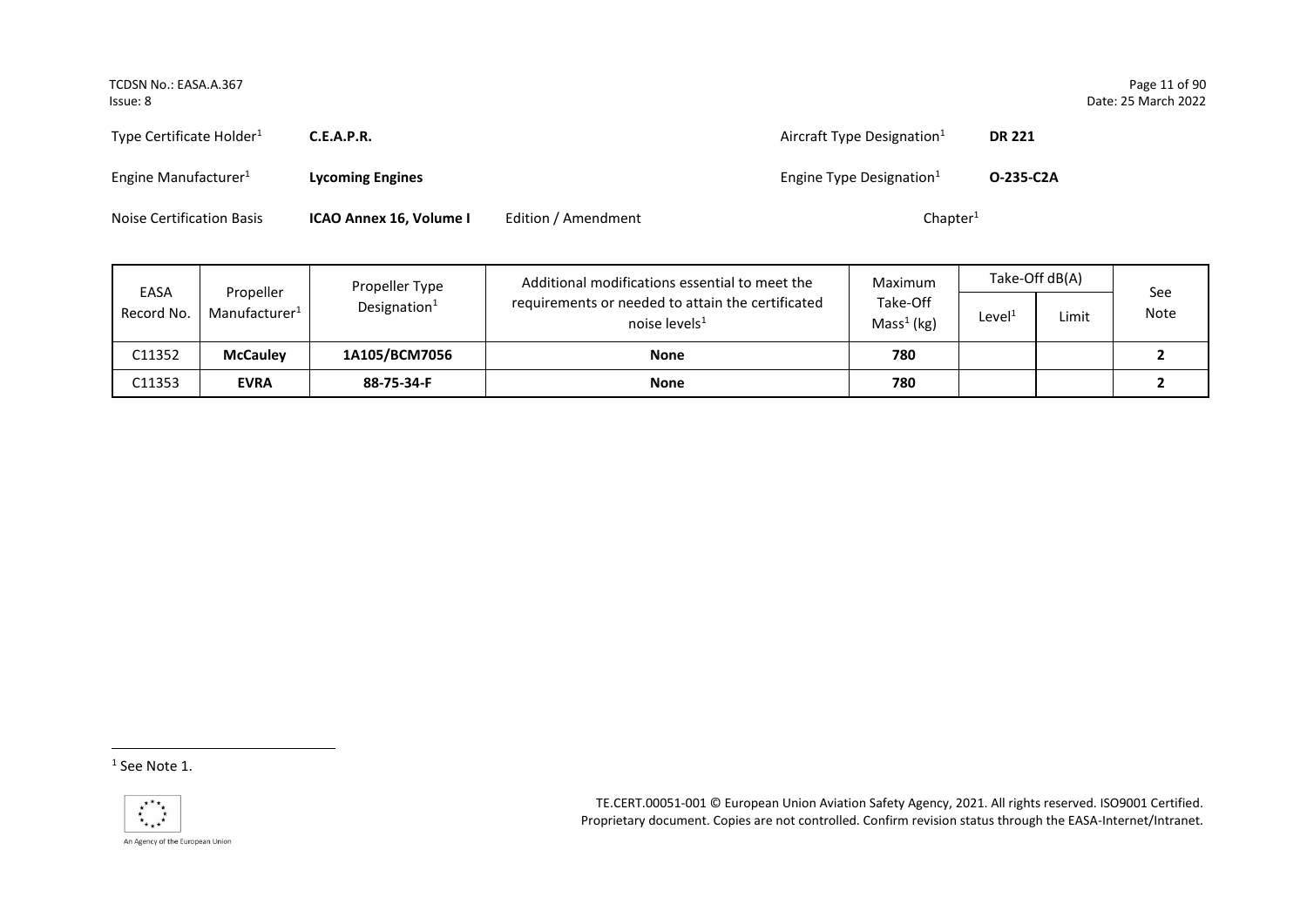| TCDSN No.: EASA.A.367<br>Issue: 8    |                                                |                                        | Page 12 of 90<br>Date: 25 March 2022 |
|--------------------------------------|------------------------------------------------|----------------------------------------|--------------------------------------|
| Type Certificate Holder <sup>1</sup> | C.E.A.P.R.                                     | Aircraft Type Designation <sup>1</sup> | <b>DR 221 B</b>                      |
| Engine Manufacturer <sup>1</sup>     | <b>Lycoming Engines</b>                        | Engine Type Designation <sup>1</sup>   | O-235-C2A                            |
| Noise Certification Basis            | Edition / Amendment<br>ICAO Annex 16, Volume I | Chapter <sup>1</sup>                   | 6                                    |

| EASA       |                                        | Propeller Type  | Additional modifications essential to meet the                                 | Maximum                            | Overflight dB(A) |       |             |
|------------|----------------------------------------|-----------------|--------------------------------------------------------------------------------|------------------------------------|------------------|-------|-------------|
| Record No. | Propeller<br>Manufacturer <sup>1</sup> | Designation $1$ | requirements or needed to attain the certificated<br>noise levels <sup>1</sup> | Take-Off<br>Mass <sup>1</sup> (kg) | Level $^{\rm 1}$ | Limit | See<br>Note |
| C8996      | <b>McCauley</b>                        | 1A105/BCM7056   | <b>None</b>                                                                    | 840                                | 64.7             | 71.2  |             |

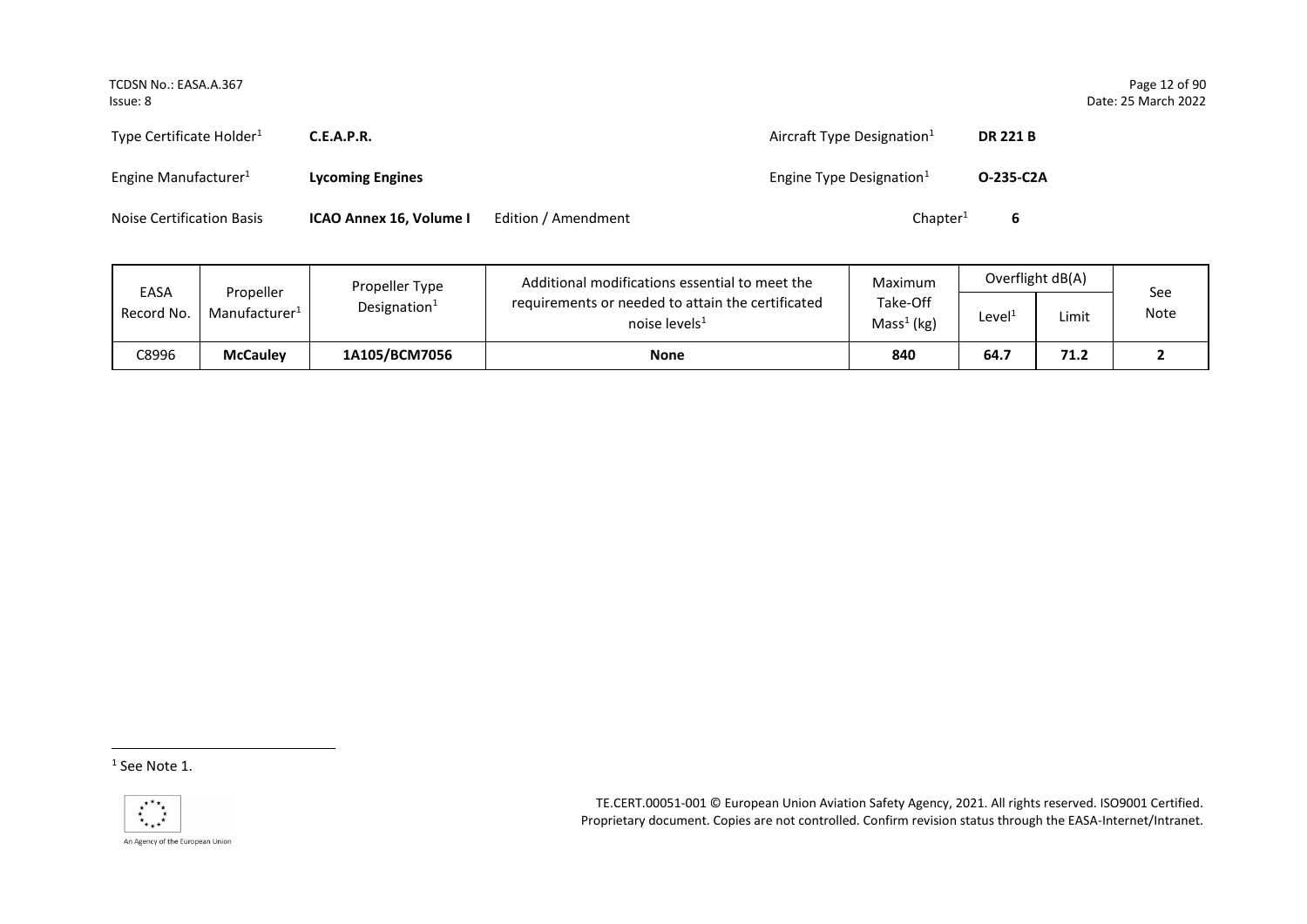| TCDSN No.: EASA.A.367<br>Issue: 8    |                                |                     |                                        |                 | Page 13 of 90<br>Date: 25 March 2022 |
|--------------------------------------|--------------------------------|---------------------|----------------------------------------|-----------------|--------------------------------------|
| Type Certificate Holder <sup>1</sup> | C.E.A.P.R.                     |                     | Aircraft Type Designation <sup>1</sup> | <b>DR 221 B</b> |                                      |
| Engine Manufacturer <sup>1</sup>     | <b>Lycoming Engines</b>        |                     | Engine Type Designation <sup>1</sup>   | O-235-C2A       |                                      |
| Noise Certification Basis            | <b>ICAO Annex 16, Volume I</b> | Edition / Amendment | Chapter $1$                            |                 |                                      |

| EASA       |                                        | Additional modifications essential to meet the<br>Propeller Type<br>requirements or needed to attain the certificated<br>Designation $1$<br>noise levels <sup>1</sup> |                                    | Maximum   | Take-Off dB(A) |  | See<br>Note |
|------------|----------------------------------------|-----------------------------------------------------------------------------------------------------------------------------------------------------------------------|------------------------------------|-----------|----------------|--|-------------|
| Record No. | Propeller<br>Manufacturer <sup>1</sup> |                                                                                                                                                                       | Take-Off<br>Mass <sup>1</sup> (kg) | Level $1$ | Limit          |  |             |
| C11355     | <b>McCauley</b>                        | 1A105/BCM7056                                                                                                                                                         | <b>None</b>                        | 780       |                |  |             |
| C11354     | <b>EVRA</b>                            | 88-75-34-F                                                                                                                                                            | <b>None</b>                        | 840       |                |  |             |
| C11356     | <b>EVRA</b>                            | 88-75-34-F                                                                                                                                                            | <b>None</b>                        | 780       |                |  |             |

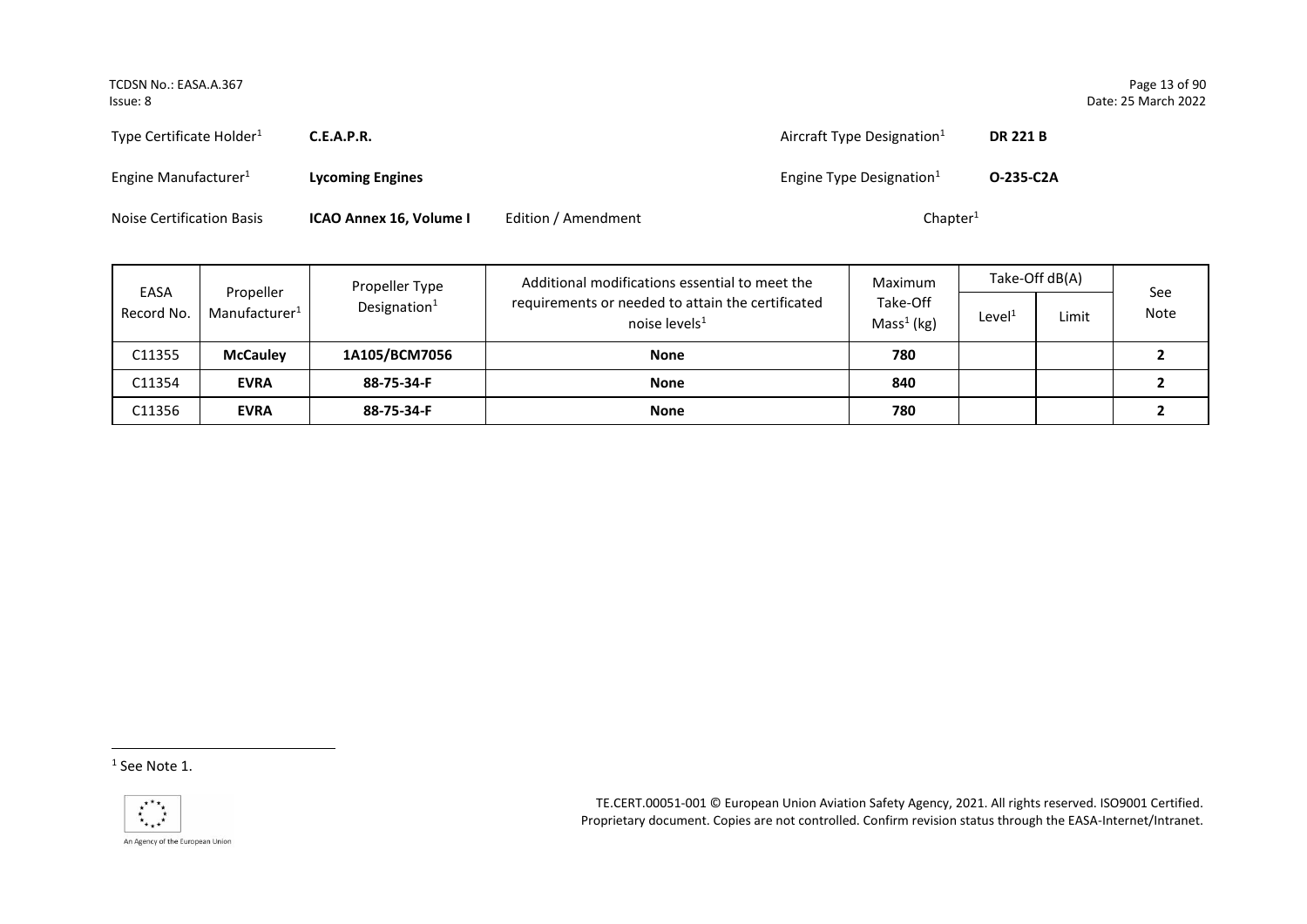| TCDSN No.: EASA.A.367<br>Issue: 8    |                                |                     |                                        |               | Page 14 of 90<br>Date: 25 March 2022 |
|--------------------------------------|--------------------------------|---------------------|----------------------------------------|---------------|--------------------------------------|
| Type Certificate Holder <sup>1</sup> | <b>C.E.A.P.R.</b>              |                     | Aircraft Type Designation <sup>1</sup> | <b>DR 250</b> |                                      |
| Engine Manufacturer <sup>1</sup>     | <b>Lycoming Engines</b>        |                     | Engine Type Designation <sup>1</sup>   | O-320-E2A     |                                      |
| Noise Certification Basis            | <b>ICAO Annex 16, Volume I</b> | Edition / Amendment | Chapter <sup>1</sup>                   |               |                                      |

| EASA<br>Propeller | Propeller Type               | Additional modifications essential to meet the | Maximum                                                               | Take-Off dB(A)                     |                    | See   |              |
|-------------------|------------------------------|------------------------------------------------|-----------------------------------------------------------------------|------------------------------------|--------------------|-------|--------------|
| Record No.        | Manufacturer <sup>1</sup>    | Designation $1$                                | requirements or needed to attain the certificated<br>noise levels $1$ | Take-Off<br>Mass <sup>1</sup> (kg) | Level <sup>1</sup> | Limit | Note         |
| C11365            | Sensenich                    | 74DM6S5-0-64                                   | <b>None</b>                                                           | 960                                |                    |       | $\mathbf{2}$ |
| C11363            | <b>Sensenich</b>             | 74DM6S5-2-64                                   | <b>None</b>                                                           | 960                                |                    |       | $\mathbf{2}$ |
| C11361            | <b>EVRA</b>                  | 91-78-34                                       | <b>None</b>                                                           | 960                                |                    |       | $\mathbf{2}$ |
| C11360            | Hoffmann<br>Propeller        | FH2/LC-23-140-155-6.5-<br>R                    | <b>None</b>                                                           | 960                                |                    |       | 2            |
| C11359            | <b>Hoffmann</b><br>Propeller | FH2/LC-23-180-155-6.5-<br>R                    | <b>None</b>                                                           | 960                                |                    |       | $\mathbf{2}$ |
| C11366            | Hartzell<br>Propeller Inc.   | HC-C2YL-1/7663-4                               | <b>None</b>                                                           | 960                                |                    |       | $\mathbf{2}$ |
| C11364            | <b>Sensenich</b>             | M74DMS-0-64                                    | <b>None</b>                                                           | 960                                |                    |       | $\mathbf{2}$ |
| C11362            | Sensenich                    | M74DMS-2-64                                    | <b>None</b>                                                           | 960                                |                    |       | 2            |

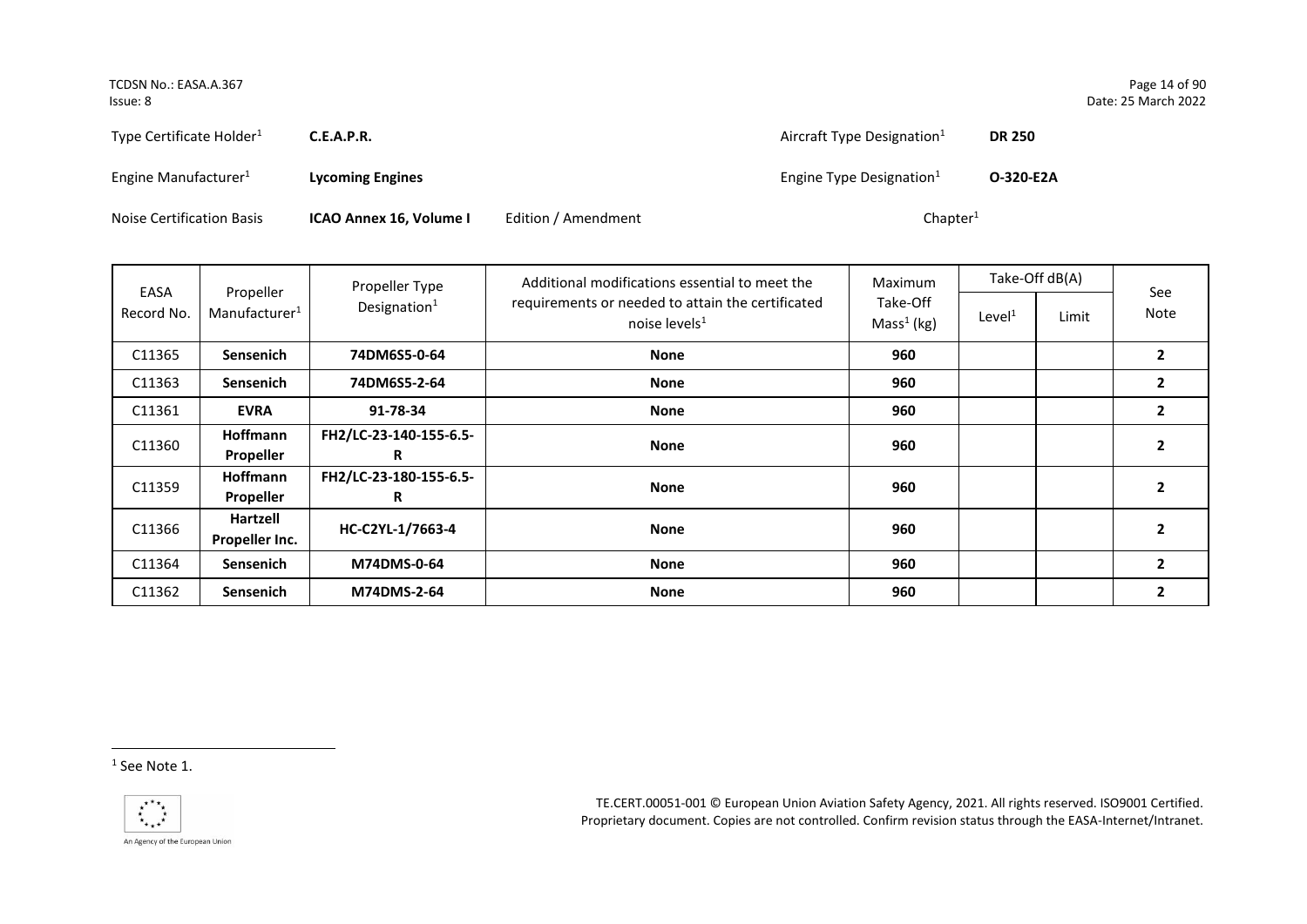| TCDSN No.: EASA.A.367<br>Issue: 8    |                                |                     |                                        | Page 15 of 90<br>Date: 25 March 2022 |
|--------------------------------------|--------------------------------|---------------------|----------------------------------------|--------------------------------------|
| Type Certificate Holder <sup>1</sup> | C.E.A.P.R.                     |                     | Aircraft Type Designation <sup>1</sup> | <b>DR 250 B</b>                      |
| Engine Manufacturer <sup>1</sup>     | <b>Lycoming Engines</b>        |                     | Engine Type Designation <sup>1</sup>   | O-320-E2A                            |
| Noise Certification Basis            | <b>ICAO Annex 16, Volume I</b> | Edition / Amendment | Chapter <sup>1</sup>                   |                                      |

| EASA<br>Propeller<br>Manufacturer <sup>1</sup><br>Record No. | Propeller Type             | Additional modifications essential to meet the                                 | <b>Maximum</b>                     | Take-Off dB(A)     |       | See  |                |
|--------------------------------------------------------------|----------------------------|--------------------------------------------------------------------------------|------------------------------------|--------------------|-------|------|----------------|
|                                                              | Designation $1$            | requirements or needed to attain the certificated<br>noise levels <sup>1</sup> | Take-Off<br>Mass <sup>1</sup> (kg) | Level <sup>1</sup> | Limit | Note |                |
| C11378                                                       | <b>Sensenich</b>           | 74DM6S5-0-64                                                                   | <b>None</b>                        | 960                |       |      | $\mathbf{2}$   |
| C11376                                                       | <b>Sensenich</b>           | 74DM6S5-2-64                                                                   | <b>None</b>                        | 960                |       |      | $\mathbf{2}$   |
| C11374                                                       | <b>EVRA</b>                | 91-78-34                                                                       | <b>None</b>                        | 960                |       |      | $\mathbf{2}$   |
| C11373                                                       | Hoffmann<br>Propeller      | FH2/LC-23-140-155-6.5-<br>R                                                    | <b>None</b>                        | 960                |       |      | $\overline{2}$ |
| C11372                                                       | Hoffmann<br>Propeller      | FH2/LC-23-180-155-6.5-<br>R                                                    | <b>None</b>                        | 960                |       |      | $\mathbf{2}$   |
| C11379                                                       | Hartzell<br>Propeller Inc. | HC-C2YL-1/7663-4                                                               | <b>None</b>                        | 960                |       |      | $\mathbf{2}$   |
| C11377                                                       | <b>Sensenich</b>           | M74DMS-0-64                                                                    | <b>None</b>                        | 960                |       |      | $\overline{2}$ |
| C11375                                                       | <b>Sensenich</b>           | M74DMS-2-64                                                                    | <b>None</b>                        | 960                |       |      | 2              |

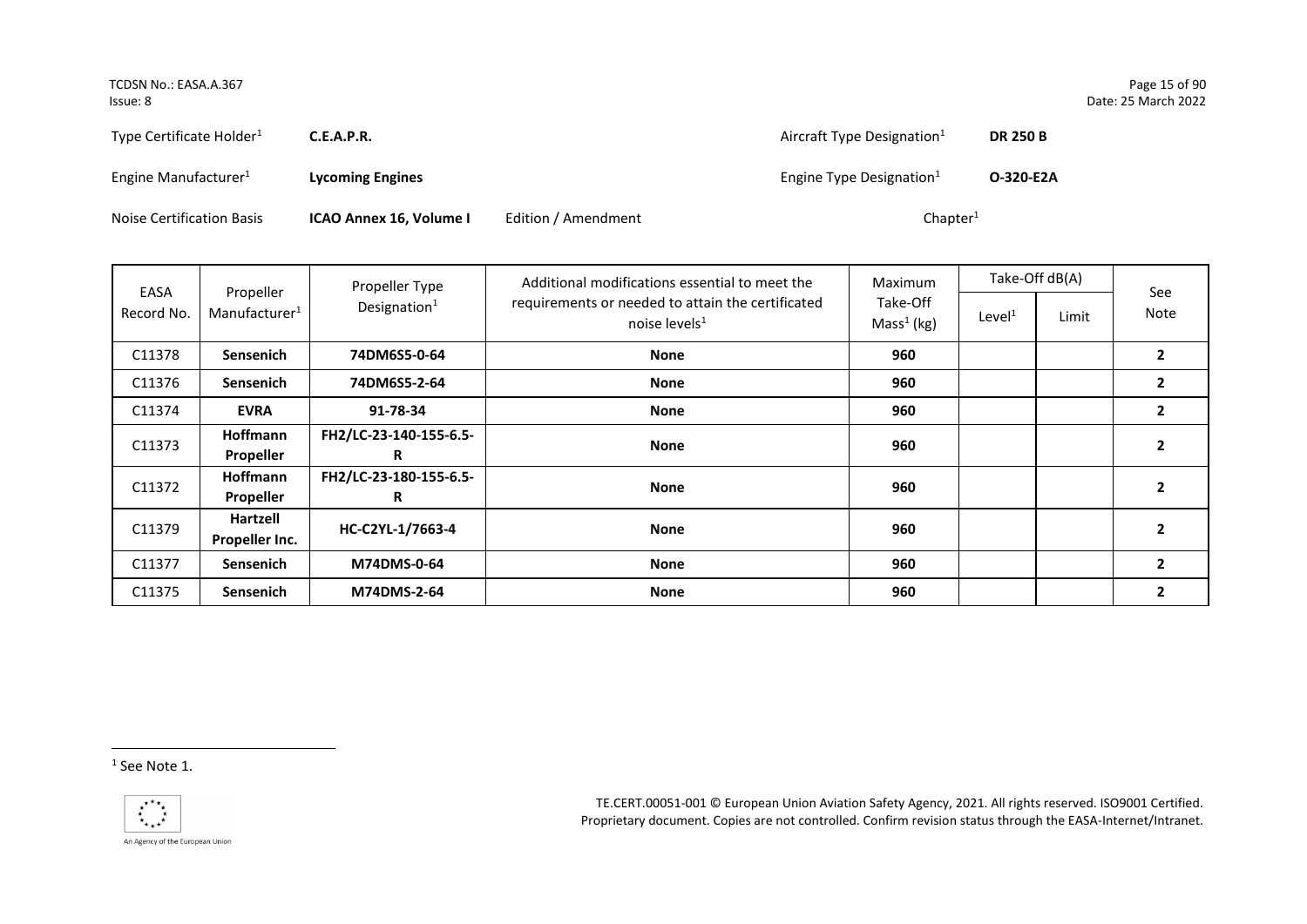| TCDSN No.: EASA.A.367<br>Issue: 8    |                         |                     |                                        | Page 16 of 90<br>Date: 25 March 2022 |
|--------------------------------------|-------------------------|---------------------|----------------------------------------|--------------------------------------|
| Type Certificate Holder <sup>1</sup> | C.E.A.P.R.              |                     | Aircraft Type Designation <sup>1</sup> | DR 250 B/160                         |
| Engine Manufacturer <sup>1</sup>     | <b>Lycoming Engines</b> |                     | Engine Type Designation <sup>1</sup>   | O-320-D2A                            |
| Noise Certification Basis            | ICAO Annex 16, Volume I | Edition / Amendment | Chapter <sup>1</sup>                   | 10 (10.4a)                           |

| EASA       | Propeller Type                         | Additional modifications essential to meet the | Maximum                                                                        | Take-Off dB(A)                     |       |       |             |
|------------|----------------------------------------|------------------------------------------------|--------------------------------------------------------------------------------|------------------------------------|-------|-------|-------------|
| Record No. | Propeller<br>Manufacturer <sup>1</sup> | Designation $1$                                | requirements or needed to attain the certificated<br>noise levels <sup>1</sup> | Take-Off<br>Mass <sup>1</sup> (kg) | Level | Limit | See<br>Note |
| C11382     | <b>Sensenich</b>                       | 74DM6S5-2-66                                   | <b>None</b>                                                                    | 960                                | 73.8  | 82.7  |             |

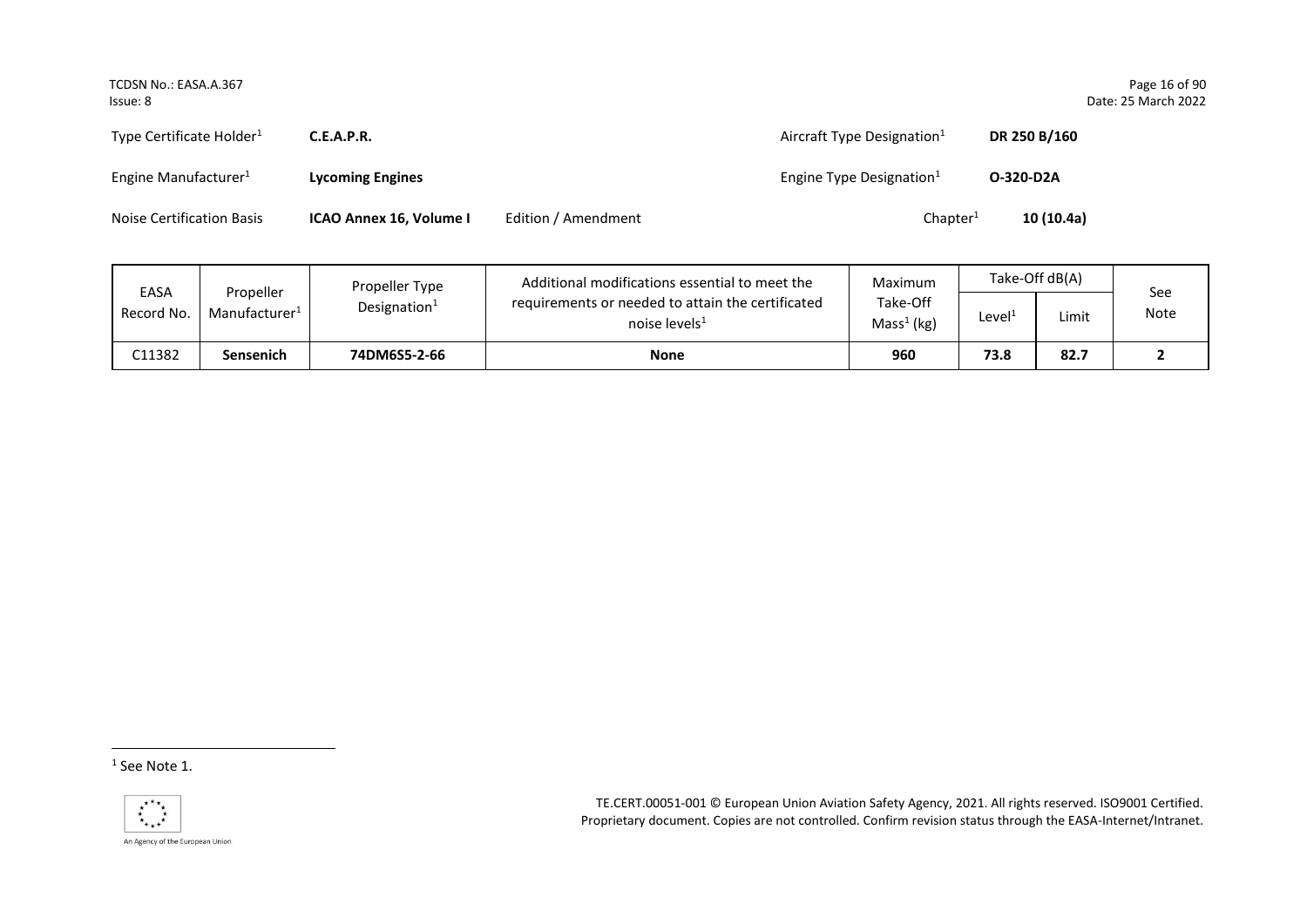| TCDSN No.: EASA.A.367<br>Issue: 8    |                         |                     |                                        |              | Page 17 of 90<br>Date: 25 March 2022 |
|--------------------------------------|-------------------------|---------------------|----------------------------------------|--------------|--------------------------------------|
| Type Certificate Holder <sup>1</sup> | C.E.A.P.R.              |                     | Aircraft Type Designation <sup>1</sup> | DR 250 B/160 |                                      |
| Engine Manufacturer <sup>1</sup>     | <b>Lycoming Engines</b> |                     | Engine Type Designation <sup>1</sup>   | O-320-D2A    |                                      |
| <b>Noise Certification Basis</b>     | ICAO Annex 16, Volume I | Edition / Amendment | Chapter <sup>1</sup>                   | 6            |                                      |

| EASA<br>Propeller | Propeller Type               | Additional modifications essential to meet the                                                    | Maximum                            | Overflight dB(A)   |       | See  |  |
|-------------------|------------------------------|---------------------------------------------------------------------------------------------------|------------------------------------|--------------------|-------|------|--|
| Record No.        | Manufacturer <sup>1</sup>    | requirements or needed to attain the certificated<br>Designation $1$<br>noise levels <sup>1</sup> | Take-Off<br>Mass <sup>1</sup> (kg) | Level <sup>1</sup> | Limit | Note |  |
| C11380            | <b>Sensenich</b>             | 74DM6S5-2-64                                                                                      | <b>None</b>                        | 960                | 72.7  | 72.8 |  |
| C11381            | <b>Sensenich</b>             | 74DM6S5-2-66                                                                                      | <b>None</b>                        | 960                | 65.8  | 72.8 |  |
| C11386            | <b>Hoffmann</b><br>Propeller | HOCO-F-H2-LC-23-180-<br>$155 - 6.5 - R$                                                           | <b>None</b>                        | 960                | 67.6  | 72.8 |  |

 $\mathbf{r}$ 

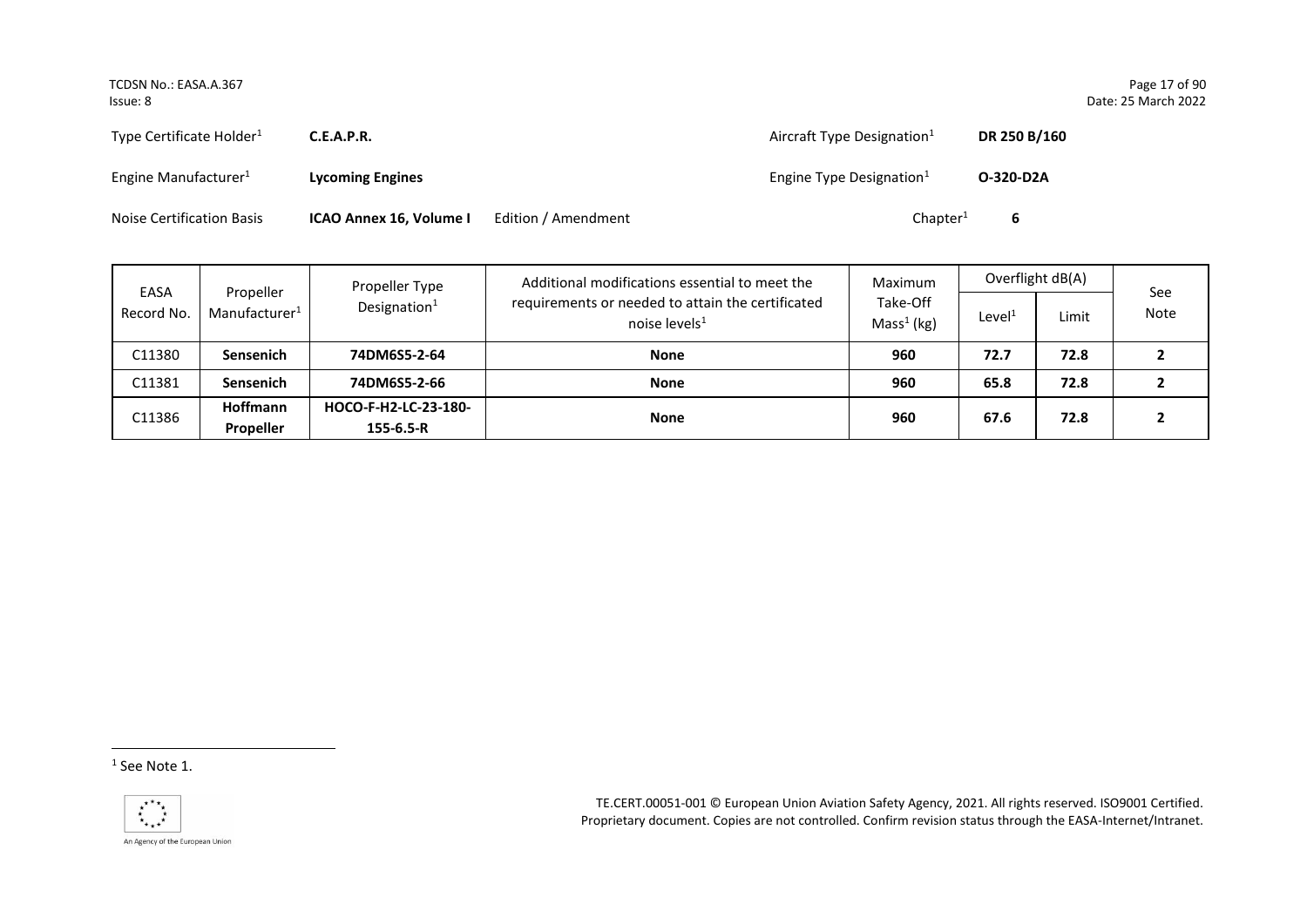| TCDSN No.: EASA.A.367<br>Issue: 8    |                         |                     |                                        | Page 18 of 90<br>Date: 25 March 2022 |
|--------------------------------------|-------------------------|---------------------|----------------------------------------|--------------------------------------|
| Type Certificate Holder <sup>1</sup> | C.E.A.P.R.              |                     | Aircraft Type Designation <sup>1</sup> | DR 250 B/160                         |
| Engine Manufacturer <sup>1</sup>     | <b>Lycoming Engines</b> |                     | Engine Type Designation <sup>1</sup>   | O-320-D2A                            |
| Noise Certification Basis            | ICAO Annex 16, Volume I | Edition / Amendment | Chapter <sup>1</sup>                   |                                      |

| EASA<br>Propeller | Propeller Type               | Additional modifications essential to meet the | Maximum                                                               | Take-Off dB(A)                     |                    | See   |      |
|-------------------|------------------------------|------------------------------------------------|-----------------------------------------------------------------------|------------------------------------|--------------------|-------|------|
| Record No.        | Manufacturer <sup>1</sup>    | Designation $1$                                | requirements or needed to attain the certificated<br>noise levels $1$ | Take-Off<br>Mass <sup>1</sup> (kg) | Level <sup>1</sup> | Limit | Note |
| C11385            | Sensenich                    | 74DM6S5-0-64                                   | <b>None</b>                                                           | 960                                |                    |       |      |
| C11389            | <b>EVRA</b>                  | 91-78-34 F                                     | <b>None</b>                                                           | 960                                |                    |       |      |
| C11388            | <b>EVRA</b>                  | 91-86-34 F                                     | <b>None</b>                                                           | 960                                |                    |       |      |
| C11387            | <b>Hoffmann</b><br>Propeller | HOCO-F-H2-LC-23-180-<br>140-6.5-R              | <b>None</b>                                                           | 960                                |                    |       | ∍    |
| C11383            | Sensenich                    | M74DMS-0-64                                    | <b>None</b>                                                           | 960                                |                    |       |      |
| C11384            | Sensenich                    | M74DMS-2-66                                    | <b>None</b>                                                           | 960                                |                    |       |      |

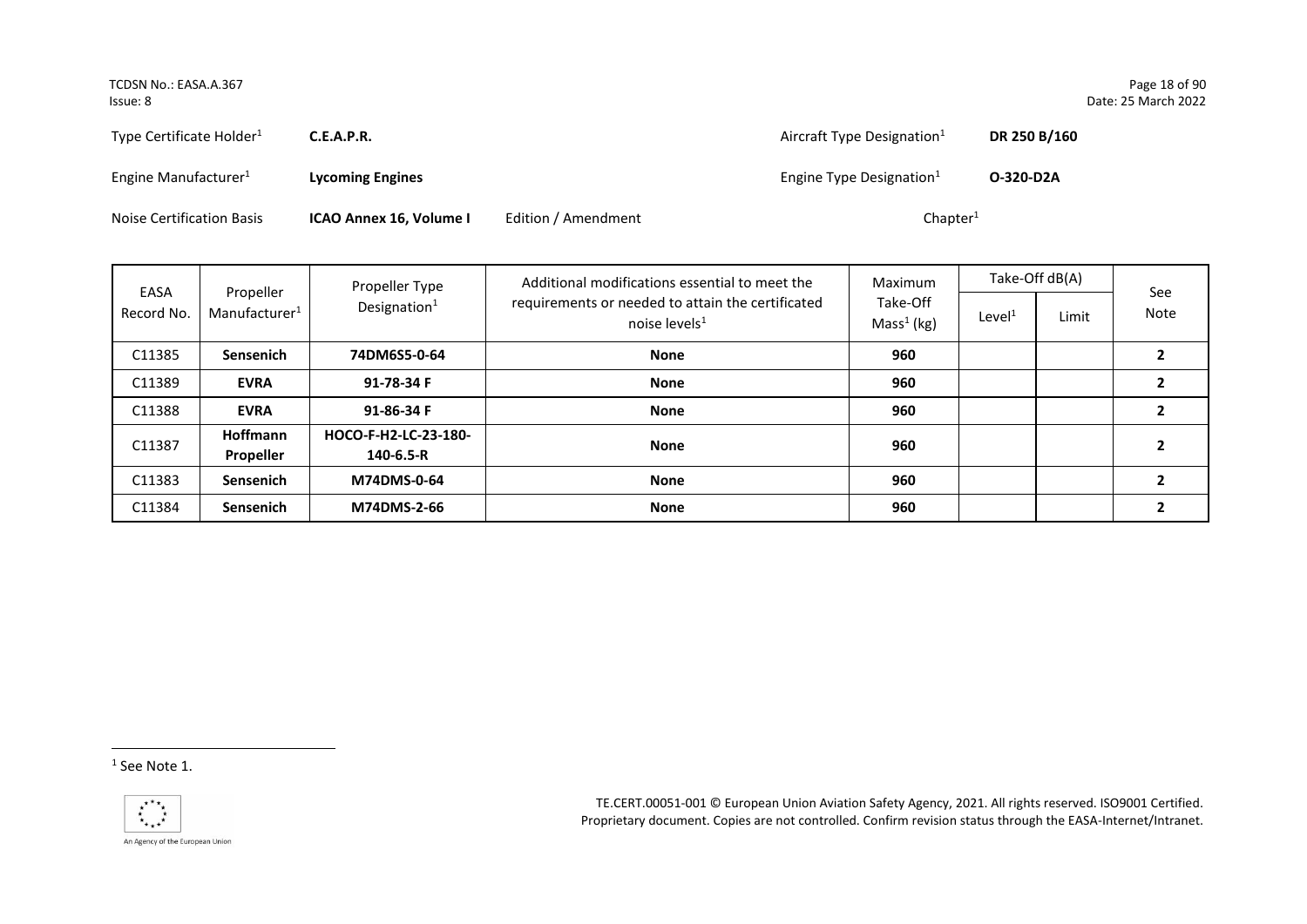| TCDSN No.: EASA.A.367<br>Issue: 8    |                                |                     |                                        | Page 19 of 90<br>Date: 25 March 2022 |
|--------------------------------------|--------------------------------|---------------------|----------------------------------------|--------------------------------------|
| Type Certificate Holder <sup>1</sup> | C.E.A.P.R.                     |                     | Aircraft Type Designation <sup>1</sup> | DR 250/160                           |
| Engine Manufacturer <sup>1</sup>     | <b>Lycoming Engines</b>        |                     | Engine Type Designation <sup>1</sup>   | O-320-D2A                            |
| Noise Certification Basis            | <b>ICAO Annex 16, Volume I</b> | Edition / Amendment | Chapter $1$                            | 10 (10.4a)                           |

| EASA       |                                        | Propeller Type  | Additional modifications essential to meet the                                 | Maximum                            | Take-Off dB(A) |       | See  |
|------------|----------------------------------------|-----------------|--------------------------------------------------------------------------------|------------------------------------|----------------|-------|------|
| Record No. | Propeller<br>Manufacturer <sup>1</sup> | Designation $1$ | requirements or needed to attain the certificated<br>noise levels <sup>1</sup> | Take-Off<br>Mass <sup>1</sup> (kg) | Level          | Limit | Note |
| C10333     | <b>Sensenich</b>                       | 74DM6S5-2-66    | <b>None</b>                                                                    | 960                                | 73.8           | 82.7  |      |

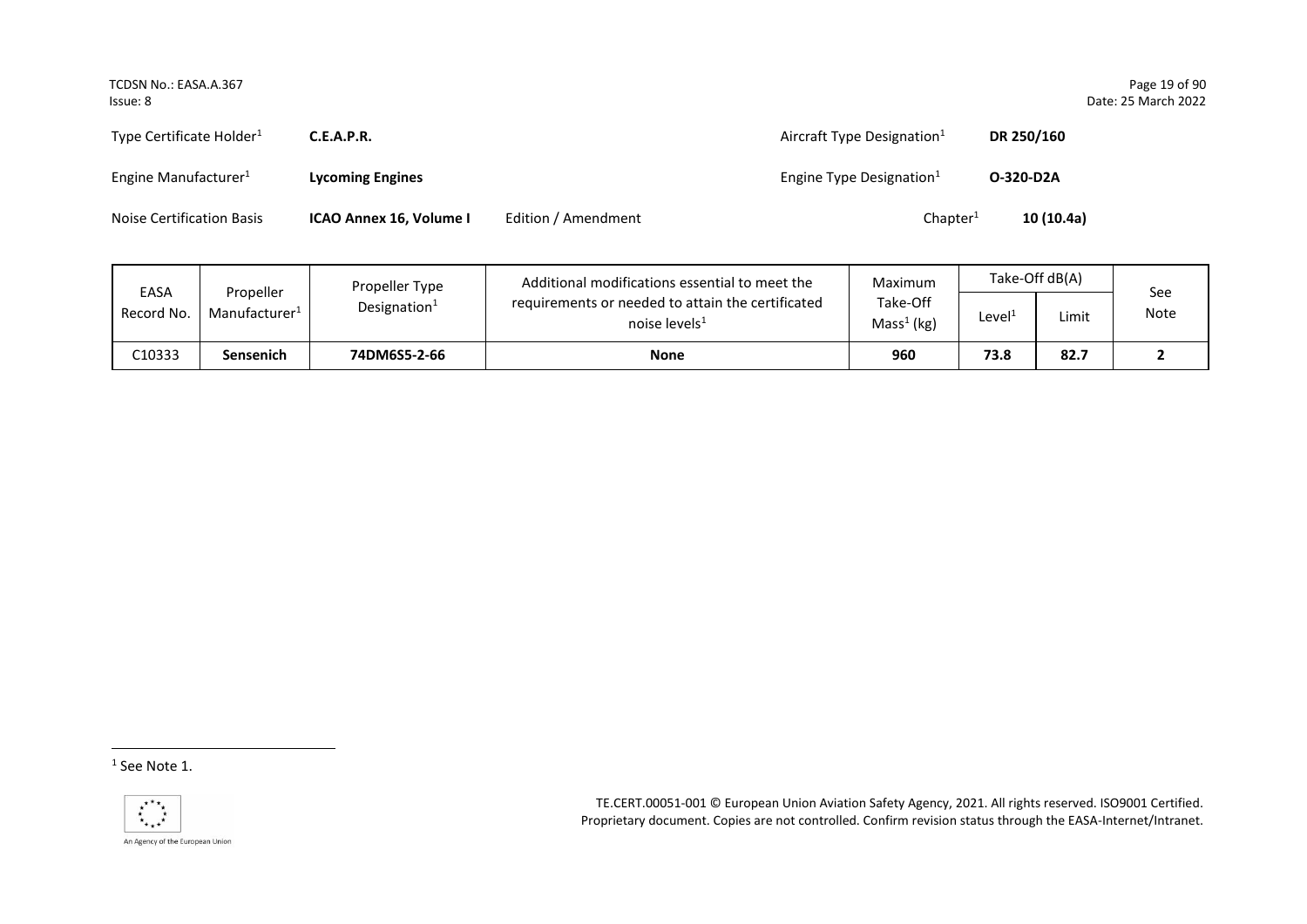| TCDSN No.: EASA.A.367<br>Issue: 8    |                                |                     |                                        |            | Page 20 of 90<br>Date: 25 March 2022 |
|--------------------------------------|--------------------------------|---------------------|----------------------------------------|------------|--------------------------------------|
| Type Certificate Holder <sup>1</sup> | C.E.A.P.R.                     |                     | Aircraft Type Designation <sup>1</sup> | DR 250/160 |                                      |
| Engine Manufacturer <sup>1</sup>     | <b>Lycoming Engines</b>        |                     | Engine Type Designation <sup>1</sup>   | O-320-D2A  |                                      |
| Noise Certification Basis            | <b>ICAO Annex 16, Volume I</b> | Edition / Amendment | Chapter <sup>1</sup>                   | 6          |                                      |

| Propeller<br>EASA<br>Manufacturer <sup>1</sup><br>Record No. | Propeller Type                                                                           | Additional modifications essential to meet the | Maximum            | Overflight dB(A) |      | See  |  |
|--------------------------------------------------------------|------------------------------------------------------------------------------------------|------------------------------------------------|--------------------|------------------|------|------|--|
|                                                              | requirements or needed to attain the certificated<br>Designation $1$<br>noise levels $1$ | Take-Off<br>Mass <sup>1</sup> (kg)             | Level <sup>1</sup> | Limit            | Note |      |  |
| C9027                                                        | Sensenich                                                                                | 74DM6S5-2-64                                   | <b>None</b>        | 960              | 72.7 | 72.8 |  |
| C9474                                                        | <b>Sensenich</b>                                                                         | 74DM6S5-2-66                                   | <b>None</b>        | 960              | 65.8 | 72.8 |  |
| C10334                                                       | Hoffmann<br>Propeller                                                                    | HOCO-F-H2-LC-23-180-<br>$155 - 6.5 - R$        | <b>None</b>        | 960              | 67.6 | 72.8 |  |

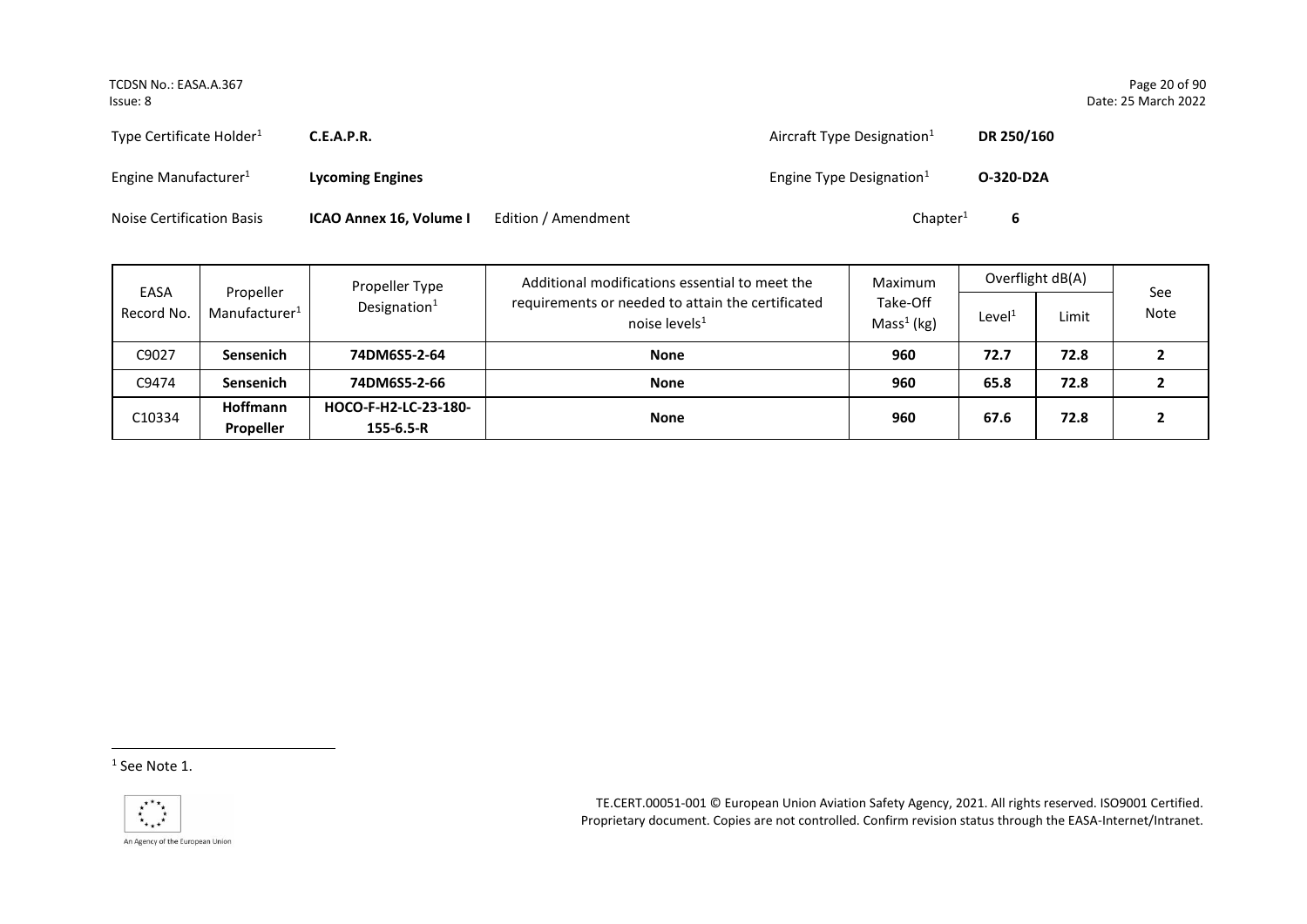| TCDSN No.: EASA.A.367<br>Issue: 8    |                         |                     |                                        |            | Page 21 of 90<br>Date: 25 March 2022 |
|--------------------------------------|-------------------------|---------------------|----------------------------------------|------------|--------------------------------------|
| Type Certificate Holder <sup>1</sup> | C.E.A.P.R.              |                     | Aircraft Type Designation <sup>1</sup> | DR 250/160 |                                      |
| Engine Manufacturer <sup>1</sup>     | <b>Lycoming Engines</b> |                     | Engine Type Designation <sup>1</sup>   | O-320-D2A  |                                      |
| <b>Noise Certification Basis</b>     | ICAO Annex 16, Volume I | Edition / Amendment | Chapter <sup>1</sup>                   |            |                                      |

| EASA       | Propeller                 | Propeller Type                    | Additional modifications essential to meet the                                 | Maximum                            | Take-Off dB(A)     |       | See  |
|------------|---------------------------|-----------------------------------|--------------------------------------------------------------------------------|------------------------------------|--------------------|-------|------|
| Record No. | Manufacturer <sup>1</sup> | Designation $1$                   | requirements or needed to attain the certificated<br>noise levels <sup>1</sup> | Take-Off<br>Mass <sup>1</sup> (kg) | Level <sup>1</sup> | Limit | Note |
| C11371     | <b>Sensenich</b>          | 74DM6S5-0-64                      | <b>None</b>                                                                    | 960                                |                    |       |      |
| C11368     | <b>EVRA</b>               | 91-78-34 F                        | <b>None</b>                                                                    | 960                                |                    |       |      |
| C11581     | <b>EVRA</b>               | 91-86-34 F                        | <b>None</b>                                                                    | 960                                |                    |       |      |
| C11367     | Hoffmann<br>Propeller     | HOCO-F-H2-LC-23-180-<br>140-6.5-R | <b>None</b>                                                                    | 960                                |                    |       |      |
| C11369     | <b>Sensenich</b>          | <b>M74DMS-0-64</b>                | <b>None</b>                                                                    | 960                                |                    |       |      |
| C11370     | Sensenich                 | M74DMS-2-66                       | <b>None</b>                                                                    | 960                                |                    |       |      |

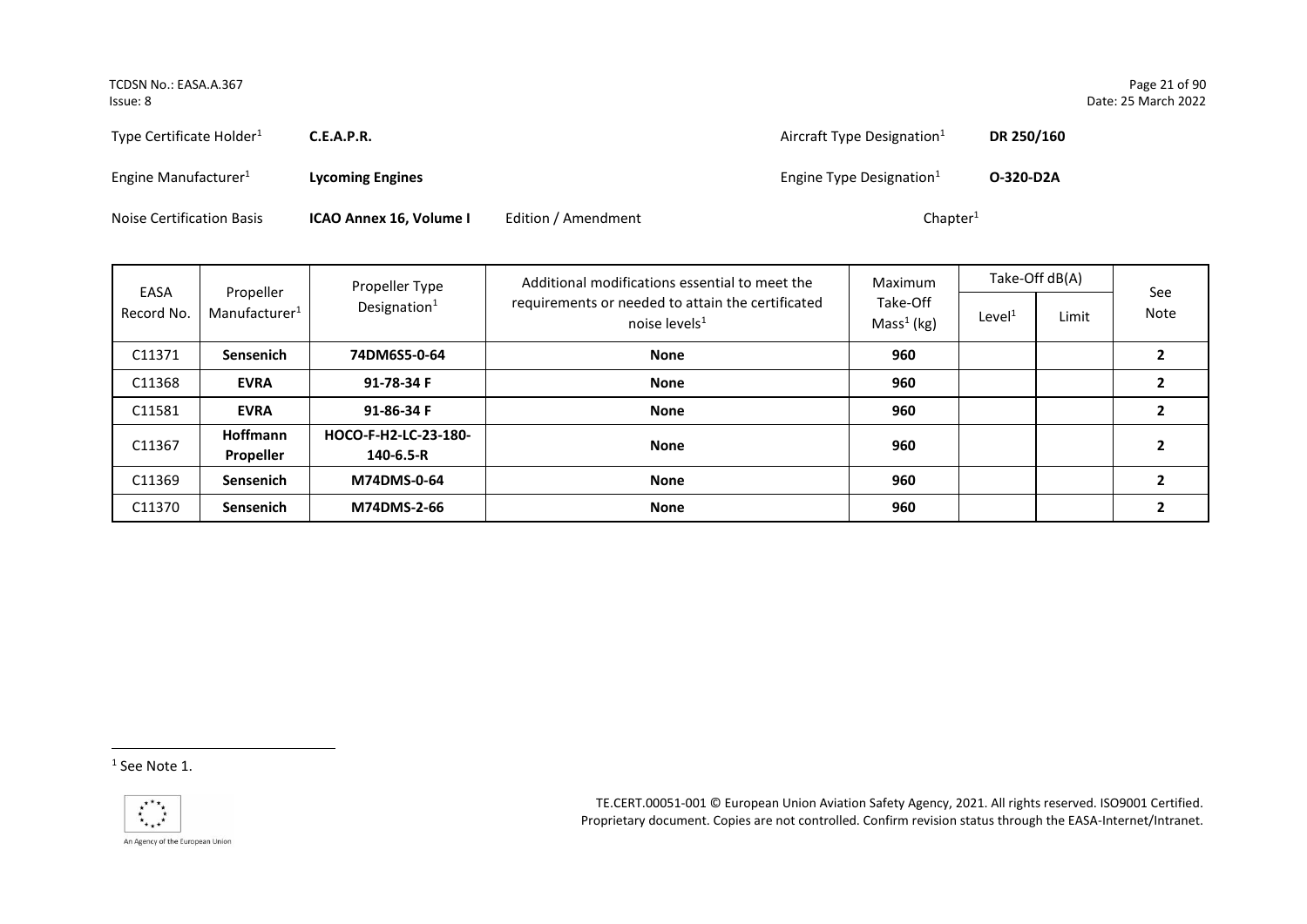| TCDSN No.: EASA.A.367<br>Issue: 8    |                         |                     |                                        |               | Page 22 of 90<br>Date: 25 March 2022 |
|--------------------------------------|-------------------------|---------------------|----------------------------------------|---------------|--------------------------------------|
| Type Certificate Holder <sup>1</sup> | C.E.A.P.R.              |                     | Aircraft Type Designation <sup>1</sup> | <b>DR 253</b> |                                      |
| Engine Manufacturer <sup>1</sup>     | <b>Lycoming Engines</b> |                     | Engine Type Designation <sup>1</sup>   | 0-360-A1A     |                                      |
| Noise Certification Basis            | ICAO Annex 16, Volume I | Edition / Amendment | Chapter <sup>1</sup>                   |               |                                      |

|                    |                                        | Propeller Type  | Additional modifications essential to meet the                                 | Maximum                            | Overflight dB(A)   |       |             |
|--------------------|----------------------------------------|-----------------|--------------------------------------------------------------------------------|------------------------------------|--------------------|-------|-------------|
| EASA<br>Record No. | Propeller<br>Manufacturer <sup>1</sup> | Designation $1$ | requirements or needed to attain the certificated<br>noise levels <sup>1</sup> | Take-Off<br>Mass <sup>1</sup> (kg) | Level <sup>1</sup> | Limit | See<br>Note |
| C11390             | Hartzell<br>Propeller Inc.             | HC-C2YK/7666-2  | <b>None</b>                                                                    | 1,100                              |                    |       |             |

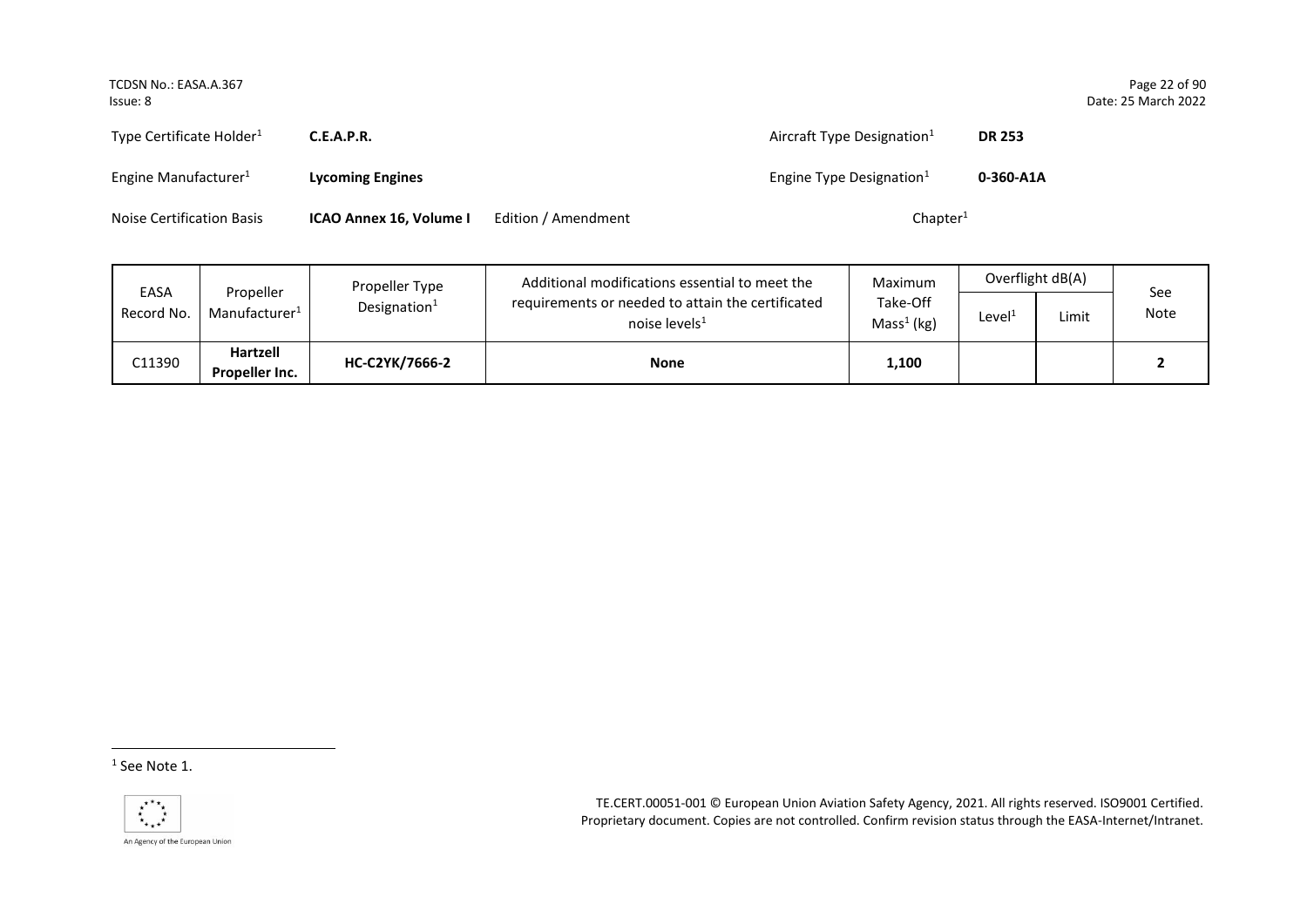| TCDSN No.: EASA.A.367<br>Issue: 8    |                         |                     |                                        |               | Page 23 of 90<br>Date: 25 March 2022 |
|--------------------------------------|-------------------------|---------------------|----------------------------------------|---------------|--------------------------------------|
| Type Certificate Holder <sup>1</sup> | C.E.A.P.R.              |                     | Aircraft Type Designation <sup>1</sup> | <b>DR 253</b> |                                      |
| Engine Manufacturer <sup>1</sup>     | <b>Lycoming Engines</b> |                     | Engine Type Designation <sup>1</sup>   | 0-360-A3A     |                                      |
| Noise Certification Basis            | ICAO Annex 16, Volume I | Edition / Amendment | Chapter <sup>1</sup>                   |               |                                      |

| EASA       |                                        | Propeller Type      | Additional modifications essential to meet the                                 | Maximum                            |                    | Take-Off dB(A) |                    |
|------------|----------------------------------------|---------------------|--------------------------------------------------------------------------------|------------------------------------|--------------------|----------------|--------------------|
| Record No. | Propeller<br>Manufacturer <sup>1</sup> | Designation $1$     | requirements or needed to attain the certificated<br>noise levels <sup>1</sup> | Take-Off<br>Mass <sup>1</sup> (kg) | Level <sup>1</sup> | Limit          | See<br><b>Note</b> |
| C11392     | <b>Sensenich</b>                       | 76EM8S5-0-64        | None                                                                           | 1,100                              |                    |                |                    |
| C11391     | <b>Sensenich</b>                       | <b>M76EMMS-0-64</b> | None                                                                           | 1,100                              |                    |                |                    |

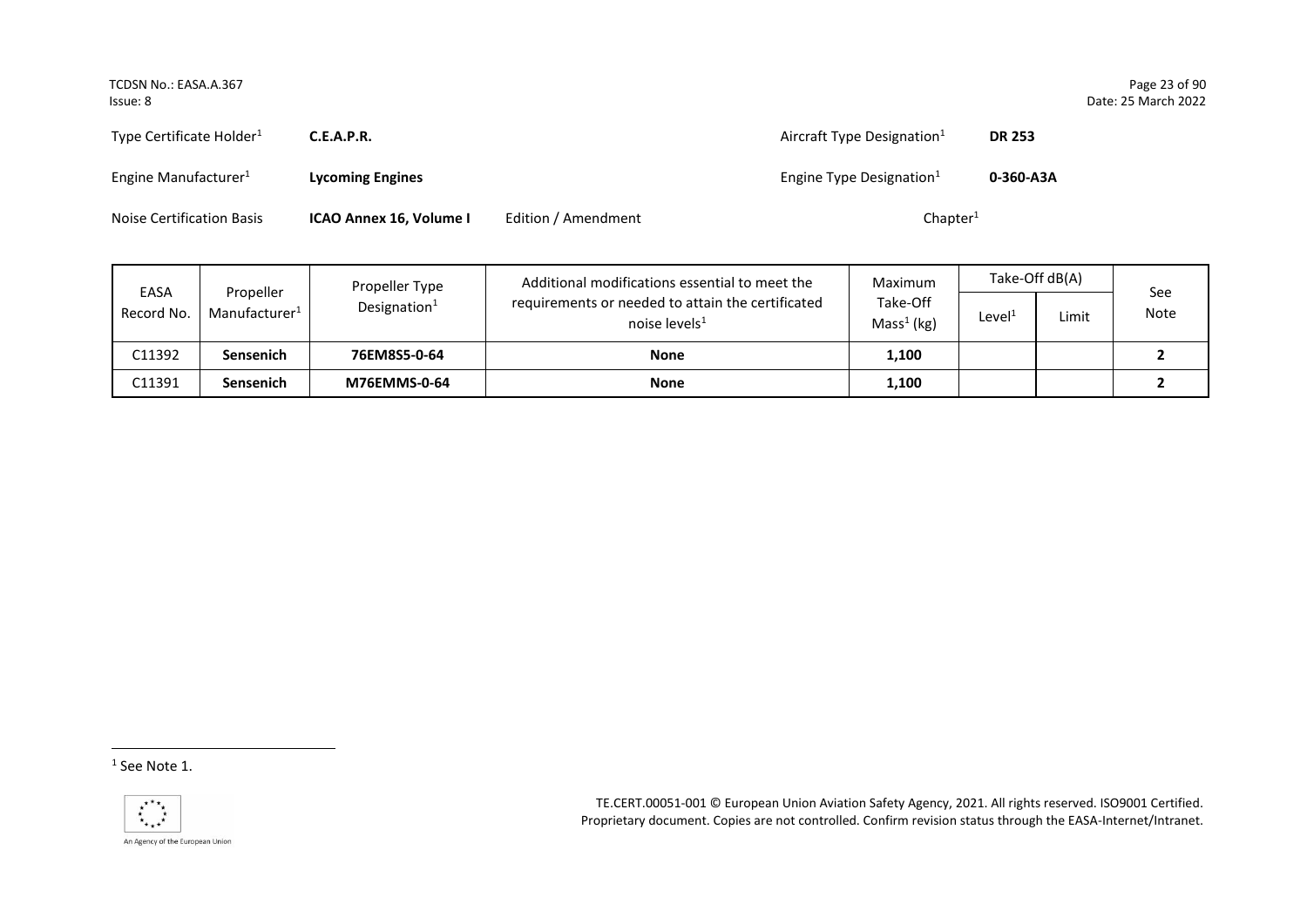| TCDSN No.: EASA.A.367<br>Issue: 8    |                                |                     |                                        |                 | Page 24 of 90<br>Date: 25 March 2022 |
|--------------------------------------|--------------------------------|---------------------|----------------------------------------|-----------------|--------------------------------------|
| Type Certificate Holder <sup>1</sup> | C.E.A.P.R.                     |                     | Aircraft Type Designation <sup>1</sup> | <b>DR 253 B</b> |                                      |
| Engine Manufacturer <sup>1</sup>     | <b>Lycoming Engines</b>        |                     | Engine Type Designation <sup>1</sup>   | 0-360-A1A       |                                      |
| Noise Certification Basis            | <b>ICAO Annex 16, Volume I</b> | Edition / Amendment | Chapter $1$                            |                 |                                      |

| EASA       | Propeller                         | Propeller Type                                                                           | Additional modifications essential to meet the | Maximum                            | Overflight dB(A)   |       |                    |
|------------|-----------------------------------|------------------------------------------------------------------------------------------|------------------------------------------------|------------------------------------|--------------------|-------|--------------------|
| Record No. | Manufacturer <sup>1</sup>         | requirements or needed to attain the certificated<br>Designation $1$<br>noise levels $1$ |                                                | Take-Off<br>Mass <sup>1</sup> (kg) | Level <sup>1</sup> | Limit | See<br><b>Note</b> |
| C11393     | Hartzell<br><b>Propeller Inc.</b> | HC-C2YK/7666-2                                                                           | <b>None</b>                                    | 1,100                              |                    |       |                    |

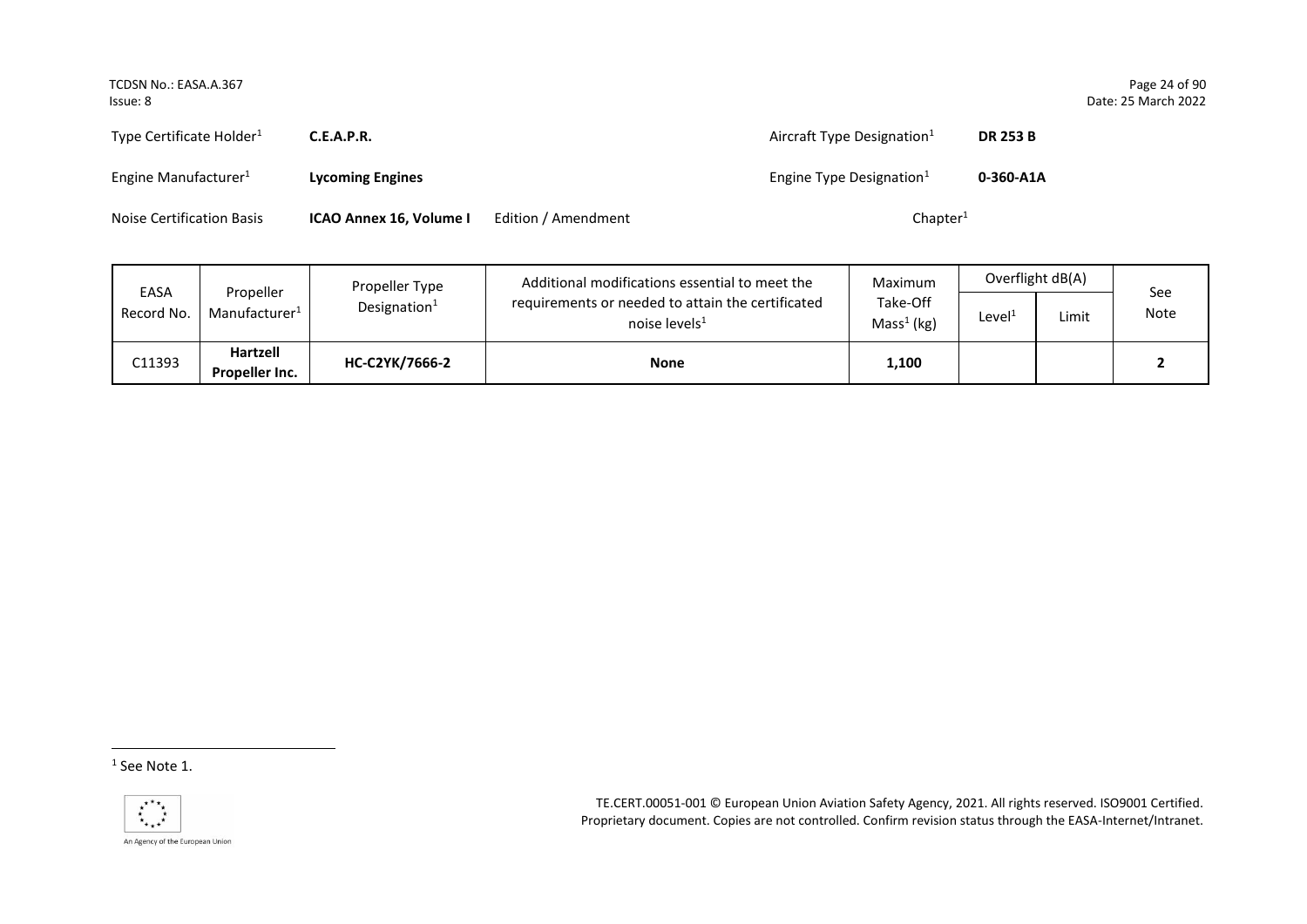| TCDSN No.: EASA.A.367<br>Issue: 8    |                                |                     |                                        |                 | Page 25 of 90<br>Date: 25 March 2022 |
|--------------------------------------|--------------------------------|---------------------|----------------------------------------|-----------------|--------------------------------------|
| Type Certificate Holder <sup>1</sup> | C.E.A.P.R.                     |                     | Aircraft Type Designation <sup>1</sup> | <b>DR 253 B</b> |                                      |
| Engine Manufacturer <sup>1</sup>     | <b>Lycoming Engines</b>        |                     | Engine Type Designation <sup>1</sup>   | 0-360-A3A       |                                      |
| Noise Certification Basis            | <b>ICAO Annex 16, Volume I</b> | Edition / Amendment | Chapter $1$                            |                 |                                      |

| EASA       |                                        | Propeller Type      | Additional modifications essential to meet the                                 | Maximum                            |                    | Take-Off dB(A) |                    |
|------------|----------------------------------------|---------------------|--------------------------------------------------------------------------------|------------------------------------|--------------------|----------------|--------------------|
| Record No. | Propeller<br>Manufacturer <sup>1</sup> | Designation $1$     | requirements or needed to attain the certificated<br>noise levels <sup>1</sup> | Take-Off<br>Mass <sup>1</sup> (kg) | Level <sup>1</sup> | Limit          | See<br><b>Note</b> |
| C11395     | <b>Sensenich</b>                       | 76EM8S5-0-64        | None                                                                           | 1,100                              |                    |                |                    |
| C11394     | <b>Sensenich</b>                       | <b>M76EMMS-0-64</b> | None                                                                           | 1,100                              |                    |                |                    |

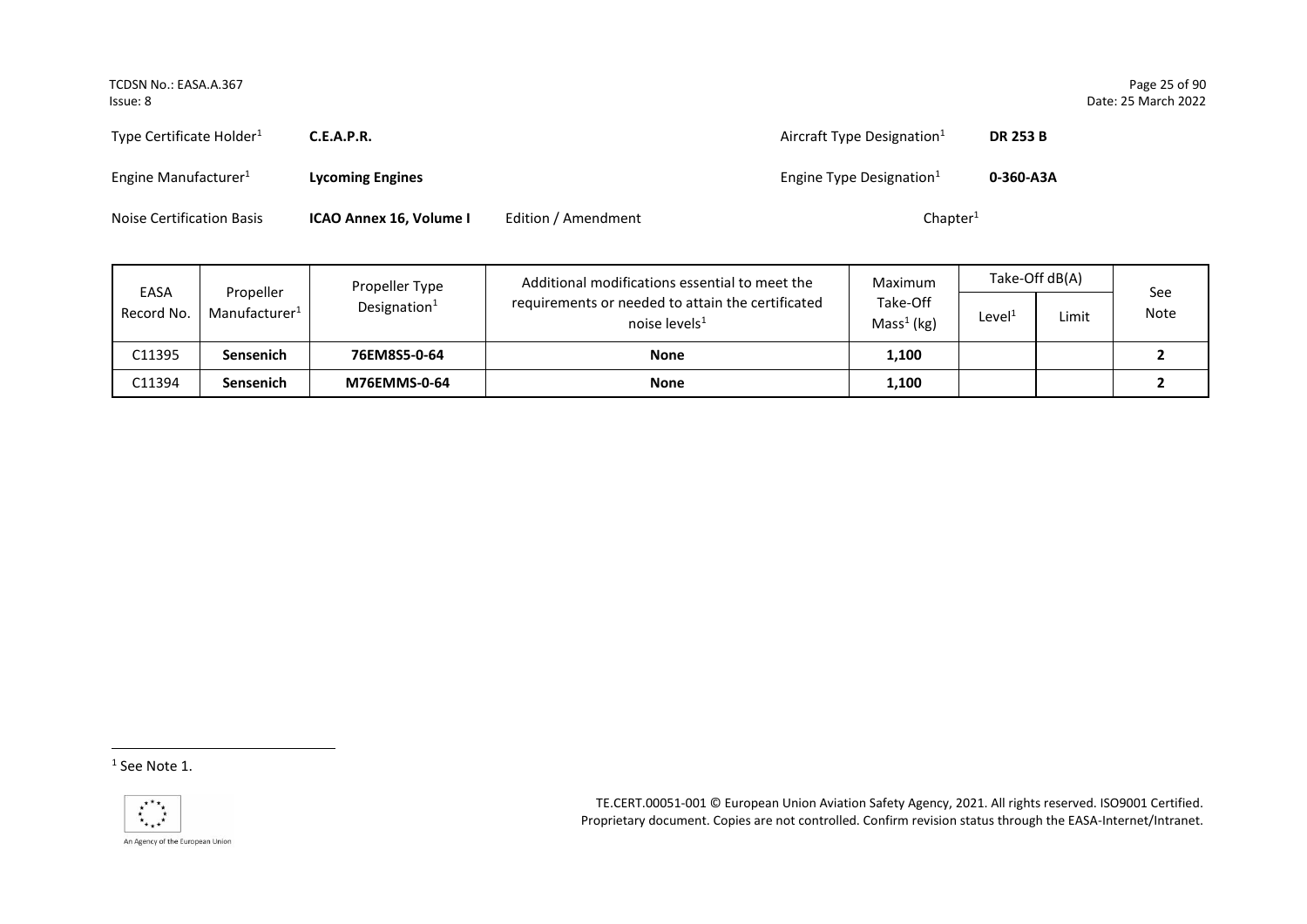| TCDSN No.: EASA.A.367<br>Issue: 8    |                         |                     |                                        |            | Page 26 of 90<br>Date: 25 March 2022 |
|--------------------------------------|-------------------------|---------------------|----------------------------------------|------------|--------------------------------------|
| Type Certificate Holder <sup>1</sup> | C.E.A.P.R.              |                     | Aircraft Type Designation <sup>1</sup> | DR 300/108 |                                      |
| Engine Manufacturer <sup>1</sup>     | <b>Lycoming Engines</b> |                     | Engine Type Designation <sup>1</sup>   | O-235-C2A  |                                      |
| Noise Certification Basis            | ICAO Annex 16, Volume I | Edition / Amendment | Chapter $1$                            | 6          |                                      |

| <b>EASA</b> |                                        | Propeller Type  | Additional modifications essential to meet the                        | Maximum                            | Overflight dB(A) |       | See  |
|-------------|----------------------------------------|-----------------|-----------------------------------------------------------------------|------------------------------------|------------------|-------|------|
| Record No.  | Propeller<br>Manufacturer <sup>1</sup> | Designation $1$ | requirements or needed to attain the certificated<br>noise levels $1$ | Take-Off<br>Mass <sup>1</sup> (kg) | Level $^{\rm 1}$ | Limit | Note |
| C290        | <b>McCaulev</b>                        | 1A105/BCM7056   | <b>Silencer: Standard</b>                                             | 840                                | 69.2             | 71.2  |      |
| C291        | <b>McCaulev</b>                        | 1A105/BCM7060   | <b>None</b>                                                           | 840                                | 70.1             | 71.2  |      |

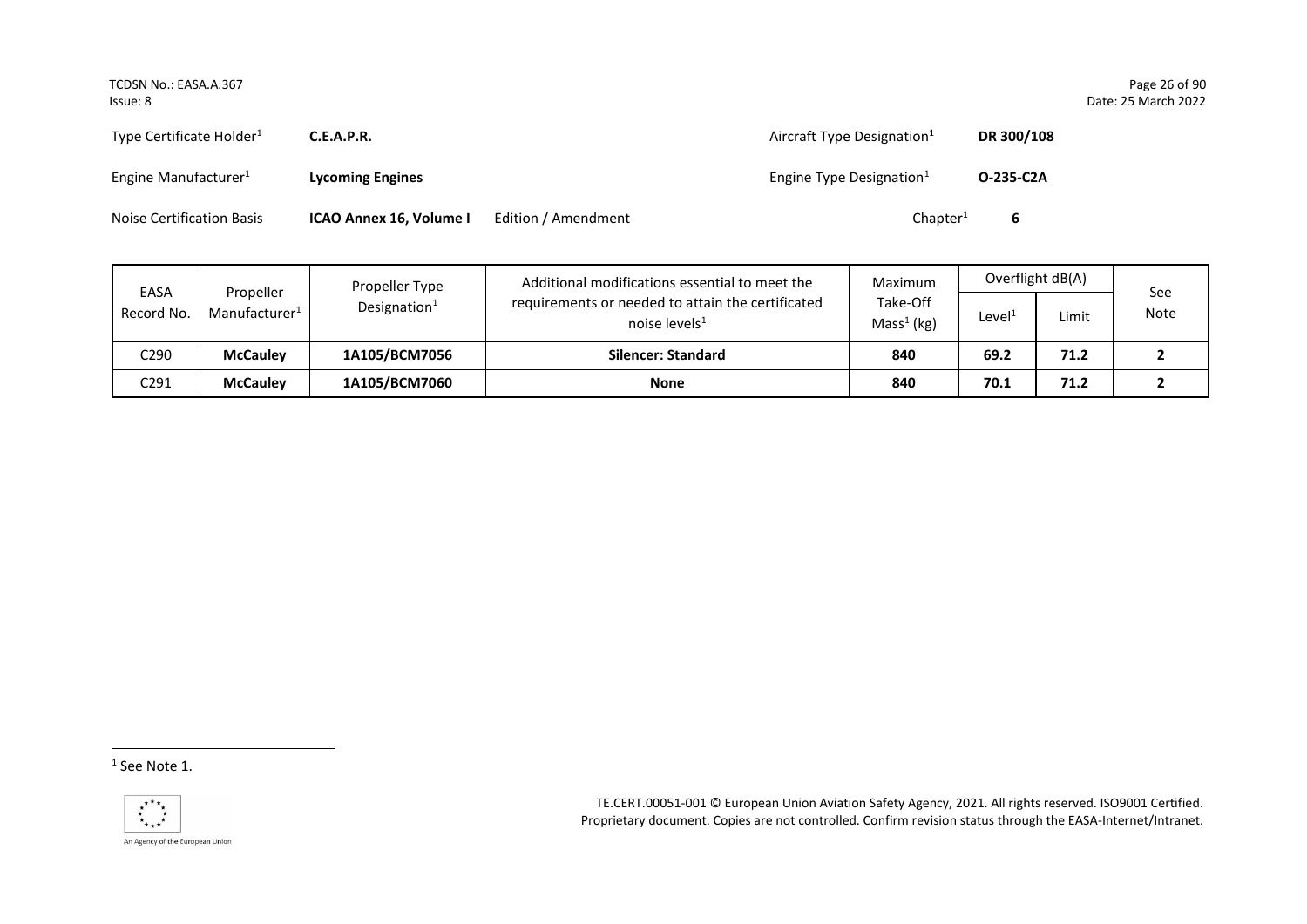| TCDSN No.: EASA.A.367<br>Issue: 8    |                         |                     |                                        |            | Page 27 of 90<br>Date: 25 March 2022 |
|--------------------------------------|-------------------------|---------------------|----------------------------------------|------------|--------------------------------------|
| Type Certificate Holder <sup>1</sup> | C.E.A.P.R.              |                     | Aircraft Type Designation <sup>1</sup> | DR 300/108 |                                      |
| Engine Manufacturer <sup>1</sup>     | <b>Lycoming Engines</b> |                     | Engine Type Designation <sup>1</sup>   | O-235-C2A  |                                      |
| <b>Noise Certification Basis</b>     | ICAO Annex 16, Volume I | Edition / Amendment | Chapter <sup>1</sup>                   |            |                                      |

| <b>EASA</b> |                                        | Propeller Type  | Additional modifications essential to meet the                                 | Maximum                            |                    | Take-Off dB(A) |             |
|-------------|----------------------------------------|-----------------|--------------------------------------------------------------------------------|------------------------------------|--------------------|----------------|-------------|
| Record No.  | Propeller<br>Manufacturer <sup>1</sup> | Designation $1$ | requirements or needed to attain the certificated<br>noise levels <sup>1</sup> | Take-Off<br>Mass <sup>1</sup> (kg) | Level <sup>1</sup> | Limit          | See<br>Note |
| C11409      | <b>McCauley</b>                        | 1B90/ECM7250    | <b>None</b>                                                                    | 840                                |                    |                |             |
| C11410      | <b>EVRA</b>                            | 88-75-34 F      | <b>None</b>                                                                    | 840                                |                    |                |             |

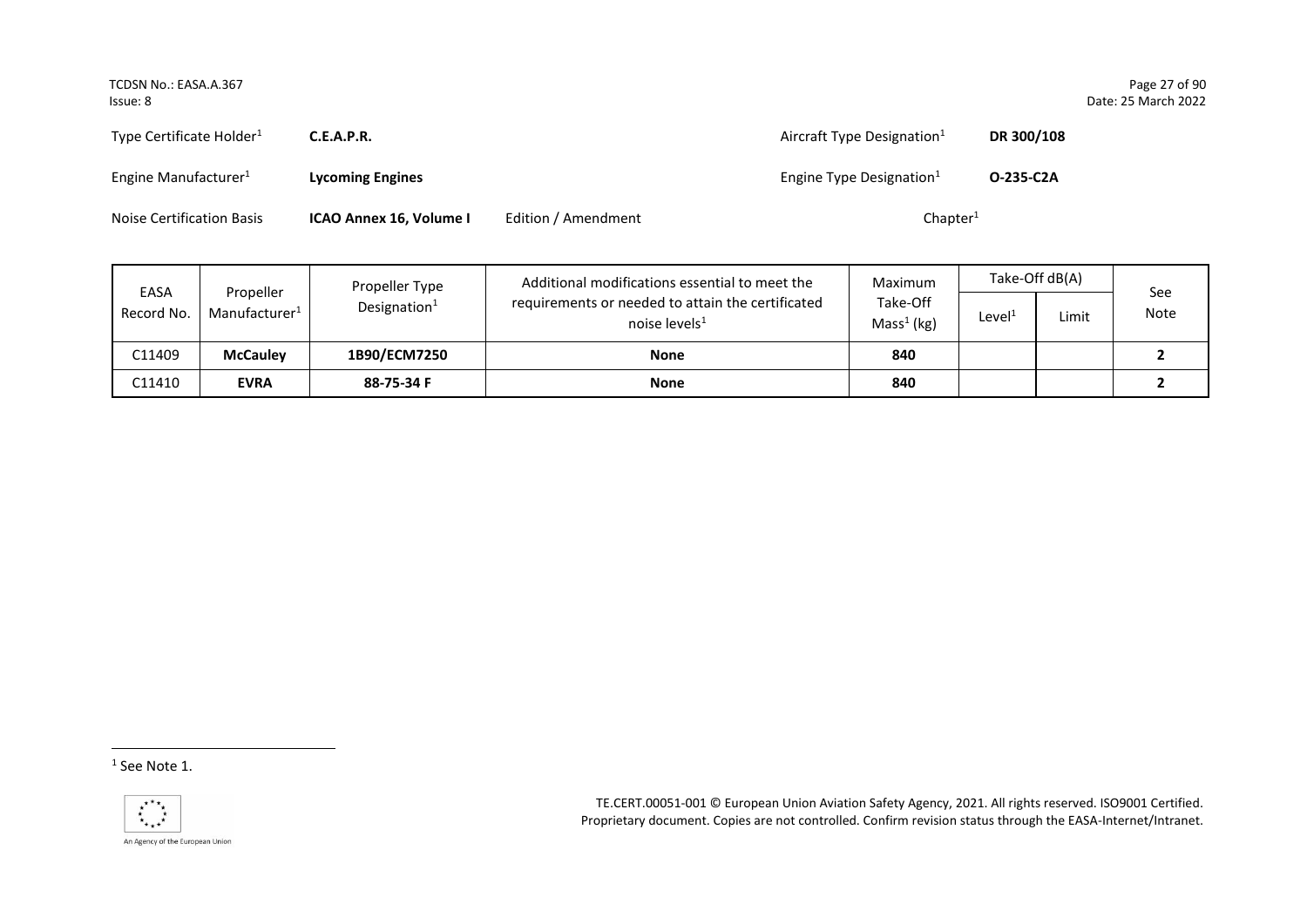| TCDSN No.: EASA.A.367<br>Issue: 8    |                         |                     |                                        |            | Page 28 of 90<br>Date: 25 March 2022 |
|--------------------------------------|-------------------------|---------------------|----------------------------------------|------------|--------------------------------------|
| Type Certificate Holder <sup>1</sup> | C.E.A.P.R.              |                     | Aircraft Type Designation <sup>1</sup> | DR 300/108 |                                      |
| Engine Manufacturer <sup>1</sup>     | <b>Lycoming Engines</b> |                     | Engine Type Designation <sup>1</sup>   | O-235-C2C  |                                      |
| Noise Certification Basis            | ICAO Annex 16, Volume I | Edition / Amendment | Chapter $1$                            | 6          |                                      |

| EASA       |                                        | Propeller Type  | Additional modifications essential to meet the                        | Maximum | Overflight dB(A)                   |                  |       |             |
|------------|----------------------------------------|-----------------|-----------------------------------------------------------------------|---------|------------------------------------|------------------|-------|-------------|
| Record No. | Propeller<br>Manufacturer <sup>1</sup> | Designation $1$ | requirements or needed to attain the certificated<br>noise levels $1$ |         | Take-Off<br>Mass <sup>1</sup> (kg) | Level $^{\rm 1}$ | Limit | See<br>Note |
| C11411     | <b>McCauley</b>                        | 1A105/BCM7056   | <b>Silencer: Standard</b>                                             | 840     | 69.2                               | 71.2             |       |             |
| C11412     | <b>McCauley</b>                        | 1A105/BCM7060   | <b>None</b>                                                           | 840     | 70.1                               | 71.2             |       |             |

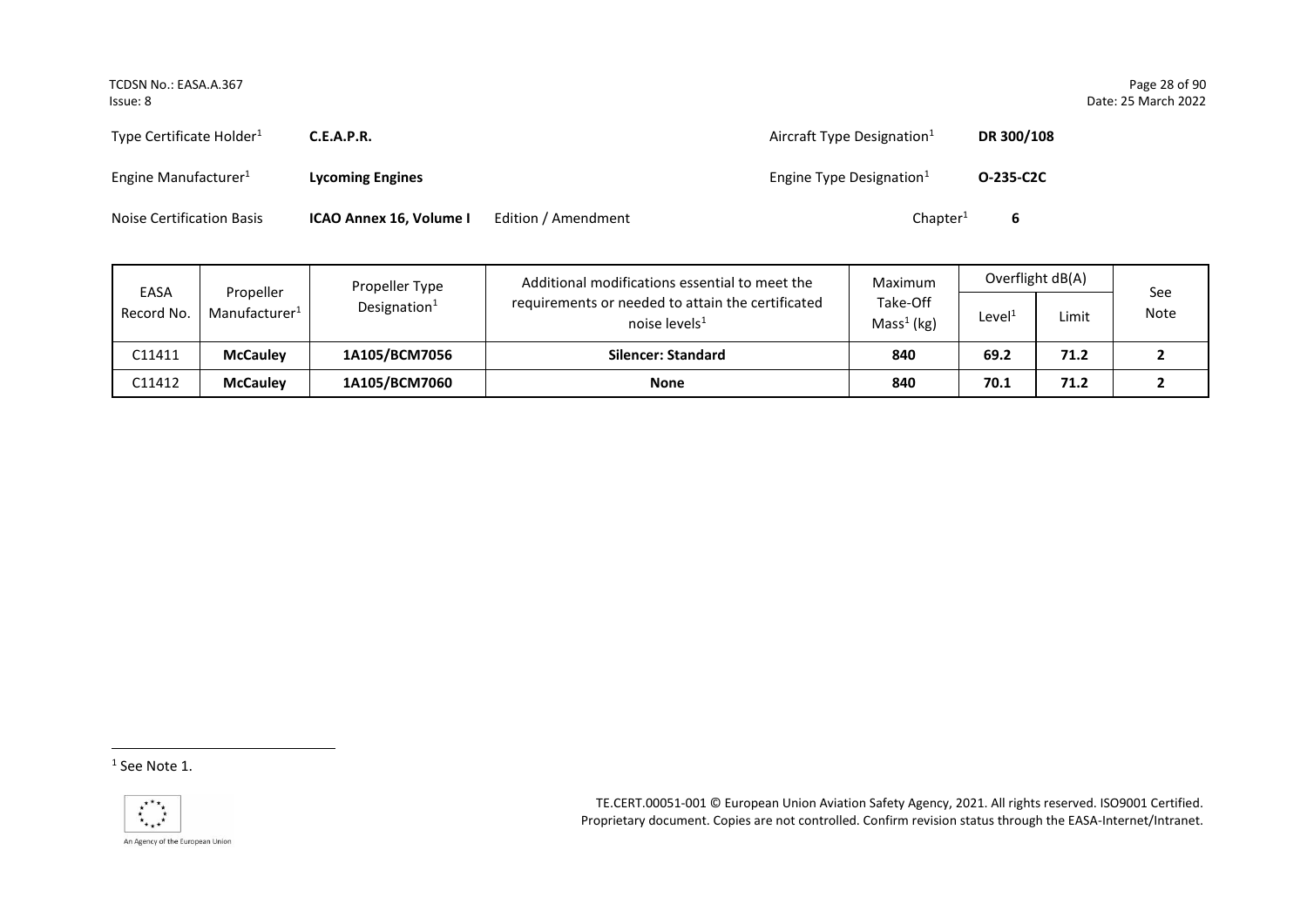| TCDSN No.: EASA.A.367<br>Issue: 8    |                         |                     |                                        |            | Page 29 of 90<br>Date: 25 March 2022 |
|--------------------------------------|-------------------------|---------------------|----------------------------------------|------------|--------------------------------------|
| Type Certificate Holder <sup>1</sup> | C.E.A.P.R.              |                     | Aircraft Type Designation <sup>1</sup> | DR 300/108 |                                      |
| Engine Manufacturer <sup>1</sup>     | <b>Lycoming Engines</b> |                     | Engine Type Designation <sup>1</sup>   | O-235-C2C  |                                      |
| <b>Noise Certification Basis</b>     | ICAO Annex 16, Volume I | Edition / Amendment | Chapter <sup>1</sup>                   |            |                                      |

| EASA |            | Propeller Type                         | Additional modifications essential to meet the | Maximum                                                                        |                                    | Take-Off dB(A)   |       |             |
|------|------------|----------------------------------------|------------------------------------------------|--------------------------------------------------------------------------------|------------------------------------|------------------|-------|-------------|
|      | Record No. | Propeller<br>Manufacturer <sup>1</sup> | Designation $1$                                | requirements or needed to attain the certificated<br>noise levels <sup>1</sup> | Take-Off<br>Mass <sup>1</sup> (kg) | Level $^{\rm 1}$ | Limit | See<br>Note |
|      | C11413     | <b>McCauley</b>                        | 1B90/ECM7250                                   | <b>None</b>                                                                    | 840                                |                  |       |             |
|      | C11414     | <b>EVRA</b>                            | 88-75-34 F                                     | <b>None</b>                                                                    | 840                                |                  |       |             |

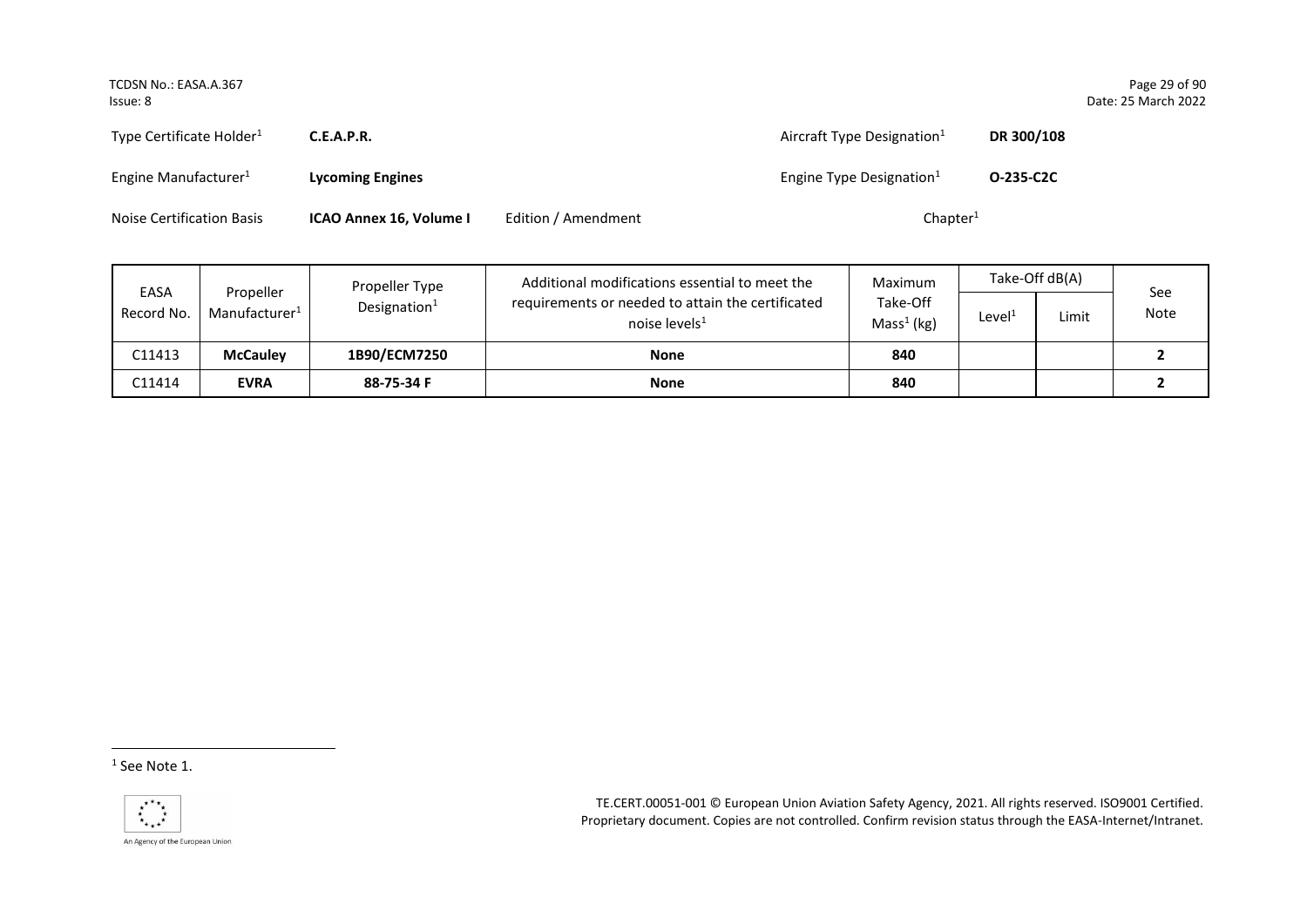| TCDSN No.: EASA.A.367<br>Issue: 8    |                         |                     |                                        |            | Page 30 of 90<br>Date: 25 March 2022 |
|--------------------------------------|-------------------------|---------------------|----------------------------------------|------------|--------------------------------------|
| Type Certificate Holder <sup>1</sup> | C.E.A.P.R.              |                     | Aircraft Type Designation <sup>1</sup> | DR 300/125 |                                      |
| Engine Manufacturer <sup>1</sup>     | <b>Lycoming Engines</b> |                     | Engine Type Designation <sup>1</sup>   | O-235-F2A  |                                      |
| <b>Noise Certification Basis</b>     | ICAO Annex 16, Volume I | Edition / Amendment | Chapter $1$                            |            |                                      |

|                           |                                        | Propeller Type  | Additional modifications essential to meet the                                 | Maximum                            | Overflight dB(A) |       |             |
|---------------------------|----------------------------------------|-----------------|--------------------------------------------------------------------------------|------------------------------------|------------------|-------|-------------|
| <b>EASA</b><br>Record No. | Propeller<br>Manufacturer <sup>1</sup> | Designation $1$ | requirements or needed to attain the certificated<br>noise levels <sup>1</sup> | Take-Off<br>Mass <sup>1</sup> (kg) | Level $^1$       | .imit | See<br>Note |
| C11420                    | <b>McCaulev</b>                        | 1A135/JCM7154   | <b>None</b>                                                                    | 865                                |                  |       |             |

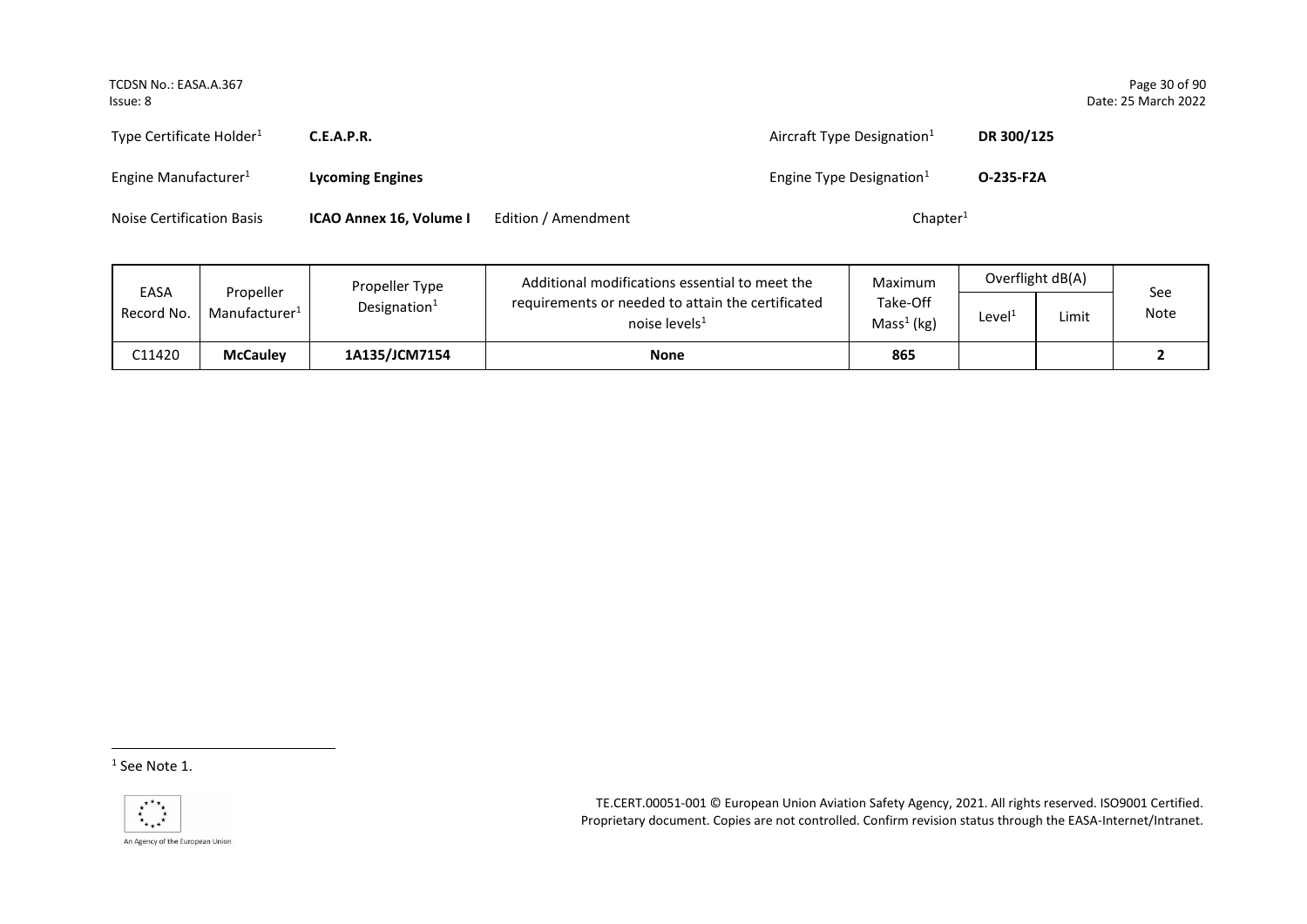| TCDSN No.: EASA.A.367<br>Issue: 8    |                         |                     |                                        |            | Page 31 of 90<br>Date: 25 March 2022 |
|--------------------------------------|-------------------------|---------------------|----------------------------------------|------------|--------------------------------------|
| Type Certificate Holder <sup>1</sup> | C.E.A.P.R.              |                     | Aircraft Type Designation <sup>1</sup> | DR 300/125 |                                      |
| Engine Manufacturer <sup>1</sup>     | <b>Lycoming Engines</b> |                     | Engine Type Designation <sup>1</sup>   | O-235-F2B  |                                      |
| Noise Certification Basis            | ICAO Annex 16, Volume I | Edition / Amendment | Chapter $1$                            |            |                                      |

|                    |                                        | Propeller Type  | Additional modifications essential to meet the                                 | Maximum                            | Overflight dB(A) |       |             |
|--------------------|----------------------------------------|-----------------|--------------------------------------------------------------------------------|------------------------------------|------------------|-------|-------------|
| EASA<br>Record No. | Propeller<br>Manufacturer <sup>1</sup> | Designation $1$ | requirements or needed to attain the certificated<br>noise levels <sup>1</sup> | Take-Off<br>Mass <sup>1</sup> (kg) | Level $1$        | Limit | See<br>Note |
| C9002              | <b>McCaulev</b>                        | 1A135/JCM7154   | <b>None</b>                                                                    | 865                                |                  |       |             |

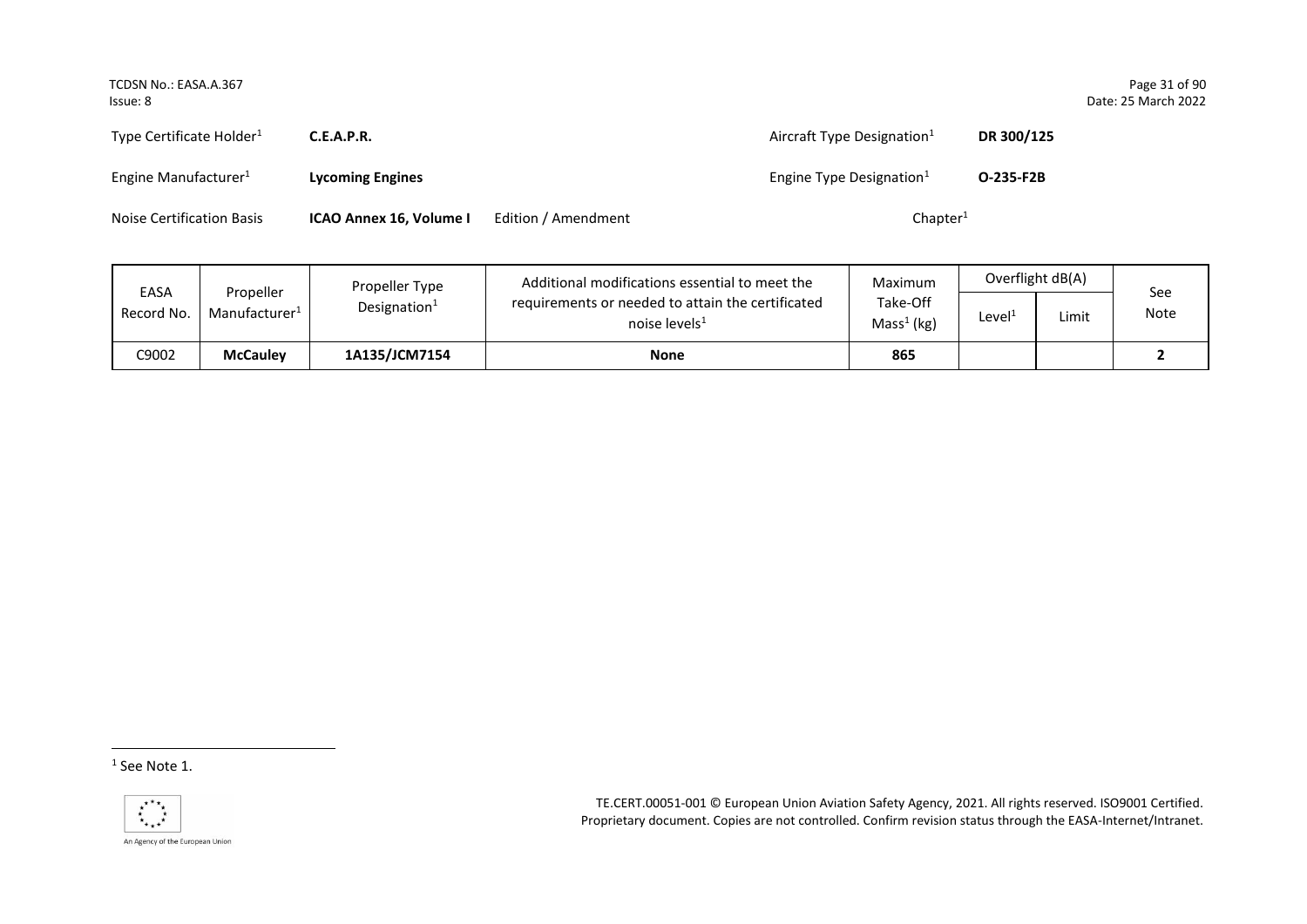| TCDSN No.: EASA.A.367<br>Issue: 8    |                         |                     |                                        |            | Page 32 of 90<br>Date: 25 March 2022 |
|--------------------------------------|-------------------------|---------------------|----------------------------------------|------------|--------------------------------------|
| Type Certificate Holder <sup>1</sup> | C.E.A.P.R.              |                     | Aircraft Type Designation <sup>1</sup> | DR 300/125 |                                      |
| Engine Manufacturer <sup>1</sup>     | <b>Lycoming Engines</b> |                     | Engine Type Designation <sup>1</sup>   | O-235-J2A  |                                      |
| <b>Noise Certification Basis</b>     | ICAO Annex 16, Volume I | Edition / Amendment | Chapter $1$                            |            |                                      |

|                    |                                        | Propeller Type  | Additional modifications essential to meet the                                 | Maximum                            |                  | Overflight dB(A) |             |
|--------------------|----------------------------------------|-----------------|--------------------------------------------------------------------------------|------------------------------------|------------------|------------------|-------------|
| EASA<br>Record No. | Propeller<br>Manufacturer <sup>1</sup> | Designation $1$ | requirements or needed to attain the certificated<br>noise levels <sup>1</sup> | Take-Off<br>Mass <sup>1</sup> (kg) | Level $^{\rm 1}$ | Limit            | See<br>Note |
| C11421             | <b>McCauley</b>                        | 1A135/JCM7154   | <b>None</b>                                                                    | 865                                |                  |                  |             |

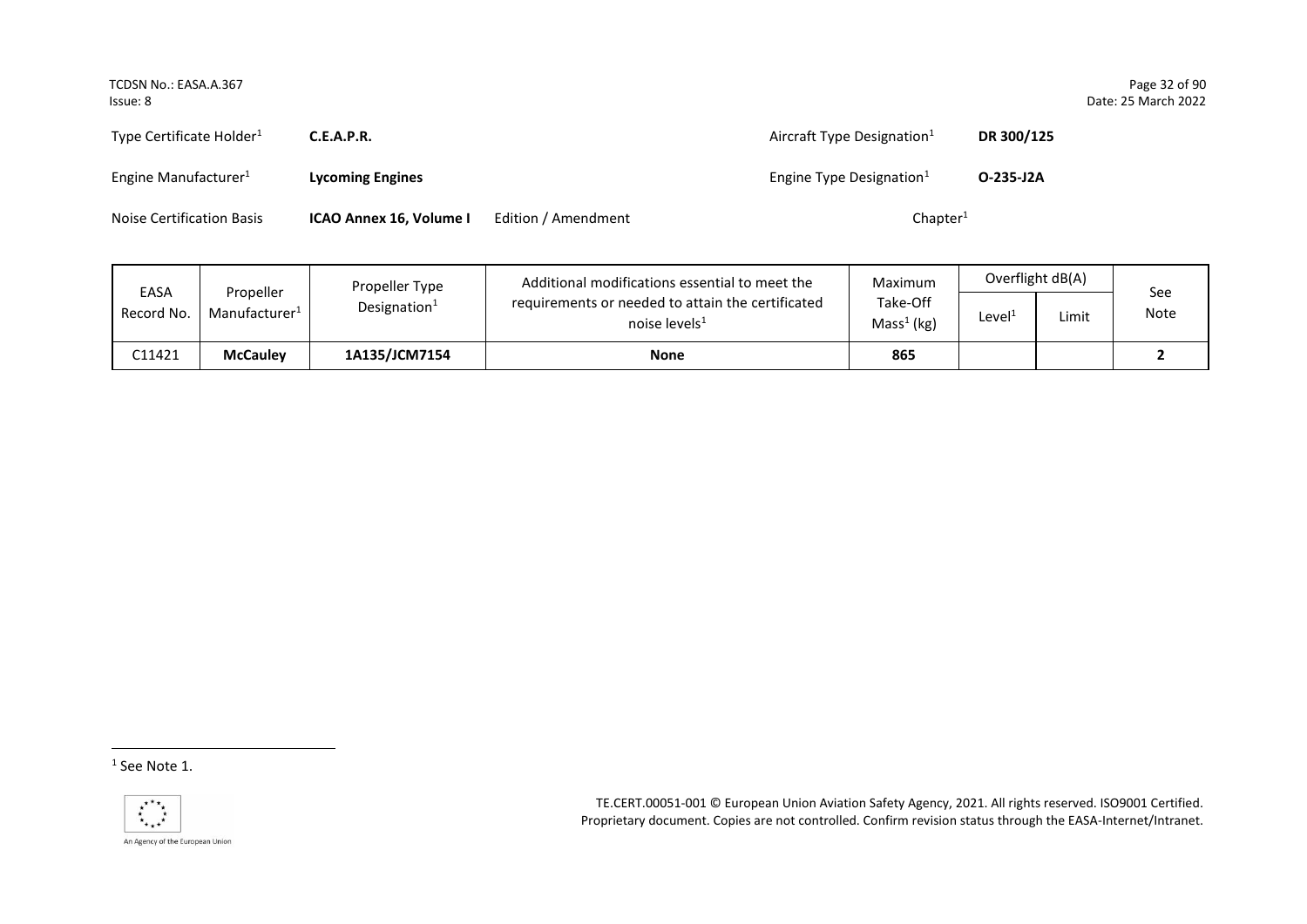| TCDSN No.: EASA.A.367<br>Issue: 8    |                         |                     |                                        |            | Page 33 of 90<br>Date: 25 March 2022 |
|--------------------------------------|-------------------------|---------------------|----------------------------------------|------------|--------------------------------------|
| Type Certificate Holder <sup>1</sup> | C.E.A.P.R.              |                     | Aircraft Type Designation <sup>1</sup> | DR 300/140 |                                      |
| Engine Manufacturer <sup>1</sup>     | <b>Lycoming Engines</b> |                     | Engine Type Designation <sup>1</sup>   | O-320-E2A  |                                      |
| Noise Certification Basis            | ICAO Annex 16, Volume I | Edition / Amendment | Chapter <sup>1</sup>                   | 6          |                                      |

| EASA       | Propeller Type<br>Propeller |                                                                                                   | Additional modifications essential to meet the                | Maximum          | Overflight dB(A) |             |  |
|------------|-----------------------------|---------------------------------------------------------------------------------------------------|---------------------------------------------------------------|------------------|------------------|-------------|--|
| Record No. | Manufacturer <sup>1</sup>   | requirements or needed to attain the certificated<br>Designation $1$<br>noise levels <sup>1</sup> | Take-Off<br>Mass <sup>1</sup> (kg)                            | Level $^{\rm 1}$ | Limit            | See<br>Note |  |
| C297       | <b>Sensenich</b>            | 74DM6S5-2-64                                                                                      | Highest power in the normal operating range set to<br>2600rpm | 1,000            | 72.5             | 73.3        |  |

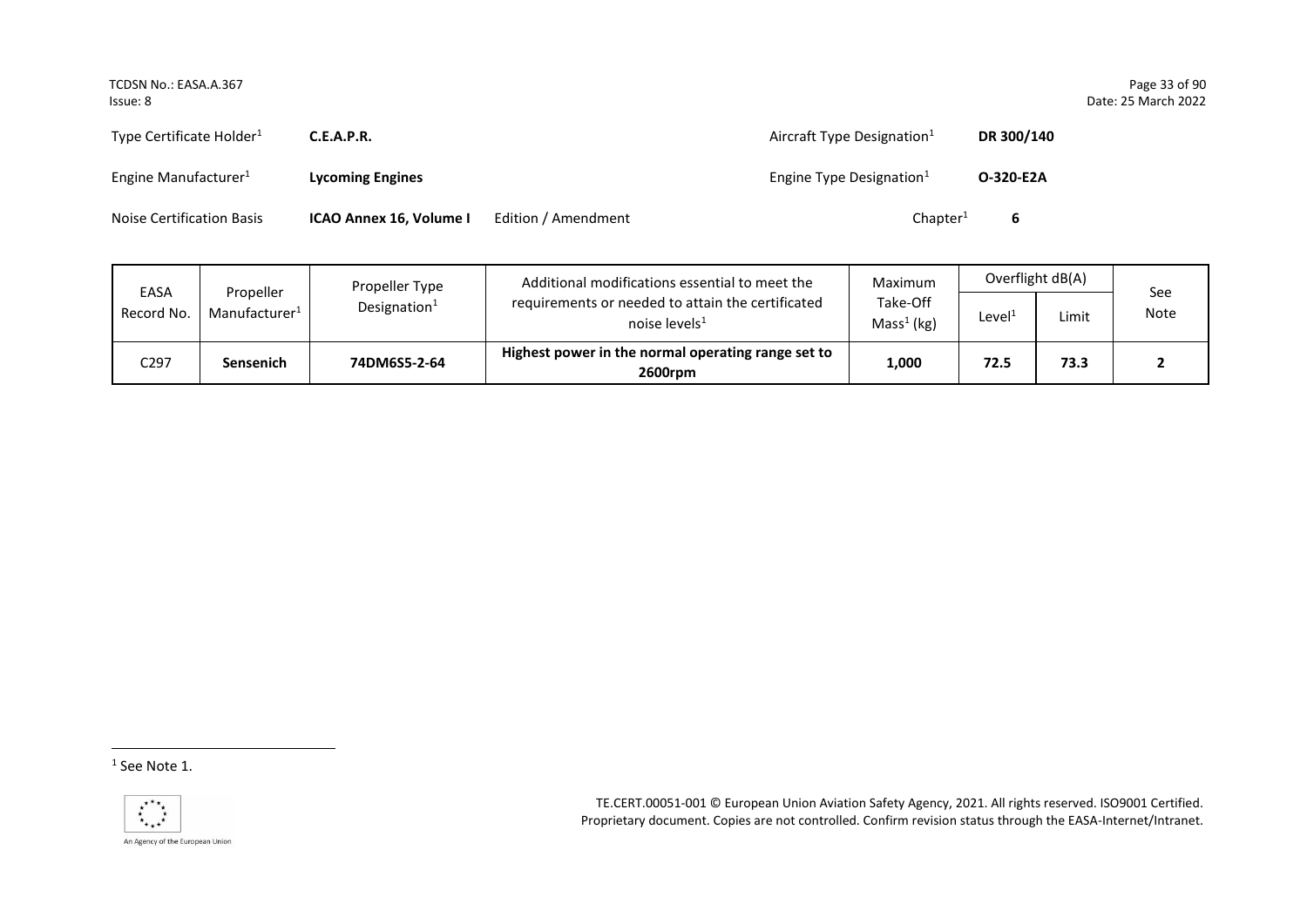| TCDSN No.: EASA.A.367<br>Issue: 8    |                         |                     |                                        |            | Page 34 of 90<br>Date: 25 March 2022 |
|--------------------------------------|-------------------------|---------------------|----------------------------------------|------------|--------------------------------------|
| Type Certificate Holder <sup>1</sup> | C.E.A.P.R.              |                     | Aircraft Type Designation <sup>1</sup> | DR 300/140 |                                      |
| Engine Manufacturer <sup>1</sup>     | <b>Lycoming Engines</b> |                     | Engine Type Designation <sup>1</sup>   | O-320-E2A  |                                      |
| Noise Certification Basis            | ICAO Annex 16, Volume I | Edition / Amendment | Chapter <sup>1</sup>                   |            |                                      |

|                    | Propeller Type                         | Additional modifications essential to meet the | Maximum                                                               | Take-Off dB(A)                     |                    |       |             |
|--------------------|----------------------------------------|------------------------------------------------|-----------------------------------------------------------------------|------------------------------------|--------------------|-------|-------------|
| EASA<br>Record No. | Propeller<br>Manufacturer <sup>1</sup> | Designation $1$                                | requirements or needed to attain the certificated<br>noise levels $1$ | Take-Off<br>Mass <sup>1</sup> (kg) | Level <sup>1</sup> | Limit | See<br>Note |
| C11419             | Sensenich                              | 74DM6S5-0-64                                   | <b>None</b>                                                           | 1,000                              |                    |       |             |
| C11418             | Sensenich                              | <b>M74DMS-0-64</b>                             | <b>None</b>                                                           | 1,000                              |                    |       |             |
| C11417             | Sensenich                              | <b>M74DMS-2-64</b>                             | <b>None</b>                                                           | 1,000                              |                    |       |             |

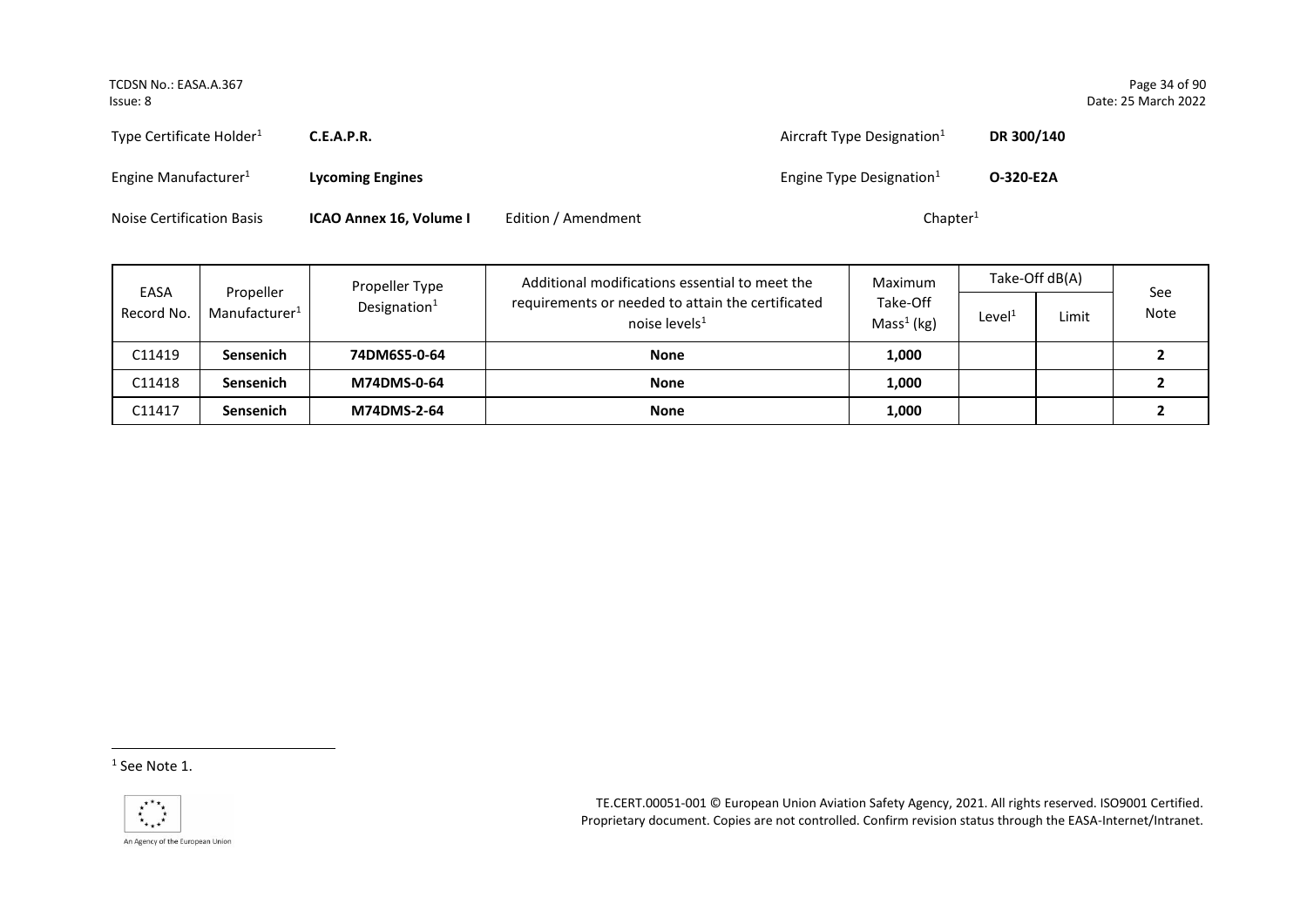| TCDSN No.: EASA.A.367<br>Issue: 8    |                         |                     |                                        |              | Page 35 of 90<br>Date: 25 March 2022 |
|--------------------------------------|-------------------------|---------------------|----------------------------------------|--------------|--------------------------------------|
| Type Certificate Holder <sup>1</sup> | C.E.A.P.R.              |                     | Aircraft Type Designation <sup>1</sup> | DR 300/180 R |                                      |
| Engine Manufacturer <sup>1</sup>     | <b>Lycoming Engines</b> |                     | Engine Type Designation <sup>1</sup>   | O-360-A3A    |                                      |
| <b>Noise Certification Basis</b>     | ICAO Annex 16, Volume I | Edition / Amendment | Chapter <sup>1</sup>                   | 6            |                                      |

|                    | Propeller Type<br>Propeller |                 | Additional modifications essential to meet the                                 | Maximum                            | Overflight dB(A) |       |             |
|--------------------|-----------------------------|-----------------|--------------------------------------------------------------------------------|------------------------------------|------------------|-------|-------------|
| EASA<br>Record No. | Manufacturer <sup>1</sup>   | Designation $1$ | requirements or needed to attain the certificated<br>noise levels <sup>1</sup> | Take-Off<br>Mass <sup>1</sup> (kg) | Level $^{\rm 1}$ | Limit | See<br>Note |
| C299               | Sensenich                   | 76EM8S5-0-58    | <b>None</b>                                                                    | 1,000                              | 70.9             | 73.3  |             |

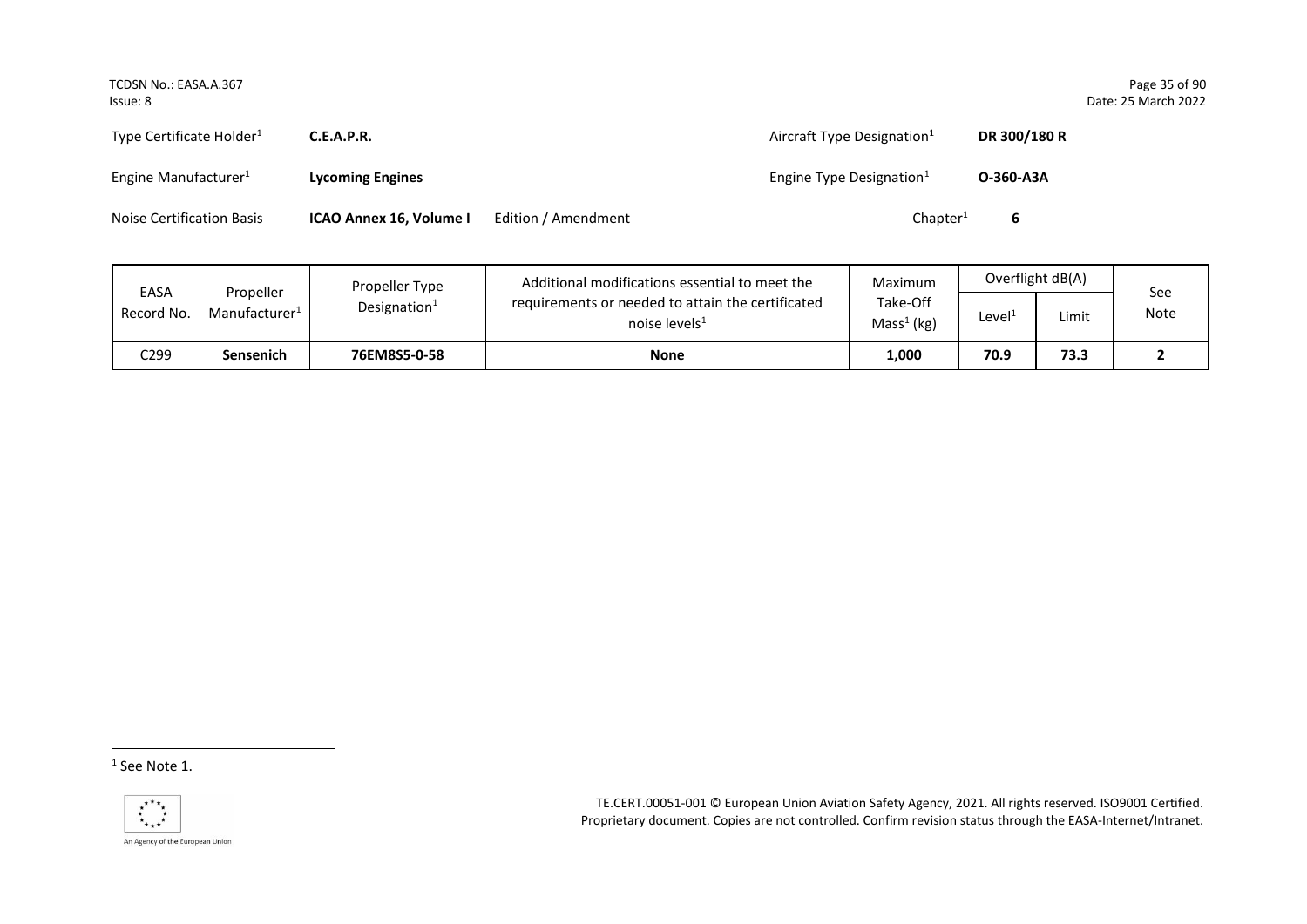| TCDSN No.: EASA.A.367<br>Issue: 8    |                         |                     |                                        | Page 36 of 90<br>Date: 25 March 2022 |
|--------------------------------------|-------------------------|---------------------|----------------------------------------|--------------------------------------|
| Type Certificate Holder <sup>1</sup> | C.E.A.P.R.              |                     | Aircraft Type Designation <sup>1</sup> | DR 300/180 R                         |
| Engine Manufacturer <sup>1</sup>     | <b>Lycoming Engines</b> |                     | Engine Type Designation <sup>1</sup>   | O-360-A3A                            |
| <b>Noise Certification Basis</b>     | ICAO Annex 16, Volume I | Edition / Amendment | Chapter <sup>1</sup>                   |                                      |

|                    |                                        | Propeller Type                                                                           | Additional modifications essential to meet the | Maximum                            | Take-Off dB(A)                  |       | See  |
|--------------------|----------------------------------------|------------------------------------------------------------------------------------------|------------------------------------------------|------------------------------------|---------------------------------|-------|------|
| EASA<br>Record No. | Propeller<br>Manufacturer <sup>1</sup> | requirements or needed to attain the certificated<br>Designation $1$<br>noise levels $1$ |                                                | Take-Off<br>Mass <sup>1</sup> (kg) | Level $^{\scriptscriptstyle 1}$ | Limit | Note |
| C11415             | <b>Sensenich</b>                       | 76EM8S5-0-54                                                                             | <b>None</b>                                    | 1,000                              |                                 |       |      |
| C11416             | <b>Sensenich</b>                       | 76EM8S5-0-64                                                                             | <b>None</b>                                    | 1,000                              |                                 |       |      |

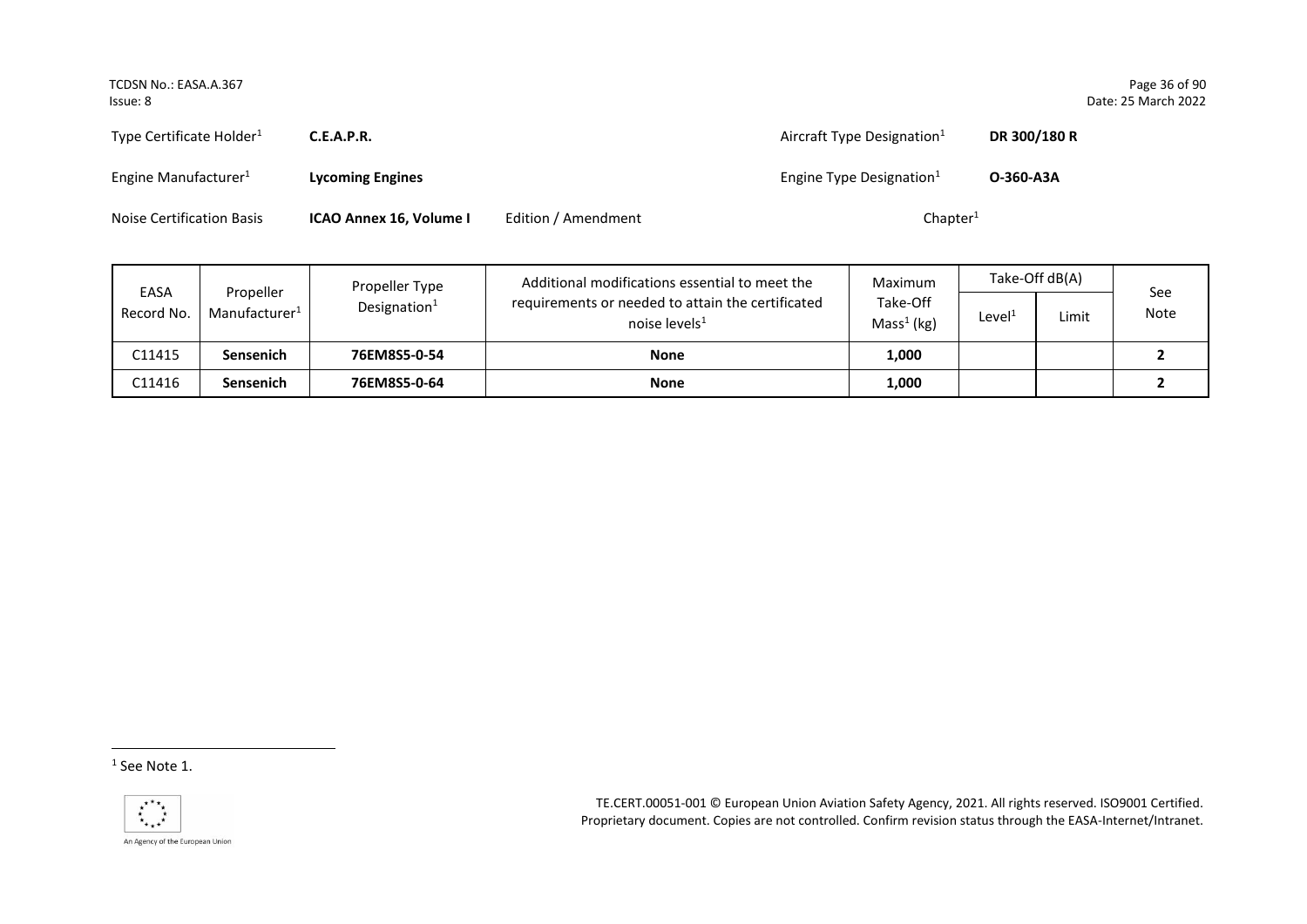| TCDSN No.: EASA.A.367<br>Issue: 8    |                         |                     |                                        |               | Page 37 of 90<br>Date: 25 March 2022 |
|--------------------------------------|-------------------------|---------------------|----------------------------------------|---------------|--------------------------------------|
| Type Certificate Holder <sup>1</sup> | C.E.A.P.R.              |                     | Aircraft Type Designation <sup>1</sup> | <b>DR 315</b> |                                      |
| Engine Manufacturer <sup>1</sup>     | <b>Lycoming Engines</b> |                     | Engine Type Designation <sup>1</sup>   | O-235-C2A     |                                      |
| Noise Certification Basis            | ICAO Annex 16, Volume I | Edition / Amendment | Chanter <sup>1</sup>                   | 6             |                                      |

| <b>EASA</b><br>Record No. | Propeller<br>Manufacturer <sup>1</sup> | Propeller Type<br>Designation $1$ | Additional modifications essential to meet the                                 | Maximum<br>Take-Off<br>Mass <sup>1</sup> (kg) |                    | Overflight dB(A) | See<br>Note |
|---------------------------|----------------------------------------|-----------------------------------|--------------------------------------------------------------------------------|-----------------------------------------------|--------------------|------------------|-------------|
|                           |                                        |                                   | requirements or needed to attain the certificated<br>noise levels <sup>1</sup> |                                               | Level <sup>1</sup> | Limit            |             |
| C308                      | <b>McCauley</b>                        | 1A105/BCM7056                     | None                                                                           | 865                                           | 70.1               | 71.5             |             |
| C312                      | <b>McCauley</b>                        | 1A105/BCM7060                     | <b>None</b>                                                                    | 865                                           | 70.1               | 71.5             |             |
| C11590                    | <b>McCauley</b>                        | 1B90/ECM7250                      | <b>None</b>                                                                    | 865                                           | 69.0               | 71.5             |             |

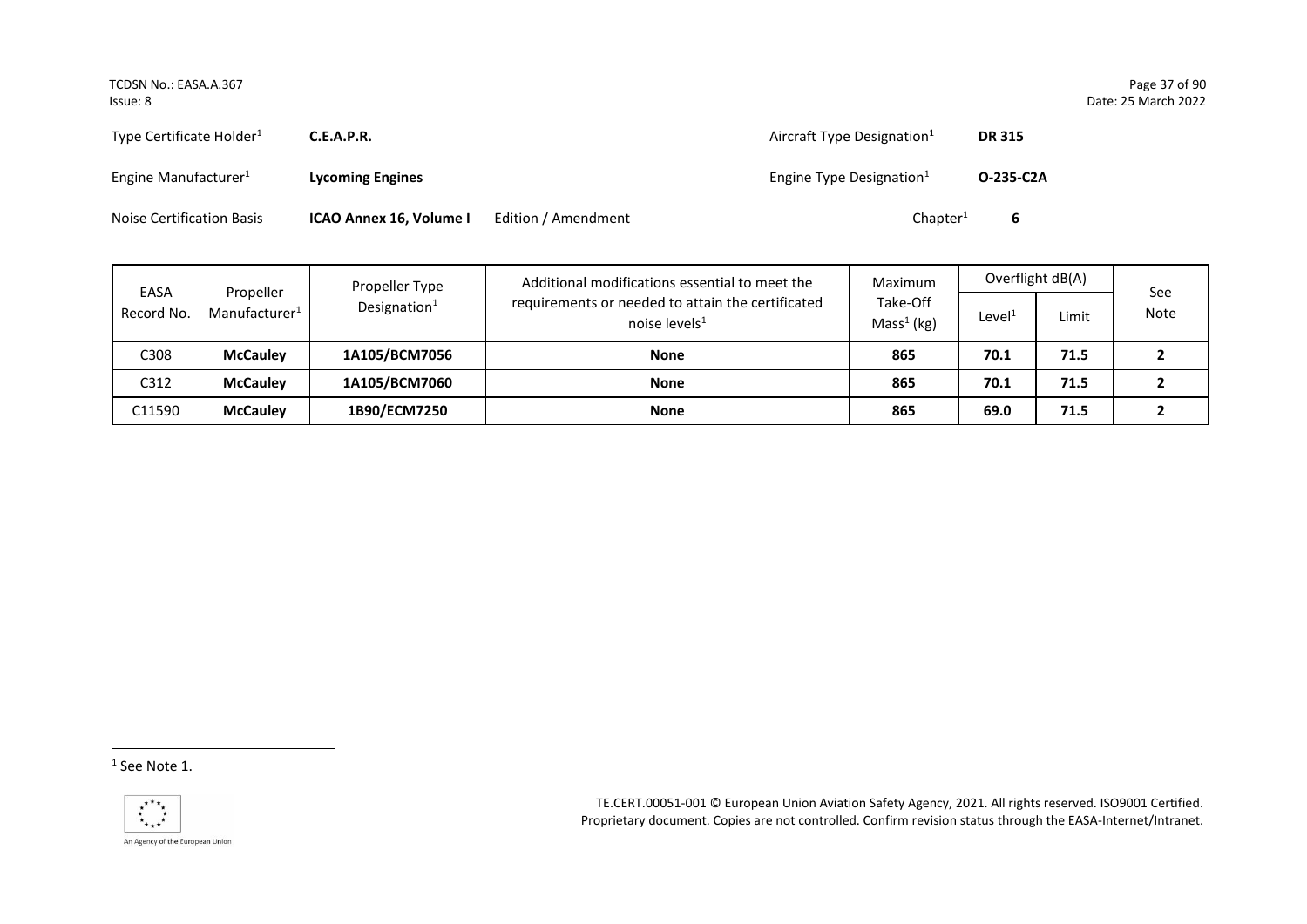| TCDSN No.: EASA.A.367<br>Issue: 8    |                                |                     |                                        |               | Page 38 of 90<br>Date: 25 March 2022 |
|--------------------------------------|--------------------------------|---------------------|----------------------------------------|---------------|--------------------------------------|
| Type Certificate Holder <sup>1</sup> | C.E.A.P.R.                     |                     | Aircraft Type Designation <sup>1</sup> | <b>DR 315</b> |                                      |
| Engine Manufacturer <sup>1</sup>     | <b>Lycoming Engines</b>        |                     | Engine Type Designation <sup>1</sup>   | O-235-C2A     |                                      |
| <b>Noise Certification Basis</b>     | <b>ICAO Annex 16, Volume I</b> | Edition / Amendment | Chapter <sup>1</sup>                   |               |                                      |

| EASA |            | Propeller Type                         | Additional modifications essential to meet the | Maximum                                                                        | Take-Off dB(A)                     |                  | See   |      |
|------|------------|----------------------------------------|------------------------------------------------|--------------------------------------------------------------------------------|------------------------------------|------------------|-------|------|
|      | Record No. | Propeller<br>Manufacturer <sup>1</sup> | Designation $1$                                | requirements or needed to attain the certificated<br>noise levels <sup>1</sup> | Take-Off<br>Mass <sup>1</sup> (kg) | Level $^{\rm 1}$ | Limit | Note |
|      | C11405     | <b>McCauley</b>                        | 1B90/ECM7250                                   | <b>None</b>                                                                    | 865                                |                  |       |      |
|      | C11404     | <b>EVRA</b>                            | 88-75-34 F                                     | <b>None</b>                                                                    | 865                                |                  |       |      |

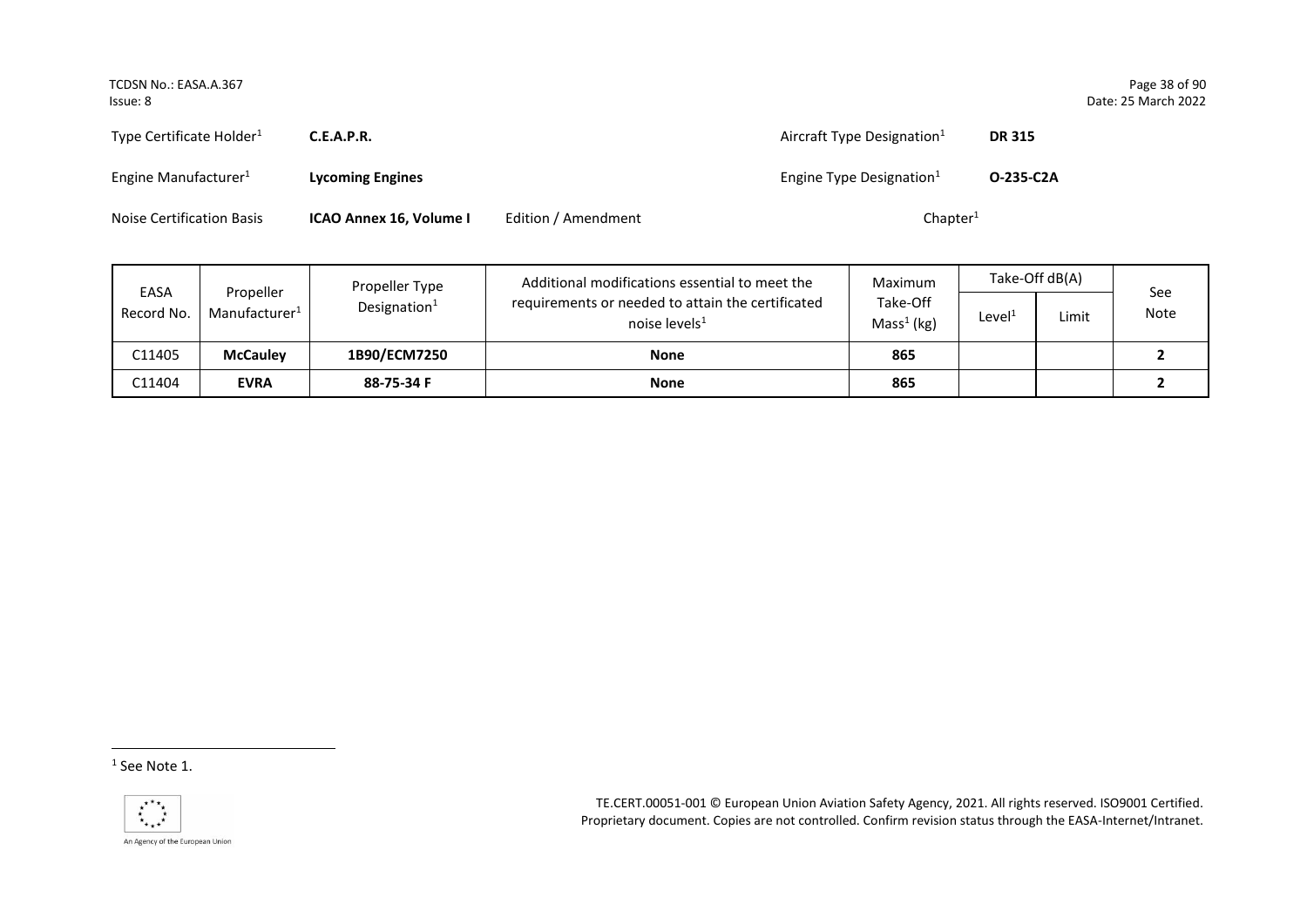| TCDSN No.: EASA.A.367<br>Issue: 8    |                                |                     |                                        |               | Page 39 of 90<br>Date: 25 March 2022 |
|--------------------------------------|--------------------------------|---------------------|----------------------------------------|---------------|--------------------------------------|
| Type Certificate Holder <sup>1</sup> | C.E.A.P.R.                     |                     | Aircraft Type Designation <sup>1</sup> | <b>DR 315</b> |                                      |
| Engine Manufacturer <sup>1</sup>     | <b>Lycoming Engines</b>        |                     | Engine Type Designation <sup>1</sup>   | O-235-C2C     |                                      |
| <b>Noise Certification Basis</b>     | <b>ICAO Annex 16, Volume I</b> | Edition / Amendment | Chapter <sup>1</sup>                   | 6             |                                      |

| EASA       |                           | Propeller Type                                                                                                 | Additional modifications essential to meet the | Maximum                            | Overflight dB(A)   |       | See         |
|------------|---------------------------|----------------------------------------------------------------------------------------------------------------|------------------------------------------------|------------------------------------|--------------------|-------|-------------|
| Record No. | Manufacturer <sup>1</sup> | Propeller<br>requirements or needed to attain the certificated<br>Designation $1$<br>noise levels <sup>1</sup> |                                                | Take-Off<br>Mass <sup>1</sup> (kg) | Level <sup>1</sup> | Limit | <b>Note</b> |
| C11576     | <b>McCauley</b>           | 1A105/BCM7056                                                                                                  | None                                           | 865                                | 70.1               | 71.5  |             |
| C11577     | <b>McCaulev</b>           | 1A105/BCM7060                                                                                                  | <b>None</b>                                    | 865                                | 70.1               | 71.5  |             |

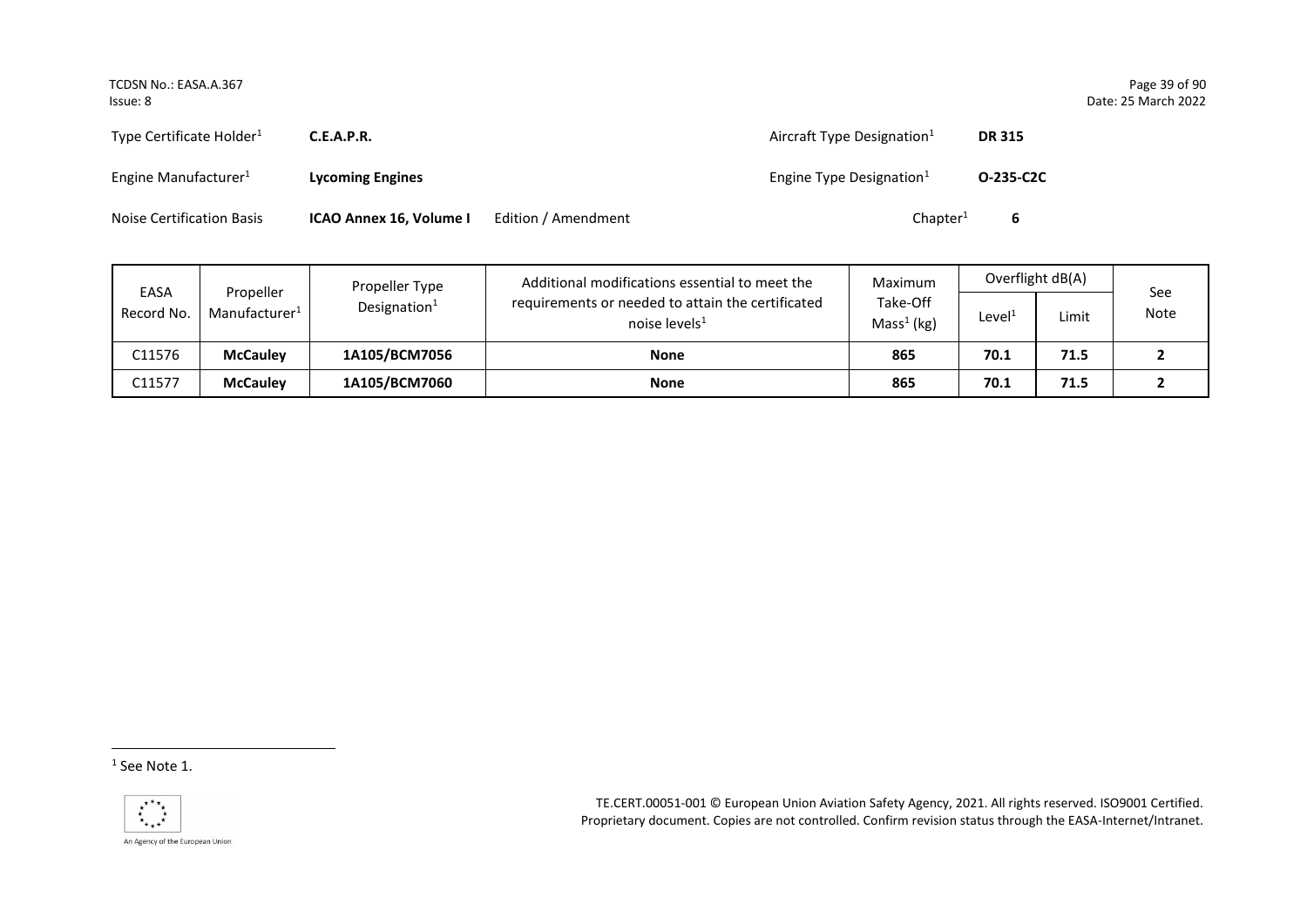| TCDSN No.: EASA.A.367<br>Issue: 8    |                         |                     |                                        |             |               | Page 40 of 90<br>Date: 25 March 2022 |
|--------------------------------------|-------------------------|---------------------|----------------------------------------|-------------|---------------|--------------------------------------|
| Type Certificate Holder <sup>1</sup> | C.E.A.P.R.              |                     | Aircraft Type Designation <sup>1</sup> |             | <b>DR 315</b> |                                      |
| Engine Manufacturer <sup>1</sup>     | <b>Lycoming Engines</b> |                     | Engine Type Designation <sup>1</sup>   |             | O-235-C2C     |                                      |
| <b>Noise Certification Basis</b>     | ICAO Annex 16, Volume I | Edition / Amendment |                                        | Chapter $1$ |               |                                      |

| EASA |            | Propeller Type                         | Additional modifications essential to meet the | Maximum                                                                        | Take-Off dB(A)                     |                  | See   |      |
|------|------------|----------------------------------------|------------------------------------------------|--------------------------------------------------------------------------------|------------------------------------|------------------|-------|------|
|      | Record No. | Propeller<br>Manufacturer <sup>1</sup> | Designation $1$                                | requirements or needed to attain the certificated<br>noise levels <sup>1</sup> | Take-Off<br>Mass <sup>1</sup> (kg) | Level $^{\rm 1}$ | Limit | Note |
|      | C11579     | <b>McCauley</b>                        | 1B90/ECM7250                                   | <b>None</b>                                                                    | 865                                |                  |       |      |
|      | C11578     | <b>EVRA</b>                            | 88-75-34 F                                     | <b>None</b>                                                                    | 865                                |                  |       |      |

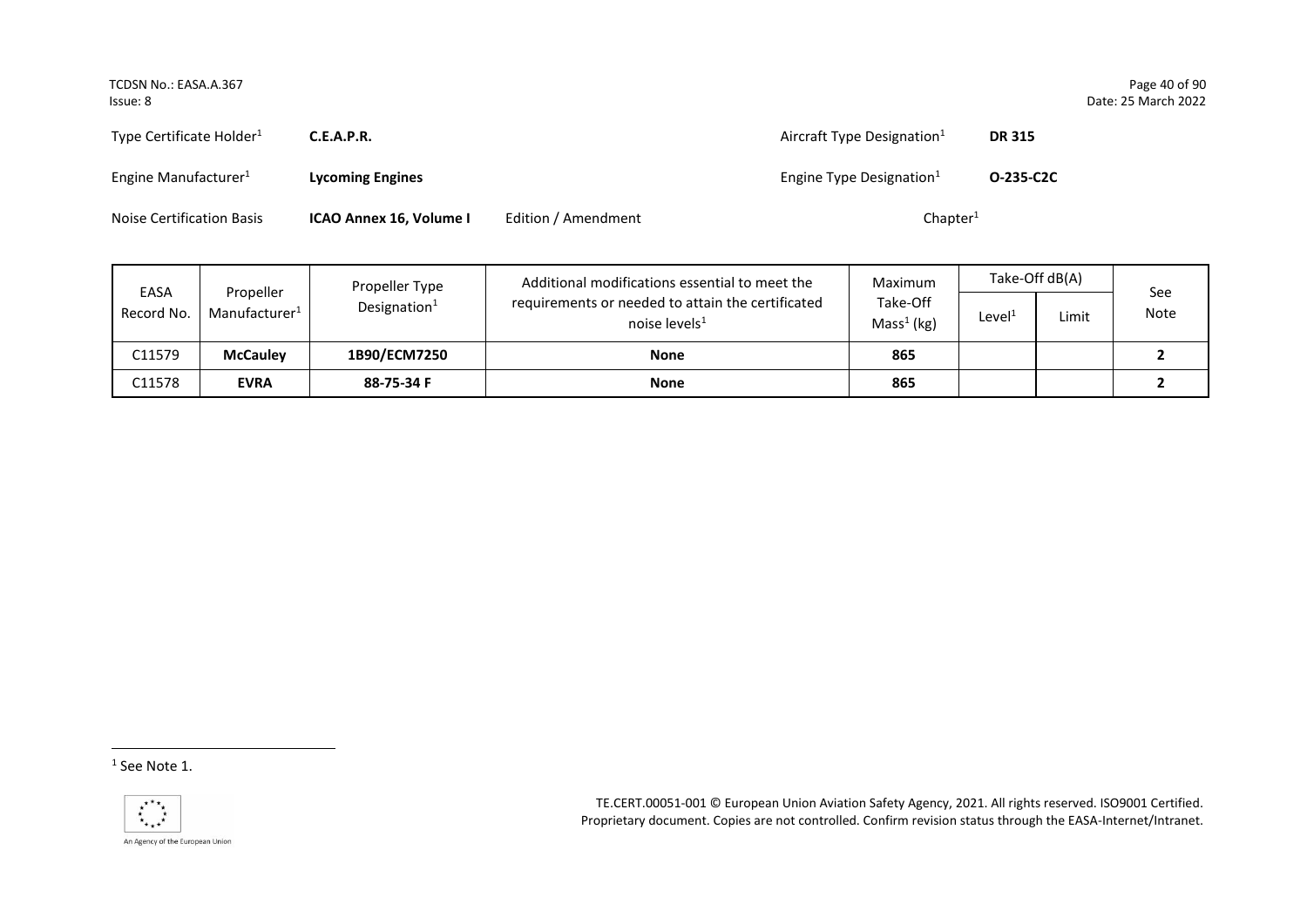| TCDSN No.: EASA.A.367<br>Issue: 8    |                         |                     |                                        | Page 41 of 90<br>Date: 25 March 2022 |
|--------------------------------------|-------------------------|---------------------|----------------------------------------|--------------------------------------|
| Type Certificate Holder <sup>1</sup> | C.E.A.P.R.              |                     | Aircraft Type Designation <sup>1</sup> | <b>DR 340</b>                        |
| Engine Manufacturer <sup>1</sup>     | <b>Lycoming Engines</b> |                     | Engine Type Designation <sup>1</sup>   | O-320-E2A                            |
| <b>Noise Certification Basis</b>     | ICAO Annex 16, Volume I | Edition / Amendment | Chapter <sup>1</sup>                   | 6                                    |

|            |                                                                                                                                                     | Propeller Type | Additional modifications essential to meet the | Maximum            | Overflight dB(A) |                    |  |
|------------|-----------------------------------------------------------------------------------------------------------------------------------------------------|----------------|------------------------------------------------|--------------------|------------------|--------------------|--|
| Record No. | EASA<br>Propeller<br>requirements or needed to attain the certificated<br>Designation $1$<br>Manufacturer <sup>1</sup><br>noise levels <sup>1</sup> |                | Take-Off<br>Mass <sup>1</sup> (kg)             | Level <sup>1</sup> | Limit            | See<br><b>Note</b> |  |
| C11401     | <b>Sensenich</b>                                                                                                                                    | M74DM6S5-2-64  | None                                           | 1.000              | 73.0             | 73.3               |  |
| C316       | <b>Sensenich</b>                                                                                                                                    | M74DMS-2-64    | <b>None</b>                                    | 1,000              | 73.0             | 73.3               |  |

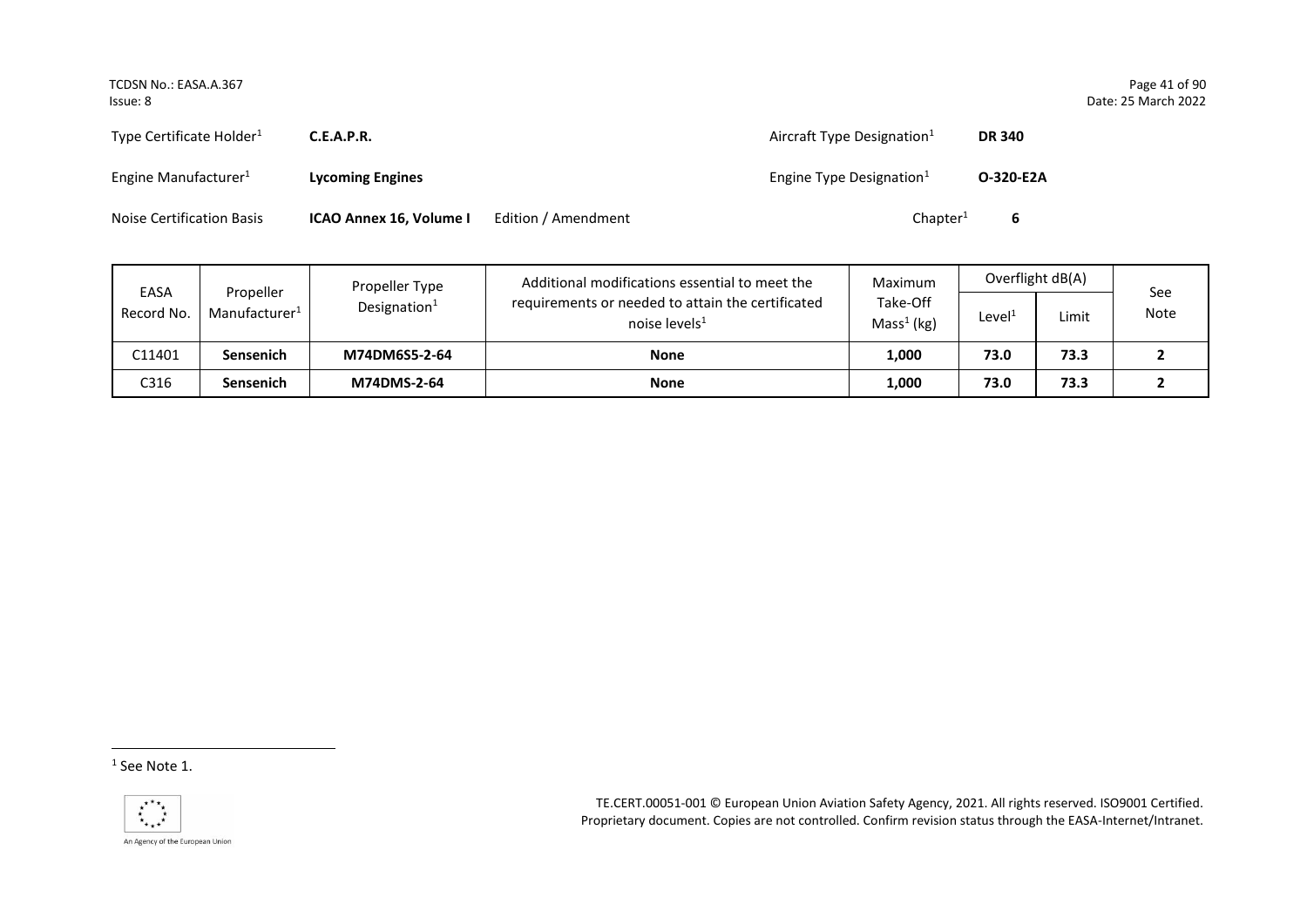| TCDSN No.: EASA.A.367<br>Issue: 8    |                         |                     |                                        |               | Page 42 of 90<br>Date: 25 March 2022 |
|--------------------------------------|-------------------------|---------------------|----------------------------------------|---------------|--------------------------------------|
| Type Certificate Holder <sup>1</sup> | C.E.A.P.R.              |                     | Aircraft Type Designation <sup>1</sup> | <b>DR 340</b> |                                      |
| Engine Manufacturer <sup>1</sup>     | <b>Lycoming Engines</b> |                     | Engine Type Designation <sup>1</sup>   | O-320-E2A     |                                      |
| <b>Noise Certification Basis</b>     | ICAO Annex 16, Volume I | Edition / Amendment | Chapter <sup>1</sup>                   |               |                                      |

|                           | Propeller<br>Manufacturer <sup>1</sup> | Propeller Type<br>Designation $1$ | Additional modifications essential to meet the                                 | Maximum                            | Take-Off dB(A)     |       | See  |
|---------------------------|----------------------------------------|-----------------------------------|--------------------------------------------------------------------------------|------------------------------------|--------------------|-------|------|
| <b>EASA</b><br>Record No. |                                        |                                   | requirements or needed to attain the certificated<br>noise levels <sup>1</sup> | Take-Off<br>Mass <sup>1</sup> (kg) | Level <sup>1</sup> | Limit | Note |
| C11403                    | <b>Sensenich</b>                       | M74DM6S5-0-64                     | <b>None</b>                                                                    | 1,000                              |                    |       |      |
| C11402                    | <b>Sensenich</b>                       | <b>M74DMS-0-64</b>                | <b>None</b>                                                                    | 1,000                              |                    |       |      |

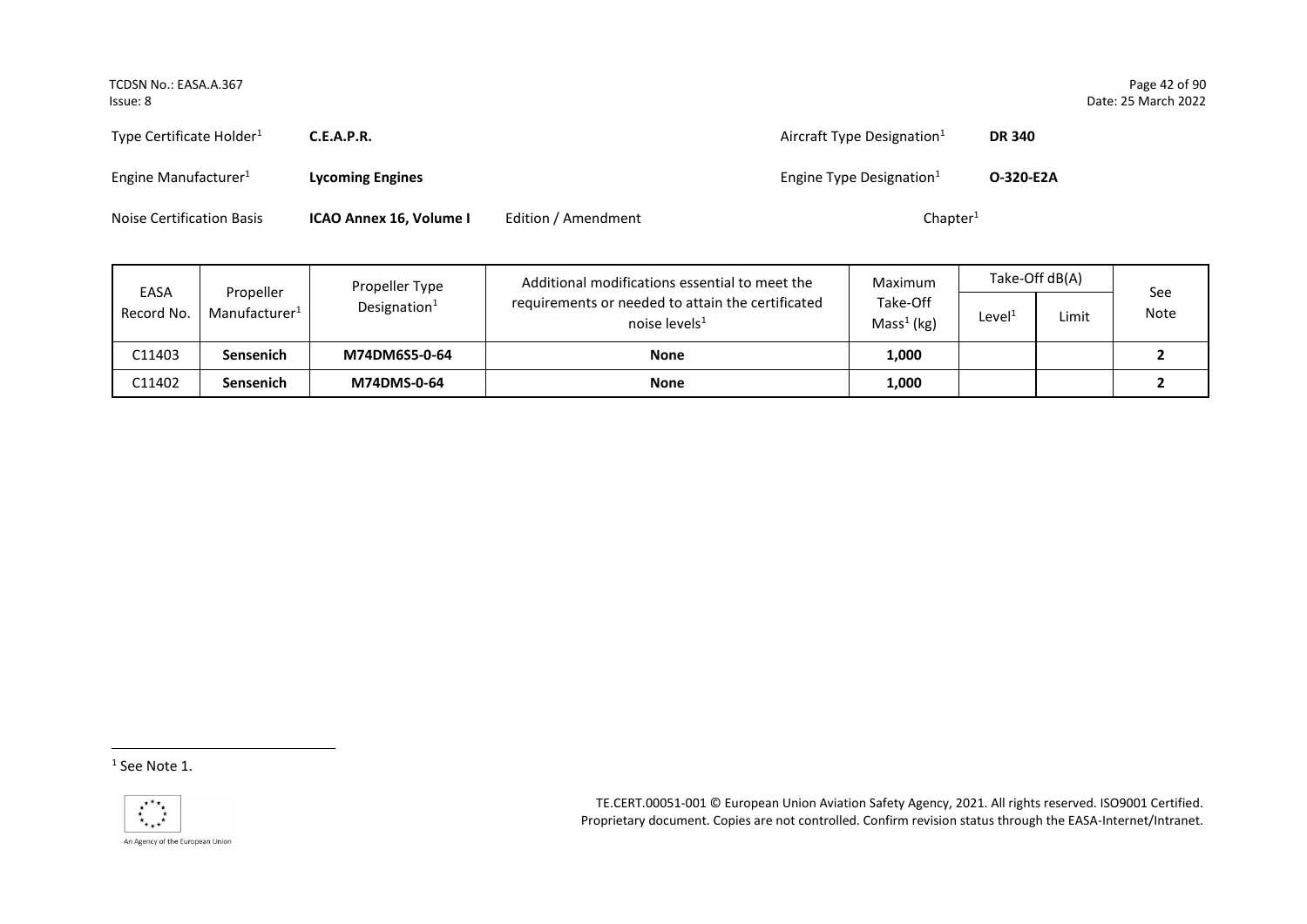| TCDSN No.: EASA.A.367<br>Issue: 8    |                         |                     |                                        |               | Page 43 of 90<br>Date: 25 March 2022 |
|--------------------------------------|-------------------------|---------------------|----------------------------------------|---------------|--------------------------------------|
| Type Certificate Holder <sup>1</sup> | C.E.A.P.R.              |                     | Aircraft Type Designation <sup>1</sup> | <b>DR 360</b> |                                      |
| Engine Manufacturer <sup>1</sup>     | <b>Lycoming Engines</b> |                     | Engine Type Designation <sup>1</sup>   | $O-320-D()()$ |                                      |
| <b>Noise Certification Basis</b>     | ICAO Annex 16, Volume I | Edition / Amendment | Chapter <sup>1</sup>                   | 6             |                                      |

| EASA<br>Propeller<br>Manufacturer <sup>1</sup><br>Record No. |                  | Propeller Type                                                                 | Additional modifications essential to meet the | Maximum            | Overflight dB(A) |      | See<br>Note |
|--------------------------------------------------------------|------------------|--------------------------------------------------------------------------------|------------------------------------------------|--------------------|------------------|------|-------------|
|                                                              | Designation $1$  | requirements or needed to attain the certificated<br>noise levels <sup>1</sup> | Take-Off<br>Mass <sup>1</sup> (kg)             | Level <sup>1</sup> | Limit            |      |             |
| C9478                                                        | <b>Sensenich</b> | (M)74DM6S5-2-66                                                                | <b>None</b>                                    | 1,000              | 71.1             | 73.3 |             |
| C11406                                                       | <b>Sensenich</b> | (M)74DMS-2-66                                                                  | <b>None</b>                                    | 1,000              | 71.1             | 73.3 |             |

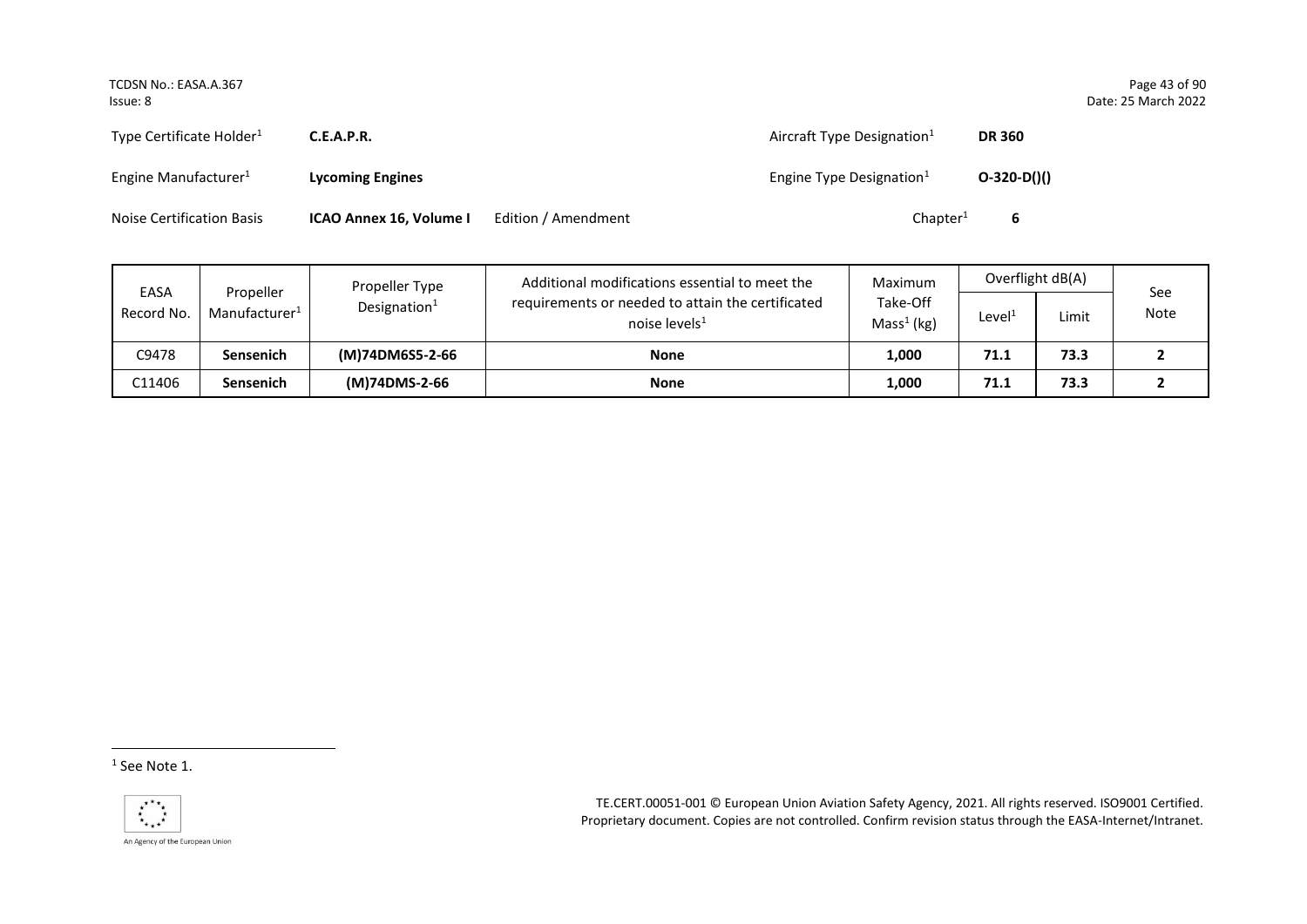| TCDSN No.: EASA.A.367<br>Issue: 8    |                         |                     |                                        |               | Page 44 of 90<br>Date: 25 March 2022 |
|--------------------------------------|-------------------------|---------------------|----------------------------------------|---------------|--------------------------------------|
| Type Certificate Holder <sup>1</sup> | C.E.A.P.R.              |                     | Aircraft Type Designation <sup>1</sup> | <b>DR 380</b> |                                      |
| Engine Manufacturer <sup>1</sup>     | <b>Lycoming Engines</b> |                     | Engine Type Designation <sup>1</sup>   | O-360-A3A     |                                      |
| <b>Noise Certification Basis</b>     | ICAO Annex 16, Volume I | Edition / Amendment | Chapter <sup>1</sup>                   |               |                                      |

| EASA       | Propeller Type<br>Propeller<br>Designation $1$<br>Manufacturer <sup>1</sup><br>noise levels <sup>1</sup> |                                                   | Additional modifications essential to meet the | Maximum          | Take-Off dB(A) |  | See<br>Note |
|------------|----------------------------------------------------------------------------------------------------------|---------------------------------------------------|------------------------------------------------|------------------|----------------|--|-------------|
| Record No. |                                                                                                          | requirements or needed to attain the certificated | Take-Off<br>Mass <sup>1</sup> (kg)             | Level $^{\rm 1}$ | Limit          |  |             |
| C11407     | <b>Sensenich</b>                                                                                         | 76EM88S5-0-64                                     | <b>None</b>                                    | 1,070            |                |  |             |
| C11408     | <b>Sensenich</b>                                                                                         | 76EM88S5-0-68                                     | <b>None</b>                                    | 1,070            |                |  |             |

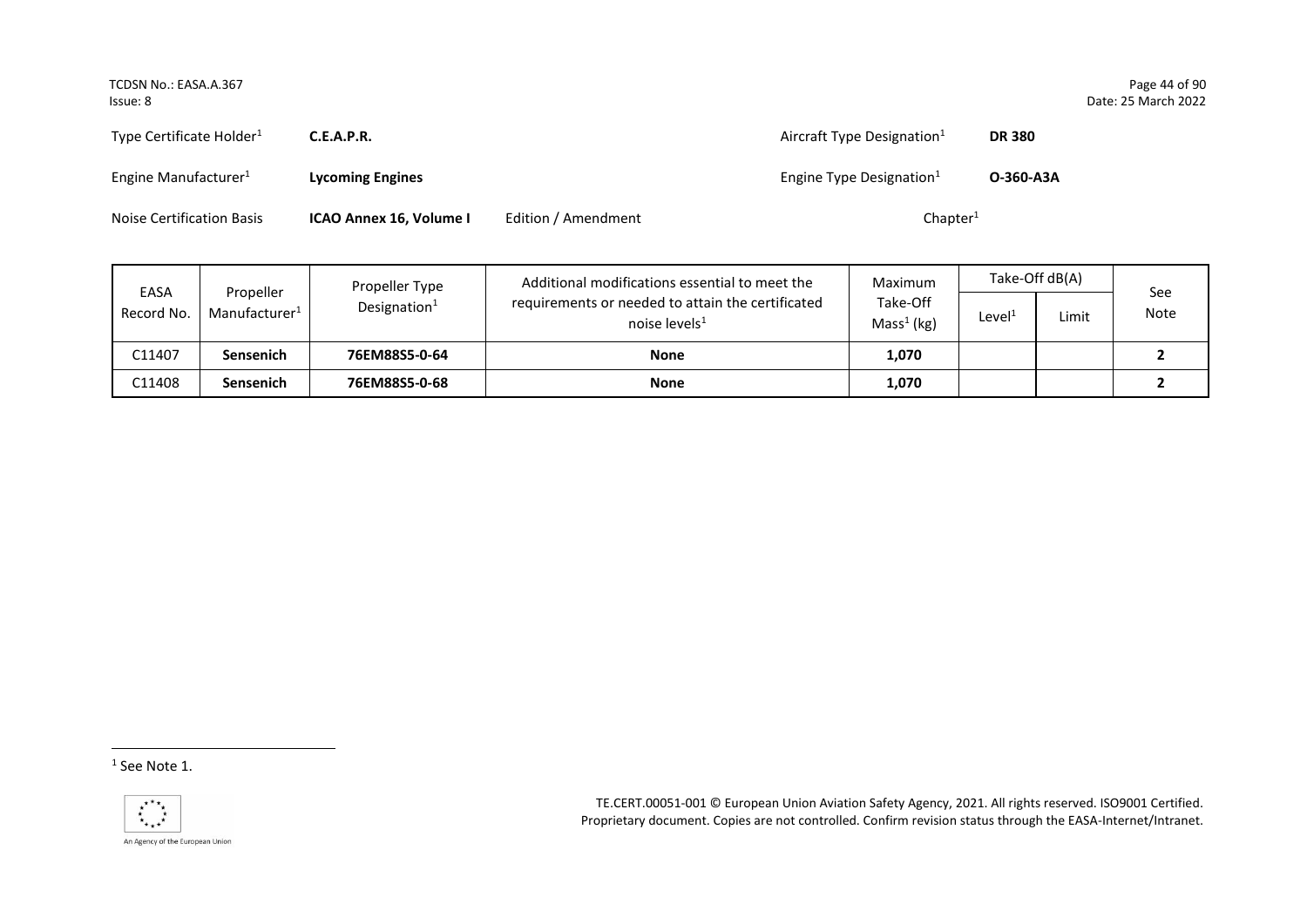| TCDSN No.: EASA.A.367<br>Issue: 8    |                         |                     |                                        |                   | Page 45 of 90<br>Date: 25 March 2022 |
|--------------------------------------|-------------------------|---------------------|----------------------------------------|-------------------|--------------------------------------|
| Type Certificate Holder <sup>1</sup> | C.E.A.P.R.              |                     | Aircraft Type Designation <sup>1</sup> | <b>DR 400 NGL</b> |                                      |
| Engine Manufacturer <sup>1</sup>     | <b>Lycoming Engines</b> |                     | Engine Type Designation <sup>1</sup>   | O-360-A3A         |                                      |
| Noise Certification Basis            | ICAO Annex 16, Volume I | Edition / Amendment | Chapter $1$                            | 6                 |                                      |

| EASA       |                           | Propeller Type                                                                                                 | Additional modifications essential to meet the | Maximum | Overflight dB(A) |      | See<br>Note              |
|------------|---------------------------|----------------------------------------------------------------------------------------------------------------|------------------------------------------------|---------|------------------|------|--------------------------|
| Record No. | Manufacturer <sup>1</sup> | Propeller<br>requirements or needed to attain the certificated<br>Designation $1$<br>noise levels <sup>1</sup> | Take-Off<br>Mass <sup>1</sup> (kg)             | Level   | Limit            |      |                          |
| C10772     | <b>Sensenich</b>          | 76EM8S5-0-64                                                                                                   | <b>None</b>                                    | 1,150   | 73.1             | 75.3 | $\overline{\phantom{0}}$ |

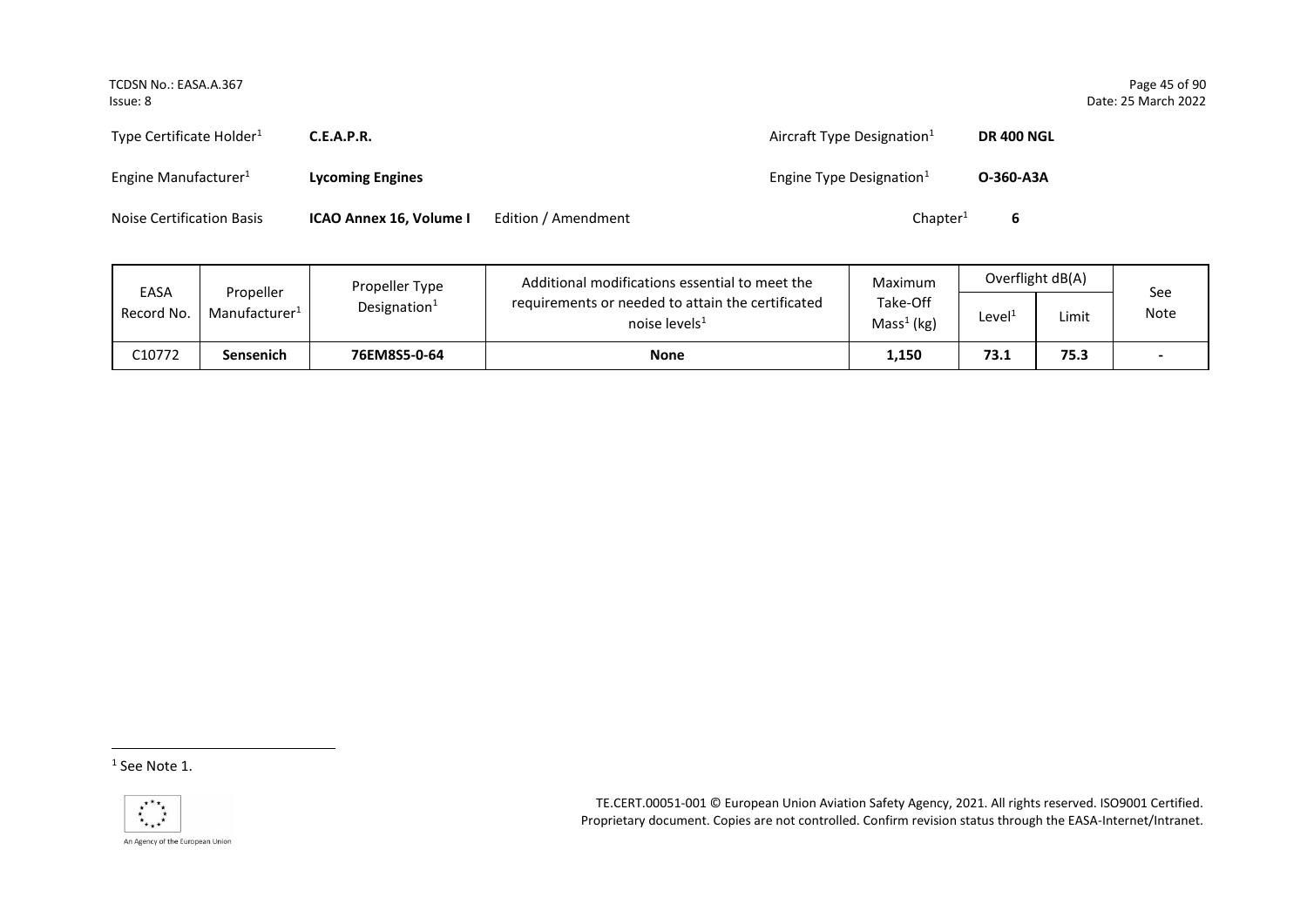| TCDSN No.: EASA.A.367<br>Issue: 8    |                         |                     |                                        |                      | Page 46 of 90<br>Date: 25 March 2022 |
|--------------------------------------|-------------------------|---------------------|----------------------------------------|----------------------|--------------------------------------|
| Type Certificate Holder <sup>1</sup> | C.E.A.P.R.              |                     | Aircraft Type Designation <sup>1</sup> | <b>DR 400 RP</b>     |                                      |
| Engine Manufacturer <sup>1</sup>     | Porsche                 |                     | Engine Type Designation <sup>1</sup>   | <b>PFM 3200 NO 1</b> |                                      |
| Noise Certification Basis            | ICAO Annex 16, Volume I | Edition / Amendment | Chapter <sup>1</sup>                   | 6                    |                                      |

| <b>EASA</b> | Propeller                           | Propeller Type  | Additional modifications essential to meet the                        | Maximum                            | Overflight dB(A)   |       | See  |
|-------------|-------------------------------------|-----------------|-----------------------------------------------------------------------|------------------------------------|--------------------|-------|------|
| Record No.  | Manufacturer <sup>1</sup>           | Designation $1$ | requirements or needed to attain the certificated<br>noise levels $1$ | Take-Off<br>Mass <sup>1</sup> (kg) | Level <sup>1</sup> | Limit | Note |
| C368        | <b>Hoffmann</b><br><b>Propeller</b> | HO-V123F1-200CQ | <b>None</b>                                                           | 1,100                              | 62.1               | 74.7  |      |

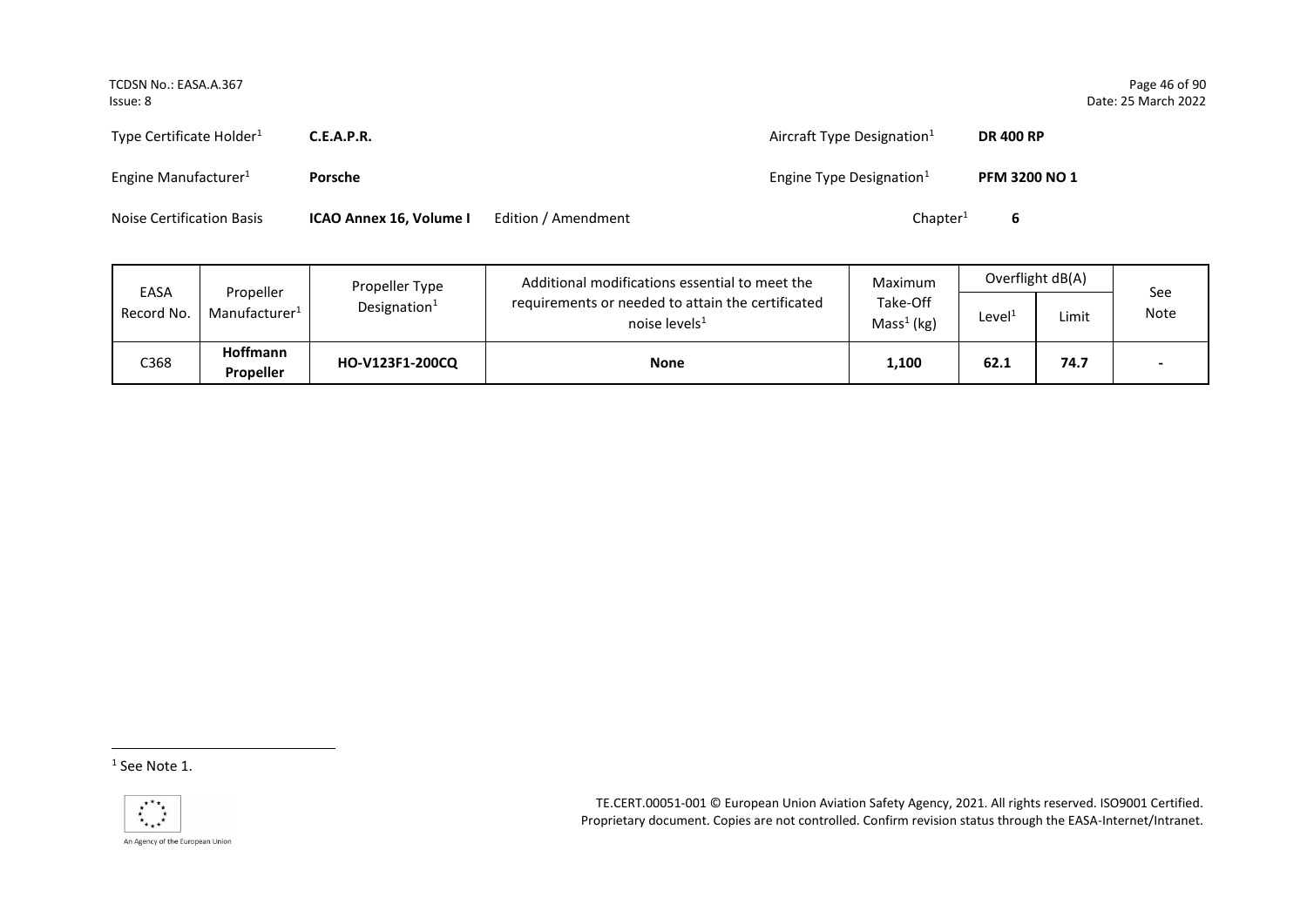| TCDSN No.: EASA.A.367<br>Issue: 8    |                         |                     |                                        |            | Page 47 of 90<br>Date: 25 March 2022 |
|--------------------------------------|-------------------------|---------------------|----------------------------------------|------------|--------------------------------------|
| Type Certificate Holder <sup>1</sup> | C.E.A.P.R.              |                     | Aircraft Type Designation <sup>1</sup> | DR 400/100 |                                      |
| Engine Manufacturer <sup>1</sup>     | <b>Lycoming Engines</b> |                     | Engine Type Designation <sup>1</sup>   | O-235-L2A  |                                      |
| <b>Noise Certification Basis</b>     | ICAO Annex 16, Volume I | Edition / Amendment | Chapter $1$                            | 6          |                                      |

|                    |                                        | Propeller Type  | Additional modifications essential to meet the                                 | Maximum                            | Overflight dB(A)   |       |             |
|--------------------|----------------------------------------|-----------------|--------------------------------------------------------------------------------|------------------------------------|--------------------|-------|-------------|
| EASA<br>Record No. | Propeller<br>Manufacturer <sup>1</sup> | Designation $1$ | requirements or needed to attain the certificated<br>noise levels <sup>1</sup> | Take-Off<br>Mass <sup>1</sup> (kg) | Level <sup>1</sup> | Limit | See<br>Note |
| C5025              | <b>Sensenich</b>                       | 72CKS6-0-56     | None                                                                           | 800                                | 66.2               | 70.7  |             |

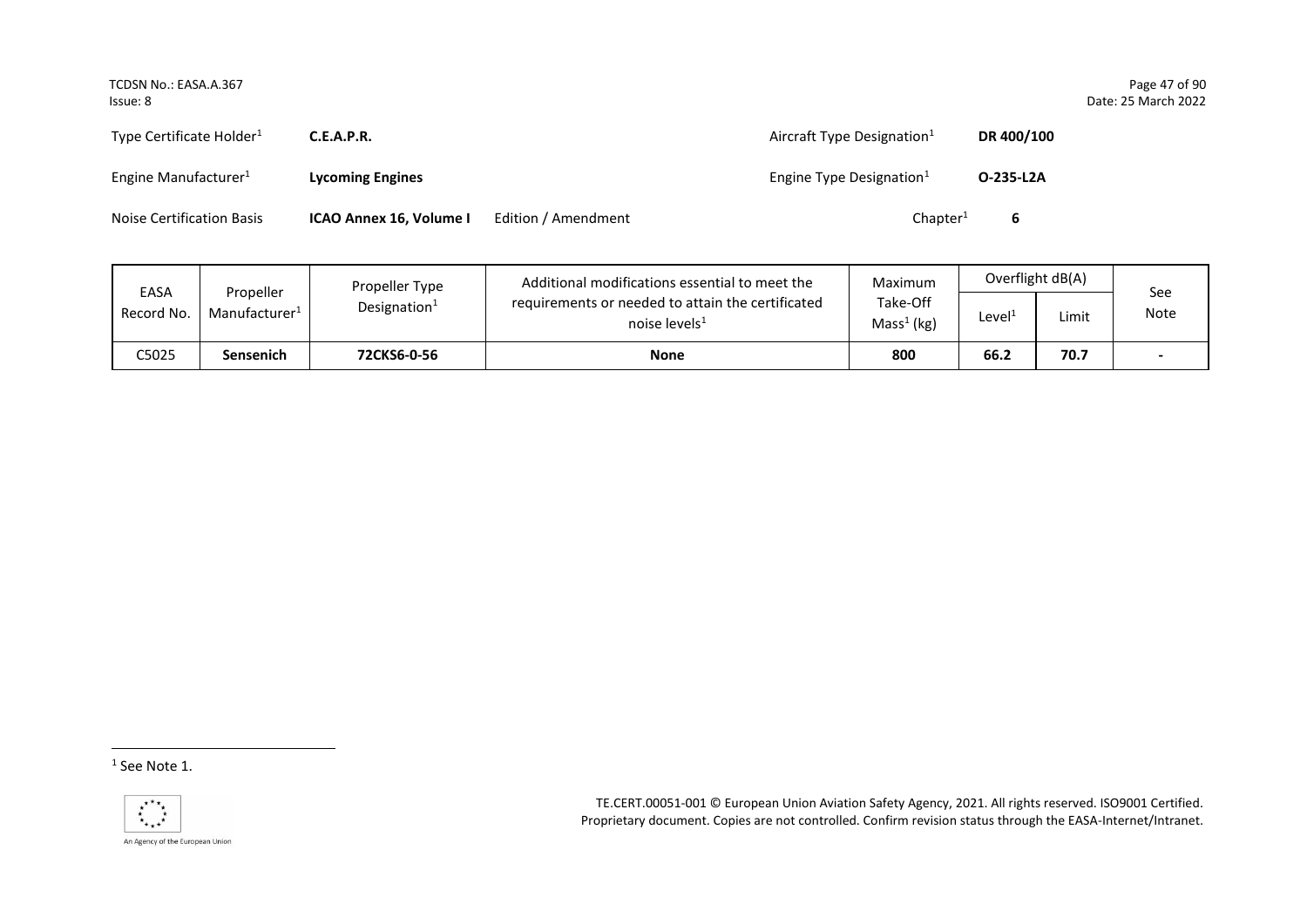| TCDSN No.: EASA.A.367<br>Issue: 8    |                                |                     |                                        |            | Page 48 of 90<br>Date: 25 March 2022 |
|--------------------------------------|--------------------------------|---------------------|----------------------------------------|------------|--------------------------------------|
| Type Certificate Holder <sup>1</sup> | C.E.A.P.R.                     |                     | Aircraft Type Designation <sup>1</sup> | DR 400/120 |                                      |
| Engine Manufacturer <sup>1</sup>     | <b>Lycoming Engines</b>        |                     | Engine Type Designation <sup>1</sup>   | O-235-K2A  |                                      |
| Noise Certification Basis            | <b>ICAO Annex 16, Volume I</b> | Edition / Amendment | Chapter $1$                            | 10 (10.4a) |                                      |

| EASA<br>Propeller | Propeller Type            | Additional modifications essential to meet the | Maximum                                                               | Take-Off dB(A)                     |                    | See   |      |
|-------------------|---------------------------|------------------------------------------------|-----------------------------------------------------------------------|------------------------------------|--------------------|-------|------|
| Record No.        | Manufacturer <sup>1</sup> | Designation $1$                                | requirements or needed to attain the certificated<br>noise levels $1$ | Take-Off<br>Mass <sup>1</sup> (kg) | Level <sup>1</sup> | Limit | Note |
| C10792            | <b>Sensenich</b>          | 72CKS6-0-54                                    | <b>None</b>                                                           | 900                                | 74.9               | 81.7  |      |
| C10793            | <b>Sensenich</b>          | 72CKS6-0-54                                    | <b>None</b>                                                           | 900                                | 73.7               | 81.7  |      |
| C10795            | Sensenich                 | 72CKS6-0-56                                    | <b>None</b>                                                           | 900                                | 74.9               | 81.7  |      |
| C10797            | Sensenich                 | 72CKS6-0-56                                    | <b>None</b>                                                           | 900                                | 70.6               | 81.7  | 2    |
| C10796            | Sensenich                 | 72CKS6-0-56                                    | <b>None</b>                                                           | 900                                | 71.9               | 81.7  | ∍    |
| C10798            | <b>Sensenich</b>          | 72CKS6-0-56                                    | <b>None</b>                                                           | 900                                | 71.5               | 81.7  |      |

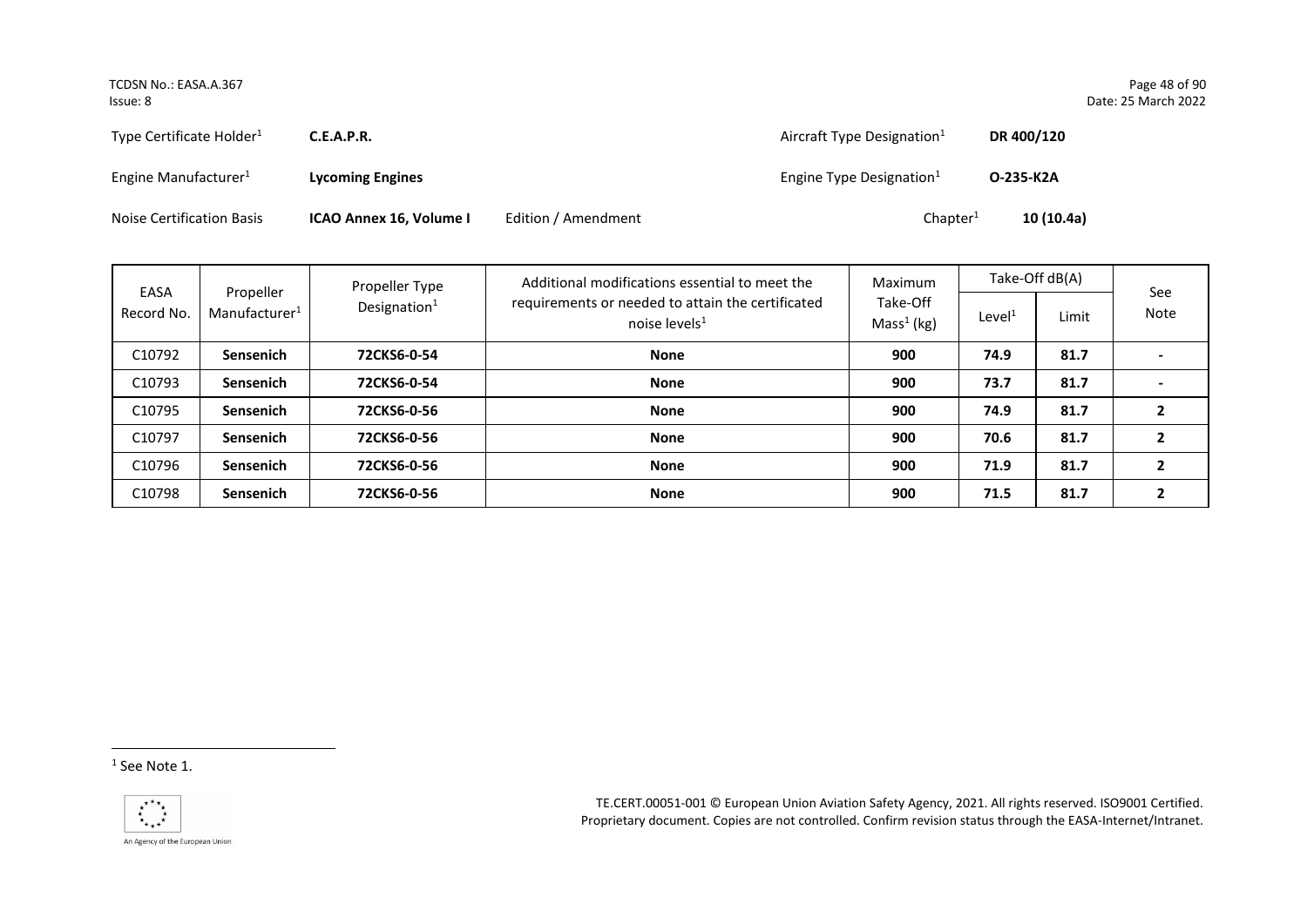| TCDSN No.: EASA.A.367<br>Issue: 8    |                         |                     |                                        |            | Page 49 of 90<br>Date: 25 March 2022 |
|--------------------------------------|-------------------------|---------------------|----------------------------------------|------------|--------------------------------------|
| Type Certificate Holder <sup>1</sup> | C.E.A.P.R.              |                     | Aircraft Type Designation <sup>1</sup> | DR 400/120 |                                      |
| Engine Manufacturer <sup>1</sup>     | <b>Lycoming Engines</b> |                     | Engine Type Designation <sup>1</sup>   | O-235-K2A  |                                      |
| Noise Certification Basis            | ICAO Annex 16, Volume I | Edition / Amendment | Chapter <sup>1</sup>                   | 6          |                                      |

| <b>EASA</b> |                                        | Propeller Type  | Additional modifications essential to meet the                                 | Maximum                            | Overflight dB(A)   |       |                    |
|-------------|----------------------------------------|-----------------|--------------------------------------------------------------------------------|------------------------------------|--------------------|-------|--------------------|
| Record No.  | Propeller<br>Manufacturer <sup>1</sup> | Designation $1$ | requirements or needed to attain the certificated<br>noise levels <sup>1</sup> | Take-Off<br>Mass <sup>1</sup> (kg) | Level <sup>1</sup> | Limit | See<br><b>Note</b> |
| C10794      | <b>Sensenich</b>                       | 72CKS6-0-56     | Highest power in the normal operating range set to<br>2700rpm                  | 900                                | 71.6               | 72.0  |                    |

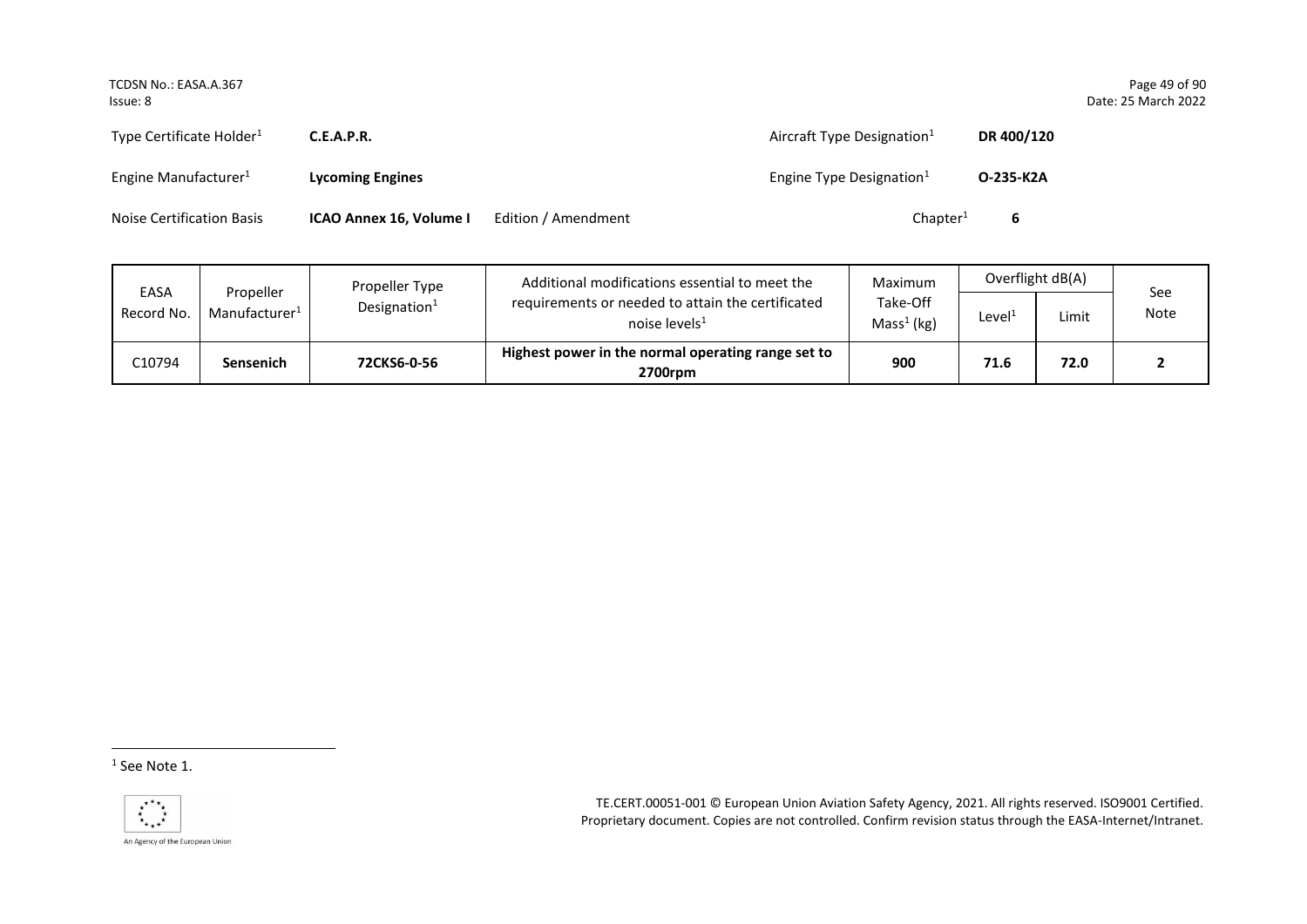| TCDSN No.: EASA.A.367<br>Issue: 8    |                                |                     |                                        |            | Page 50 of 90<br>Date: 25 March 2022 |
|--------------------------------------|--------------------------------|---------------------|----------------------------------------|------------|--------------------------------------|
| Type Certificate Holder <sup>1</sup> | C.E.A.P.R.                     |                     | Aircraft Type Designation <sup>1</sup> | DR 400/120 |                                      |
| Engine Manufacturer <sup>1</sup>     | <b>Lycoming Engines</b>        |                     | Engine Type Designation <sup>1</sup>   | O-235-K2B  |                                      |
| Noise Certification Basis            | <b>ICAO Annex 16, Volume I</b> | Edition / Amendment | Chapter $1$                            | 10 (10.4a) |                                      |

| EASA<br>Propeller | Propeller Type                                                                                                                 | Additional modifications essential to meet the | <b>Maximum</b>     | Take-Off dB(A) |      | See<br>Note |              |
|-------------------|--------------------------------------------------------------------------------------------------------------------------------|------------------------------------------------|--------------------|----------------|------|-------------|--------------|
| Record No.        | requirements or needed to attain the certificated<br>Designation $1$<br>Manufacturer <sup>1</sup><br>noise levels <sup>1</sup> | Take-Off<br>Mass <sup>1</sup> (kg)             | Level <sup>1</sup> | Limit          |      |             |              |
| C10799            | Sensenich                                                                                                                      | 72CKS6-0-54                                    | <b>None</b>        | 900            | 74.9 | 81.7        |              |
| C10800            | Sensenich                                                                                                                      | 72CKS6-0-54                                    | <b>None</b>        | 900            | 73.7 | 81.7        |              |
| C10802            | <b>Sensenich</b>                                                                                                               | 72CKS6-0-56                                    | <b>None</b>        | 900            | 74.9 | 81.7        |              |
| C10804            | <b>Sensenich</b>                                                                                                               | 72CKS6-0-56                                    | <b>None</b>        | 900            | 70.6 | 81.7        | C.           |
| C10803            | Sensenich                                                                                                                      | 72CKS6-0-56                                    | <b>None</b>        | 900            | 71.9 | 81.7        | $\mathbf{r}$ |
| C10805            | Sensenich                                                                                                                      | 72CKS6-0-56                                    | <b>None</b>        | 900            | 71.5 | 81.7        |              |

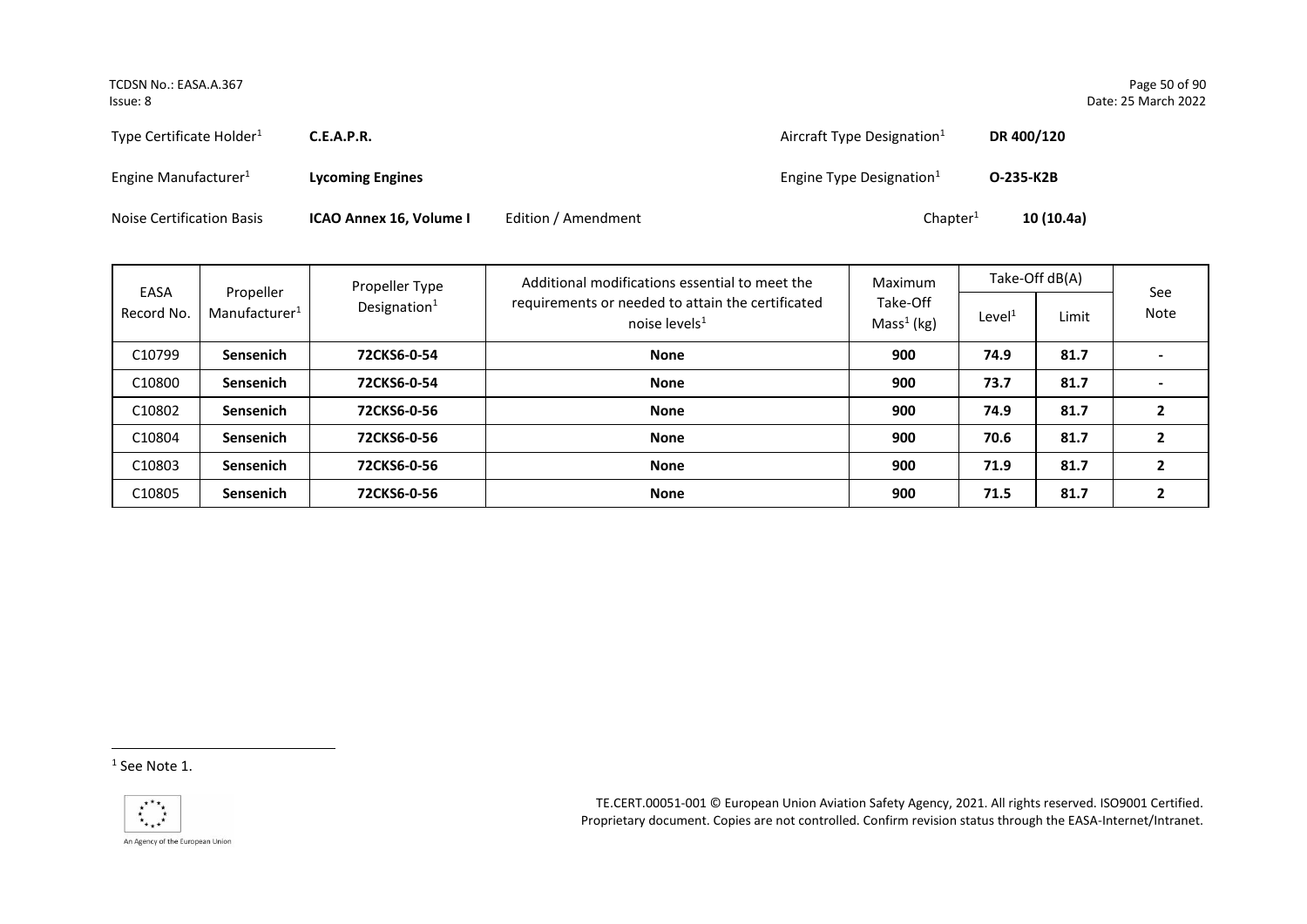| TCDSN No.: EASA.A.367<br>Issue: 8    |                         |                     |                                        |            | Page 51 of 90<br>Date: 25 March 2022 |
|--------------------------------------|-------------------------|---------------------|----------------------------------------|------------|--------------------------------------|
| Type Certificate Holder <sup>1</sup> | C.E.A.P.R.              |                     | Aircraft Type Designation <sup>1</sup> | DR 400/120 |                                      |
| Engine Manufacturer <sup>1</sup>     | <b>Lycoming Engines</b> |                     | Engine Type Designation <sup>1</sup>   | O-235-K2B  |                                      |
| Noise Certification Basis            | ICAO Annex 16, Volume I | Edition / Amendment | Chapter <sup>1</sup>                   | 6          |                                      |

| <b>EASA</b> |                                        | Propeller Type  | Additional modifications essential to meet the                                 | Maximum                            | Overflight dB(A)   |       | See         |
|-------------|----------------------------------------|-----------------|--------------------------------------------------------------------------------|------------------------------------|--------------------|-------|-------------|
| Record No.  | Propeller<br>Manufacturer <sup>1</sup> | Designation $1$ | requirements or needed to attain the certificated<br>noise levels <sup>1</sup> | Take-Off<br>Mass <sup>1</sup> (kg) | Level <sup>1</sup> | Limit | <b>Note</b> |
| C10801      | <b>Sensenich</b>                       | 72CKS6-0-56     | Highest power in the normal operating range set to<br>2700rpm                  | 900                                | 71.6               | 72.0  |             |

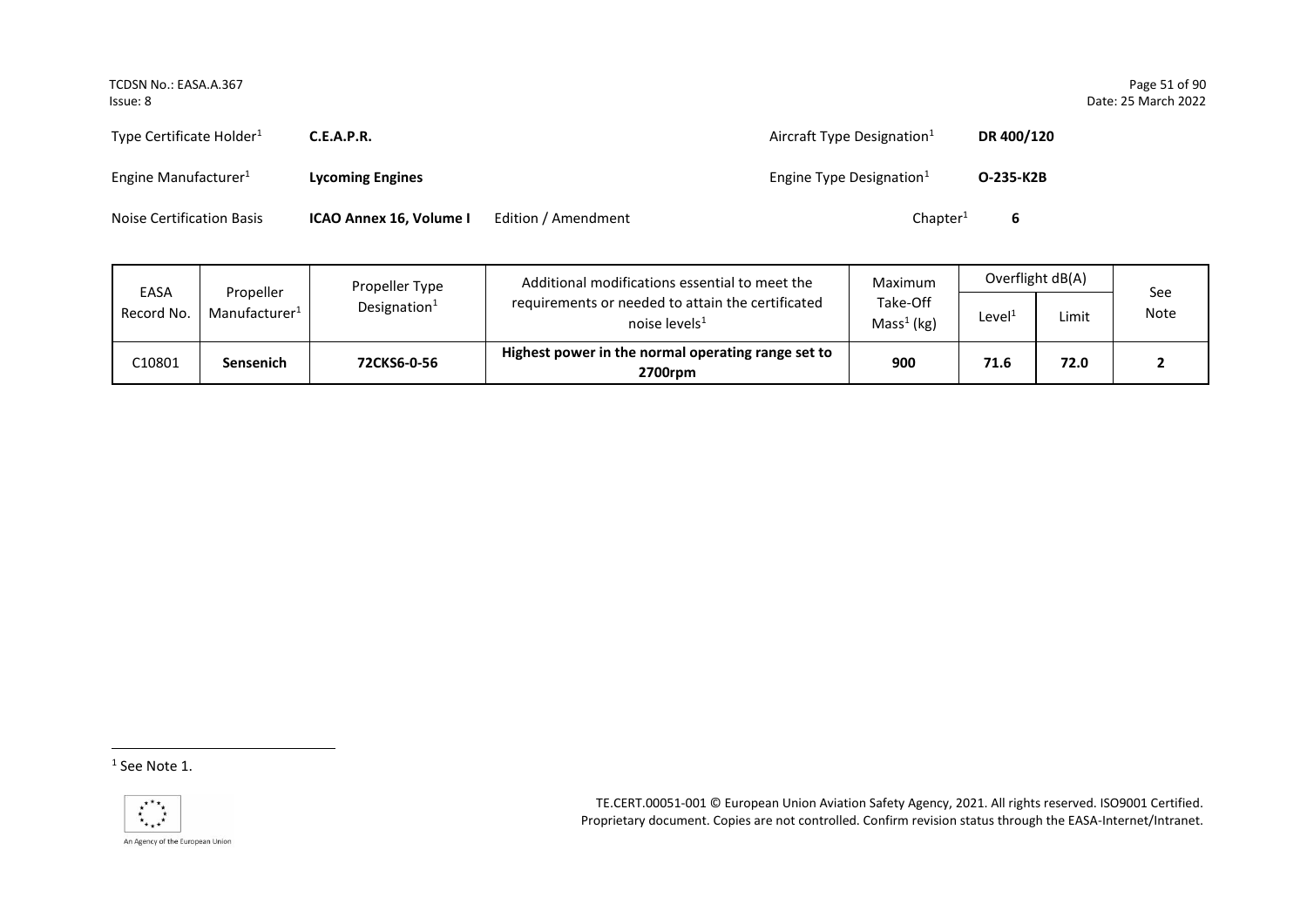| TCDSN No.: EASA.A.367<br>Issue: 8    |                                |                     |                                        |                      | Page 52 of 90<br>Date: 25 March 2022 |  |
|--------------------------------------|--------------------------------|---------------------|----------------------------------------|----------------------|--------------------------------------|--|
| Type Certificate Holder <sup>1</sup> | C.E.A.P.R.                     |                     | Aircraft Type Designation <sup>1</sup> |                      | DR 400/120                           |  |
| Engine Manufacturer <sup>1</sup>     | <b>Lycoming Engines</b>        |                     | Engine Type Designation <sup>1</sup>   |                      | O-235-L2A                            |  |
| Noise Certification Basis            | <b>ICAO Annex 16, Volume I</b> | Edition / Amendment |                                        | Chapter <sup>1</sup> | 10 (10.4a)                           |  |

| EASA<br>Propeller | Propeller Type                                                                                                                 | Additional modifications essential to meet the | <b>Maximum</b>                     | Take-Off dB(A)     |       | See<br>Note |          |
|-------------------|--------------------------------------------------------------------------------------------------------------------------------|------------------------------------------------|------------------------------------|--------------------|-------|-------------|----------|
| Record No.        | requirements or needed to attain the certificated<br>Designation $1$<br>Manufacturer <sup>1</sup><br>noise levels <sup>1</sup> |                                                | Take-Off<br>Mass <sup>1</sup> (kg) | Level <sup>1</sup> | Limit |             |          |
| C10122            | Sensenich                                                                                                                      | 72CKS6-0-54                                    | <b>None</b>                        | 900                | 74.9  | 81.7        |          |
| C10123            | Sensenich                                                                                                                      | 72CKS6-0-54                                    | None                               | 900                | 73.7  | 81.7        |          |
| C10117            | <b>Sensenich</b>                                                                                                               | 72CKS6-0-56                                    | <b>None</b>                        | 900                | 74.9  | 81.7        | 2        |
| C10119            | Sensenich                                                                                                                      | 72CKS6-0-56                                    | <b>None</b>                        | 900                | 70.6  | 81.7        | 2        |
| C10118            | Sensenich                                                                                                                      | 72CKS6-0-56                                    | <b>None</b>                        | 900                | 71.9  | 81.7        | <u>n</u> |
| C10120            | Sensenich                                                                                                                      | 72CKS6-0-56                                    | <b>None</b>                        | 900                | 71.5  | 81.7        | C        |

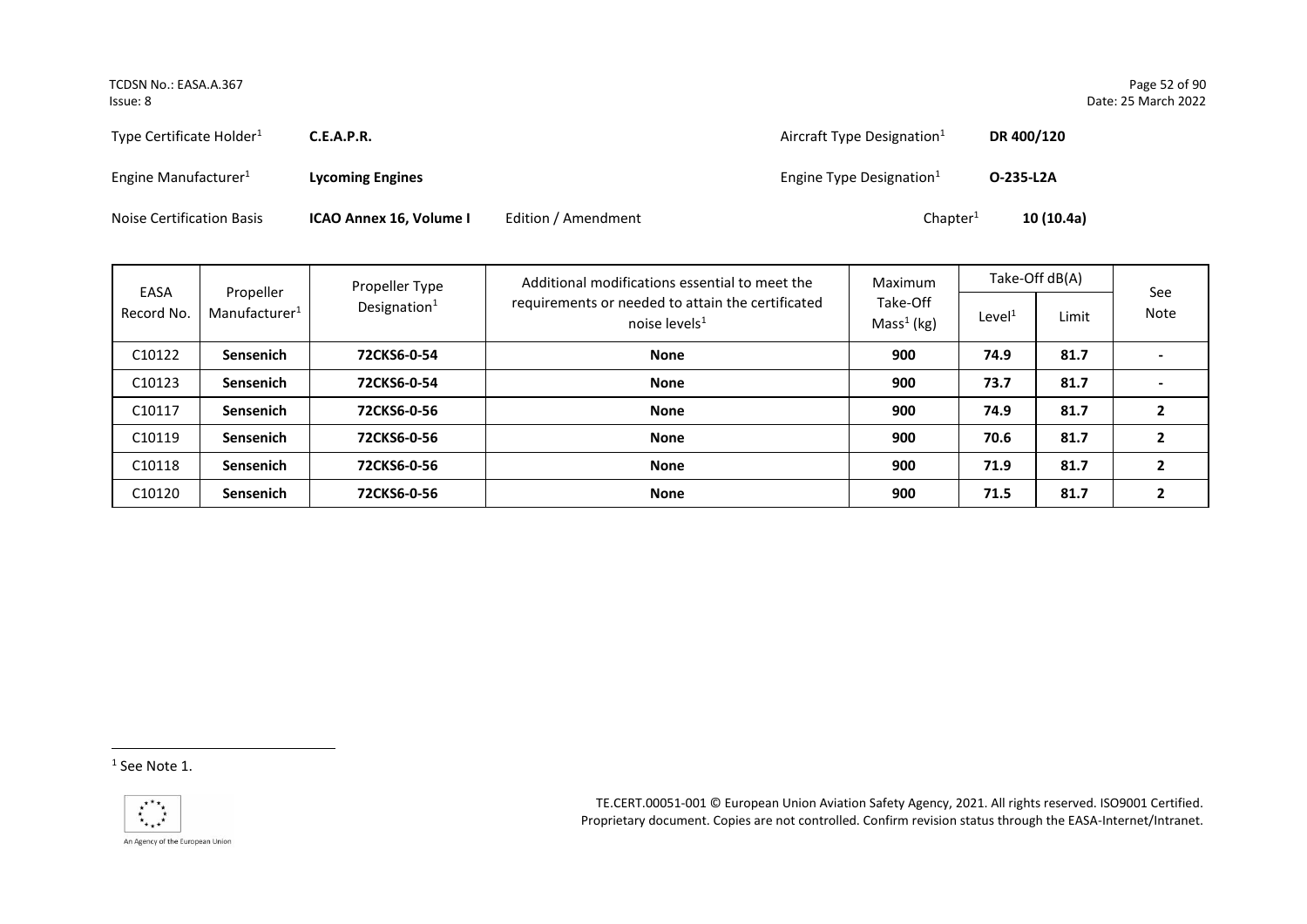| TCDSN No.: EASA.A.367<br>Issue: 8    |                         |                     |                                        |            | Page 53 of 90<br>Date: 25 March 2022 |
|--------------------------------------|-------------------------|---------------------|----------------------------------------|------------|--------------------------------------|
| Type Certificate Holder <sup>1</sup> | C.E.A.P.R.              |                     | Aircraft Type Designation <sup>1</sup> | DR 400/120 |                                      |
| Engine Manufacturer <sup>1</sup>     | <b>Lycoming Engines</b> |                     | Engine Type Designation <sup>1</sup>   | O-235-L2A  |                                      |
| Noise Certification Basis            | ICAO Annex 16, Volume I | Edition / Amendment | Chapter <sup>1</sup>                   | 6          |                                      |

| Propeller Type<br>Propeller<br>EASA | Additional modifications essential to meet the                                                                                 | Maximum                            | Overflight dB(A)                                              |       | See         |      |  |
|-------------------------------------|--------------------------------------------------------------------------------------------------------------------------------|------------------------------------|---------------------------------------------------------------|-------|-------------|------|--|
| Record No.                          | requirements or needed to attain the certificated<br>Designation $1$<br>Manufacturer <sup>1</sup><br>noise levels <sup>1</sup> | Take-Off<br>Mass <sup>1</sup> (kg) | Level <sup>1</sup>                                            | Limit | <b>Note</b> |      |  |
| C8895                               | <b>McCauley</b>                                                                                                                | 1A135/JCM7147                      | Highest power in the normal operating range set to<br>2700rpm | 900   | 71.6        | 72.0 |  |
| C344                                | Sensenich                                                                                                                      | 72CKS6-0-56                        | Highest power in the normal operating range set to<br>2700rpm | 900   | 71.6        | 72.0 |  |

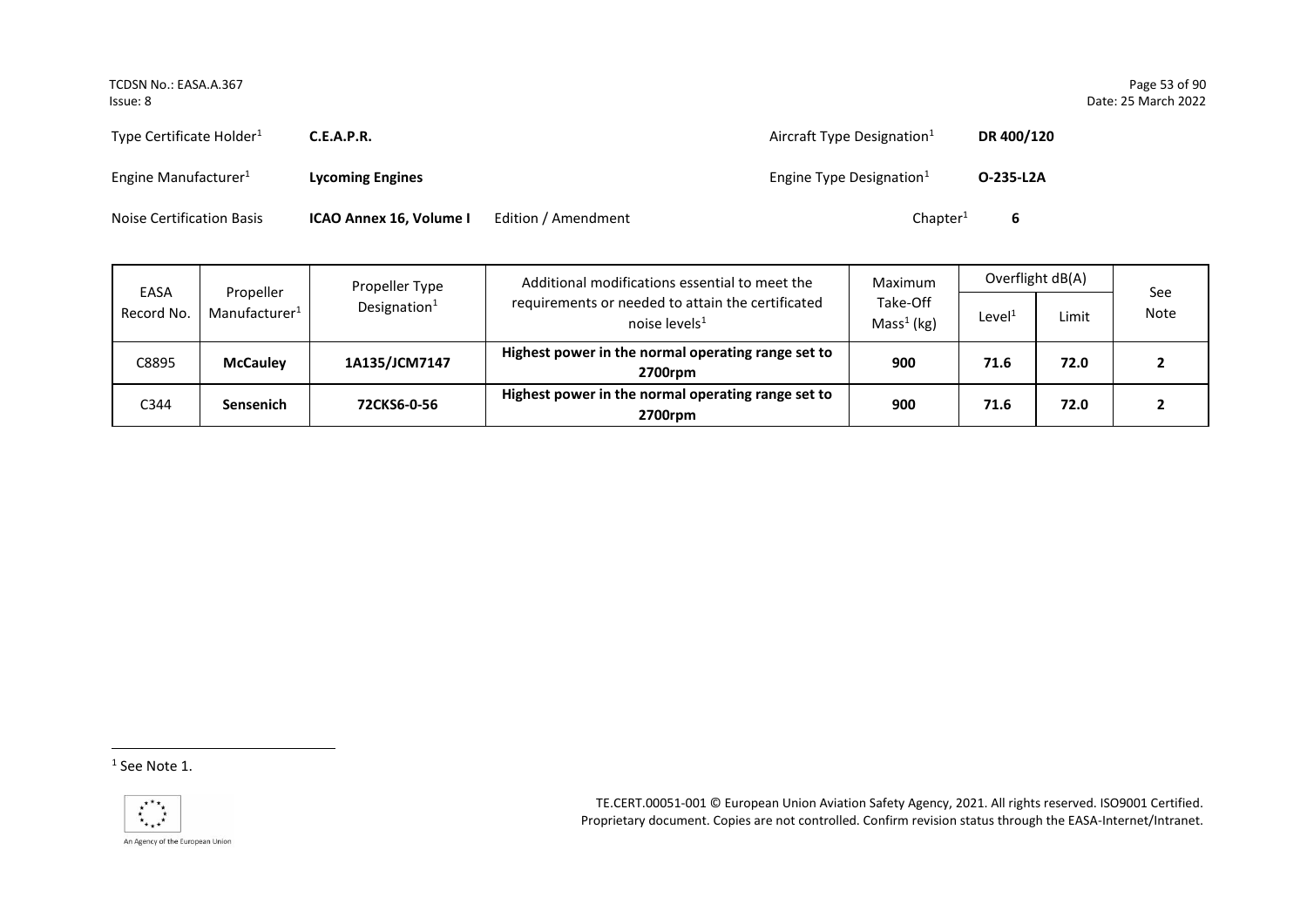| TCDSN No.: EASA.A.367<br>Issue: 8    |                         |                     |                                        |              | Page 54 of 90<br>Date: 25 March 2022 |
|--------------------------------------|-------------------------|---------------------|----------------------------------------|--------------|--------------------------------------|
| Type Certificate Holder <sup>1</sup> | C.E.A.P.R.              |                     | Aircraft Type Designation <sup>1</sup> | DR 400/120 A |                                      |
| Engine Manufacturer <sup>1</sup>     | <b>Lycoming Engines</b> |                     | Engine Type Designation <sup>1</sup>   | O-235-K2A    |                                      |
| Noise Certification Basis            | ICAO Annex 16, Volume I | Edition / Amendment | Chapter $1$                            | 6            |                                      |

| <b>EASA</b><br>Propeller | Propeller Type            | Additional modifications essential to meet the | Maximum                                                                        | Overflight dB(A)                   |            | See   |      |
|--------------------------|---------------------------|------------------------------------------------|--------------------------------------------------------------------------------|------------------------------------|------------|-------|------|
| Record No.               | Manufacturer <sup>1</sup> | Designation $1$                                | requirements or needed to attain the certificated<br>noise levels <sup>1</sup> | Take-Off<br>Mass <sup>1</sup> (kg) | Level $^1$ | Limit | Note |
| C11595                   | <b>McCaulev</b>           | 1A135/JCM7150                                  | Highest power in the normal operating range set to<br>2700rpm                  | 880                                | 70.6       | 71.7  |      |

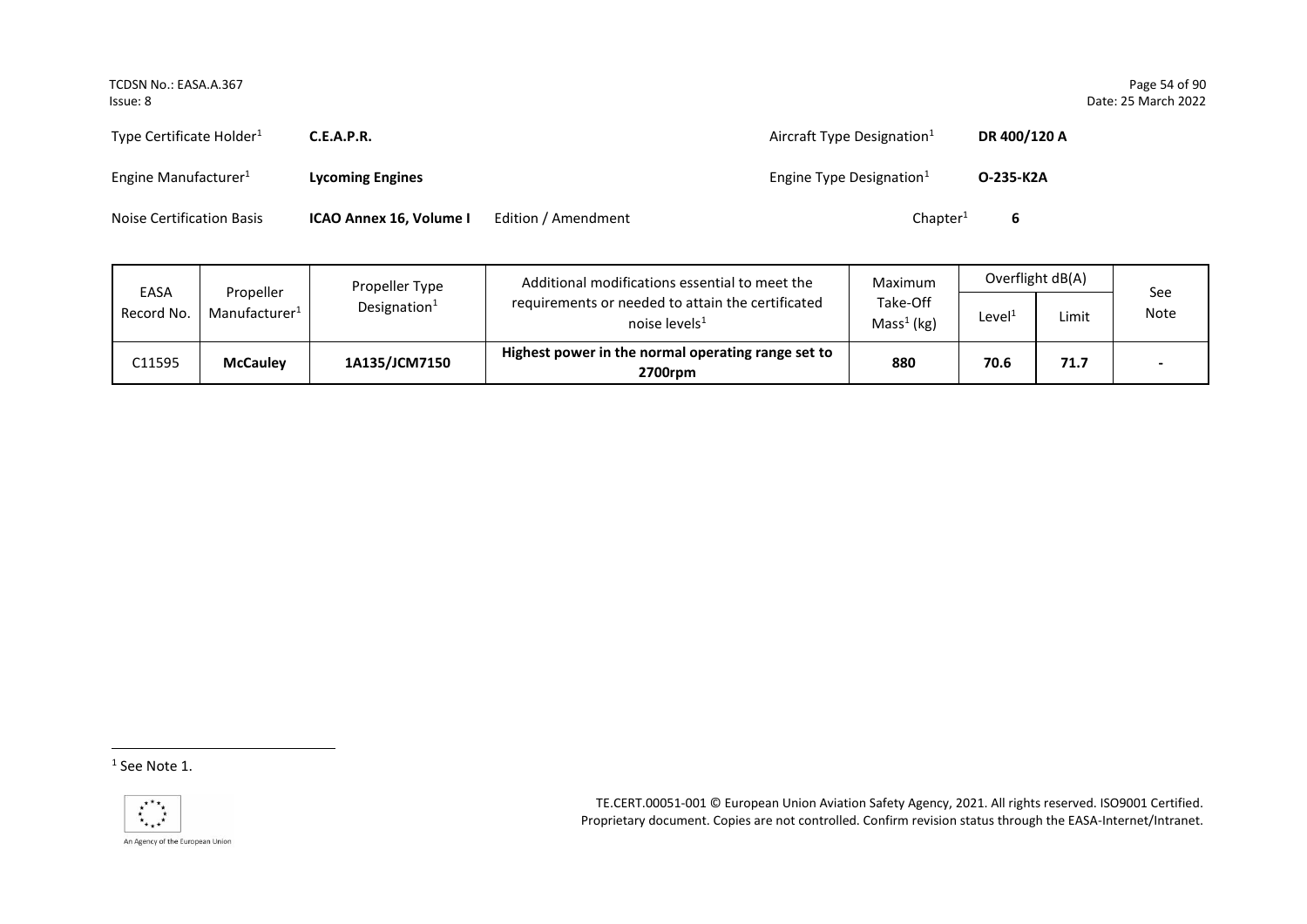| TCDSN No.: EASA.A.367<br>Issue: 8    |                         |                     |                                        |              | Page 55 of 90<br>Date: 25 March 2022 |
|--------------------------------------|-------------------------|---------------------|----------------------------------------|--------------|--------------------------------------|
| Type Certificate Holder <sup>1</sup> | C.E.A.P.R.              |                     | Aircraft Type Designation <sup>1</sup> | DR 400/120 A |                                      |
| Engine Manufacturer <sup>1</sup>     | <b>Lycoming Engines</b> |                     | Engine Type Designation <sup>1</sup>   | O-235-K2B    |                                      |
| Noise Certification Basis            | ICAO Annex 16, Volume I | Edition / Amendment | Chapter <sup>1</sup>                   | 6            |                                      |

| EASA       | Propeller                 | Propeller Type  | Additional modifications essential to meet the                                 | Maximum                            | Overflight dB(A)   |       |             |
|------------|---------------------------|-----------------|--------------------------------------------------------------------------------|------------------------------------|--------------------|-------|-------------|
| Record No. | Manufacturer <sup>1</sup> | Designation $1$ | requirements or needed to attain the certificated<br>noise levels <sup>1</sup> | Take-Off<br>Mass <sup>1</sup> (kg) | Level <sup>1</sup> | Limit | See<br>Note |
| C11596     | <b>McCaulev</b>           | 1A135/JCM7150   | Highest power in the normal operating range set to<br>2700rpm                  | 880                                | 70.6               | 71.7  |             |

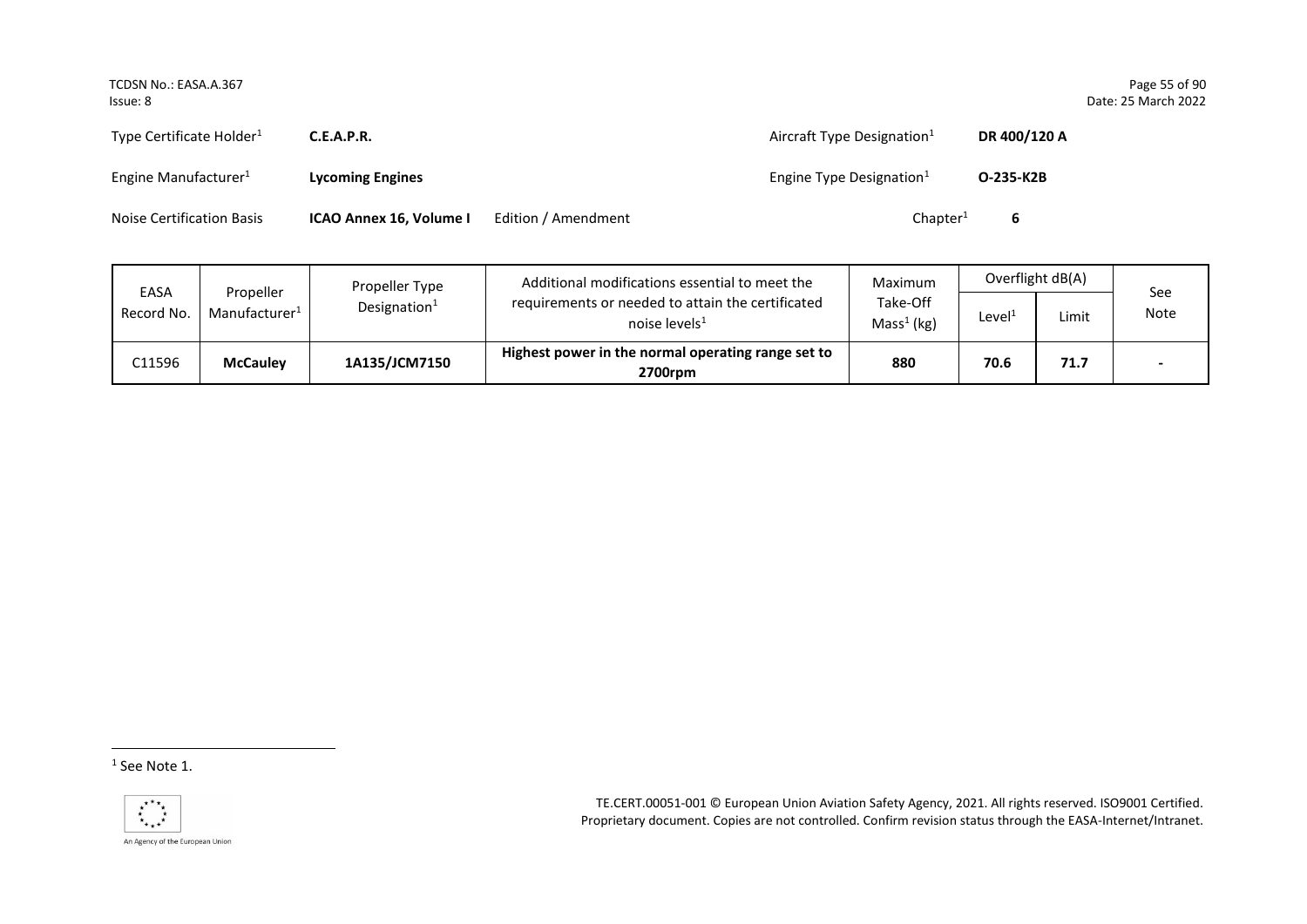| TCDSN No.: EASA.A.367<br>Issue: 8    |                         |                     |                                        |              | Page 56 of 90<br>Date: 25 March 2022 |
|--------------------------------------|-------------------------|---------------------|----------------------------------------|--------------|--------------------------------------|
| Type Certificate Holder <sup>1</sup> | C.E.A.P.R.              |                     | Aircraft Type Designation <sup>1</sup> | DR 400/120 A |                                      |
| Engine Manufacturer <sup>1</sup>     | <b>Lycoming Engines</b> |                     | Engine Type Designation <sup>1</sup>   | O-235-L2A    |                                      |
| <b>Noise Certification Basis</b>     | ICAO Annex 16, Volume I | Edition / Amendment | Chapter <sup>1</sup>                   | 6            |                                      |

| EASA       | Propeller                 | Propeller Type  | Additional modifications essential to meet the                        | Maximum                            | Overflight dB(A)                |       |             |
|------------|---------------------------|-----------------|-----------------------------------------------------------------------|------------------------------------|---------------------------------|-------|-------------|
| Record No. | Manufacturer <sup>1</sup> | Designation $1$ | requirements or needed to attain the certificated<br>noise levels $1$ | Take-Off<br>Mass <sup>1</sup> (kg) | Level $^{\scriptscriptstyle 1}$ | Limit | See<br>Note |
| C9479      | <b>McCauley</b>           | 1A135/JCM7150   | Highest power in the normal operating range set to<br>2700rpm         | 880                                | 70.6                            | 71.7  |             |

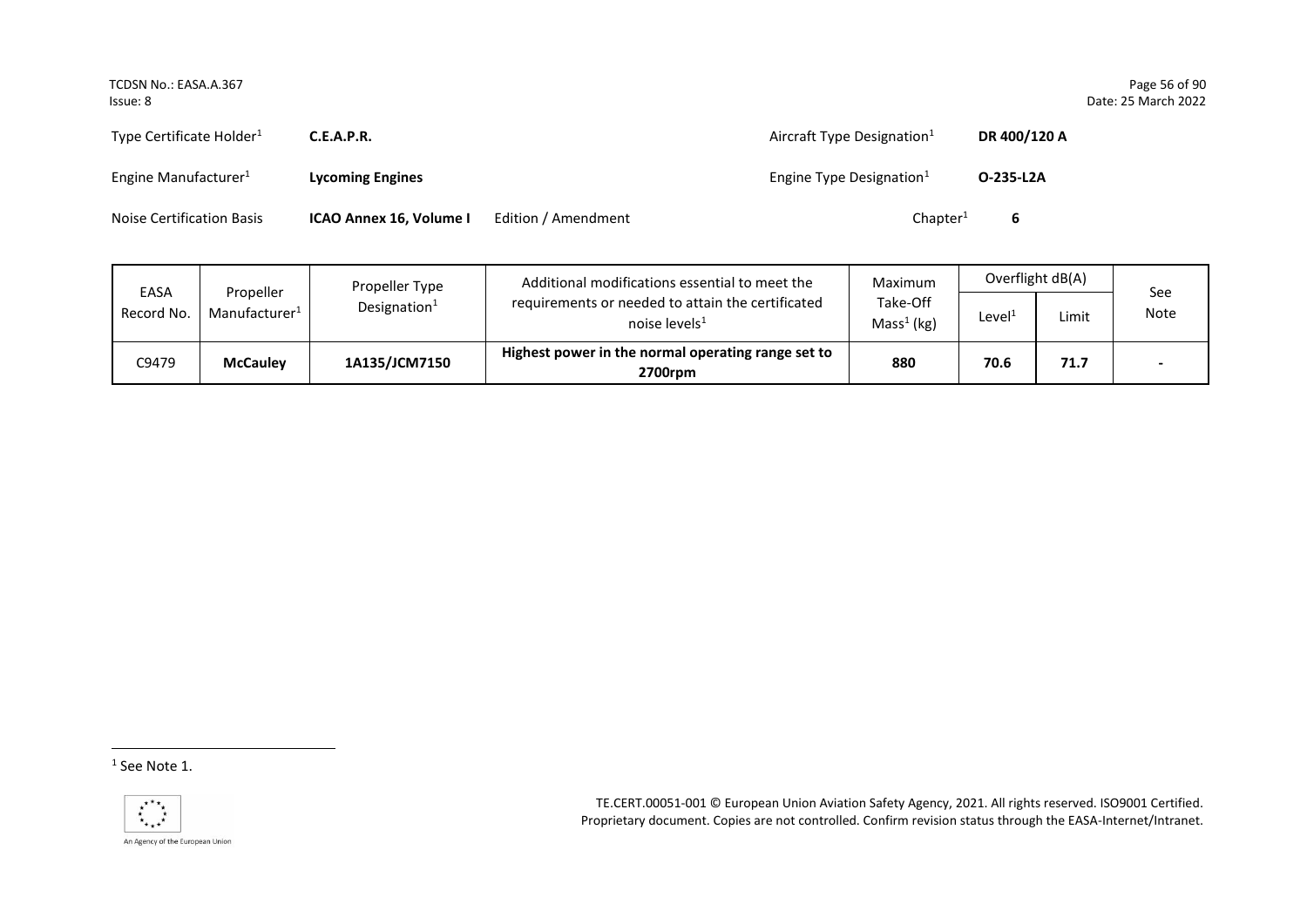| TCDSN No.: EASA.A.367<br>Issue: 8    |                         |                     |                                        |              | Page 57 of 90<br>Date: 25 March 2022 |
|--------------------------------------|-------------------------|---------------------|----------------------------------------|--------------|--------------------------------------|
| Type Certificate Holder <sup>1</sup> | C.E.A.P.R.              |                     | Aircraft Type Designation <sup>1</sup> | DR 400/120 D |                                      |
| Engine Manufacturer <sup>1</sup>     | <b>Lycoming Engines</b> |                     | Engine Type Designation <sup>1</sup>   | O-235-L2A    |                                      |
| <b>Noise Certification Basis</b>     | ICAO Annex 16, Volume I | Edition / Amendment | Chanter <sup>1</sup>                   | 6            |                                      |

| EASA<br>Propeller |                                                                                                                                | Propeller Type | Additional modifications essential to meet the                | <b>Maximum</b>     | Overflight dB(A) |      | See<br>Note |
|-------------------|--------------------------------------------------------------------------------------------------------------------------------|----------------|---------------------------------------------------------------|--------------------|------------------|------|-------------|
| Record No.        | requirements or needed to attain the certificated<br>Designation $1$<br>Manufacturer <sup>1</sup><br>noise levels <sup>1</sup> |                | Take-Off<br>Mass <sup>1</sup> (kg)                            | Level <sup>1</sup> | Limit            |      |             |
| C328              | <b>Sensenich</b>                                                                                                               | 72CKS6-0-56    | Highest power in the normal operating range set to<br>2600rpm | 900                | 69.4             | 72.0 |             |
| C10771            | <b>Hoffmann</b><br>Propeller                                                                                                   | HO-14-178/115  | Highest power in the normal operating range set to<br>2600rpm | 900                | 68.0             | 72.0 |             |
| C12148            | <b>Sensenich</b>                                                                                                               | 72CKS6-0-56    | <b>None</b>                                                   | 900                | 69.4             | 72.0 |             |

 $\mathbf{r}$ 

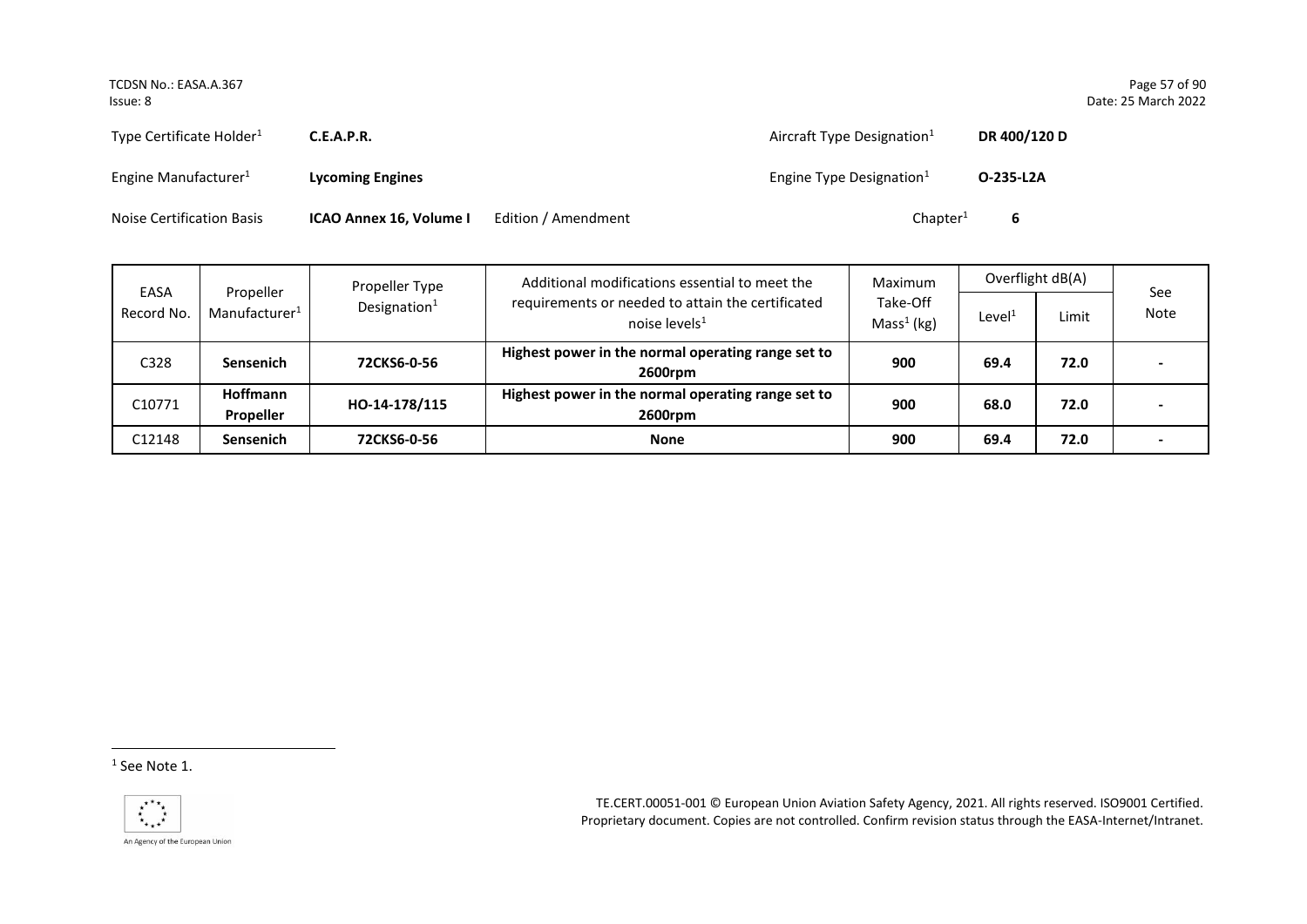| TCDSN No.: EASA.A.367<br>Issue: 8    |                         |                     |                                        |            | Page 58 of 90<br>Date: 25 March 2022 |
|--------------------------------------|-------------------------|---------------------|----------------------------------------|------------|--------------------------------------|
| Type Certificate Holder <sup>1</sup> | C.E.A.P.R.              |                     | Aircraft Type Designation <sup>1</sup> | DR 400/125 |                                      |
| Engine Manufacturer <sup>1</sup>     | <b>Lycoming Engines</b> |                     | Engine Type Designation <sup>1</sup>   | O-235-F2B  |                                      |
| <b>Noise Certification Basis</b>     | ICAO Annex 16, Volume I | Edition / Amendment | Chapter $1$                            |            |                                      |

| Propeller          |                           | Propeller Type  | Additional modifications essential to meet the                                 | Maximum                            |                  | Overflight dB(A) |             |
|--------------------|---------------------------|-----------------|--------------------------------------------------------------------------------|------------------------------------|------------------|------------------|-------------|
| EASA<br>Record No. | Manufacturer <sup>1</sup> | Designation $1$ | requirements or needed to attain the certificated<br>noise levels <sup>1</sup> | Take-Off<br>Mass <sup>1</sup> (kg) | Level $^{\rm 1}$ | Limit            | See<br>Note |
| C11422             | <b>McCauley</b>           | 1A135/JCM7154   | <b>None</b>                                                                    | 900                                |                  |                  |             |

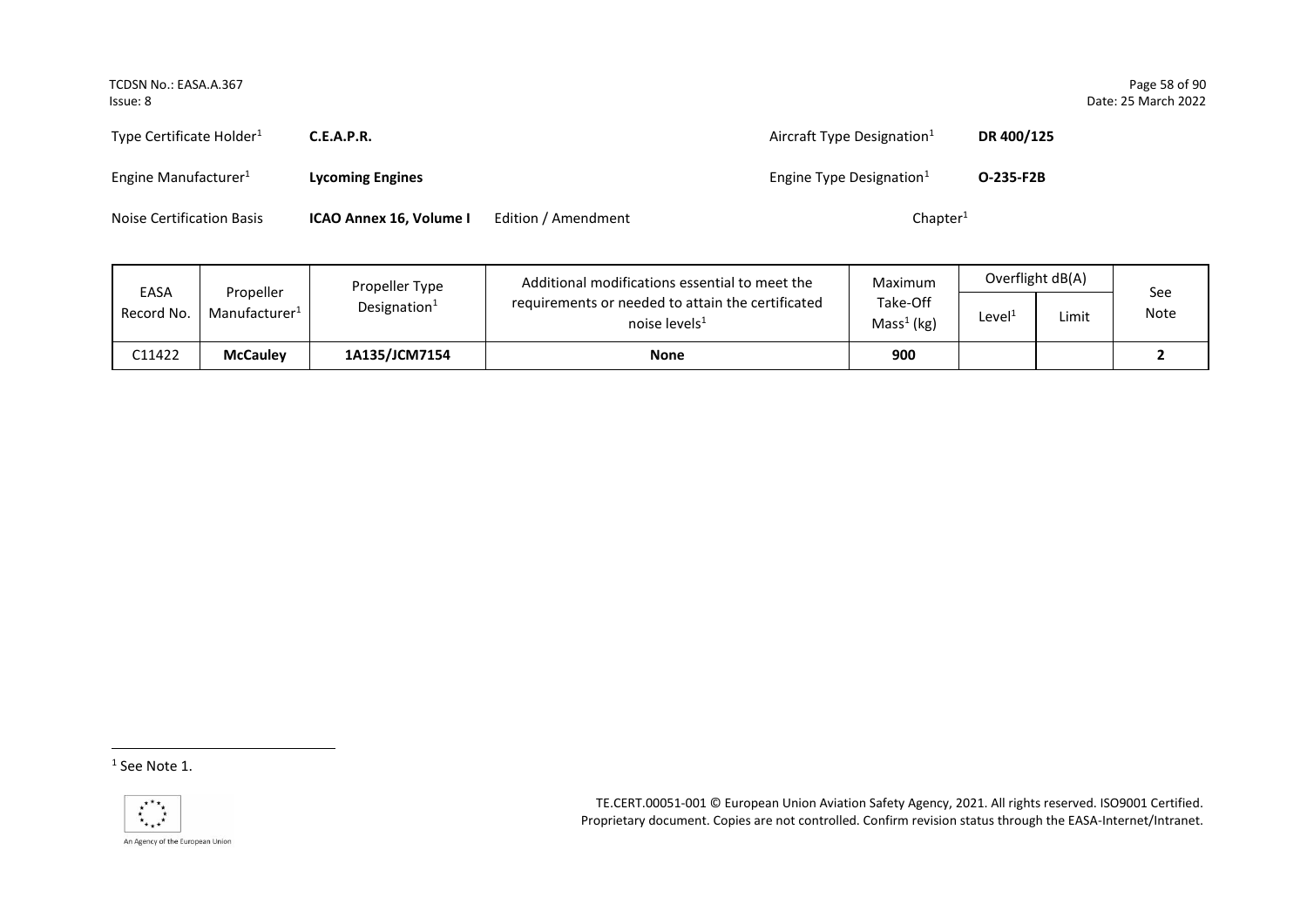| TCDSN No.: EASA.A.367<br>Issue: 8    |                         |                     |                                        | Page 59 of 90<br>Date: 25 March 2022 |
|--------------------------------------|-------------------------|---------------------|----------------------------------------|--------------------------------------|
| Type Certificate Holder <sup>1</sup> | C.E.A.P.R.              |                     | Aircraft Type Designation <sup>1</sup> | DR 400/125                           |
| Engine Manufacturer <sup>1</sup>     | <b>Lycoming Engines</b> |                     | Engine Type Designation <sup>1</sup>   | O-235-J2A                            |
| <b>Noise Certification Basis</b>     | ICAO Annex 16, Volume I | Edition / Amendment | Chapter $1$                            |                                      |

| EASA       |                           | Propeller Type<br>Propeller | Additional modifications essential to meet the                                 | Maximum                            |                    | Overflight dB(A) |             |
|------------|---------------------------|-----------------------------|--------------------------------------------------------------------------------|------------------------------------|--------------------|------------------|-------------|
| Record No. | Manufacturer <sup>1</sup> | Designation $1$             | requirements or needed to attain the certificated<br>noise levels <sup>1</sup> | Take-Off<br>Mass <sup>1</sup> (kg) | Level <sup>1</sup> | Limit            | See<br>Note |
| C11582     | <b>McCauley</b>           | 1A135/JCM7154               | <b>None</b>                                                                    | 900                                |                    |                  |             |

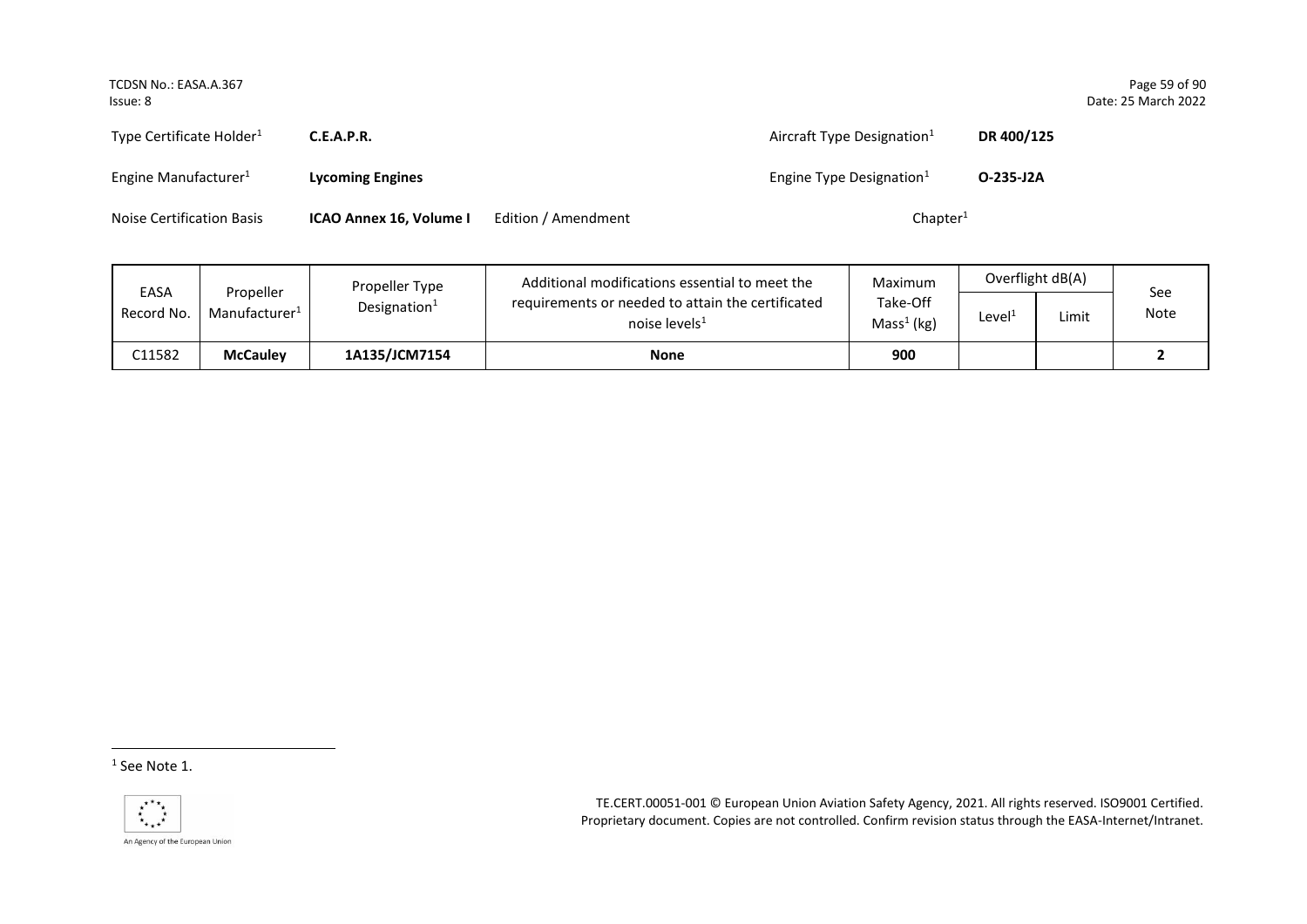| TCDSN No.: EASA.A.367<br>Issue: 8    |                         |                     |                                        |              | Page 60 of 90<br>Date: 25 March 2022 |
|--------------------------------------|-------------------------|---------------------|----------------------------------------|--------------|--------------------------------------|
| Type Certificate Holder <sup>1</sup> | C.E.A.P.R.              |                     | Aircraft Type Designation <sup>1</sup> | DR 400/125i  |                                      |
| Engine Manufacturer <sup>1</sup>     | <b>Continental</b>      |                     | Engine Type Designation <sup>1</sup>   | $IO-240 A()$ |                                      |
| <b>Noise Certification Basis</b>     | ICAO Annex 16, Volume I | Edition / Amendment | Chapter <sup>1</sup>                   | 10 (10.4a)   |                                      |

| EASA<br>Propeller |                                                   | Propeller Type  | Additional modifications essential to meet the                                                           | <b>Maximum</b> | Take-Off dB(A)     |       | See<br>Note |
|-------------------|---------------------------------------------------|-----------------|----------------------------------------------------------------------------------------------------------|----------------|--------------------|-------|-------------|
| Record No.        | Manufacturer <sup>1</sup>                         | Designation $1$ | requirements or needed to attain the certificated<br>Mass <sup>1</sup> (kg)<br>noise levels <sup>1</sup> |                | Level <sup>1</sup> | Limit |             |
| C11643            | <b>MT-Propeller</b><br><b>Entwicklung</b><br>GmbH | MTV-7-D/170-09  | <b>None</b>                                                                                              | 900            | 74.2               | 81.7  |             |

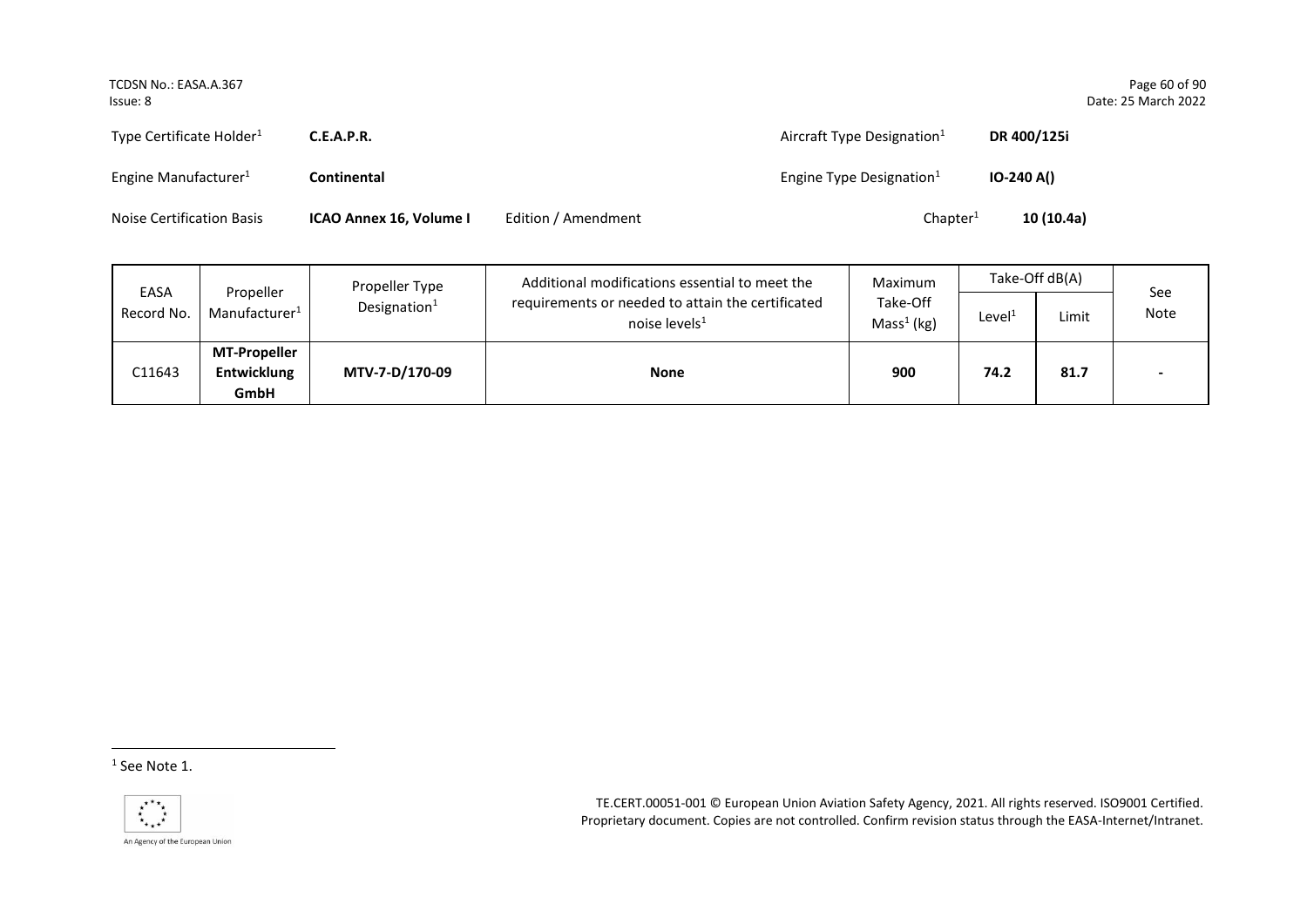| TCDSN No.: EASA.A.367<br>Issue: 8    |                         |                     |                                        | Page 61 of 90<br>Date: 25 March 2022 |
|--------------------------------------|-------------------------|---------------------|----------------------------------------|--------------------------------------|
| Type Certificate Holder <sup>1</sup> | C.E.A.P.R.              |                     | Aircraft Type Designation <sup>1</sup> | DR 400/125i                          |
| Engine Manufacturer <sup>1</sup>     | <b>Continental</b>      |                     | Engine Type Designation <sup>1</sup>   | <b>IO-240 B1B</b>                    |
| <b>Noise Certification Basis</b>     | ICAO Annex 16, Volume I | Edition / Amendment | Chapter <sup>1</sup>                   | 10 (10.4a)                           |

| EASA       |                            | Additional modifications essential to meet the<br>Propeller Type<br>Propeller<br>requirements or needed to attain the certificated<br>Designation $1$<br>noise levels <sup>1</sup> |             | <b>Maximum</b>                     | Take-Off dB(A)     |       | See  |
|------------|----------------------------|------------------------------------------------------------------------------------------------------------------------------------------------------------------------------------|-------------|------------------------------------|--------------------|-------|------|
| Record No. | Manufacturer <sup>1</sup>  |                                                                                                                                                                                    |             | Take-Off<br>Mass <sup>1</sup> (kg) | Level <sup>1</sup> | Limit | Note |
|            | <b>MT-Propeller</b>        |                                                                                                                                                                                    |             |                                    |                    |       |      |
| C10773     | <b>Entwicklung</b><br>GmbH | MTV-7-D/170-09                                                                                                                                                                     | <b>None</b> | 900                                | 74.2               | 81.7  |      |

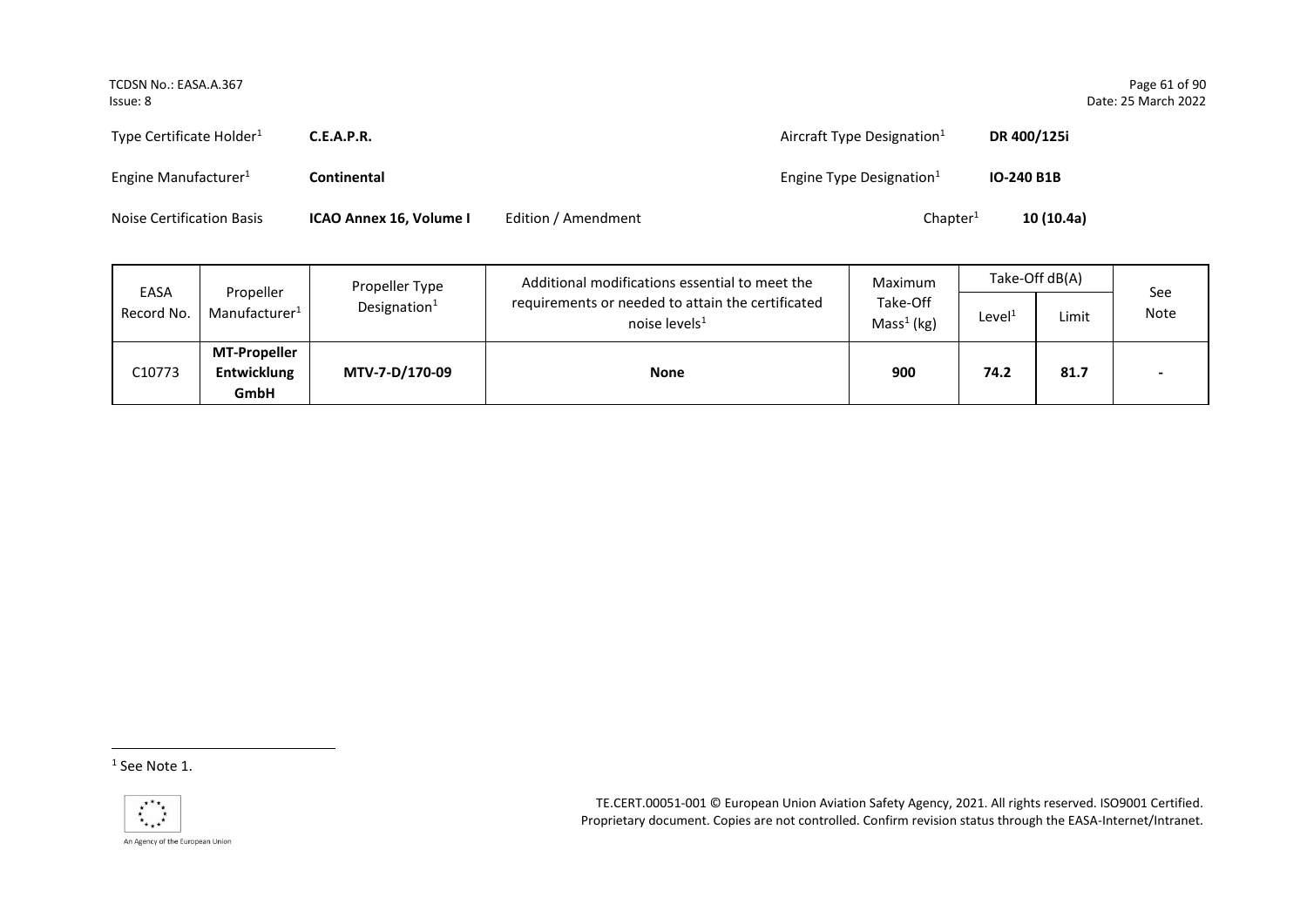| TCDSN No.: EASA.A.367<br>Issue: 8    |                         |                     |                                        |                      |            | Page 62 of 90<br>Date: 25 March 2022 |
|--------------------------------------|-------------------------|---------------------|----------------------------------------|----------------------|------------|--------------------------------------|
| Type Certificate Holder <sup>1</sup> | C.E.A.P.R.              |                     | Aircraft Type Designation <sup>1</sup> |                      | DR 400/140 |                                      |
| Engine Manufacturer <sup>1</sup>     | <b>Lycoming Engines</b> |                     | Engine Type Designation <sup>1</sup>   |                      | O-320-E2A  |                                      |
| Noise Certification Basis            | ICAO Annex 16, Volume I | Edition / Amendment |                                        | Chapter <sup>1</sup> |            |                                      |

| Propeller<br>EASA | Propeller Type            | Additional modifications essential to meet the | <b>Maximum</b>                                                        | Take-Off dB(A)                     |                    | See   |      |
|-------------------|---------------------------|------------------------------------------------|-----------------------------------------------------------------------|------------------------------------|--------------------|-------|------|
| Record No.        | Manufacturer <sup>1</sup> | Designation $1$                                | requirements or needed to attain the certificated<br>noise levels $1$ | Take-Off<br>Mass <sup>1</sup> (kg) | Level <sup>1</sup> | Limit | Note |
| C11423            | Sensenich                 | 74DM6S5-0-64                                   | <b>None</b>                                                           | 1,000                              |                    |       |      |
| C11425            | Sensenich                 | <b>M74DMS-0-64</b>                             | None                                                                  | 1,000                              |                    |       |      |
| C11424            | Sensenich                 | <b>M74DMS-2-64</b>                             | <b>None</b>                                                           | 1,000                              |                    |       |      |

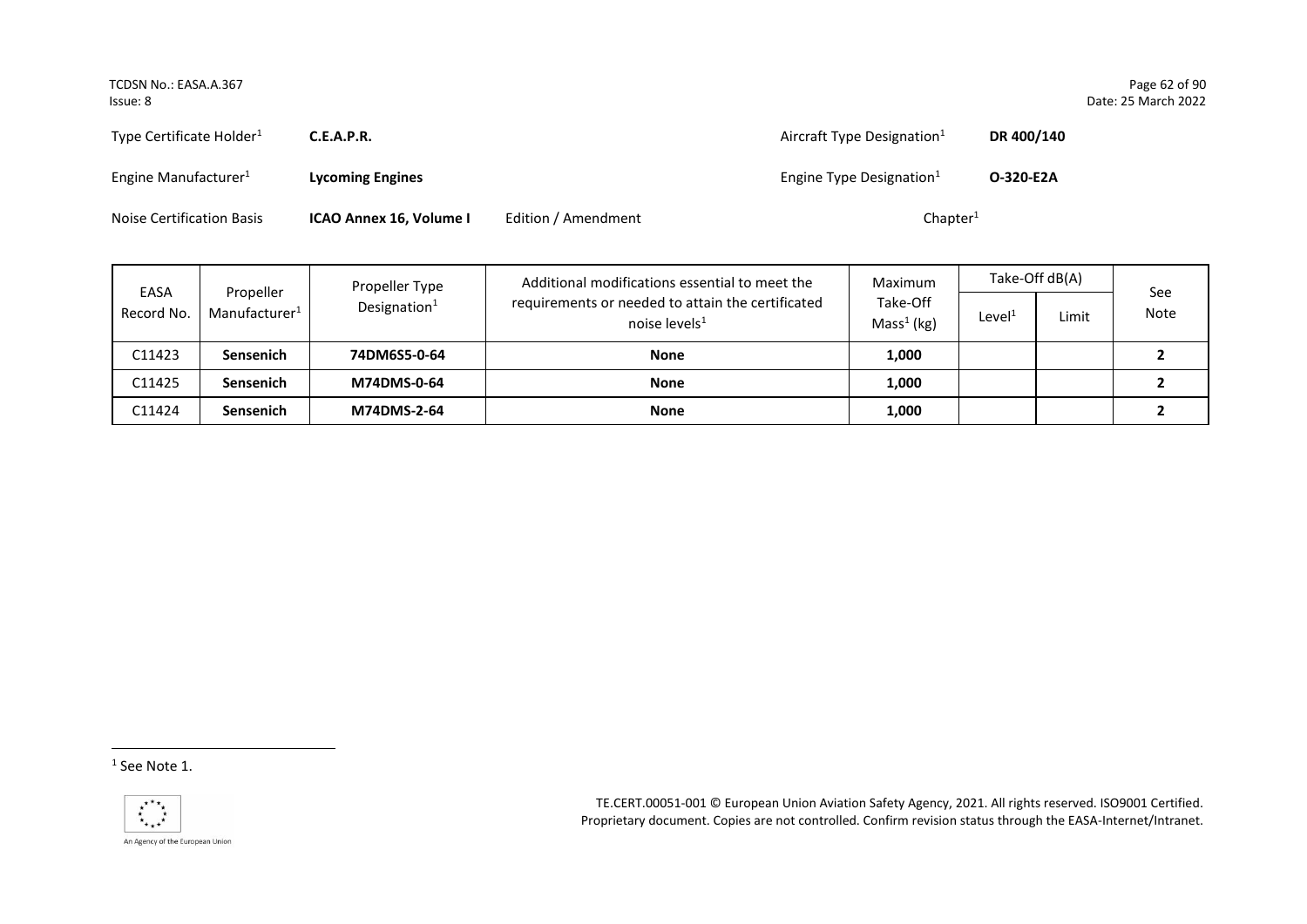| TCDSN No.: EASA.A.367<br>Issue: 8    |                         |                     |                                        | Page 63 of 90<br>Date: 25 March 2022 |
|--------------------------------------|-------------------------|---------------------|----------------------------------------|--------------------------------------|
| Type Certificate Holder <sup>1</sup> | C.E.A.P.R.              |                     | Aircraft Type Designation <sup>1</sup> | DR 400/140 B                         |
| Engine Manufacturer <sup>1</sup>     | <b>Lycoming Engines</b> |                     | Engine Type Designation <sup>1</sup>   | O-320-D2A                            |
| <b>Noise Certification Basis</b>     | ICAO Annex 16, Volume I | Edition / Amendment | Chapter <sup>1</sup>                   | 10 (10.4a)                           |

| EASA<br>Propeller | Propeller Type                               | Additional modifications essential to meet the                        | Maximum<br>Take-Off<br>Mass <sup>1</sup> (kg) | Take-Off dB(A)     |       | See  |  |
|-------------------|----------------------------------------------|-----------------------------------------------------------------------|-----------------------------------------------|--------------------|-------|------|--|
| Record No.        | Designation $1$<br>Manufacturer <sup>1</sup> | requirements or needed to attain the certificated<br>noise levels $1$ |                                               | Level <sup>1</sup> | Limit | Note |  |
| C8985             | <b>Sensenich</b>                             | 74DM6S5-0-64                                                          | <b>None</b>                                   | 1,000              | 74.9  | 83.2 |  |
| C8987             | <b>Sensenich</b>                             | 74DM6S5-0-64                                                          | <b>None</b>                                   | 1,000              | 70.3  | 83.2 |  |
| C10109            | <b>Sensenich</b>                             | 74DM6S5-2-64                                                          | <b>None</b>                                   | 1,000              | 74.9  | 83.2 |  |
| C10110            | <b>Sensenich</b>                             | 74DM6S5-2-64                                                          | <b>None</b>                                   | 1,000              | 70.3  | 83.2 |  |
| C5383             | <b>Sensenich</b>                             | 74DM6S5-2-64                                                          | <b>None</b>                                   | 1,000              | 74.5  | 83.2 |  |

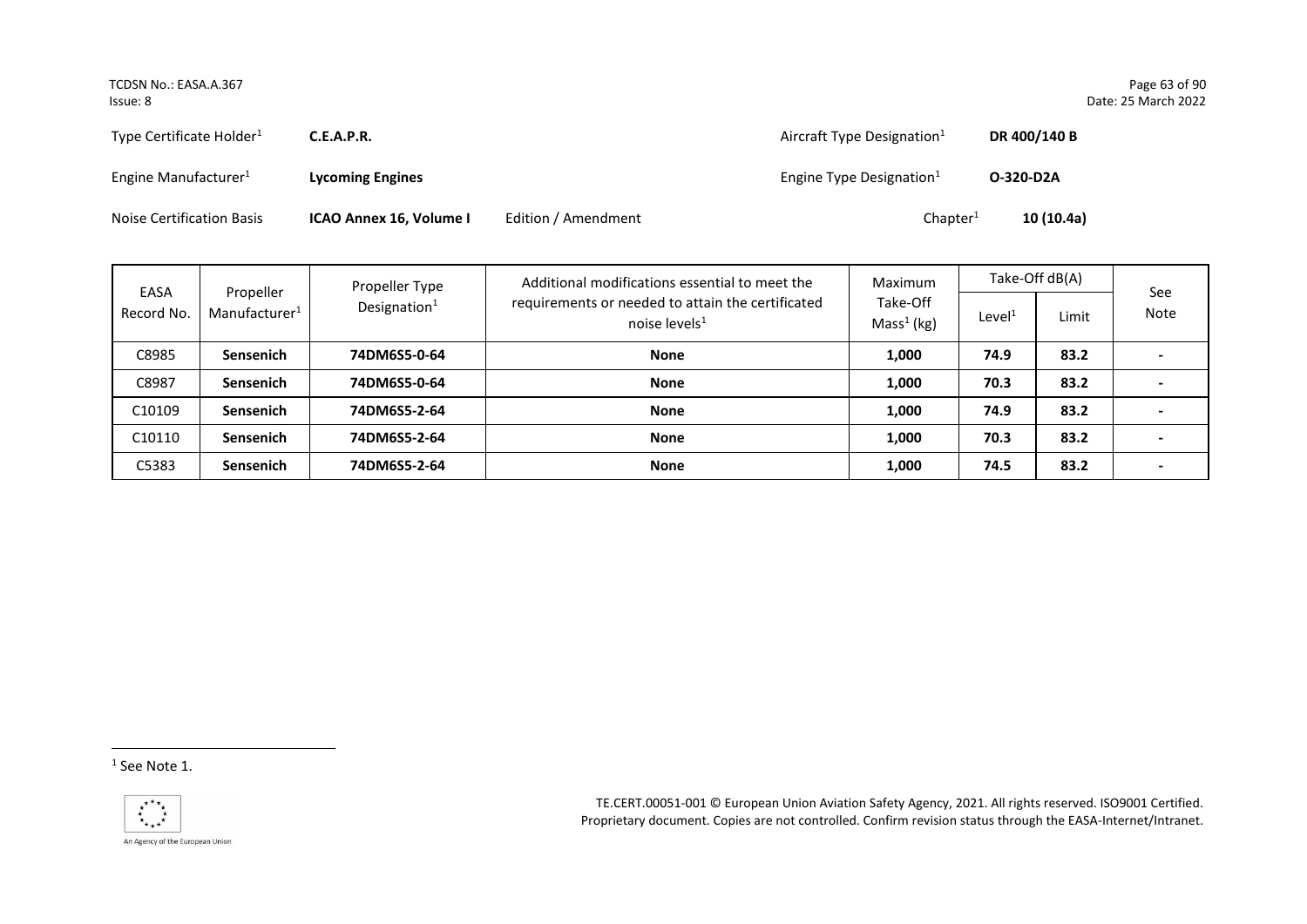| TCDSN No.: EASA.A.367<br>Issue: 8    |                         |                     |                                        | Page 64 of 90<br>Date: 25 March 2022 |
|--------------------------------------|-------------------------|---------------------|----------------------------------------|--------------------------------------|
| Type Certificate Holder <sup>1</sup> | C.E.A.P.R.              |                     | Aircraft Type Designation <sup>1</sup> | DR 400/140 B                         |
| Engine Manufacturer <sup>1</sup>     | <b>Lycoming Engines</b> |                     | Engine Type Designation <sup>1</sup>   | O-320-D2A                            |
| Noise Certification Basis            | ICAO Annex 16, Volume I | Edition / Amendment | Chapter <sup>1</sup>                   | 6                                    |

| EASA<br>Propeller | Propeller Type            | Additional modifications essential to meet the                                                    |             | Overflight dB(A)                   |                    | See   |      |
|-------------------|---------------------------|---------------------------------------------------------------------------------------------------|-------------|------------------------------------|--------------------|-------|------|
| Record No.        | Manufacturer <sup>1</sup> | requirements or needed to attain the certificated<br>Designation $1$<br>noise levels <sup>1</sup> |             | Take-Off<br>Mass <sup>1</sup> (kg) | Level <sup>1</sup> | Limit | Note |
| C8986             | Sensenich                 | 74DM6S5-0-64                                                                                      | <b>None</b> | 1,000                              | 69.5               | 73.3  |      |
| C5392             | Sensenich                 | 74DM6S5-2-60                                                                                      | <b>None</b> | 1,000                              | 64.7               | 73.3  |      |
| C11654            | Sensenich                 | 74DM6S5-2-60                                                                                      | <b>None</b> | 1,000                              | 66.9               | 73.3  |      |
| C11277            | Sensenich                 | 74DM6S5-2-60                                                                                      | <b>None</b> | 1,000                              | 73.3               | 73.3  |      |
| C11278            | Sensenich                 | 74DM6S5-2-60                                                                                      | <b>None</b> | 1,000                              | 73.3               | 73.3  | 3    |
| C10108            | Sensenich                 | 74DM6S5-2-64                                                                                      | <b>None</b> | 1,000                              | 69.5               | 73.3  |      |
| C11485            | Sensenich                 | 74DM6S5-2-64                                                                                      | <b>None</b> | 1,000                              | 69.5               | 73.3  |      |

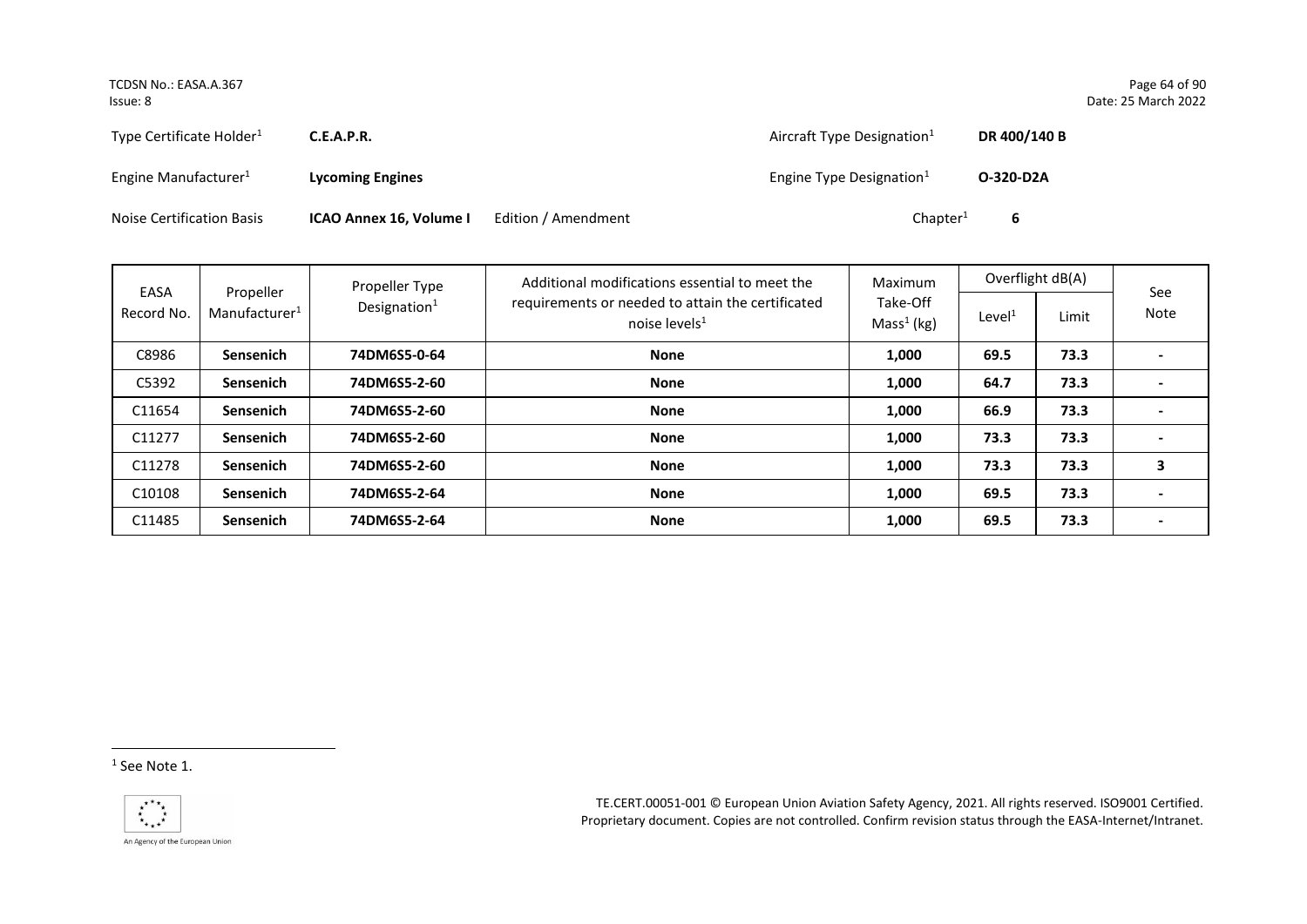| TCDSN No.: EASA.A.367<br>Issue: 8    |                         |                     |                                        | Page 65 of 90<br>Date: 25 March 2022 |
|--------------------------------------|-------------------------|---------------------|----------------------------------------|--------------------------------------|
| Type Certificate Holder <sup>1</sup> | C.E.A.P.R.              |                     | Aircraft Type Designation <sup>1</sup> | DR 400/160                           |
| Engine Manufacturer <sup>1</sup>     | <b>Lycoming Engines</b> |                     | Engine Type Designation <sup>1</sup>   | O-320-D2A                            |
| <b>Noise Certification Basis</b>     | ICAO Annex 16, Volume I | Edition / Amendment | Chapter $1$                            | 10 (10.4a)                           |

| <b>EASA</b><br>Propeller | Propeller Type            | Additional modifications essential to meet the | Maximum                                                                        | Take-Off dB(A) |                    | See   |      |
|--------------------------|---------------------------|------------------------------------------------|--------------------------------------------------------------------------------|----------------|--------------------|-------|------|
| Record No.               | Manufacturer <sup>1</sup> | Designation $1$                                | requirements or needed to attain the certificated<br>noise levels <sup>1</sup> |                | Level <sup>1</sup> | Limit | Note |
| C10056                   | <b>Sensenich</b>          | (M)74DM6S5-2-64                                | <b>None</b>                                                                    | 1.050          | 72.1               | 83.9  |      |
| C10055                   | <b>Sensenich</b>          | (M)74DM6S5-2-64                                | <b>None</b>                                                                    | 1,050          | 74.7               | 83.9  |      |

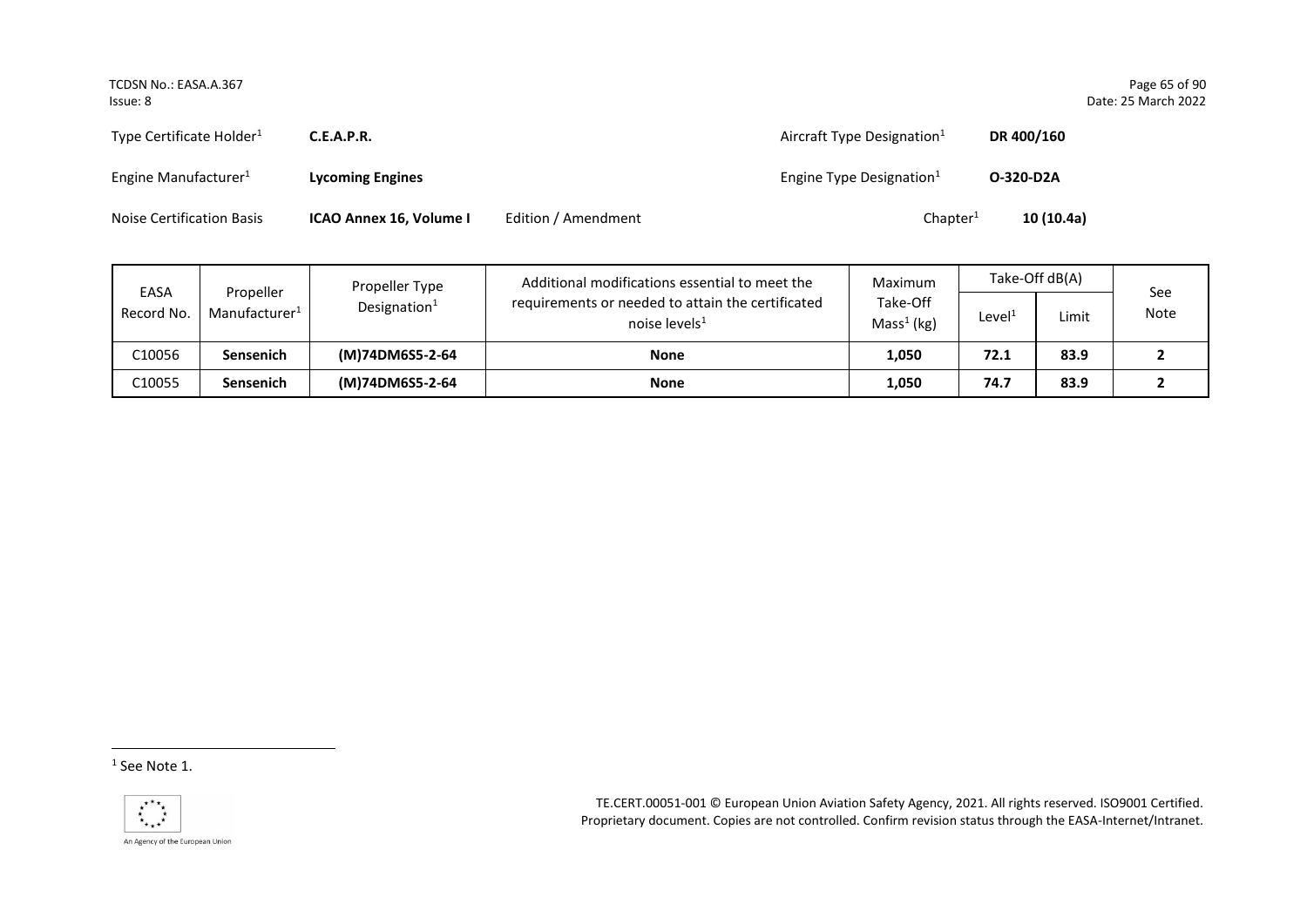| TCDSN No.: EASA.A.367<br>Issue: 8    |                                |                     |                                        |            | Page 66 of 90<br>Date: 25 March 2022 |
|--------------------------------------|--------------------------------|---------------------|----------------------------------------|------------|--------------------------------------|
| Type Certificate Holder <sup>1</sup> | C.E.A.P.R.                     |                     | Aircraft Type Designation <sup>1</sup> | DR 400/160 |                                      |
| Engine Manufacturer <sup>1</sup>     | <b>Lycoming Engines</b>        |                     | Engine Type Designation <sup>1</sup>   | O-320-D2A  |                                      |
| Noise Certification Basis            | <b>ICAO Annex 16, Volume I</b> | Edition / Amendment | Chapter $1$                            | 6          |                                      |

| EASA<br>Propeller<br>Manufacturer <sup>1</sup><br>Record No. | Propeller Type                                                                                    | Additional modifications essential to meet the | Maximum            | Overflight dB(A) |      | See<br>Note |  |
|--------------------------------------------------------------|---------------------------------------------------------------------------------------------------|------------------------------------------------|--------------------|------------------|------|-------------|--|
|                                                              | requirements or needed to attain the certificated<br>Designation $1$<br>noise levels <sup>1</sup> | Take-Off<br>Mass <sup>1</sup> (kg)             | Level <sup>1</sup> | .imit            |      |             |  |
| C338                                                         | Sensenich                                                                                         | (M)74DM6S5-2-64                                | <b>None</b>        | 1,050            | 73.2 | 74.0        |  |
| C339                                                         | Sensenich                                                                                         | (M)74DM6S5-2-66                                | <b>None</b>        | 1,050            | 73.4 | 74.0        |  |
| C14643                                                       | Sensenich                                                                                         | (M)74DM6S5-2-66                                | <b>None</b>        | 1,050            | 73.2 | 74.0        |  |

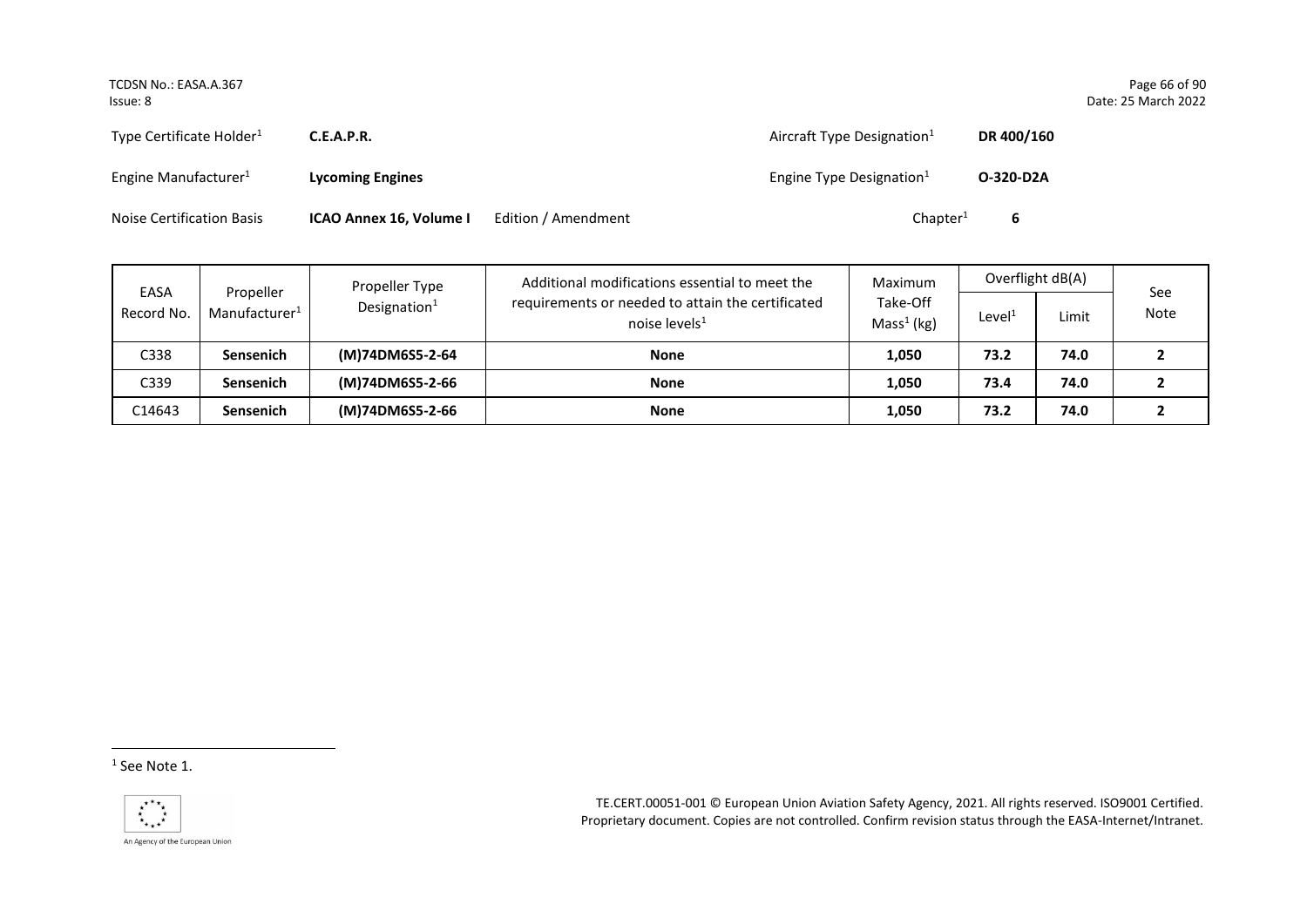| TCDSN No.: EASA.A.367<br>Issue: 8    |                         |                     |                                        |              | Page 67 of 90<br>Date: 25 March 2022 |
|--------------------------------------|-------------------------|---------------------|----------------------------------------|--------------|--------------------------------------|
| Type Certificate Holder <sup>1</sup> | C.E.A.P.R.              |                     | Aircraft Type Designation <sup>1</sup> | DR 400/160 D |                                      |
| Engine Manufacturer <sup>1</sup>     | <b>Lycoming Engines</b> |                     | Engine Type Designation $1$            | O-320-D2A    |                                      |
| Noise Certification Basis            | ICAO Annex 16, Volume I | Edition / Amendment | Chapter <sup>1</sup>                   | 6            |                                      |

| EASA       | Propeller                 | Propeller Type  | Additional modifications essential to meet the                                 | Maximum<br>Take-Off<br>Mass <sup>1</sup> (kg) | Overflight dB(A) |       |             |
|------------|---------------------------|-----------------|--------------------------------------------------------------------------------|-----------------------------------------------|------------------|-------|-------------|
| Record No. | Manufacturer <sup>1</sup> | Designation $1$ | requirements or needed to attain the certificated<br>noise levels <sup>1</sup> |                                               | Level $^{\rm 1}$ | Limit | See<br>Note |
| C342       | <b>Sensenich</b>          | (M)74DM6S5-2-66 | <b>None</b>                                                                    | 1,000                                         | 70.0             | 73.3  |             |
| C343       | <b>Sensenich</b>          | (M)74DMS-2-66   | <b>None</b>                                                                    | 1,000                                         | 70.0             | 73.3  |             |

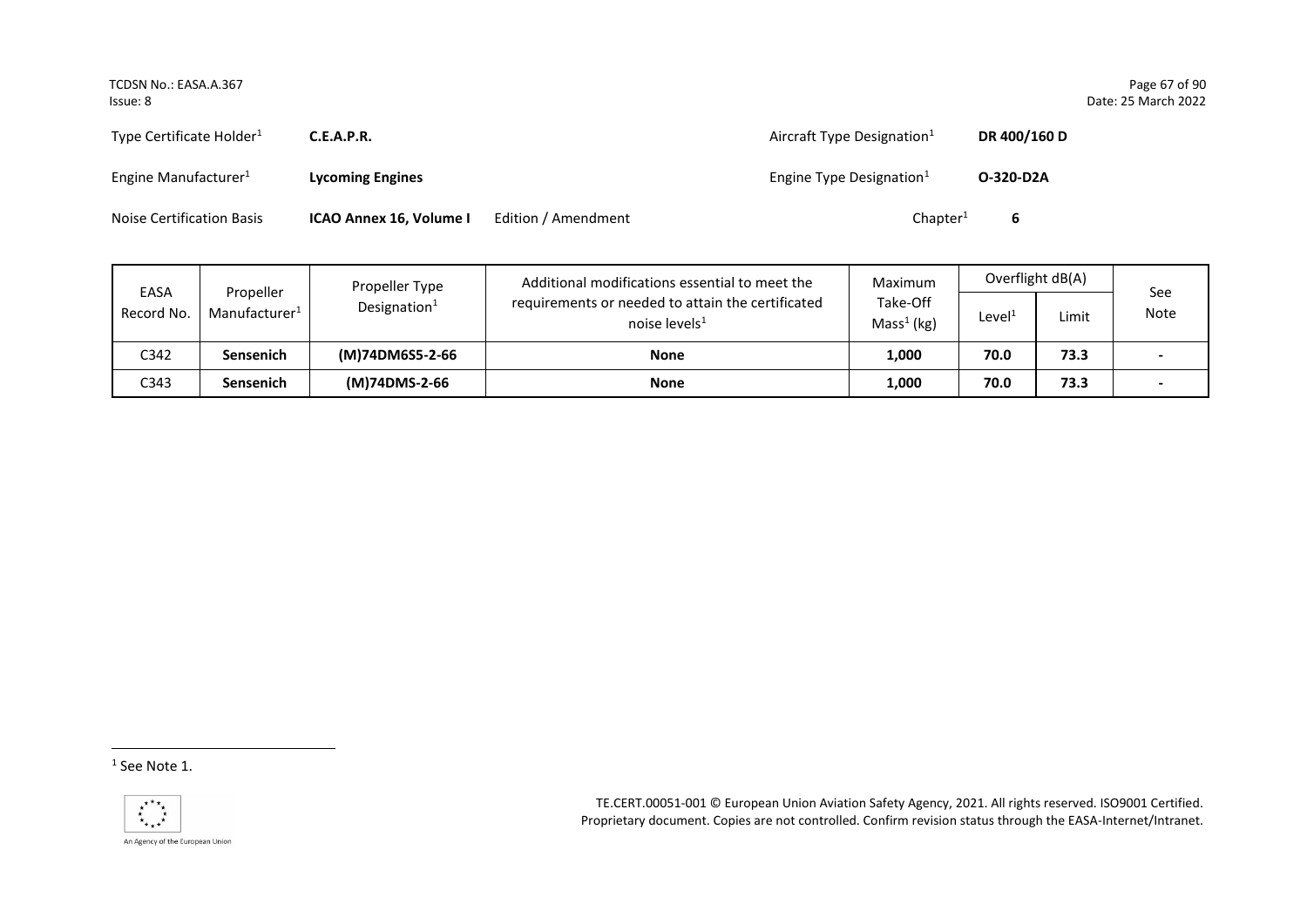| TCDSN No.: EASA.A.367<br>Issue: 8    |                         |                     |                                        |            | Page 68 of 90<br>Date: 25 March 2022 |
|--------------------------------------|-------------------------|---------------------|----------------------------------------|------------|--------------------------------------|
| Type Certificate Holder <sup>1</sup> | C.E.A.P.R.              |                     | Aircraft Type Designation <sup>1</sup> | DR 400/180 |                                      |
| Engine Manufacturer <sup>1</sup>     | <b>Lycoming Engines</b> |                     | Engine Type Designation <sup>1</sup>   | O-360-A1P  |                                      |
| <b>Noise Certification Basis</b>     | ICAO Annex 16, Volume I | Edition / Amendment | Chapter <sup>1</sup>                   | 10 (10.4a) |                                      |

| EASA<br>Propeller | Propeller Type            | Additional modifications essential to meet the                                           | Maximum     | Take-Off dB(A)                     |                    | See   |      |
|-------------------|---------------------------|------------------------------------------------------------------------------------------|-------------|------------------------------------|--------------------|-------|------|
| Record No.        | Manufacturer <sup>1</sup> | requirements or needed to attain the certificated<br>Designation $1$<br>noise levels $1$ |             | Take-Off<br>Mass <sup>1</sup> (kg) | Level <sup>1</sup> | Limit | Note |
| C10787            | Sensenich                 | 76EM8S5-0-58                                                                             | <b>None</b> | 1,100                              | 75.2               | 84.6  |      |
| C10789            | <b>Sensenich</b>          | 76EM8S5-0-64                                                                             | <b>None</b> | 1,100                              | 78.8               | 84.6  | -    |
| C10791            | Sensenich                 | 76EM8S5-0-64                                                                             | <b>None</b> | 1,100                              | 75.5               | 84.6  | -    |
| C16               | Sensenich                 | 76EM8S5-0-64                                                                             | <b>None</b> | 1,100                              | 76.4               | 84.6  |      |
| C10790            | Sensenich                 | 76EM8S5-0-64                                                                             | <b>None</b> | 1,100                              | 76.2               | 84.6  |      |

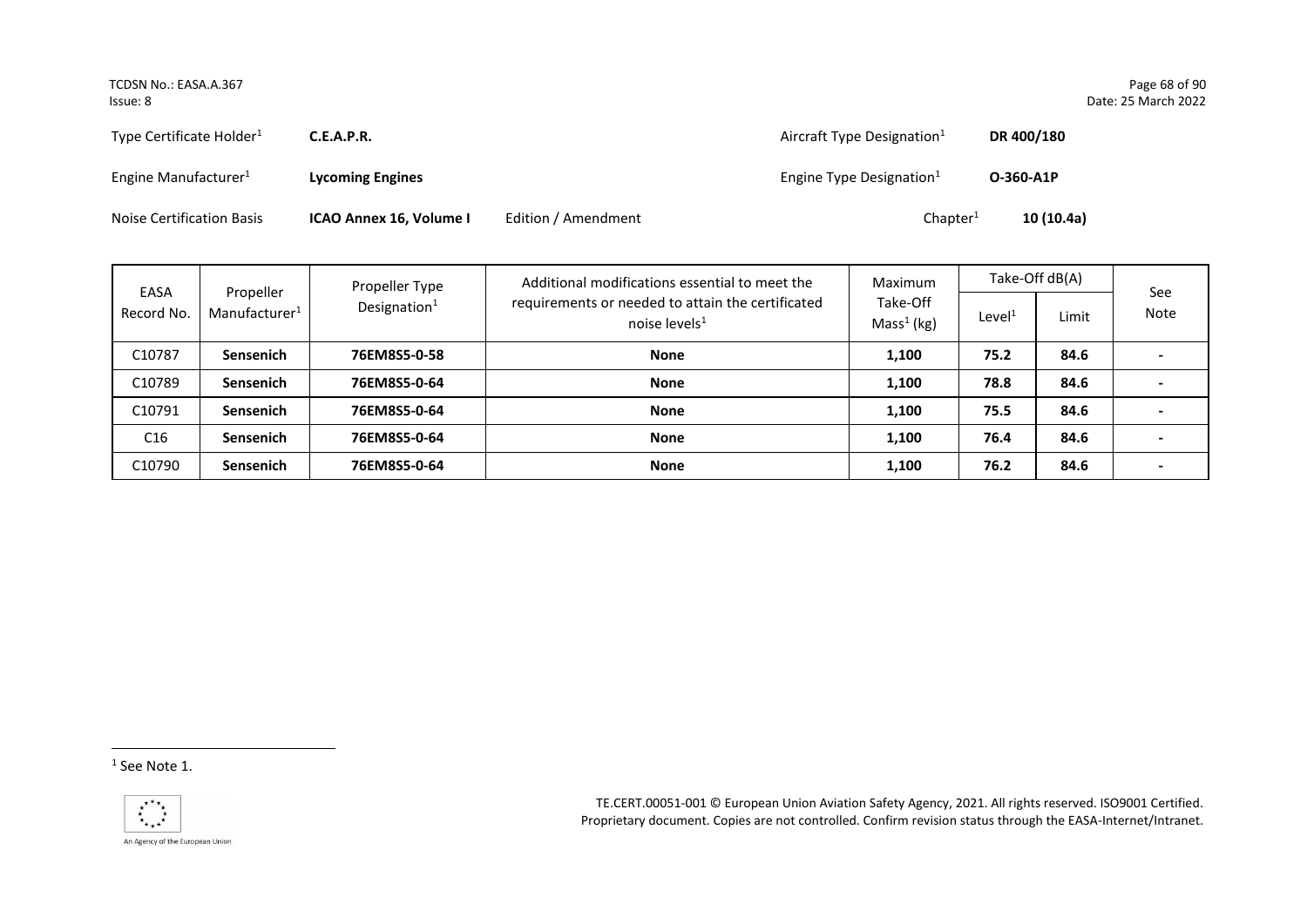| TCDSN No.: EASA.A.367<br>Issue: 8    |                                |                     |                                        |                      | Page 69 of 90<br>Date: 25 March 2022 |
|--------------------------------------|--------------------------------|---------------------|----------------------------------------|----------------------|--------------------------------------|
| Type Certificate Holder <sup>1</sup> | <b>C.E.A.P.R.</b>              |                     | Aircraft Type Designation <sup>1</sup> |                      | DR 400/180                           |
| Engine Manufacturer <sup>1</sup>     | <b>Lycoming Engines</b>        |                     | Engine Type Designation <sup>1</sup>   |                      | O-360-A1P                            |
| Noise Certification Basis            | <b>ICAO Annex 16, Volume I</b> | Edition / Amendment | Edition 3 / Amendment 6                | Chapter <sup>1</sup> | 10 (10.4a)                           |

|                    |                                        | Propeller Type  | Additional modifications essential to meet the                                 | Maximum                            | Take-Off dB(A)     |       |             |
|--------------------|----------------------------------------|-----------------|--------------------------------------------------------------------------------|------------------------------------|--------------------|-------|-------------|
| EASA<br>Record No. | Propeller<br>Manufacturer <sup>1</sup> | Designation $1$ | requirements or needed to attain the certificated<br>noise levels <sup>1</sup> | Take-Off<br>Mass <sup>1</sup> (kg) | Level <sup>1</sup> | Limit | See<br>Note |
| C8984              | <b>Sensenich</b>                       | 76EM8S5-0-68    | <b>None</b>                                                                    | 1,100                              | 75.1               | 84.6  |             |

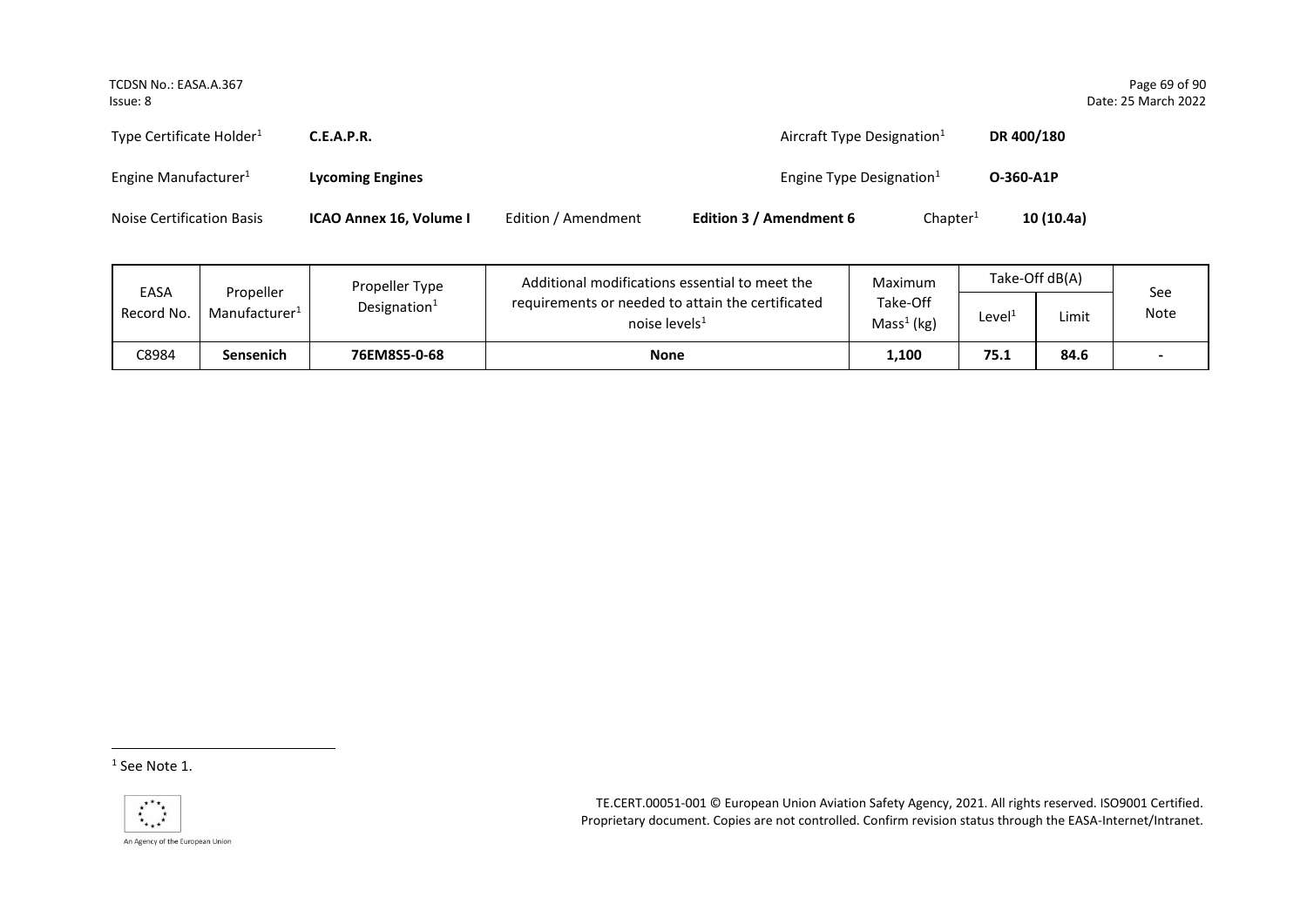| TCDSN No.: EASA.A.367<br>Issue: 8    |                         |                     |                                        |            | Page 70 of 90<br>Date: 25 March 2022 |
|--------------------------------------|-------------------------|---------------------|----------------------------------------|------------|--------------------------------------|
| Type Certificate Holder <sup>1</sup> | C.E.A.P.R.              |                     | Aircraft Type Designation <sup>1</sup> | DR 400/180 |                                      |
| Engine Manufacturer <sup>1</sup>     | <b>Lycoming Engines</b> |                     | Engine Type Designation <sup>1</sup>   | O-360-A1P  |                                      |
| Noise Certification Basis            | ICAO Annex 16, Volume I | Edition / Amendment | Chapter <sup>1</sup>                   | 6          |                                      |

| EASA       | Propeller Type<br>Propeller | Additional modifications essential to meet the | Maximum                                                               | Overflight dB(A)                   |                                 | See   |      |
|------------|-----------------------------|------------------------------------------------|-----------------------------------------------------------------------|------------------------------------|---------------------------------|-------|------|
| Record No. | Manufacturer <sup>1</sup>   | Designation $1$                                | requirements or needed to attain the certificated<br>noise levels $1$ | Take-Off<br>Mass <sup>1</sup> (kg) | Level $^{\scriptscriptstyle 1}$ | Limit | Note |
| C10788     | <b>Sensenich</b>            | 76EM8S5-0-64                                   | Highest power in the normal operating range set to<br>2600rpm         | 1,100                              | 73.1                            | 74.7  |      |

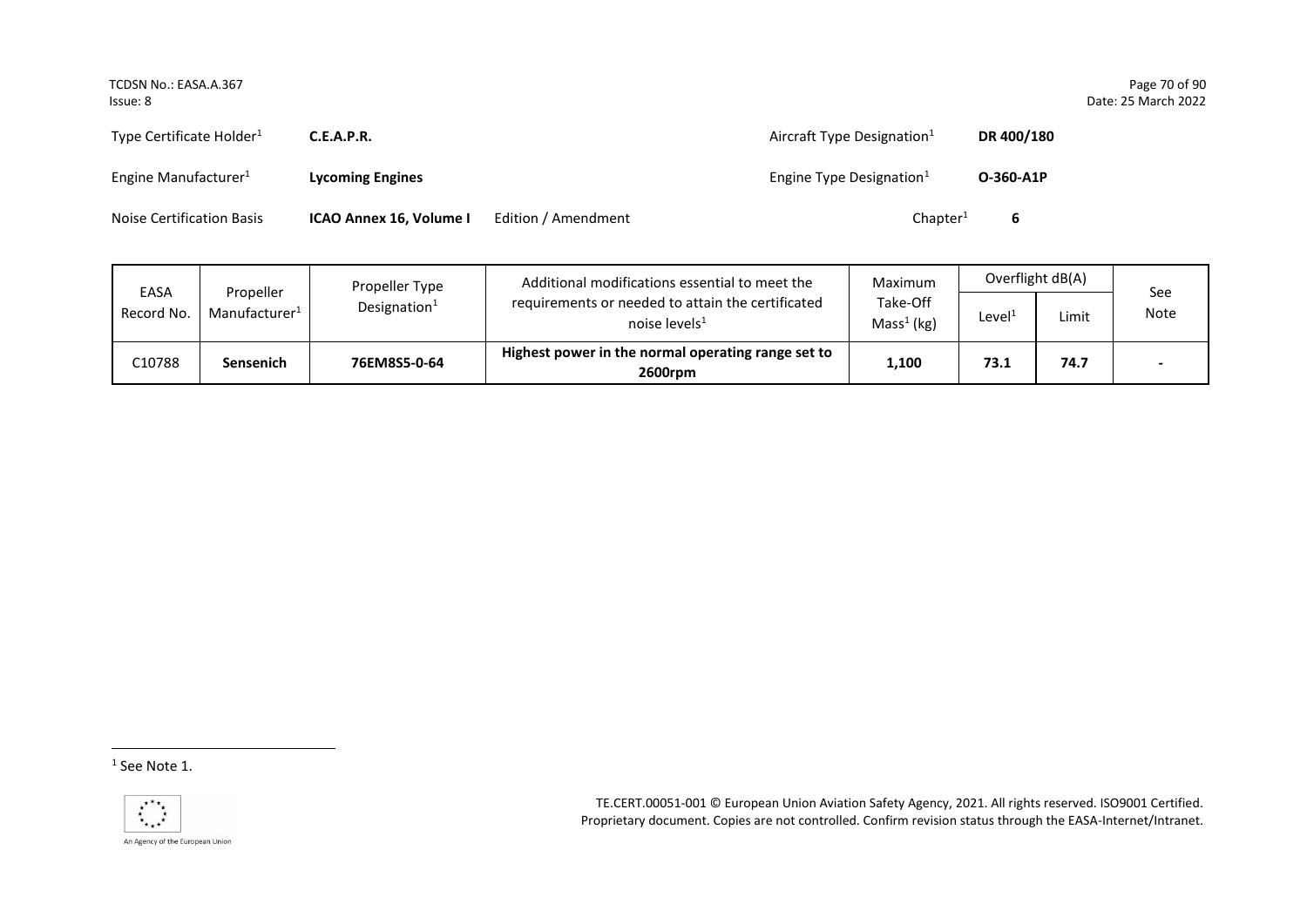| TCDSN No.: EASA.A.367<br>Issue: 8    |                         |                     |                                        |             | Page 71 of 90<br>Date: 25 March 2022 |
|--------------------------------------|-------------------------|---------------------|----------------------------------------|-------------|--------------------------------------|
| Type Certificate Holder <sup>1</sup> | C.E.A.P.R.              |                     | Aircraft Type Designation <sup>1</sup> |             | DR 400/180                           |
| Engine Manufacturer <sup>1</sup>     | <b>Lycoming Engines</b> |                     | Engine Type Designation <sup>1</sup>   |             | O-360-A3A                            |
| <b>Noise Certification Basis</b>     | ICAO Annex 16, Volume I | Edition / Amendment |                                        | Chapter $1$ | 10 (10.4a)                           |

| EASA<br>Propeller | Propeller Type                                                                                                                 | Additional modifications essential to meet the | <b>Maximum</b>                     | Take-Off dB(A)     |       | See<br>Note |   |
|-------------------|--------------------------------------------------------------------------------------------------------------------------------|------------------------------------------------|------------------------------------|--------------------|-------|-------------|---|
| Record No.        | requirements or needed to attain the certificated<br>Designation $1$<br>Manufacturer <sup>1</sup><br>noise levels <sup>1</sup> |                                                | Take-Off<br>Mass <sup>1</sup> (kg) | Level <sup>1</sup> | Limit |             |   |
| C14381            | Sensenich                                                                                                                      | 76EM8S5-0-54                                   | <b>None</b>                        | 1,100              | 76.4  | 84.6        |   |
| C <sub>55</sub>   | Sensenich                                                                                                                      | 76EM8S5-0-58                                   | <b>None</b>                        | 1,100              | 76.4  | 84.6        |   |
| C10784            | Sensenich                                                                                                                      | 76EM8S5-0-64                                   | <b>None</b>                        | 1,100              | 78.8  | 84.6        | 4 |
| C10786            | Sensenich                                                                                                                      | 76EM8S5-0-64                                   | <b>None</b>                        | 1,100              | 75.5  | 84.6        | 4 |
| C56               | Sensenich                                                                                                                      | 76EM8S5-0-64                                   | <b>None</b>                        | 1,100              | 76.4  | 84.6        | 4 |
| C10785            | Sensenich                                                                                                                      | 76EM8S5-0-64                                   | <b>None</b>                        | 1,100              | 76.2  | 84.6        | 4 |

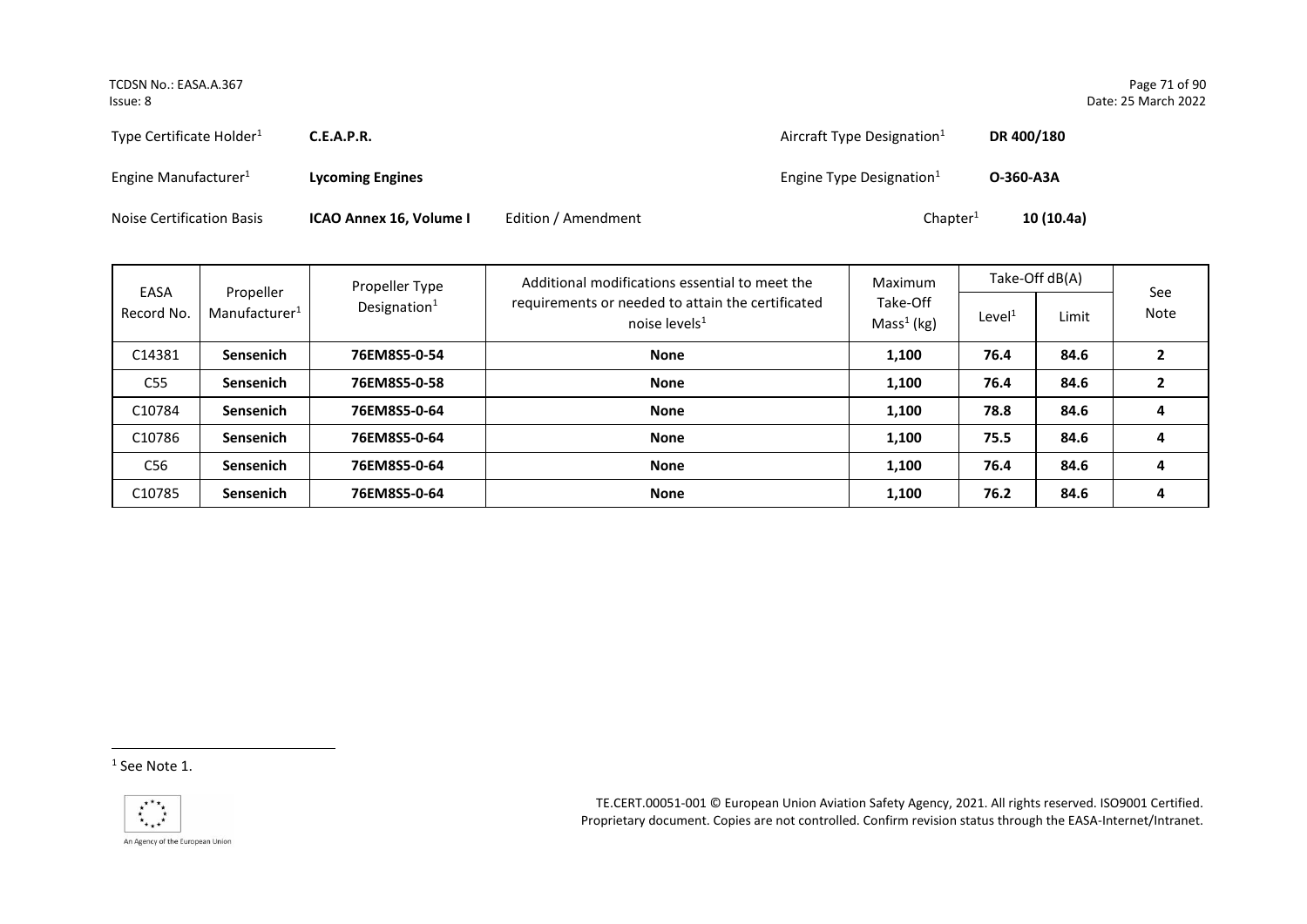| TCDSN No.: EASA.A.367<br>Issue: 8    |                                |                     |                                        |                      | Page 72 of 90<br>Date: 25 March 2022 |
|--------------------------------------|--------------------------------|---------------------|----------------------------------------|----------------------|--------------------------------------|
| Type Certificate Holder <sup>1</sup> | C.E.A.P.R.                     |                     | Aircraft Type Designation <sup>1</sup> |                      | DR 400/180                           |
| Engine Manufacturer <sup>1</sup>     | <b>Lycoming Engines</b>        |                     | Engine Type Designation <sup>1</sup>   |                      | O-360-A3A                            |
| Noise Certification Basis            | <b>ICAO Annex 16, Volume I</b> | Edition / Amendment | Edition 3 / Amendment 6                | Chapter <sup>1</sup> | 10 (10.4a)                           |

|                    |                                        | Propeller Type  | Additional modifications essential to meet the                                 | Maximum                  | Take-Off dB(A) |       |             |
|--------------------|----------------------------------------|-----------------|--------------------------------------------------------------------------------|--------------------------|----------------|-------|-------------|
| EASA<br>Record No. | Propeller<br>Manufacturer <sup>1</sup> | Designation $1$ | requirements or needed to attain the certificated<br>noise levels <sup>1</sup> | Take-Off<br>$Mass1$ (kg) | Level          | Limit | See<br>Note |
| C8983              | <b>Sensenich</b>                       | 76EM8S5-0-68    | <b>None</b>                                                                    | 1,100                    | 75.1           | 84.6  |             |

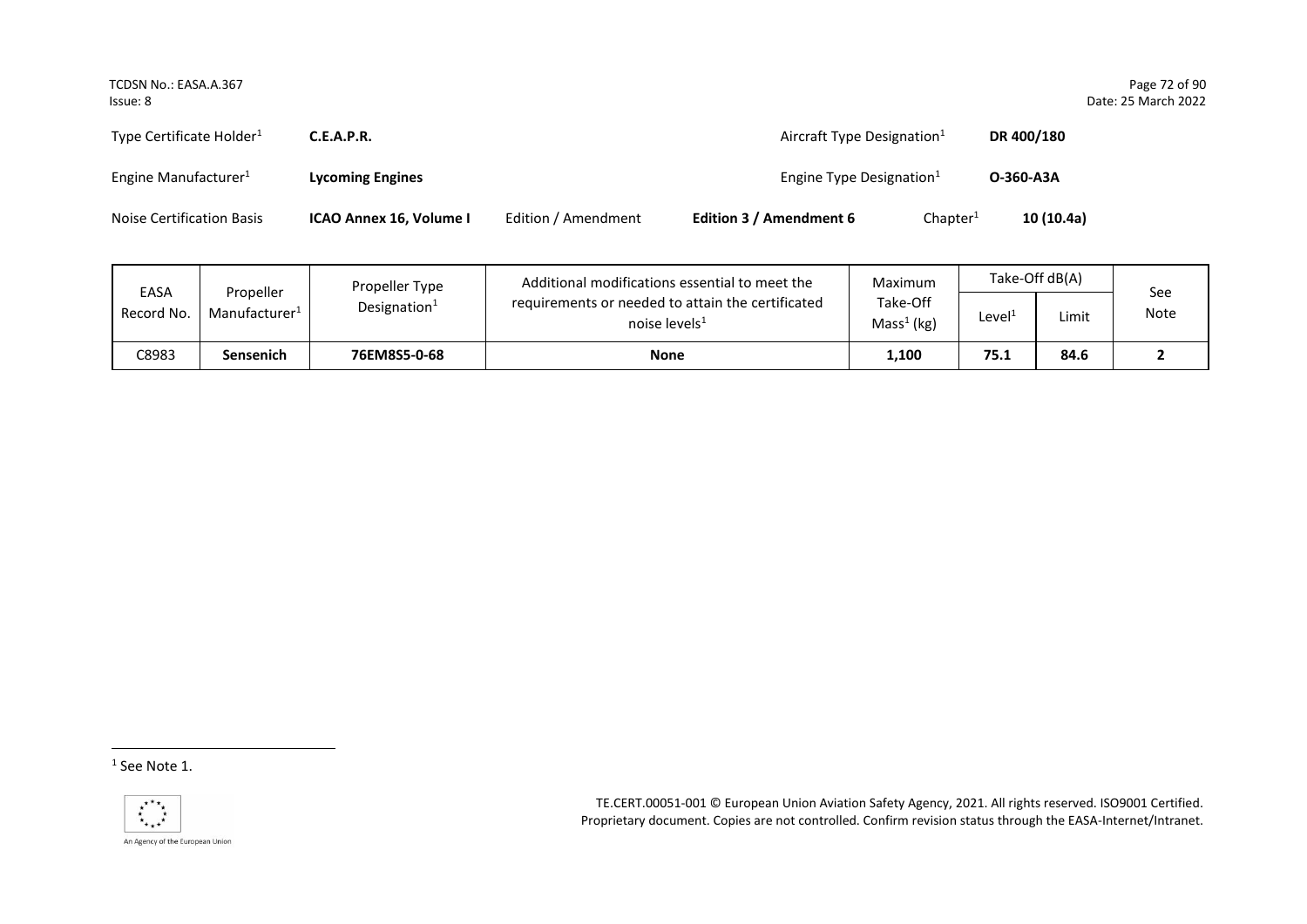| TCDSN No.: EASA.A.367<br>Issue: 8    |                                |                     |                                        |            | Page 73 of 90<br>Date: 25 March 2022 |
|--------------------------------------|--------------------------------|---------------------|----------------------------------------|------------|--------------------------------------|
| Type Certificate Holder <sup>1</sup> | C.E.A.P.R.                     |                     | Aircraft Type Designation <sup>1</sup> | DR 400/180 |                                      |
| Engine Manufacturer <sup>1</sup>     | <b>Lycoming Engines</b>        |                     | Engine Type Designation <sup>1</sup>   | O-360-A3A  |                                      |
| <b>Noise Certification Basis</b>     | <b>ICAO Annex 16, Volume I</b> | Edition / Amendment | Chapter <sup>1</sup>                   | 6          |                                      |

| <b>EASA</b> | Propeller Type<br>Propeller | Additional modifications essential to meet the | <b>Maximum</b>                                                        | Overflight dB(A)                   |                    | See   |             |
|-------------|-----------------------------|------------------------------------------------|-----------------------------------------------------------------------|------------------------------------|--------------------|-------|-------------|
| Record No.  | Manufacturer <sup>1</sup>   | Designation $1$                                | requirements or needed to attain the certificated<br>noise levels $1$ | Take-Off<br>Mass <sup>1</sup> (kg) | Level <sup>1</sup> | Limit | <b>Note</b> |
| C10783      | Sensenich                   | 76EM8S5-0-64                                   | highest power in the normal operating range set to<br>2600rpm         | 1,100                              | 73.1               | 74.7  |             |
| C14341      | Sensenich                   | 76EM8S5-0-54                                   | <b>None</b>                                                           | 1,100                              |                    | 74.7  |             |

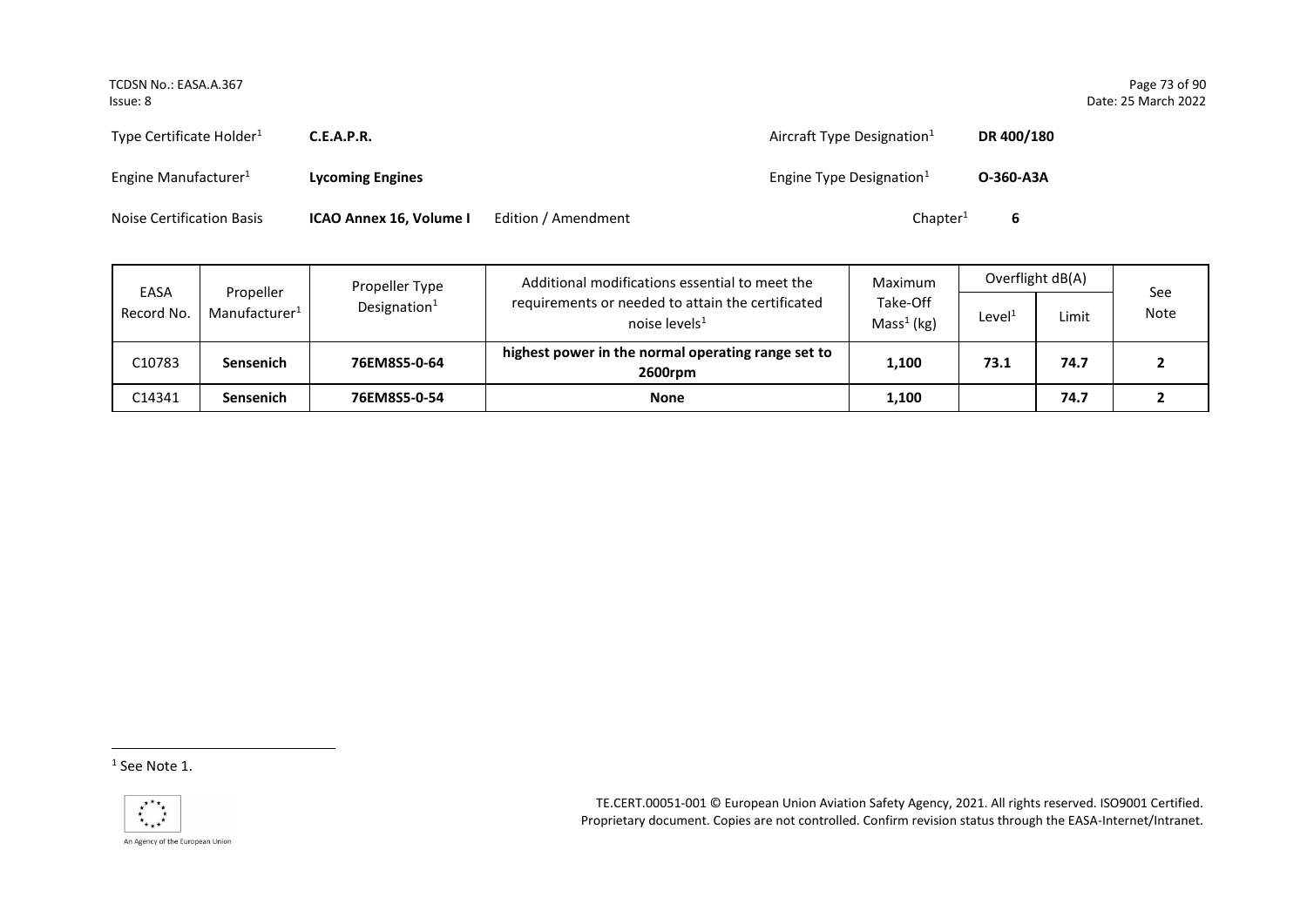| TCDSN No.: EASA.A.367<br>Issue: 8    |                         |                     |                                        |              | Page 74 of 90<br>Date: 25 March 2022 |
|--------------------------------------|-------------------------|---------------------|----------------------------------------|--------------|--------------------------------------|
| Type Certificate Holder <sup>1</sup> | C.E.A.P.R.              |                     | Aircraft Type Designation <sup>1</sup> | DR 400/180 R |                                      |
| Engine Manufacturer <sup>1</sup>     | <b>Lycoming Engines</b> |                     | Engine Type Designation <sup>1</sup>   | O-360-A1P    |                                      |
| <b>Noise Certification Basis</b>     | ICAO Annex 16, Volume I | Edition / Amendment | Chapter <sup>1</sup>                   | 6            |                                      |

| EASA       | Propeller                 | Propeller Type  | Additional modifications essential to meet the                                 | Maximum                            | Overflight dB(A)   |       | See         |
|------------|---------------------------|-----------------|--------------------------------------------------------------------------------|------------------------------------|--------------------|-------|-------------|
| Record No. | Manufacturer <sup>1</sup> | Designation $1$ | requirements or needed to attain the certificated<br>noise levels <sup>1</sup> | Take-Off<br>Mass <sup>1</sup> (kg) | Level <sup>1</sup> | Limit | <b>Note</b> |
| C10992     | <b>Sensenich</b>          | 76EM8S5-0-58    | None                                                                           | 1.000                              | 69.3               | 73.3  |             |
| C10993     | <b>Sensenich</b>          | 76EM8S5-0-58    | None                                                                           | 1,000                              | 65.3               | 73.3  |             |

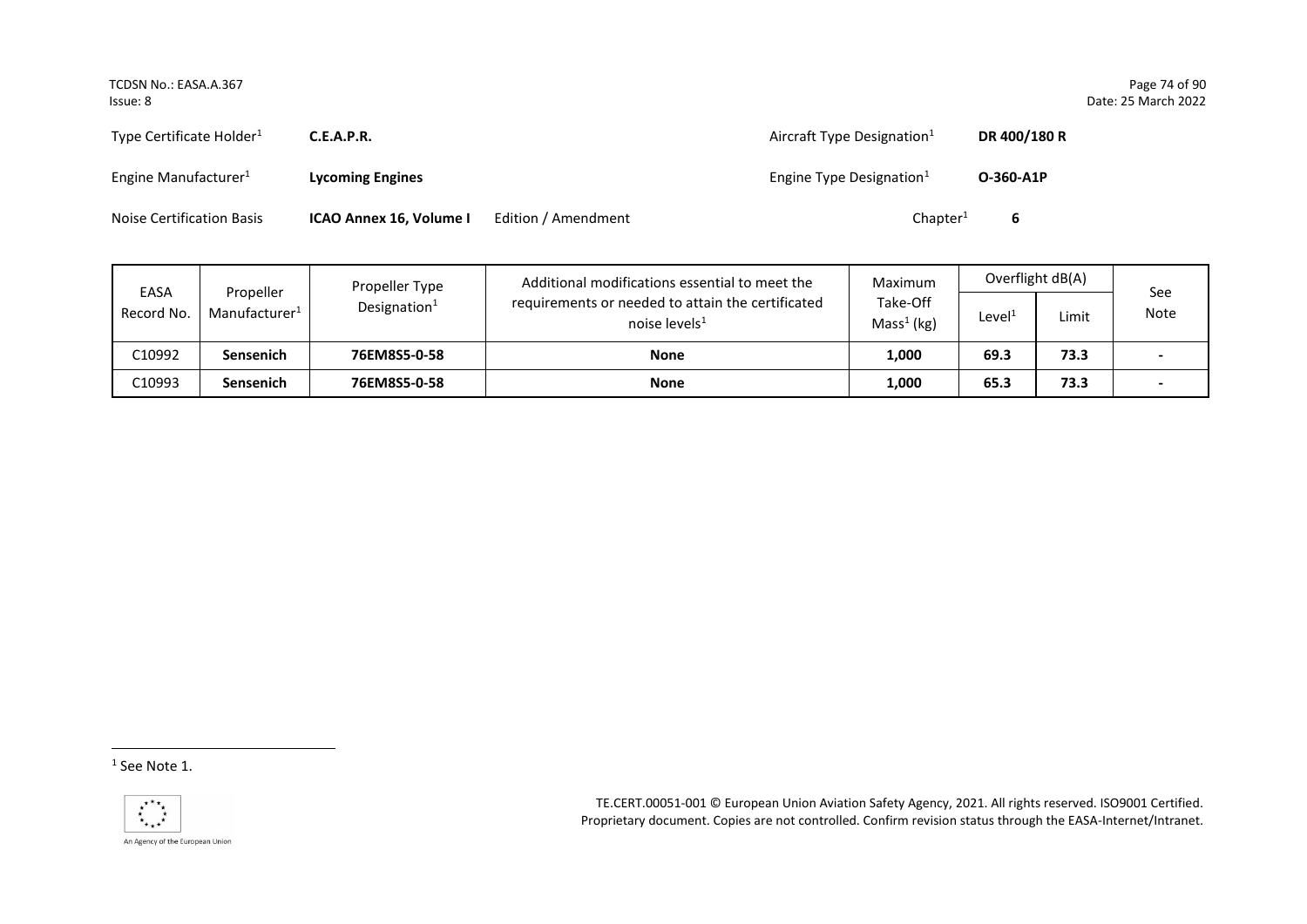| TCDSN No.: EASA.A.367<br>Issue: 8    |                         |                     |                                        | Page 75 of 90<br>Date: 25 March 2022 |
|--------------------------------------|-------------------------|---------------------|----------------------------------------|--------------------------------------|
| Type Certificate Holder <sup>1</sup> | C.E.A.P.R.              |                     | Aircraft Type Designation <sup>1</sup> | DR 400/180 R                         |
| Engine Manufacturer <sup>1</sup>     | <b>Lycoming Engines</b> |                     | Engine Type Designation <sup>1</sup>   | O-360-A3A                            |
| Noise Certification Basis            | ICAO Annex 16, Volume I | Edition / Amendment | Chapter <sup>1</sup>                   | 10 (10.4a)                           |

| <b>EASA</b> | Propeller                 | Propeller Type  | Additional modifications essential to meet the                                 | Maximum                  | Take-Off dB(A) |       |             |
|-------------|---------------------------|-----------------|--------------------------------------------------------------------------------|--------------------------|----------------|-------|-------------|
| Record No.  | Manufacturer <sup>1</sup> | Designation $1$ | requirements or needed to attain the certificated<br>noise levels <sup>1</sup> | Take-Off<br>$Mass1$ (kg) | Level          | Limit | See<br>Note |
| C352        | <b>Sensenich</b>          | 76EM8S5-0-58    | <b>None</b>                                                                    | L,000                    | 72.1           | 83.2  |             |

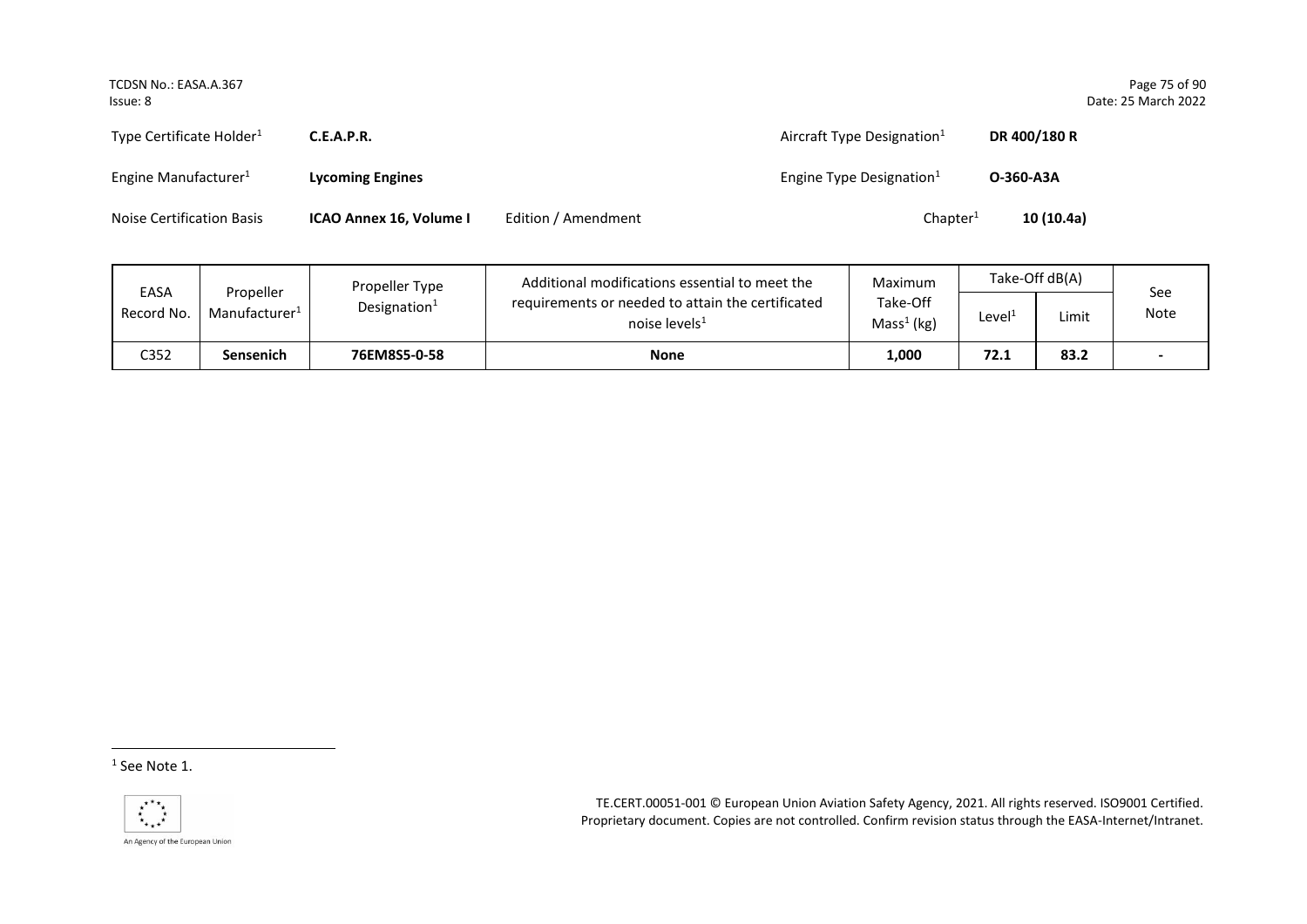| TCDSN No.: EASA.A.367<br>Issue: 8    |                         |                     |                                        |              | Page 76 of 90<br>Date: 25 March 2022 |
|--------------------------------------|-------------------------|---------------------|----------------------------------------|--------------|--------------------------------------|
| Type Certificate Holder <sup>1</sup> | C.E.A.P.R.              |                     | Aircraft Type Designation <sup>1</sup> | DR 400/180 R |                                      |
| Engine Manufacturer <sup>1</sup>     | <b>Lycoming Engines</b> |                     | Engine Type Designation <sup>1</sup>   | O-360-A3A    |                                      |
| Noise Certification Basis            | ICAO Annex 16, Volume I | Edition / Amendment | Chapter <sup>1</sup>                   | 6            |                                      |

| EASA<br>Propeller | Propeller Type                                                                                                                 | Additional modifications essential to meet the | Maximum                            | Overflight dB(A)   |       | See<br>Note |              |
|-------------------|--------------------------------------------------------------------------------------------------------------------------------|------------------------------------------------|------------------------------------|--------------------|-------|-------------|--------------|
| Record No.        | requirements or needed to attain the certificated<br>Designation $1$<br>Manufacturer <sup>1</sup><br>noise levels <sup>1</sup> |                                                | Take-Off<br>Mass <sup>1</sup> (kg) | Level <sup>1</sup> | Limit |             |              |
| C5708             | <b>Hoffmann</b><br>Propeller                                                                                                   | HO-27-HM-180-138                               | Limited to 2600 RPM                | 1,000              | 67.8  | 73.3        |              |
| C10253            | <b>Sensenich</b>                                                                                                               | 76EM8S5-0-58                                   | <b>None</b>                        | 1,000              | 69.3  | 73.3        |              |
| C10780            | <b>Sensenich</b>                                                                                                               | 76EM8S5-0-58                                   | <b>None</b>                        | 1,000              | 65.3  | 73.3        | 2            |
| C9010             | <b>Sensenich</b>                                                                                                               | 76EM8S5-0-64                                   | <b>None</b>                        | 1,000              |       | 73.3        | $\mathbf{2}$ |
| C5249             | <b>Hoffmann</b><br>Propeller                                                                                                   | HO-27-HM-180-138                               | <b>None</b>                        | 1,000              | 73.3  | 73.3        | 2            |

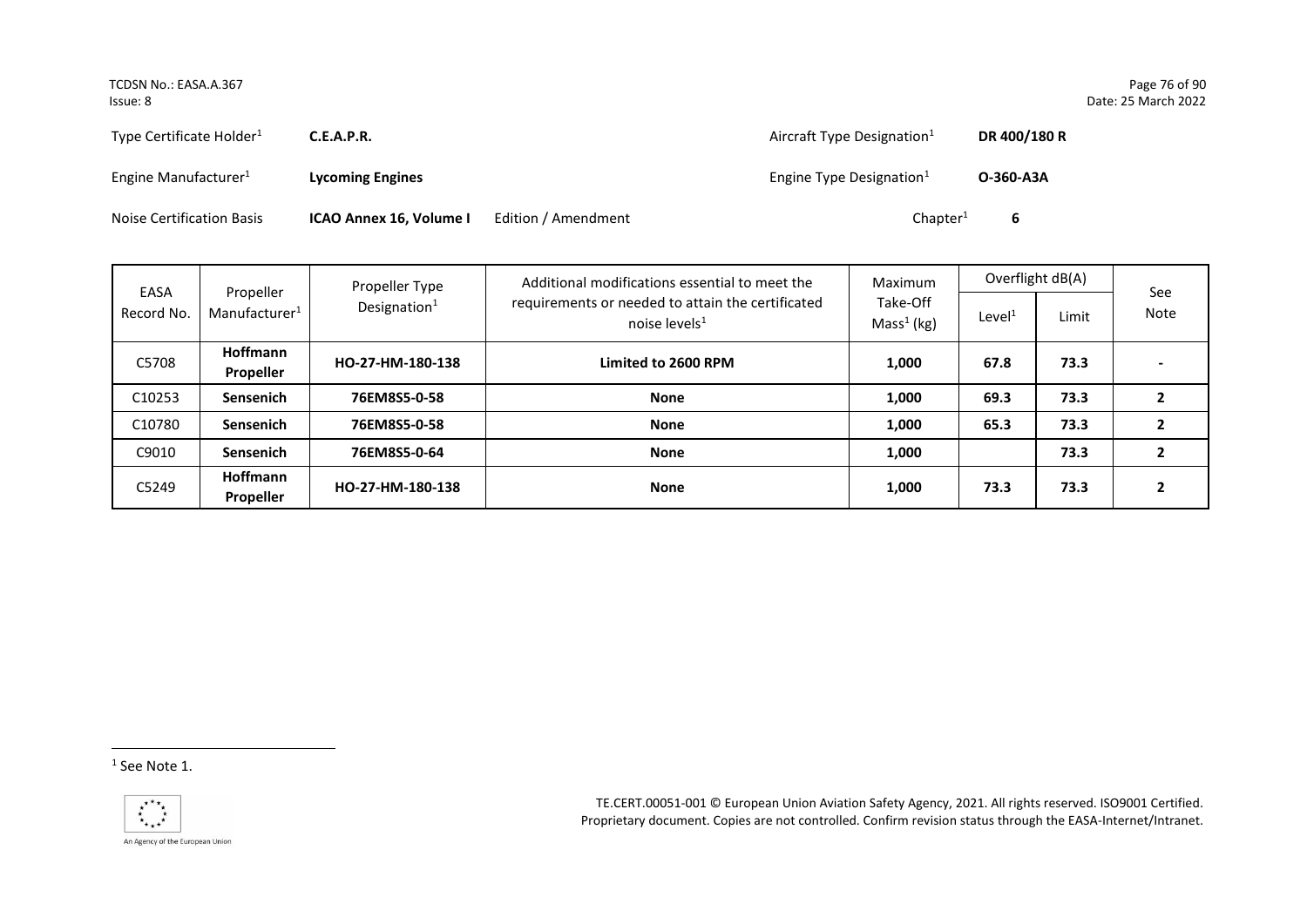| TCDSN No.: EASA.A.367<br>Issue: 8    |                                                |                                        |              | Page 77 of 90<br>Date: 25 March 2022 |
|--------------------------------------|------------------------------------------------|----------------------------------------|--------------|--------------------------------------|
| Type Certificate Holder <sup>1</sup> | C.E.A.P.R.                                     | Aircraft Type Designation <sup>1</sup> | DR 400/180 S |                                      |
| Engine Manufacturer <sup>1</sup>     | <b>Lycoming Engines</b>                        | Engine Type Designation <sup>1</sup>   | O-360-A3A    |                                      |
| Noise Certification Basis            | Edition / Amendment<br>ICAO Annex 16, Volume I | Chapter $1$                            | 6            |                                      |

| EASA       | Propeller                 | Propeller Type  | Additional modifications essential to meet the                                 | Maximum                            |                  | Overflight dB(A) |             |
|------------|---------------------------|-----------------|--------------------------------------------------------------------------------|------------------------------------|------------------|------------------|-------------|
| Record No. | Manufacturer <sup>1</sup> | Designation $1$ | requirements or needed to attain the certificated<br>noise levels <sup>1</sup> | Take-Off<br>Mass <sup>1</sup> (kg) | Level $^{\rm 1}$ | Limit            | See<br>Note |
| C10774     | <b>Sensenich</b>          | 76EM8S5-0-64    | <b>None</b>                                                                    | 1,100                              | 73.1             | 74.7             |             |

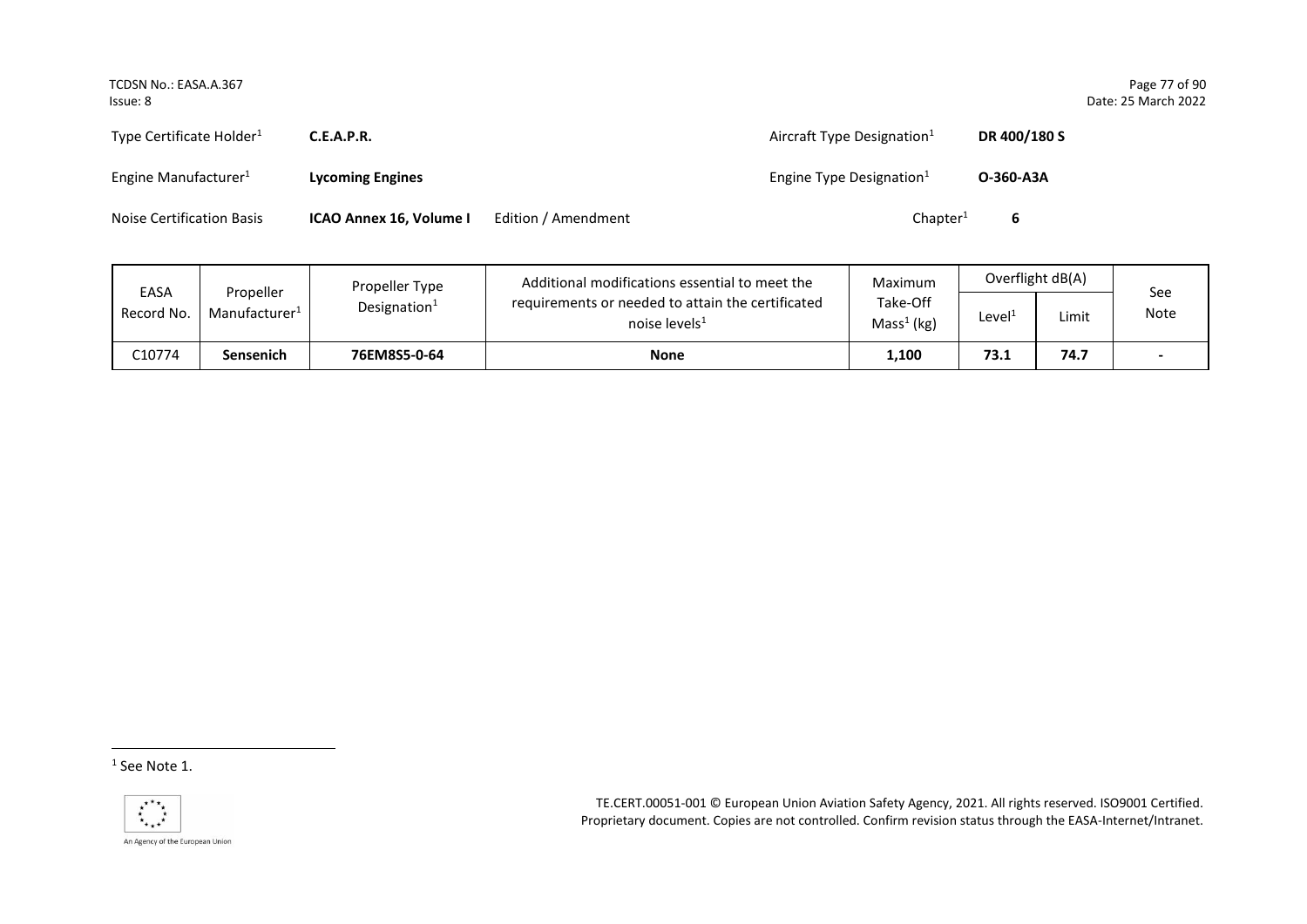| TCDSN No.: EASA.A.367<br>Issue: 8    |                                |                     |                                        |            | Page 78 of 90<br>Date: 25 March 2022 |
|--------------------------------------|--------------------------------|---------------------|----------------------------------------|------------|--------------------------------------|
| Type Certificate Holder <sup>1</sup> | C.E.A.P.R.                     |                     | Aircraft Type Designation <sup>1</sup> | DR 400/2+2 |                                      |
| Engine Manufacturer <sup>1</sup>     | <b>Lycoming Engines</b>        |                     | Engine Type Designation <sup>1</sup>   | O-235-C2C  |                                      |
| Noise Certification Basis            | <b>ICAO Annex 16, Volume I</b> | Edition / Amendment | Chapter <sup>1</sup>                   | 6          |                                      |

| <b>EASA</b> |                                        | Propeller Type  | Additional modifications essential to meet the                                 | Maximum                            | Overflight dB(A)   |       |             |
|-------------|----------------------------------------|-----------------|--------------------------------------------------------------------------------|------------------------------------|--------------------|-------|-------------|
| Record No.  | Propeller<br>Manufacturer <sup>1</sup> | Designation $1$ | requirements or needed to attain the certificated<br>noise levels <sup>1</sup> | Take-Off<br>Mass <sup>1</sup> (kg) | Level <sup>1</sup> | Limit | See<br>Note |
| C8911       | <b>McCauley</b>                        | 1A105/BCM7056   | <b>None</b>                                                                    | 865                                | 69.2               | 71.5  |             |
| C8912       | <b>EVRA</b>                            | 88-75-34F       | <b>None</b>                                                                    | 865                                | 69.2               | 71.5  |             |

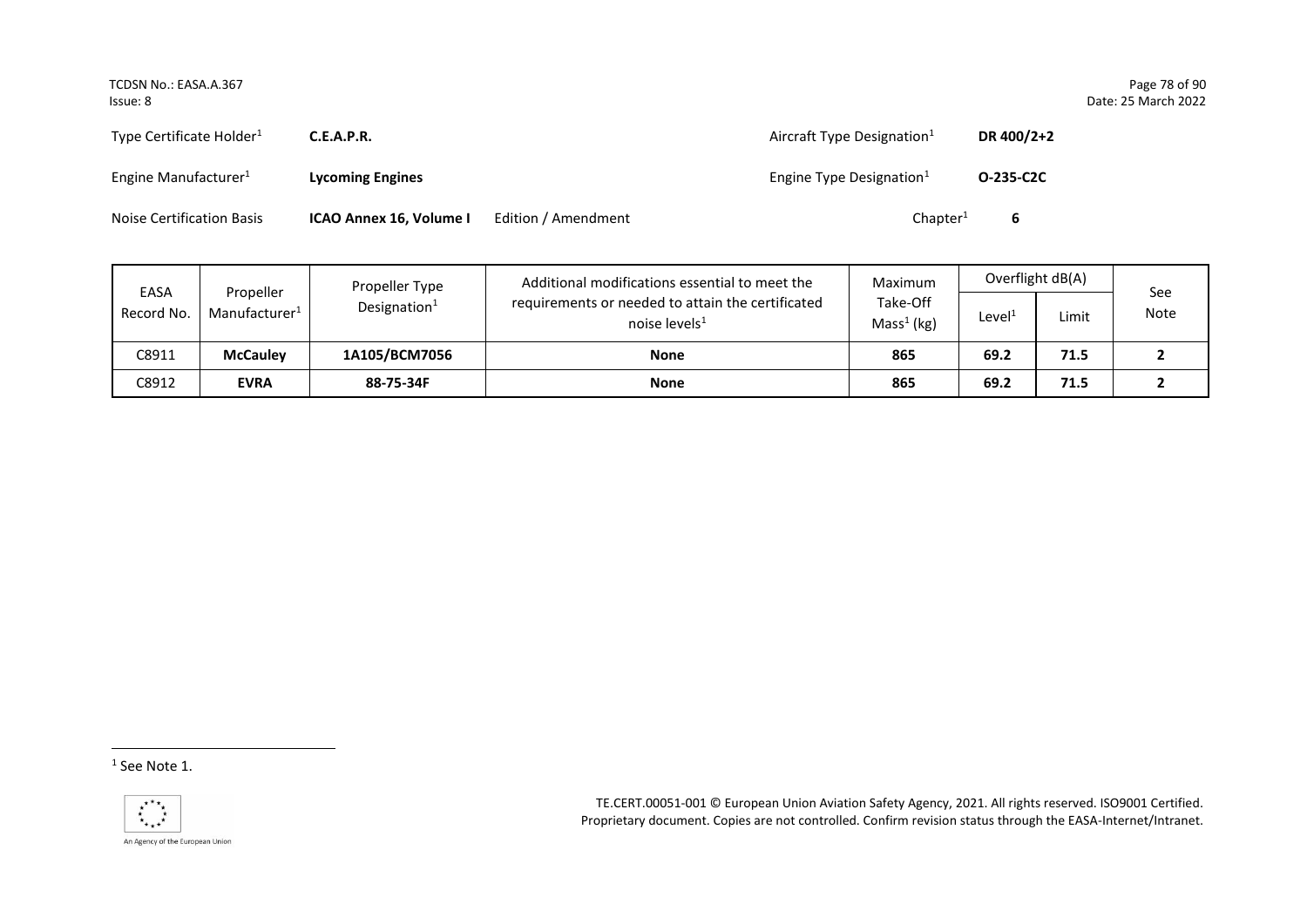| TCDSN No.: EASA.A.367<br>Issue: 8    |                         |                     |                                        |            | Page 79 of 90<br>Date: 25 March 2022 |
|--------------------------------------|-------------------------|---------------------|----------------------------------------|------------|--------------------------------------|
| Type Certificate Holder <sup>1</sup> | C.E.A.P.R.              |                     | Aircraft Type Designation <sup>1</sup> | DR 400/2+2 |                                      |
| Engine Manufacturer <sup>1</sup>     | <b>Lycoming Engines</b> |                     | Engine Type Designation <sup>1</sup>   | O-235-C2C  |                                      |
| <b>Noise Certification Basis</b>     | ICAO Annex 16, Volume I | Edition / Amendment | Chapter <sup>1</sup>                   |            |                                      |

| <b>EASA</b> |                                        | Propeller Type  | Additional modifications essential to meet the                                 | Maximum |                  | Take-Off dB(A) |             |
|-------------|----------------------------------------|-----------------|--------------------------------------------------------------------------------|---------|------------------|----------------|-------------|
| Record No.  | Propeller<br>Manufacturer <sup>1</sup> | Designation $1$ | requirements or needed to attain the certificated<br>noise levels <sup>1</sup> |         | Level $^{\rm 1}$ | Limit          | See<br>Note |
| C11426      | <b>McCaulev</b>                        | 1A105/BCM7060   | <b>None</b>                                                                    | 865     |                  |                |             |
| C11427      | <b>McCauley</b>                        | 1A90/ECM7250    | <b>None</b>                                                                    | 865     |                  |                |             |

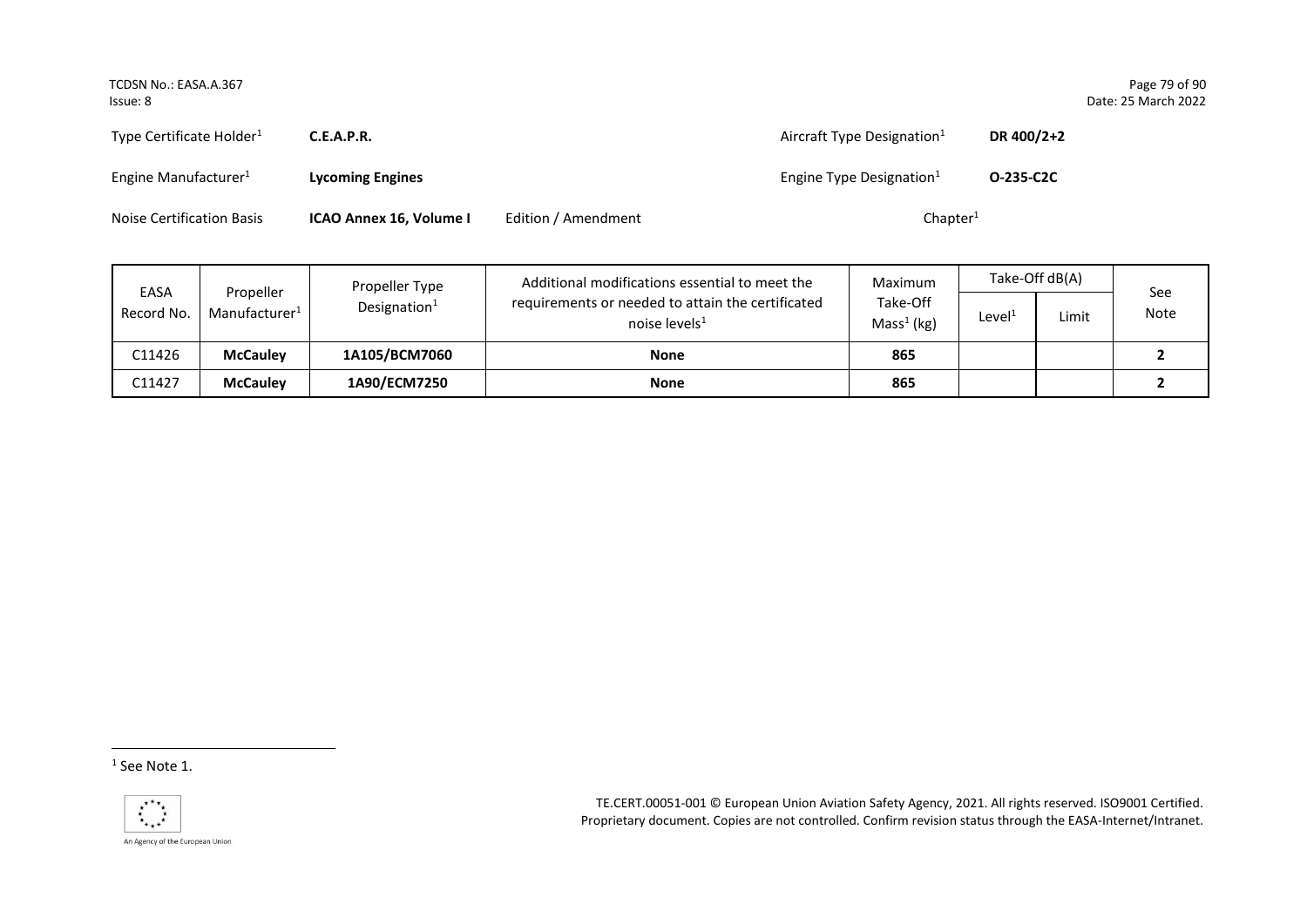| TCDSN No.: EASA.A.367<br>Issue: 8    |                                |                     |                                        |                      |            | Page 80 of 90<br>Date: 25 March 2022 |
|--------------------------------------|--------------------------------|---------------------|----------------------------------------|----------------------|------------|--------------------------------------|
| Type Certificate Holder <sup>1</sup> | C.E.A.P.R.                     |                     | Aircraft Type Designation <sup>1</sup> |                      | DR 400/2+2 |                                      |
| Engine Manufacturer <sup>1</sup>     | <b>Lycoming Engines</b>        |                     | Engine Type Designation <sup>1</sup>   |                      | O-235-H2C  |                                      |
| Noise Certification Basis            | <b>ICAO Annex 16, Volume I</b> | Edition / Amendment |                                        | Chapter <sup>1</sup> | 6          |                                      |

| <b>EASA</b> |                                                                                                                                             | Propeller Type | Additional modifications essential to meet the | Maximum          | Overflight dB(A) |                    |  |
|-------------|---------------------------------------------------------------------------------------------------------------------------------------------|----------------|------------------------------------------------|------------------|------------------|--------------------|--|
| Record No.  | Propeller<br>requirements or needed to attain the certificated<br>Designation $1$<br>Manufacturer <sup>1</sup><br>noise levels <sup>1</sup> |                | Take-Off<br>Mass <sup>1</sup> (kg)             | Level $^{\rm 1}$ | Limit            | See<br><b>Note</b> |  |
| C8913       | <b>McCauley</b>                                                                                                                             | 1A105/BCM7056  | <b>None</b>                                    | 865              | 69.2             | 71.5               |  |
| C8914       | <b>EVRA</b>                                                                                                                                 | 88-75-34F      | <b>None</b>                                    | 865              | 69.2             | 71.5               |  |

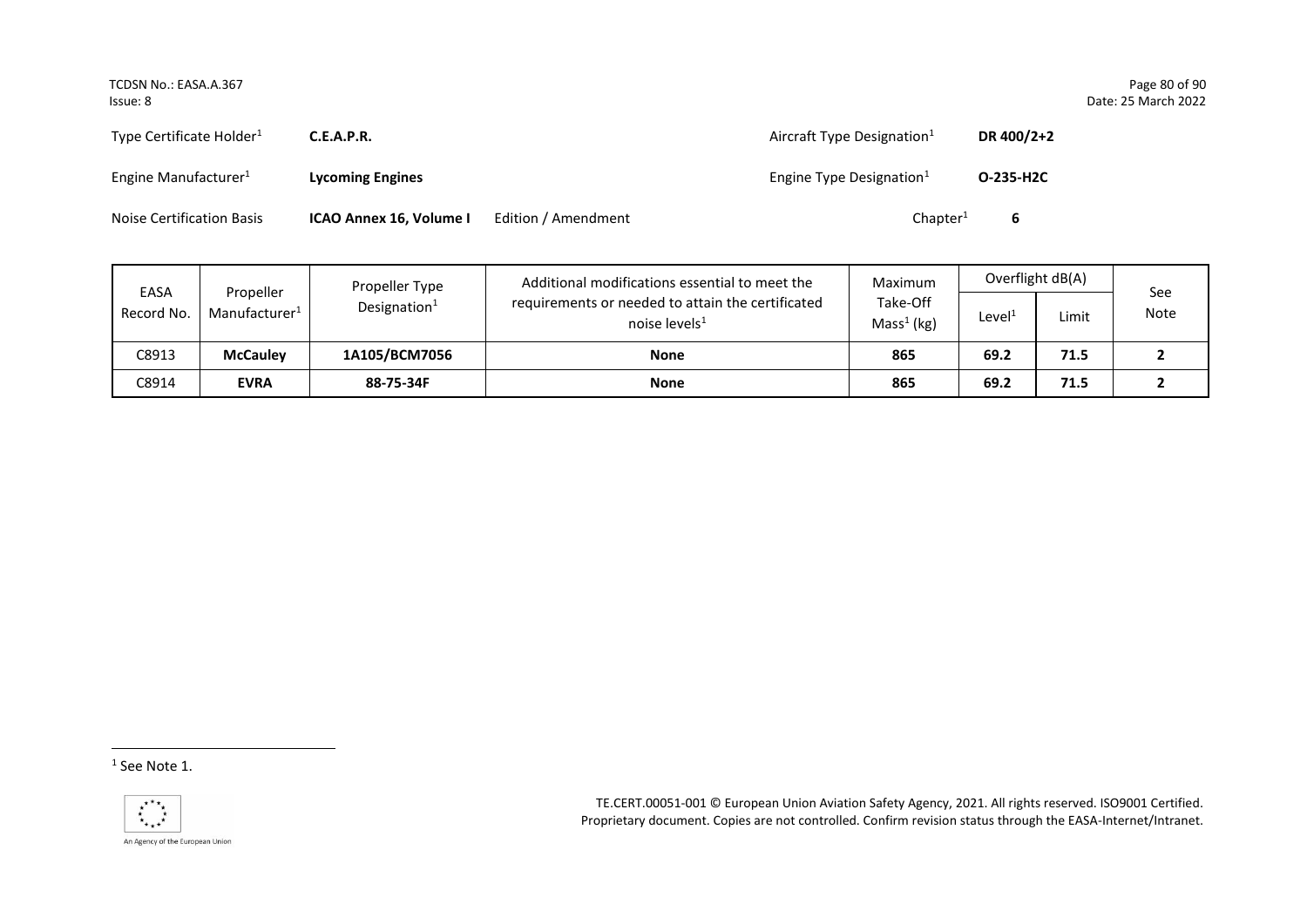| TCDSN No.: EASA.A.367<br>Issue: 8    |                         |                     |                                        |            | Page 81 of 90<br>Date: 25 March 2022 |
|--------------------------------------|-------------------------|---------------------|----------------------------------------|------------|--------------------------------------|
| Type Certificate Holder <sup>1</sup> | C.E.A.P.R.              |                     | Aircraft Type Designation <sup>1</sup> | DR 400/2+2 |                                      |
| Engine Manufacturer <sup>1</sup>     | <b>Lycoming Engines</b> |                     | Engine Type Designation <sup>1</sup>   | O-235-H2C  |                                      |
| <b>Noise Certification Basis</b>     | ICAO Annex 16, Volume I | Edition / Amendment | Chapter <sup>1</sup>                   |            |                                      |

| EASA | Propeller  | Propeller Type            | Additional modifications essential to meet the | Maximum                                                                        |     | Take-Off dB(A)   | See   |      |
|------|------------|---------------------------|------------------------------------------------|--------------------------------------------------------------------------------|-----|------------------|-------|------|
|      | Record No. | Manufacturer <sup>1</sup> | Designation $1$                                | requirements or needed to attain the certificated<br>noise levels <sup>1</sup> |     | Level $^{\rm 1}$ | Limit | Note |
|      | C11428     | <b>McCauley</b>           | 1A105/BCM7060                                  | <b>None</b>                                                                    | 865 |                  |       |      |
|      | C11429     | <b>McCauley</b>           | 1A90/ECM7250                                   | <b>None</b>                                                                    | 865 |                  |       |      |

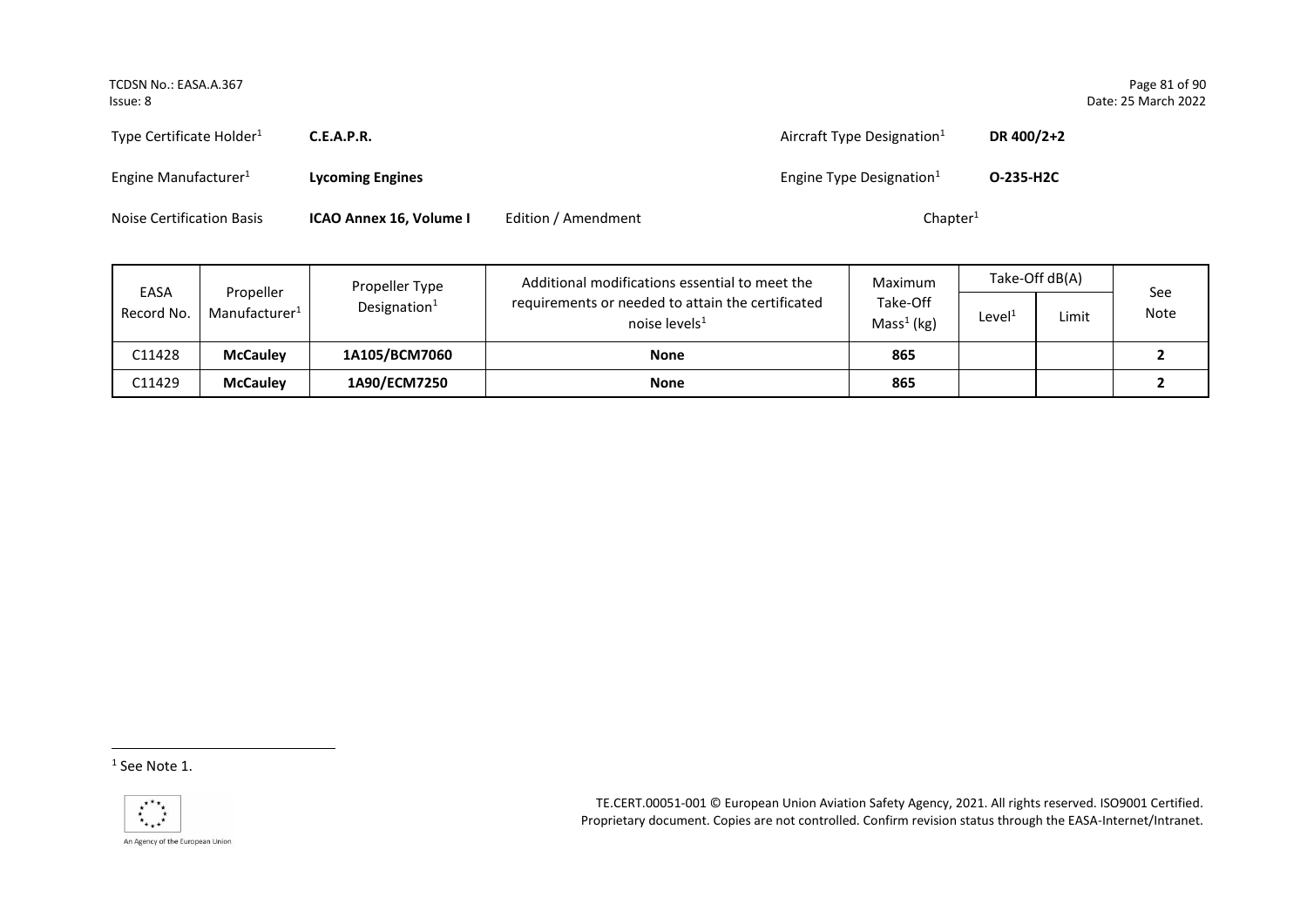| TCDSN No.: EASA.A.367<br>Issue: 8    |                                |                     |                                        |                      |              | Page 82 of 90<br>Date: 25 March 2022 |
|--------------------------------------|--------------------------------|---------------------|----------------------------------------|----------------------|--------------|--------------------------------------|
| Type Certificate Holder <sup>1</sup> | C.E.A.P.R.                     |                     | Aircraft Type Designation <sup>1</sup> |                      | DR 400/200 R |                                      |
| Engine Manufacturer <sup>1</sup>     | <b>Lycoming Engines</b>        |                     | Engine Type Designation <sup>1</sup>   |                      | IO-360-A1B6  |                                      |
| Noise Certification Basis            | <b>ICAO Annex 16, Volume I</b> | Edition / Amendment |                                        | Chapter <sup>1</sup> | 10 (10.4a)   |                                      |

| <b>EASA</b> |                                        | Propeller Type       | Additional modifications essential to meet the                        | Maximum | Take-Off dB(A) |       | See                      |
|-------------|----------------------------------------|----------------------|-----------------------------------------------------------------------|---------|----------------|-------|--------------------------|
| Record No.  | Propeller<br>Manufacturer <sup>1</sup> | Designation $1$      | requirements or needed to attain the certificated<br>noise levels $1$ |         | Level          | Limit | Note                     |
| C3734       | Hartzell<br><b>Propeller Inc.</b>      | HC-C2YK-1BF/F7666A-2 | <b>None</b>                                                           | 1,100   | 79.1           | 84.6  | $\overline{\phantom{0}}$ |

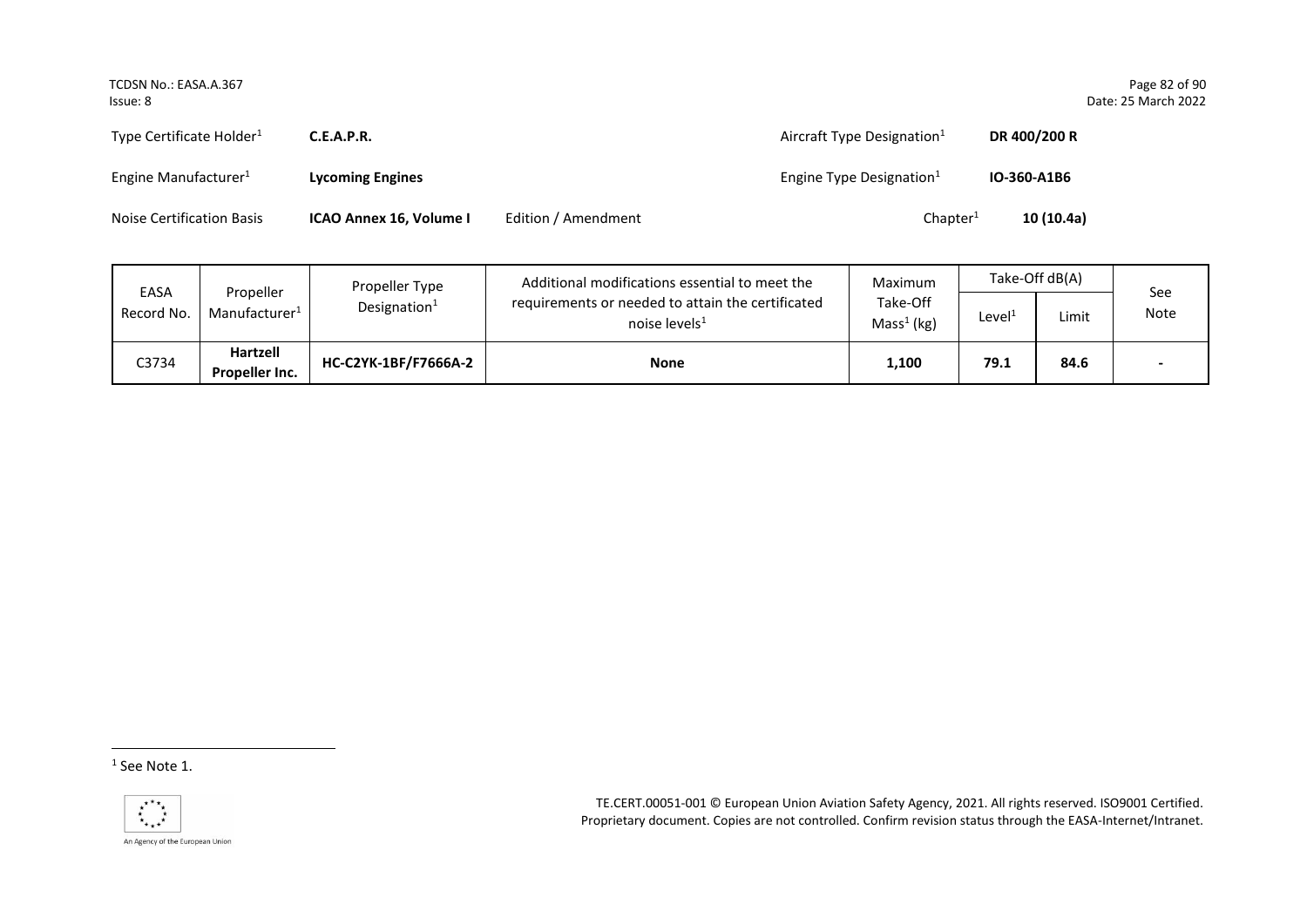| TCDSN No.: EASA.A.367<br>Issue: 8    |                         |                     |                                        |              | Page 83 of 90<br>Date: 25 March 2022 |
|--------------------------------------|-------------------------|---------------------|----------------------------------------|--------------|--------------------------------------|
| Type Certificate Holder <sup>1</sup> | C.E.A.P.R.              |                     | Aircraft Type Designation <sup>1</sup> | DR 400/200 R |                                      |
| Engine Manufacturer <sup>1</sup>     | <b>Lycoming Engines</b> |                     | Engine Type Designation <sup>1</sup>   | IO-360-A1B6  |                                      |
| <b>Noise Certification Basis</b>     | ICAO Annex 16, Volume I | Edition / Amendment | Chapter <sup>1</sup>                   | 6            |                                      |

| <b>EASA</b> |                                                                                                                                    | Propeller Type       | Additional modifications essential to meet the | Maximum            | Overflight dB(A) |      | See                      |
|-------------|------------------------------------------------------------------------------------------------------------------------------------|----------------------|------------------------------------------------|--------------------|------------------|------|--------------------------|
| Record No.  | Propeller<br>requirements or needed to attain the certificated<br>Designation $1$<br>Manufacturer <sup>1</sup><br>noise levels $1$ |                      | Take-Off<br>Mass <sup>1</sup> (kg)             | Level <sup>1</sup> | Limit            | Note |                          |
| C364        | Hartzell<br><b>Propeller Inc.</b>                                                                                                  | HC-C2YK-1BF/F7666A-2 | <b>None</b>                                    | 1,100              | 64.9             | 74.7 | $\overline{\phantom{0}}$ |

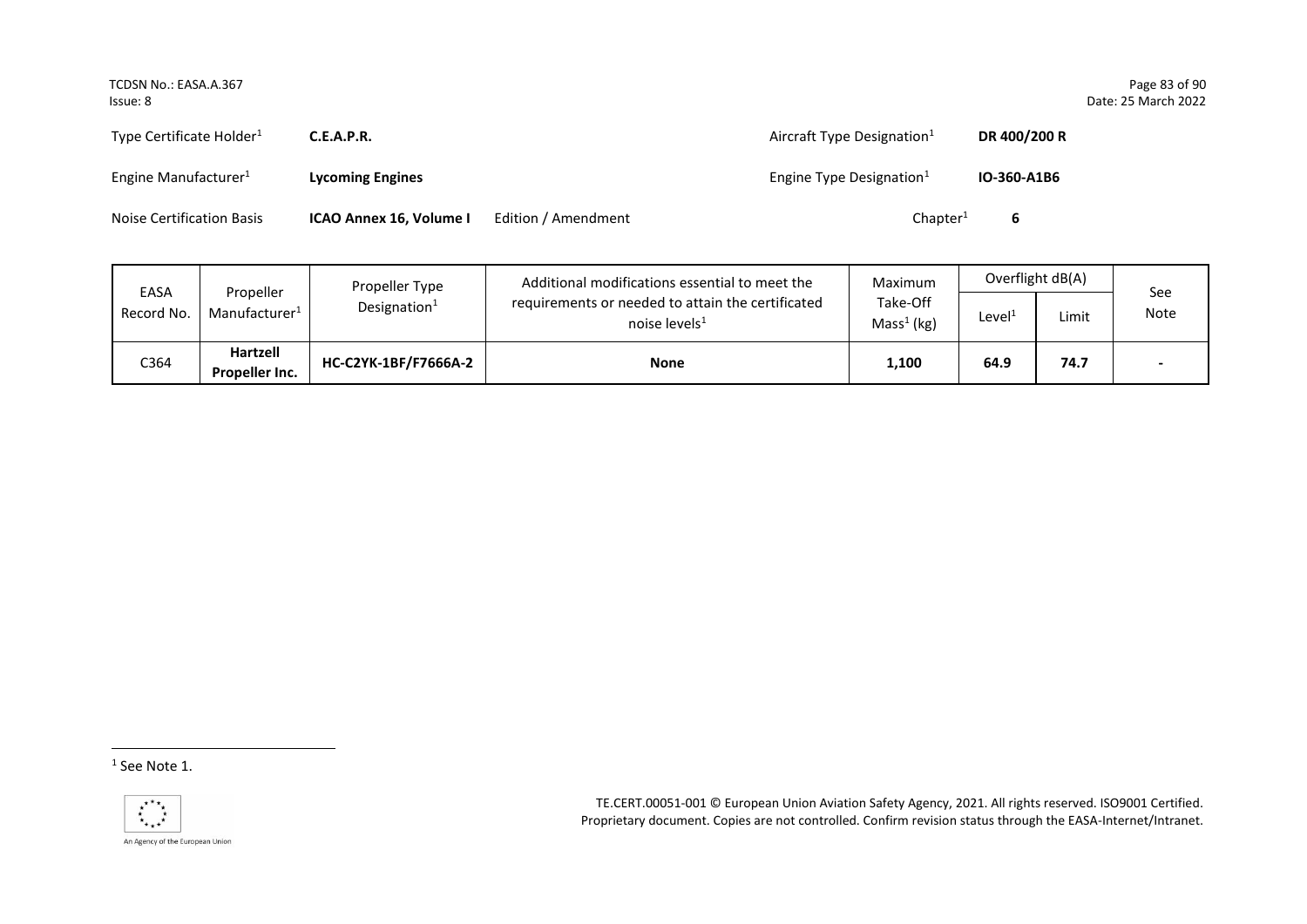| TCDSN No.: EASA.A.367<br>Issue: 8    |                                |                     |                                        |             | Page 84 of 90<br>Date: 25 March 2022 |
|--------------------------------------|--------------------------------|---------------------|----------------------------------------|-------------|--------------------------------------|
| Type Certificate Holder <sup>1</sup> | C.E.A.P.R.                     |                     | Aircraft Type Designation <sup>1</sup> | DR 400/500  |                                      |
| Engine Manufacturer <sup>1</sup>     | <b>Lycoming Engines</b>        |                     | Engine Type Designation <sup>1</sup>   | IO-360-A1B6 |                                      |
| Noise Certification Basis            | <b>ICAO Annex 16, Volume I</b> | Edition / Amendment | Chapter <sup>1</sup>                   | 10(10.4a)   |                                      |

| <b>EASA</b> |                                        | Propeller Type        | Additional modifications essential to meet the                        | Maximum | Take-Off dB(A) |       | See                      |
|-------------|----------------------------------------|-----------------------|-----------------------------------------------------------------------|---------|----------------|-------|--------------------------|
| Record No.  | Propeller<br>Manufacturer <sup>1</sup> | Designation $1$       | requirements or needed to attain the certificated<br>noise levels $1$ |         | Level          | Limit | Note                     |
| C3737       | Hartzell<br><b>Propeller Inc.</b>      | HC-C2YK-1BF/()7666A-2 | Silencer: APR-11                                                      | 1,150   | 82.1           | 85.2  | $\overline{\phantom{0}}$ |

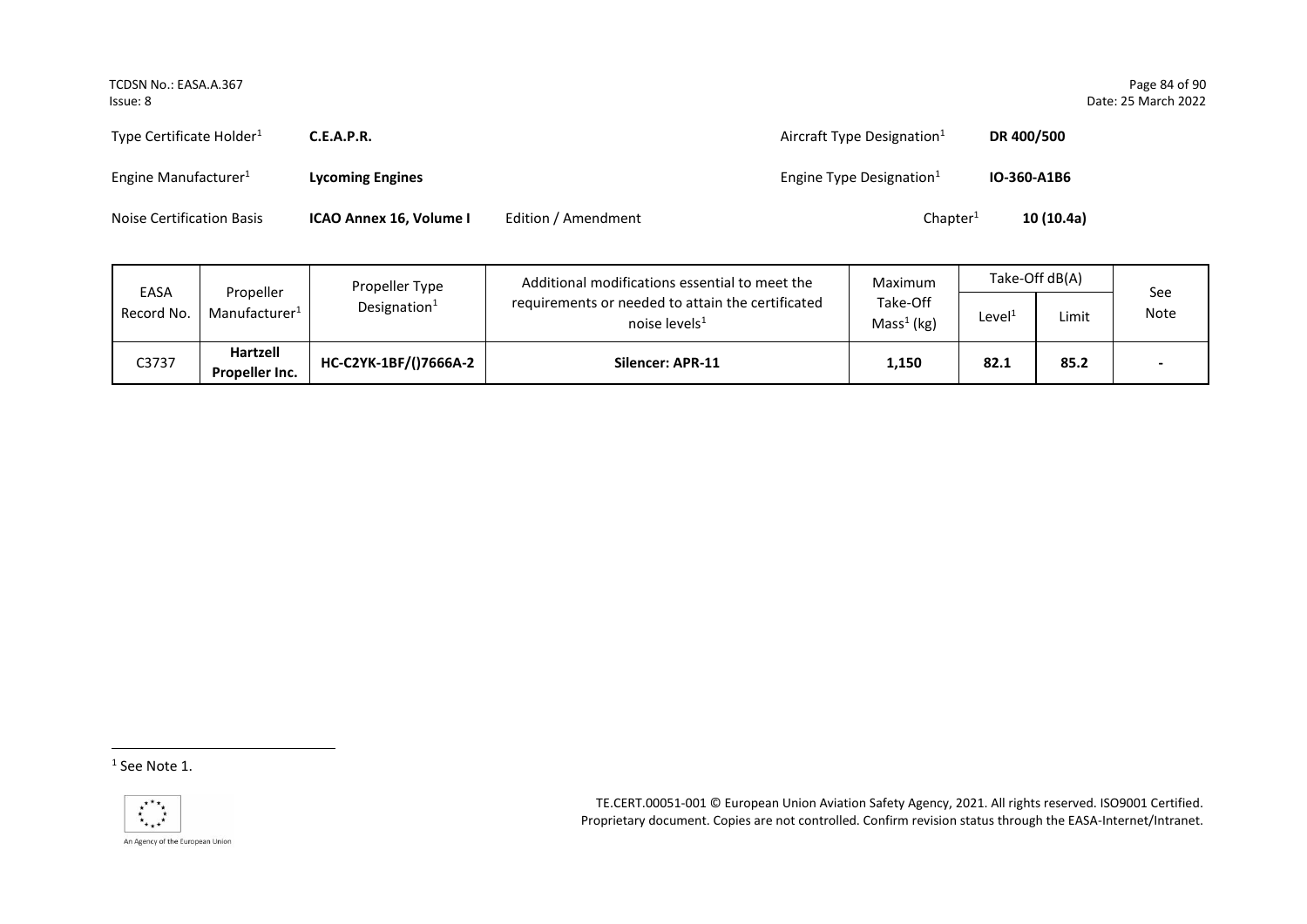| TCDSN No.: EASA.A.367<br>Issue: 8    |                         |                     |                                        |                      | Page 85 of 90<br>Date: 25 March 2022 |
|--------------------------------------|-------------------------|---------------------|----------------------------------------|----------------------|--------------------------------------|
| Type Certificate Holder <sup>1</sup> | C.E.A.P.R.              |                     | Aircraft Type Designation <sup>1</sup> |                      | DR 400/500                           |
| Engine Manufacturer <sup>1</sup>     | <b>Lycoming Engines</b> |                     | Engine Type Designation <sup>1</sup>   |                      | IO-360-A1B6                          |
| Noise Certification Basis            | ICAO Annex 16, Volume I | Edition / Amendment | Edition 4 / Amendment 8                | Chapter <sup>1</sup> | 10 (10.4a)                           |

|                           |                                        | Propeller Type       | Additional modifications essential to meet the<br>Maximum                      |       |                    | Take-Off dB(A) |             |
|---------------------------|----------------------------------------|----------------------|--------------------------------------------------------------------------------|-------|--------------------|----------------|-------------|
| <b>EASA</b><br>Record No. | Propeller<br>Manufacturer <sup>1</sup> | Designation $1$      | requirements or needed to attain the certificated<br>noise levels <sup>1</sup> |       | Level <sup>1</sup> | Limit          | See<br>Note |
| C3736                     | Hartzell<br><b>Propeller Inc.</b>      | HC-C2YK-1BF/F7666A-2 | <b>None</b>                                                                    | 1,150 | 78.8               | 85.2           |             |

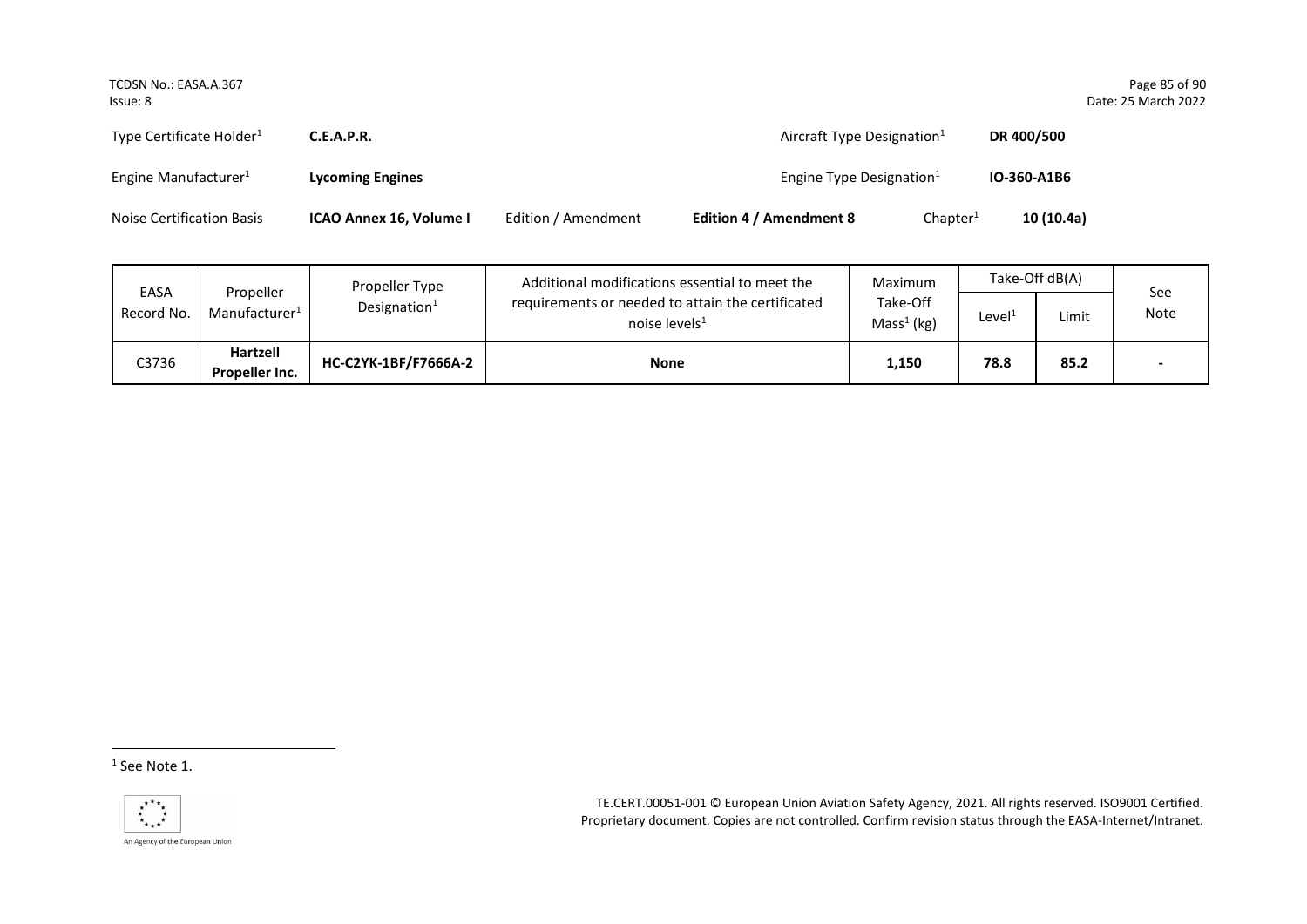| TCDSN No.: EASA.A.367<br>Issue: 8    |                                |                     |                                        |             | Page 86 of 90<br>Date: 25 March 2022 |
|--------------------------------------|--------------------------------|---------------------|----------------------------------------|-------------|--------------------------------------|
| Type Certificate Holder <sup>1</sup> | C.E.A.P.R.                     |                     | Aircraft Type Designation <sup>1</sup> | DR400/120 D |                                      |
| Engine Manufacturer <sup>1</sup>     | <b>Lycoming Engines</b>        |                     | Engine Type Designation <sup>1</sup>   | O-235-K2A   |                                      |
| <b>Noise Certification Basis</b>     | <b>ICAO Annex 16, Volume I</b> | Edition / Amendment | Chapter <sup>1</sup>                   | 6           |                                      |

| EASA       |                                     | Additional modifications essential to meet the<br>Propeller Type<br>Propeller |                                                                                | Maximum                            | Overflight dB(A)   |       |                    |
|------------|-------------------------------------|-------------------------------------------------------------------------------|--------------------------------------------------------------------------------|------------------------------------|--------------------|-------|--------------------|
| Record No. | Manufacturer <sup>1</sup>           | Designation $1$                                                               | requirements or needed to attain the certificated<br>noise levels <sup>1</sup> | Take-Off<br>Mass <sup>1</sup> (kg) | Level <sup>1</sup> | Limit | See<br><b>Note</b> |
| C11640     | <b>Hoffmann</b><br><b>Propeller</b> | HO-14-178/115                                                                 | Highest power in the normal operating range set to<br>2583rpm                  | 900                                | 68.0               | 72.0  |                    |
| C11639     | Sensenich                           | 72CKS6-0-56                                                                   | Highest power in the normal operating range set to<br>2600rpm                  | 900                                | 69.4               | 72.0  |                    |

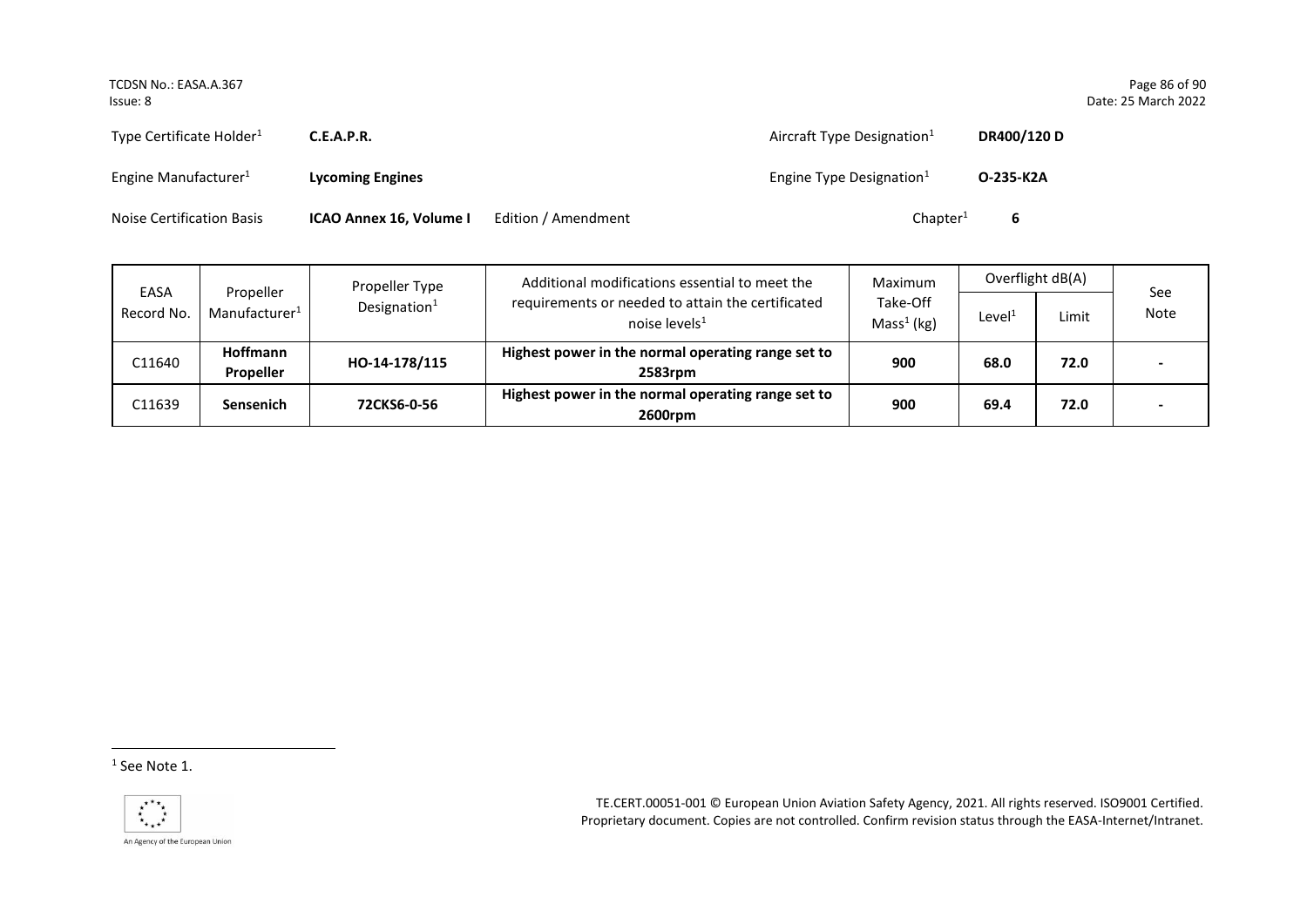| TCDSN No.: EASA.A.367<br>Issue: 8    |                         |                     |                                        |             | Page 87 of 90<br>Date: 25 March 2022 |
|--------------------------------------|-------------------------|---------------------|----------------------------------------|-------------|--------------------------------------|
| Type Certificate Holder <sup>1</sup> | C.E.A.P.R.              |                     | Aircraft Type Designation <sup>1</sup> | DR400/120 D |                                      |
| Engine Manufacturer <sup>1</sup>     | <b>Lycoming Engines</b> |                     | Engine Type Designation <sup>1</sup>   | O-235-K2B   |                                      |
| Noise Certification Basis            | ICAO Annex 16, Volume I | Edition / Amendment | Chapter <sup>1</sup>                   | 6           |                                      |

| EASA       | Propeller                    | Additional modifications essential to meet the<br>Propeller Type |                                                                                | Maximum                            | Overflight dB(A)   |       |             |  |
|------------|------------------------------|------------------------------------------------------------------|--------------------------------------------------------------------------------|------------------------------------|--------------------|-------|-------------|--|
| Record No. | Manufacturer <sup>1</sup>    | Designation $1$                                                  | requirements or needed to attain the certificated<br>noise levels <sup>1</sup> | Take-Off<br>Mass <sup>1</sup> (kg) | Level <sup>1</sup> | Limit | See<br>Note |  |
| C11642     | <b>Hoffmann</b><br>Propeller | HO-14-178/115                                                    | Highest power in the normal operating range set to<br>2583rpm                  | 900                                | 68.0               | 72.0  |             |  |
| C11641     | <b>Sensenich</b>             | 72CKS6-0-56                                                      | Highest power in the normal operating range set to<br>2600rpm                  | 900                                | 69.4               | 72.0  |             |  |

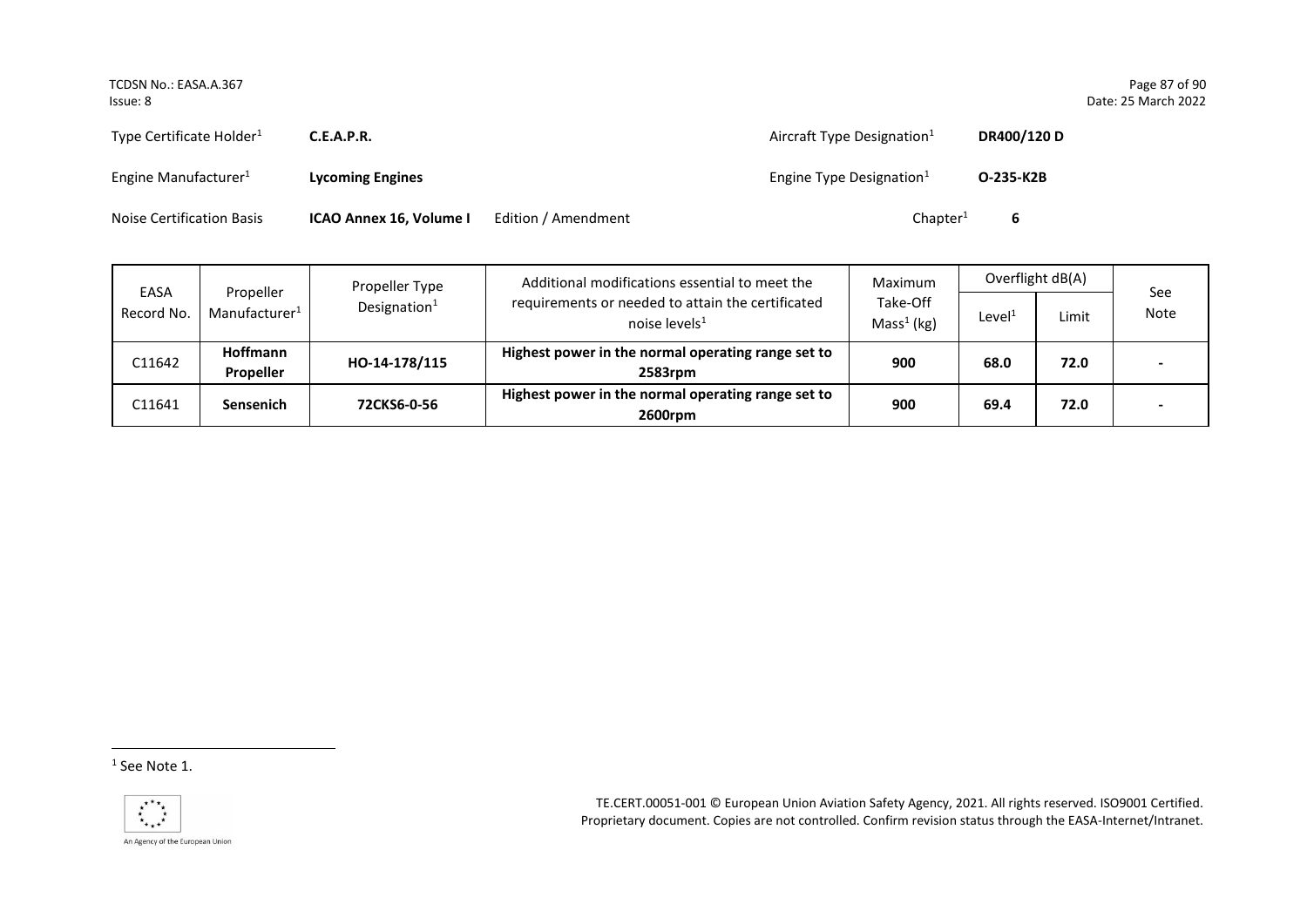| TCDSN No.: EASA.A.367<br>Issue: 8    |                         |                     |                                        |                      | Page 88 of 90<br>Date: 25 March 2022 |  |
|--------------------------------------|-------------------------|---------------------|----------------------------------------|----------------------|--------------------------------------|--|
| Type Certificate Holder <sup>1</sup> | C.E.A.P.R.              |                     | Aircraft Type Designation <sup>1</sup> |                      | DR400/2001                           |  |
| Engine Manufacturer <sup>1</sup>     | <b>Lycoming Engines</b> |                     | Engine Type Designation <sup>1</sup>   |                      | IO-360-A1B6                          |  |
| <b>Noise Certification Basis</b>     | ICAO Annex 16, Volume I | Edition / Amendment | Edition 7 / Amendment 11-B             | Chapter <sup>1</sup> | 10 (10.4b)                           |  |

| EASA       | Additional modifications essential to meet the<br>Propeller Type<br>Propeller |                  | Maximum                                                                        | Take-Off dB(A)                     | See                |       |      |
|------------|-------------------------------------------------------------------------------|------------------|--------------------------------------------------------------------------------|------------------------------------|--------------------|-------|------|
| Record No. | Manufacturer <sup>1</sup>                                                     | Designation $1$  | requirements or needed to attain the certificated<br>noise levels <sup>1</sup> | Take-Off<br>Mass <sup>1</sup> (kg) | Level <sup>1</sup> | Limit | Note |
| C13439     | <b>MT-Propeller</b><br>Entwicklung<br>GmbH                                    | MTV-12-B/188-59b | Silencer: CEAPR 56.18.30.000                                                   | 1,100                              | 80.2               | 80.2  |      |

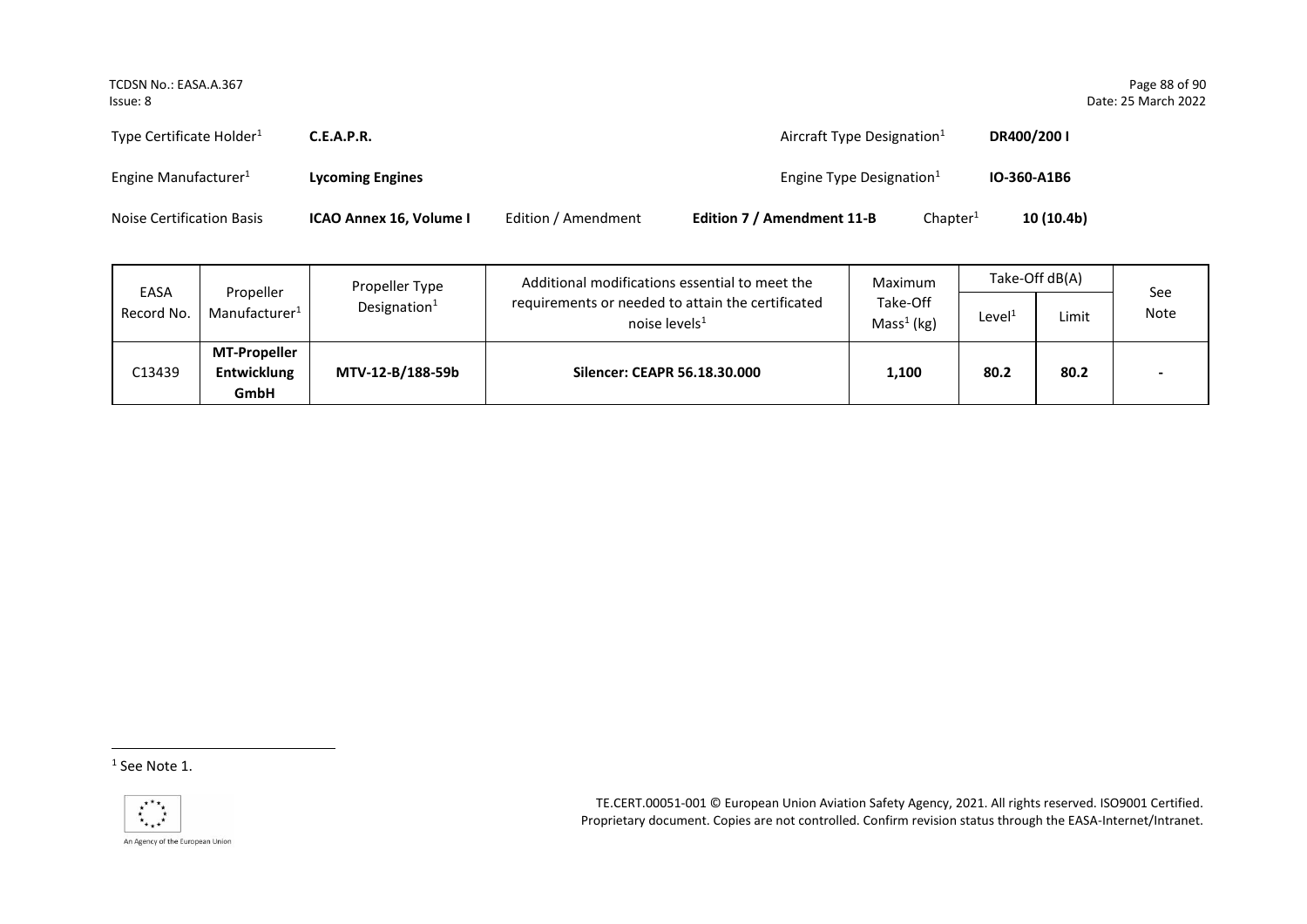## **CS-36 Amendment level**

| ICAO,<br>l Amendment level<br>16<br>Volume I<br>. Annex : |  |   | . .<br>⊥∪⊥ | -- | -- | ᅩ |
|-----------------------------------------------------------|--|---|------------|----|----|---|
| Corresponding<br>level<br>---->-sb Amendment ۱۳۰۰         |  | - |            |    |    |   |

## **TCDSN EASA.A.367 Notes**

- 1. In cases where it is appropriate to issue a noise certificate, items so marked shall be included on EASA Form 45.
- 2. This aircraft type conforms with the provisions of Art 9 (2) of Regulation 2018/1139 without the need to comply with the Standards of ICAO Annex 16, Volume I, by virtue of the date of type certification. However individual examples of this type which were first issued with a certificate of airworthiness on or after 1 January 1980 are required to demonstrate compliance with the Standards of ICAO Annex 16, Volume I, Chapter 6.
- 3. Set to maximum noise level while waiting measured noise data
- 4. This aircraft type conforms with the provisions of Art 9 (2) of Regulation 2018/1139 without the need to comply with the Standards of ICAO Annex 16, Volume I, by virtue of the date of type certification. However individual examples of this type which were first issued with a certificate of airworthiness on or after 1 January 1980 are required to demonstrate compliance with the Standards of ICAO Annex 16, Volume I, Chapter 6. For such aircraft the quoted noise level is valid up to S/N 2216.